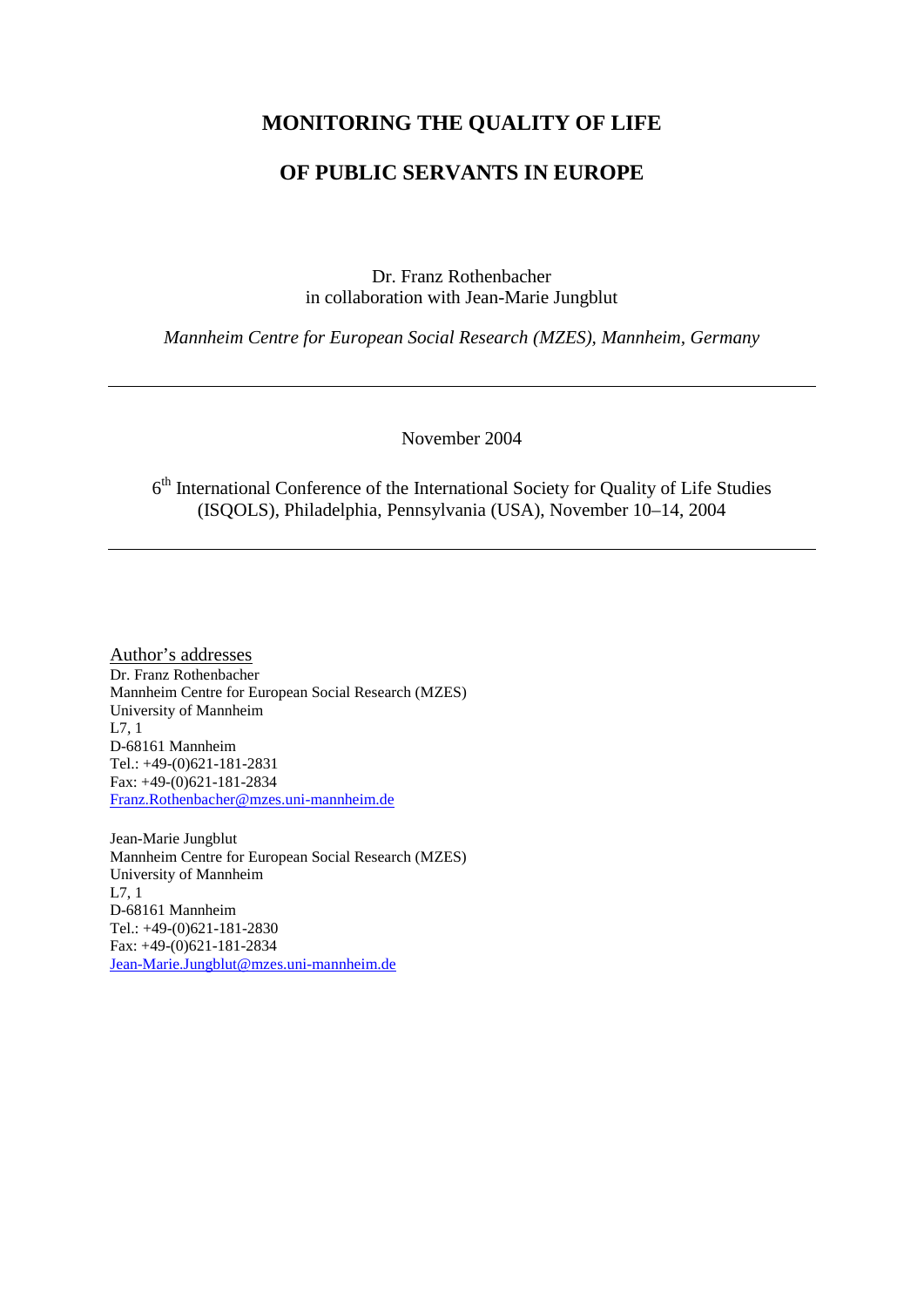#### SUMMARY

# **MONITORING THE QUALITY OF LIFE**

### **OF PUBLIC SERVANTS IN EUROPE**

The European civil services and its employees have been undergoing profound changes since the 1980s which will change its *quality of life and social position* tremendously. Several developments are responsible for these changes: first, the high budget deficits of governments; second, the demographic changes causing the share of civil service pensioners to increase; finally European integration, requiring the free movement of most public employees (decision of the European Court of Justice) as well influences national public services and the social position of its public employees.

These challenges have caused reactions on the part of governments which are rather similar in most European countries: reducing public sector employment is the most important strategy; this involves tendencies such as the feminisation of public employment, and the growing importance of female parttime work in the public sector.

Another strategy in dealing with these challenges is to reduce public servants' salaries; however, this strategy is not easy to follow because there is a danger of state employment loosing attractiveness. But salaries in the public sector have declined in some countries, and regarding the elite they are not as favourable in the public service as they are in the private sector.

A third strategy to deal with these problems is to reduce pension entitlements, which are still more favourable in the public service than in the private sector. The basic structures often remain unchanged, but incremental changes regarding the social protection of civil servants in several countries are made. Such changes, more or less, do not concern the pensioners of today, but those of the years after 2020. Policy measures have been the reduction of contribution free periods (e.g. because of education) or the payment of contributions to the occupational supplementary pension.

Thus, this contribution tries to investigate the relationship between the institutional level of pay determination and pension regulations, the social structure of the public sector (employment structure, working conditions, etc.) and the life chances (incomes, pensions) of people working in the public sector. At the same time it aims at an evaluation of institutional regulations, looking at the outcomes (income, social standing, position in the hierarchy of inequality) of these institutions. Thus, the contribution tries to utilise the 'model of welfare production' as a frame of reference when analysing the *quality of life of the civil servants in Europe*.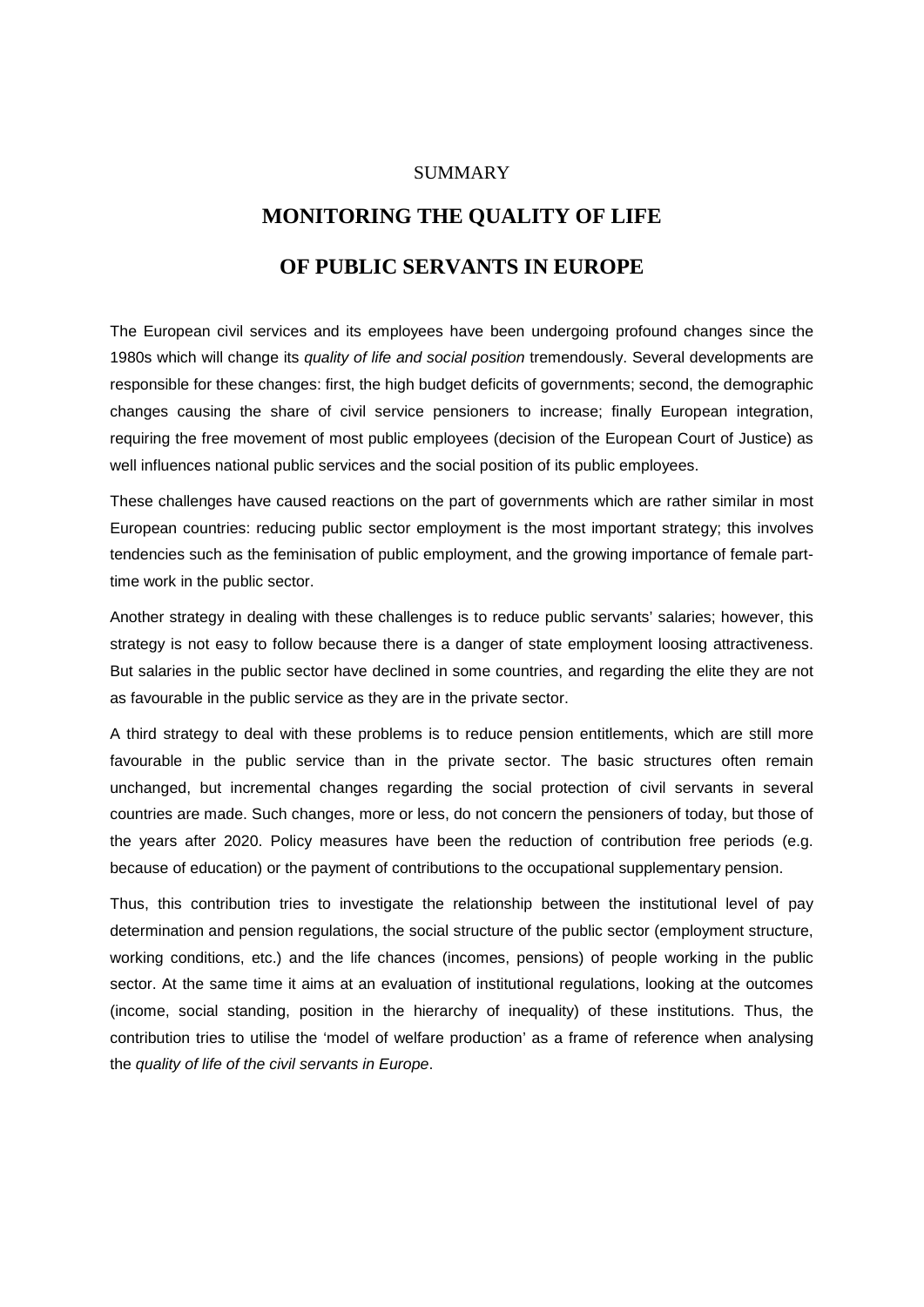## **Contents**

| II. The civil service and welfare production: monitoring the quality of life of public servants3      |  |
|-------------------------------------------------------------------------------------------------------|--|
|                                                                                                       |  |
|                                                                                                       |  |
|                                                                                                       |  |
|                                                                                                       |  |
|                                                                                                       |  |
|                                                                                                       |  |
|                                                                                                       |  |
|                                                                                                       |  |
|                                                                                                       |  |
| b) The institutional regulations of old age protection of state civil servants 20                     |  |
|                                                                                                       |  |
|                                                                                                       |  |
| b) The institutional regulations of old age protection of civil servants 23                           |  |
| IV. Variations concerning the organization of pension schemes for civil servants 24                   |  |
|                                                                                                       |  |
| (b) Employees with a work contract: social insurance plus occupational pension 25                     |  |
| (c) Synopsis of further elements in detail: old age pensions                                          |  |
|                                                                                                       |  |
|                                                                                                       |  |
|                                                                                                       |  |
|                                                                                                       |  |
|                                                                                                       |  |
| (c) Objective outcomes II: improved quality of life in health and life expectancy, housing, etc. . 42 |  |
|                                                                                                       |  |
|                                                                                                       |  |
|                                                                                                       |  |
|                                                                                                       |  |
|                                                                                                       |  |
|                                                                                                       |  |
|                                                                                                       |  |
| VIII. Actors and their interests: explaining the quality of life of public servants 60                |  |
|                                                                                                       |  |
|                                                                                                       |  |
|                                                                                                       |  |
|                                                                                                       |  |
|                                                                                                       |  |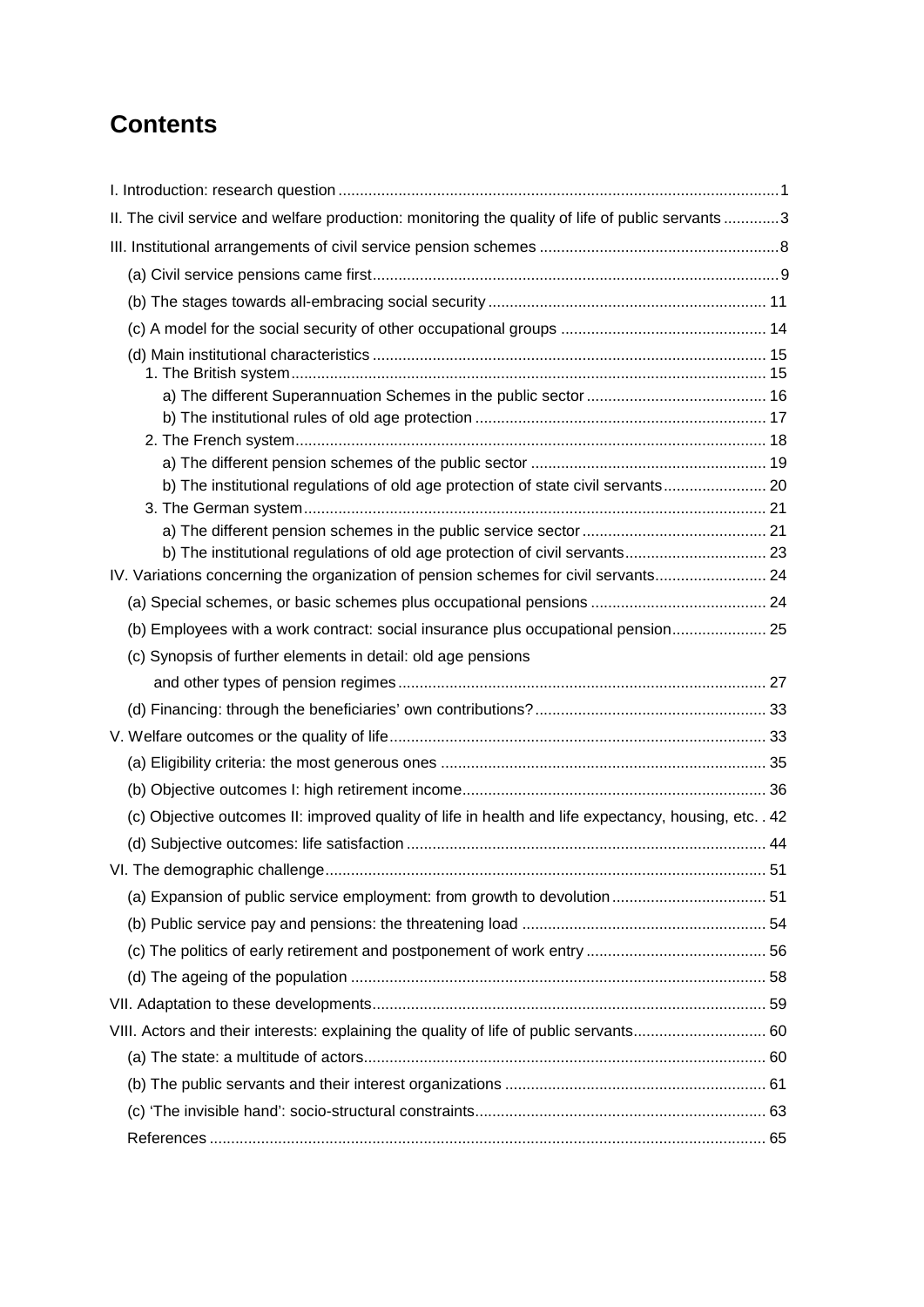## **List of Tables and Figures**

| Figure 1:  |                                                                         |  |
|------------|-------------------------------------------------------------------------|--|
| Table 1:   | Operationalization of the Three Components Social Structure,            |  |
|            |                                                                         |  |
| Table 2:   | Year of First Introduction of a State Pension Scheme for Civil Servants |  |
|            |                                                                         |  |
| Figure 2A: | Year of Introduction of Civil Servants' and                             |  |
|            |                                                                         |  |
| Figure 2B: | Absolute Difference in Years Between Year of Introduction of            |  |
|            |                                                                         |  |
| Table 3    | Maximum Service Required to Qualify for Maximum Pension,                |  |
|            |                                                                         |  |
| Table 4    | Modifications to Public Service Pension Arrangements in a Range         |  |
|            |                                                                         |  |
| Table 5    | Comparison of Financing Through Contributions in the Public Services    |  |
|            |                                                                         |  |
| Table 6    | Income Replacement Rates in the Public and Private Sector: France 36    |  |
| Table 7    | Old Age Pensions in Private Industry and the Public Services:           |  |
|            |                                                                         |  |
| Table 8    |                                                                         |  |
| Table 9    | Sex Differences in the Level of Satisfaction among Employees            |  |
|            |                                                                         |  |
| Table 10   |                                                                         |  |
| Table 11   | Influence of Income and Sector on General Life Satisfaction, 1999  49   |  |
| Table 12   | Estimates of an OLS Regression on General Life Satisfaction in          |  |
|            |                                                                         |  |
| Figure 3:  | Persons Employed in the Public Sector or Service in European            |  |
|            | Countries, 1950–2000 (% of all women and men in employment)  52         |  |
| Table 13   | Numbers of Employees in the Public and Private Sectors (ECHP), 1999 54  |  |
| Table 14   | Compensation Costs of General Government Employees, 1970-1998           |  |
|            |                                                                         |  |
| Table 15   | Compensation Costs of Government, 1995 (as % of GDP                     |  |
|            | and as % of General Government Consumption Expenditure)  56             |  |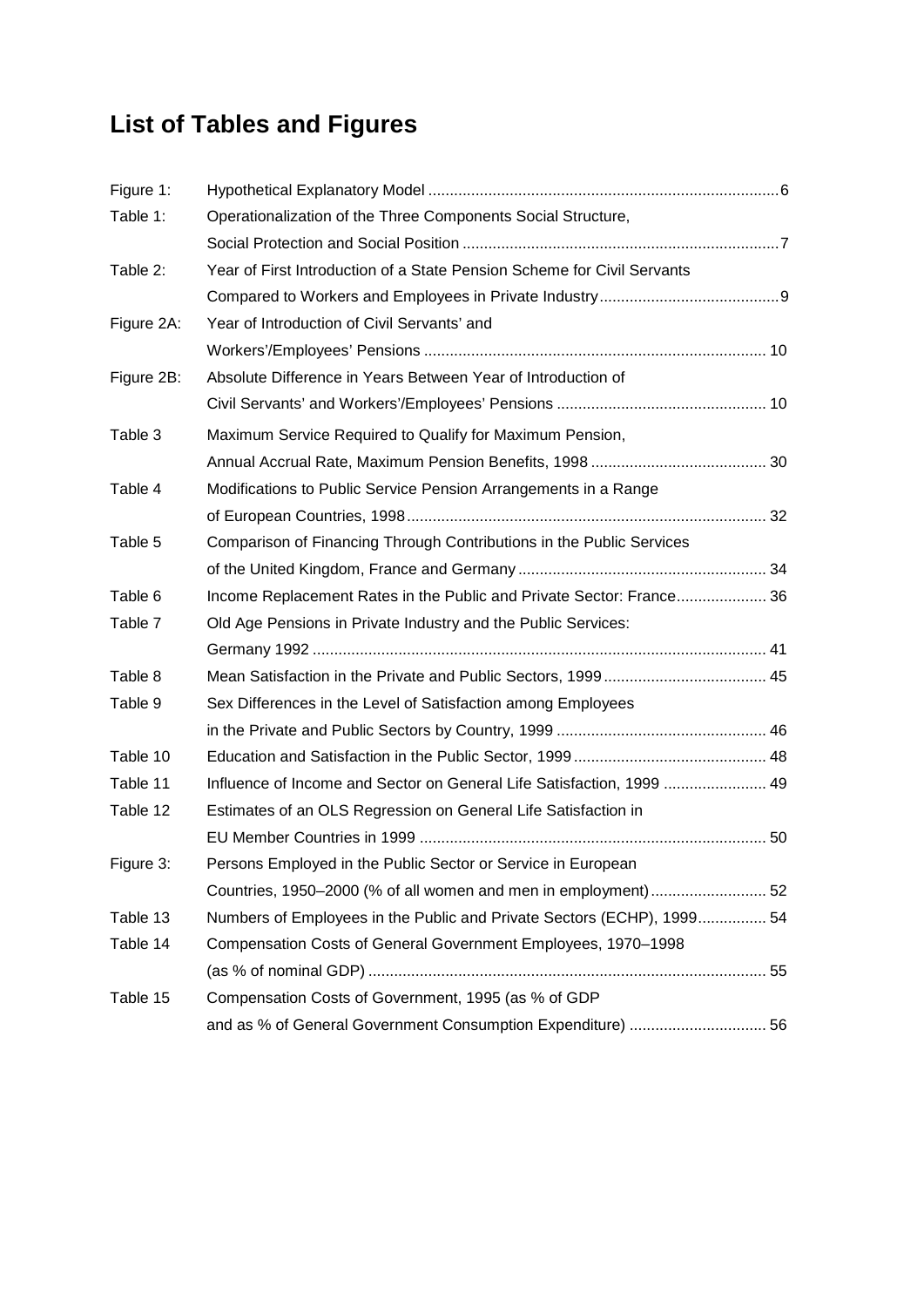#### *I. Introduction: research question*

The civil service in Europe has been undergoing profound changes since the 1980s. Two major developments are responsible for these changes: first, the high and growing budget deficits of governments, and second, the demographic changes causing the share of pensioners to increase.

These challenges have caused reactions on the part of governments which are rather similar in most European countries: reducing public sector employment is the most important strategy; this is accompanied by tendencies such as the feminisation of public employment and a growing importance of female part-time work in the public sector.

Another strategy could be to reduce the salaries of public servants; however, this strategy is not easy to follow because there is a danger of state employment losing its attractiveness. But salaries in the public sector have declined in some countries, and regarding the elite they are not as favourable for employees in the public service as they are for employees in the private sector.

A third strategy to deal with these problems is to reduce pension rights, which are still more favourable for employees in the public service than for employees in the private sector. The basic structure remains unchanged, but there have been incremental changes regarding the social protection of civil servants in several countries. Such changes, more or less, do not concern the pensioners of today, but those of the years after 2020. Policy measures include the reduction of contribution-free periods (as a result of further education like university studies) or the payment of contributions to the occupational supplementary pension.

Thus, this contribution tries to investigate the relationship between the institutional level of pay determination and pension regulations, the social structure of the public sector (employment structure, working conditions, etc.) and the life chances (incomes, pensions) of people working in the public sector. At the same time it aims at evaluating institutional regulations, looking at the outcomes (income, social standing, position in the hierarchy of inequality) of these institutions. Thus, the contribution tries to utilise the 'model of welfare production' (input-throughput-outcome) as a frame of reference when analysing the welfare state of the civil servants in Europe.

The *definition of the public sector and service respectively* is of central importance for this contribution. This presents a problem in the national context, but an international comparison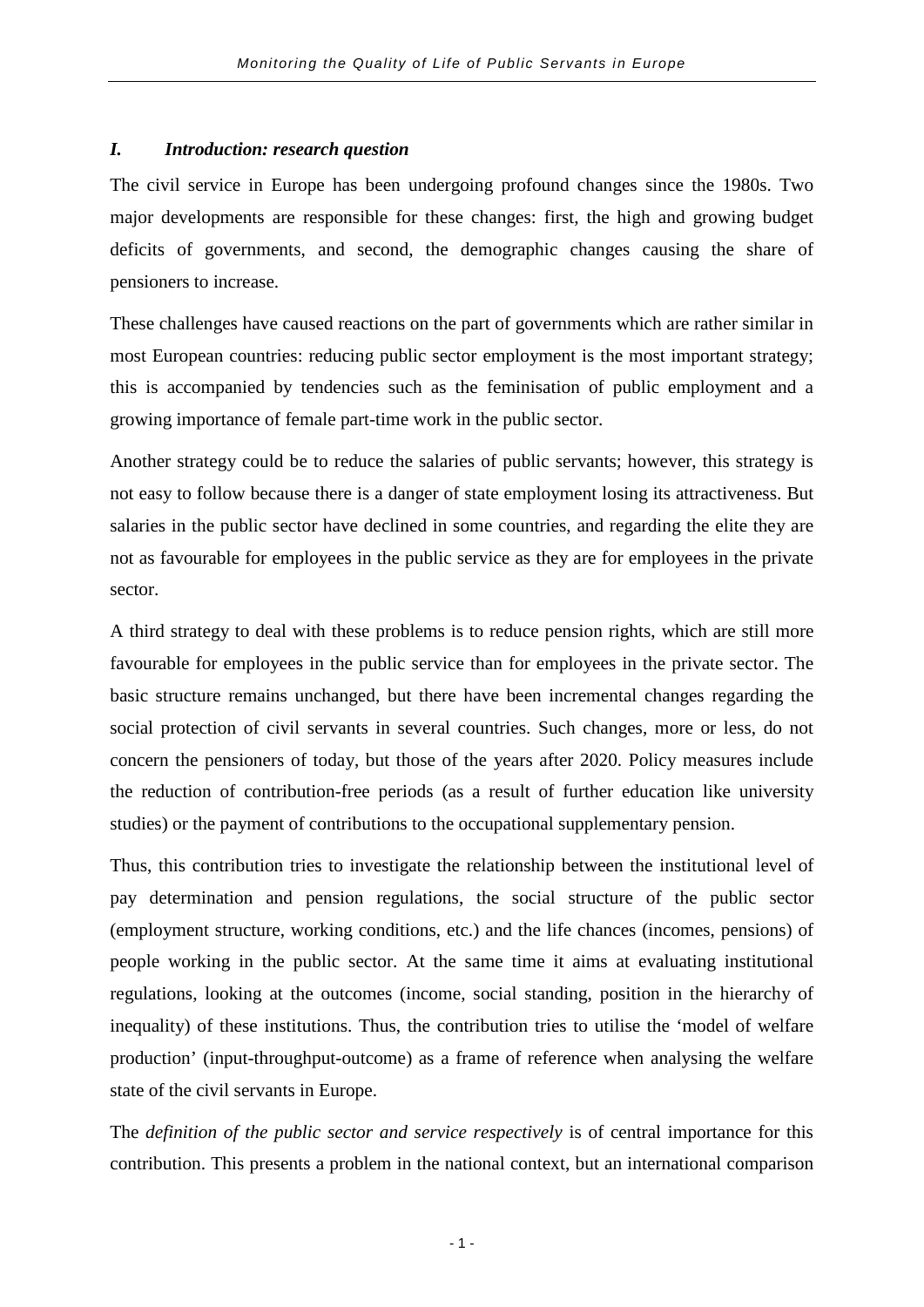becomes even more complicated. On the national level, definitions of what is regarded as the public sector, public service or a civil servant differ considerably. If we look at it in a functional (or functionalistic) way it becomes clear to some extent what is meant by state functions, but often the functional criterion does not help when it comes to making international comparisons. To be more concrete: the French counterpart of the German '*civil servant*' (regulated by law of the public service ('*Beamtenrecht*') is the '*fonctionnaire*' (regulated by the *Statut de la Fonction Publique*), and in Great Britain it is the '*Civil Servant*' (regulated by the *Civil Service Code*). But the size of these groups varies a great deal from country to country: the German civil servants account for almost half of all public employees, the majority of the French public employees has the status of fonctionnaires*,* and the British civil servants are a small minority. National differences concerning the status of individual occupational groups of the public sector can be illustrated by using, for example, one of the biggest groups of employees, the teachers: whereas in Germany and France teachers (and lecturers) are civil servants (Beamte or fonctionnaires), they do not belong to the civil service in Great Britain.

The conclusion based on this situation can only be that different concepts have to be used, in particular, for facilitating comparisons within the individual areas of the public sector. For an analysis of the development of employment, the concept of the public sector can be used, as data for it are often available, and because it is suitable for depicting the internal heterogeneity. As regards social protection, the situation is more difficult since, typically, there still are many occupation-specific protection schemes in the public sector, fewer in Germany, but more in France and Great Britain. Here it is impossible to examine all systems; often it is not even necessary as the individual public sector protection schemes frequently follow the example of the civil servants' protection scheme to a certain extent. Nevertheless it is impossible to generalize, and existing differences have to be emphasized. Concerning the social position, the same holds true as for social protection: as the social position, especially that of the senior employees, mainly depends on the regulations for social protection, the social position has to be analyzed by professional group of the public sector. Such an analysis is limited right from the beginning, however, as the information basis is not sufficient.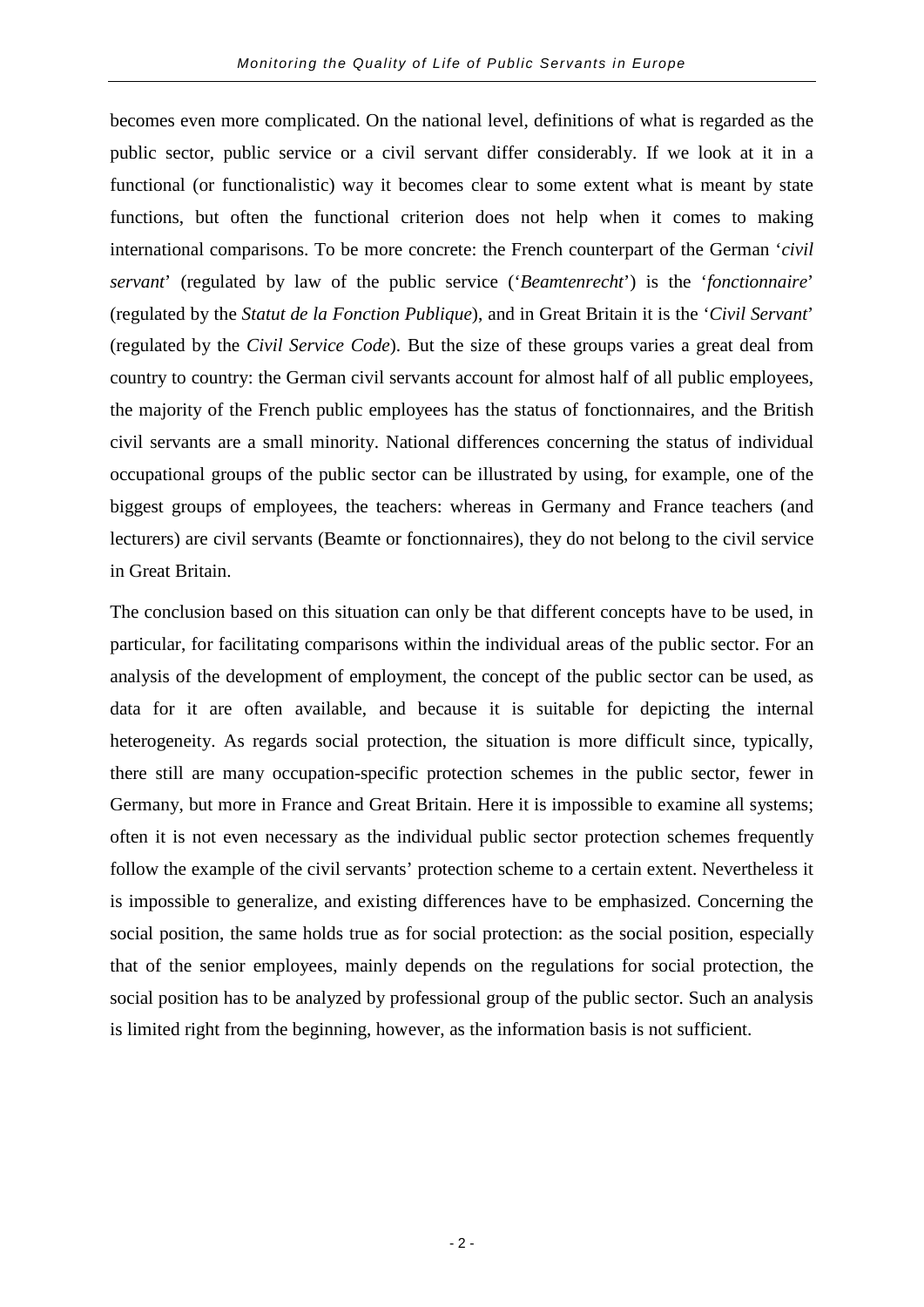### *II. The civil service and welfare production: monitoring the quality of life of public servants*

At this point the question must be raised if there is such a thing as a 'welfare state of the civil servants'. Furthermore, the problem of what is the meaning of the term 'welfare state'<sup>[1](#page-6-0)</sup> arises. In a macro-sociological perspective, a welfare state system can be conceived as a societal system with a high coverage of social security, accompanying the individual from cradle to grave; this system prevents people from bigger social risks and tries to remedy them afterwards. The main social risks are: sickness, accidents and occupational diseases, causing a loss of the ability to earn one's own living; old age, characterized by the inability to work; need to be cared because of bad health or disability; and, finally, family and motherhood, and the need for shelter and care. Other points are: a safe working place; or fitness for work; or income replacement when the working place is lost.

If these criteria for social security are taken into account, the hypothesis can be proposed *that civil servants and other employees in the public sector have done most to come near the ideal welfare state*. This is mainly true because of the fact that in the civil service the most comprehensive form and highest extent of social security could be attained thus far. The social standing and security of civil servants therefore caused the envy of other occupations and social strata trying to reach a similar level of social protection.

Some countries such as the Nordic welfare states did not try—in a system of social protection linked to occupational groups—to adapt their social security regulations to those for civil servants. Instead they created something resembling a civil service position for all citizens, that is, a far-reaching social equality of social security benefits and life chances as well. Hence, in a theoretical perspective, the question has to be asked which consequences social protection has for the life chances of individuals or their social situation—as far as it is determined by social security. It is therefore not sufficient to aim at achieving the highest degree of equality in social protection; instead, the aim must be to attain the highest possible equality of life chances or social situation. Based on this presumption, this contribution belongs to the *realm of social inequality studies*. Equal social protection is by no means equivalent to equality of social situation or life chances due to the fact that social protection is necessarily linked to resources or, more concrete, to incomes earned during active life. The

<span id="page-6-0"></span><sup>1</sup> On the debate of different concepts and theories see the short overview by *Merrien* 1997.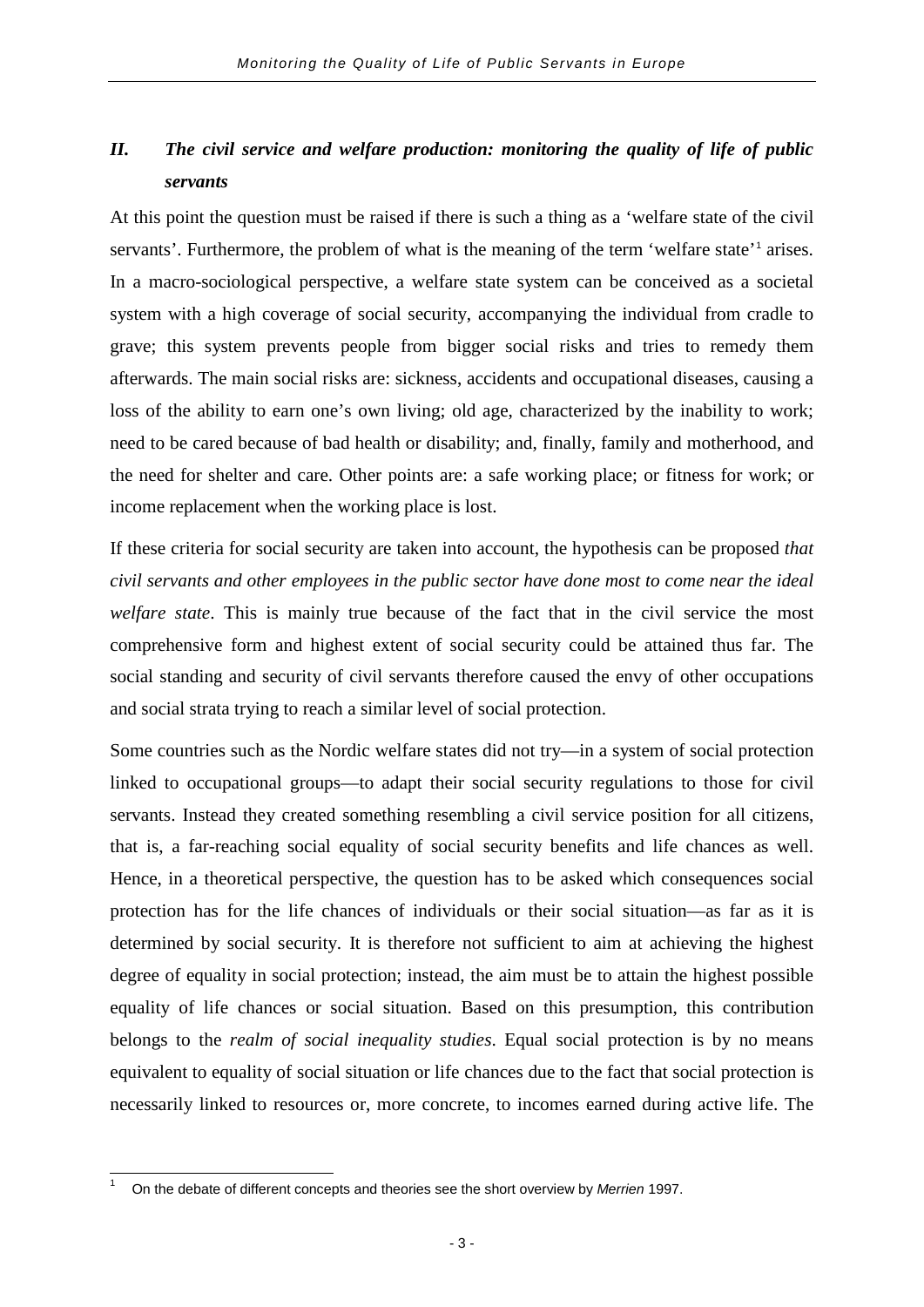more unequal the distribution of income and wealth, the more unequal the social protection of persons, as in one way or another income is the basis.

The research question of this contribution<sup>[2](#page-7-0)</sup> therefore does not restrict itself to the study of social protection in the public services; instead, it aims at investigating the relationship between *social structuring*, *income chances*, *social security,* and, finally, the *social situation in the public sector*. Such factors, determining the social situation, are systematically depicted in *Figure 1 and Table 1*[3](#page-7-1) .

*Figure 1* below illustrates the assumed relationships between the three components social structure, social protection, and social position. One can assume that both the social structure and the institutions of social protection determine the social position of public employees. Thus there would be a dependent range of variables and two independent ranges of variables. These ranges of variables are regarded as a collective of several individual variables. The two independent ranges of variables are regarded as not completely independent from each other; instead, they are interdependent. The two independent and the dependent range of variables together form the endogenous explanatory model. Outside of this area exogenous ranges of variables are assumed, which affect in particular the two independent variables.

The *first independent range of variables* is defined as '*change of the social structure*'*.* It is assumed that it is influenced exogenously by factors which change the social structure: such conceivable factors are the expansion of education, the increase in female participation in education, the family policy (*arrow 1*). It is assumed that the first independent range of variables influences the *second independent range of variables*, the *institutions of social security*. The expansion of public occupation increased the pressure on the state budget (staff expenditure, pension costs), i.e. it produced an increase in 'pension loads' (arrow 2). This pressure is increased by exogenous factors, such as demographic ageing, a higher life expectancy, and rising health costs (arrow 3). The change in the social structure influences directly the social position of the employees (arrow 4): public employment as full-time work, for example, results in full pension entitlement, whereas part-time work does not produce this kind of entitlement in most cases. The decrease in the number of full-time jobs and their being split into part-time jobs has the result that a job in the public sector becomes the 'second-best' job in a family, usually that of the wife. *The biggest influence on the social position probably results from direct changes in social protection, in particular in the field of old age provision* 

<span id="page-7-1"></span><span id="page-7-0"></span><sup>2</sup> This research topic was already investigated in an earlier article by the author; see *Rothenbacher* 2001.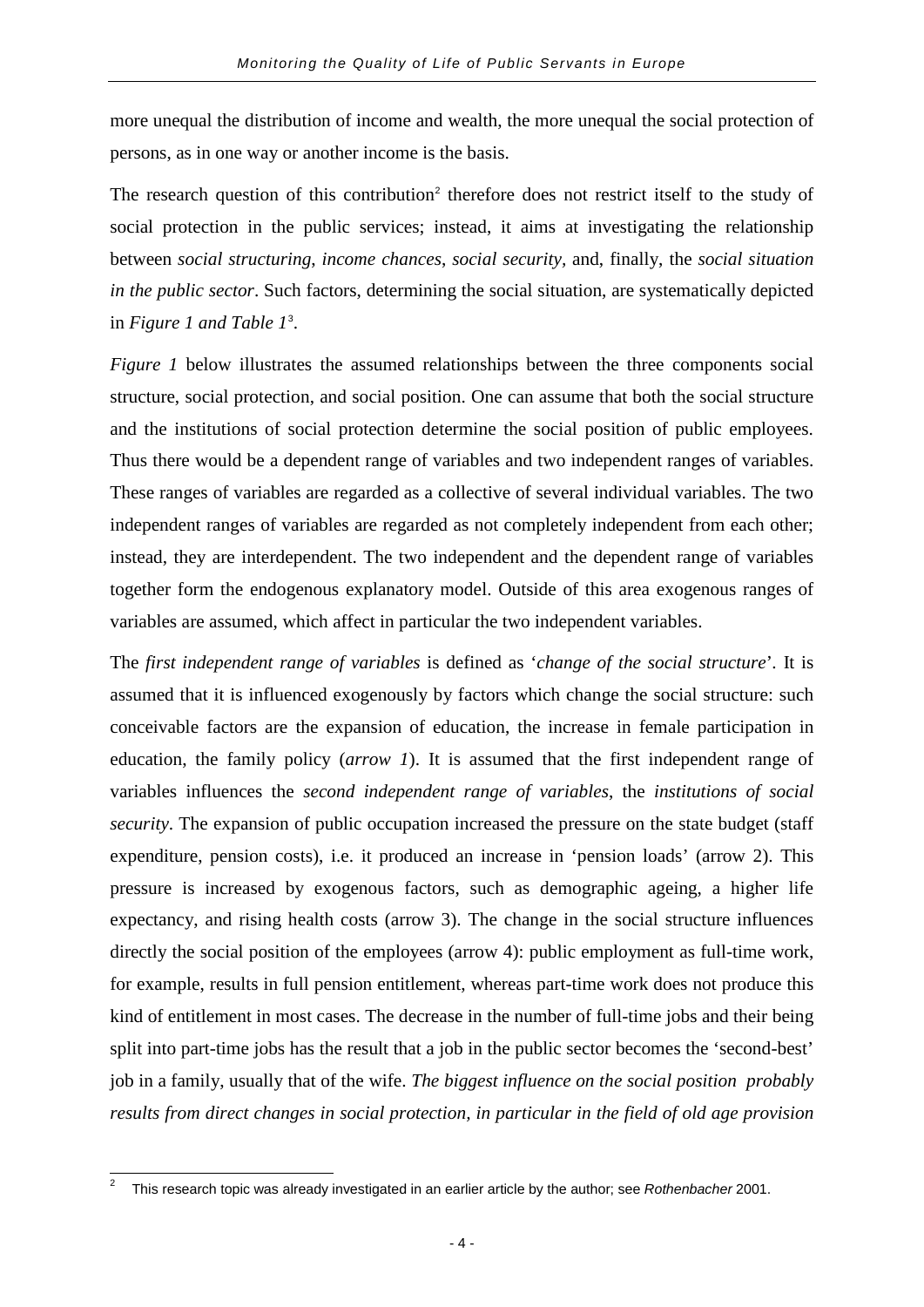(arrow 5): such measures include employees' contributions to old age pension benefits, the raising of the pension age, a reduction in the reckonable periods of inactiveness, the linearization of the pension formula, changing the indexation, and many other individual measures. These individual measures, as negligeable as they might partly seem, can cumulate and become substantial burdens on the incomes of the employees (e.g. as a result of employees having to pay contributions to the old age pension benefits) or the elderly. Apart from that, the social position of the employees and seniors in the public sector is influenced by further––exogenous––variables, such as private creation of wealth, costs for health care and pension costs, etc., which cannot be taken into consideration here, however.

*Table 1* below lists the dimensions postulated in the ranges of variables of the hypothetical model and formulates indicators for the quantification of these dimensions. The indicators formulated in the table (these have to be adapted to the data that are available) are to be quantified as time series in a disaggregated form (e.g. sex, age system) in order to facilitate the finding of possible effects.

The basic hypothesis is that it does not suffice to study social protection alone, as in the tradition of empirical comparisons of judicial regulations<sup>[4](#page-8-0)</sup>; instead, in order to get a picture of the consequences of social protection instruments, resource allocations and 'outcomes' must be taken into account as well. Here the thesis is put forward that social protection is not an end in itself, but has only instrumental character. The final aim is to influence in a 'positive' way life chances of individuals or of groups of individuals. The only focus is therefore the goal orientation of social protection with reference to the creation of equal living conditions, its consequences and external effects<sup>[5](#page-8-1)</sup>.

<sup>&</sup>lt;sup>3</sup> The research topic of this study can be regarded as *welfare production* of a special social category, the public servants: concerning models of welfare production see Zapf 1981. 1984: Rothenbacher 1998a.

<span id="page-8-0"></span>On this topic see the publications by Hans Zacher and by the Max-Planck-Instituts für ausländisches und internationales Sozialrecht in Munich which deal extensively with empirical comparisons of social law.

<span id="page-8-1"></span>See the approach of Jürgen Kohl in his thus far unpublished habilitation thesis (Kohl 1994); the author explicitly deals with goal orientation in social policy.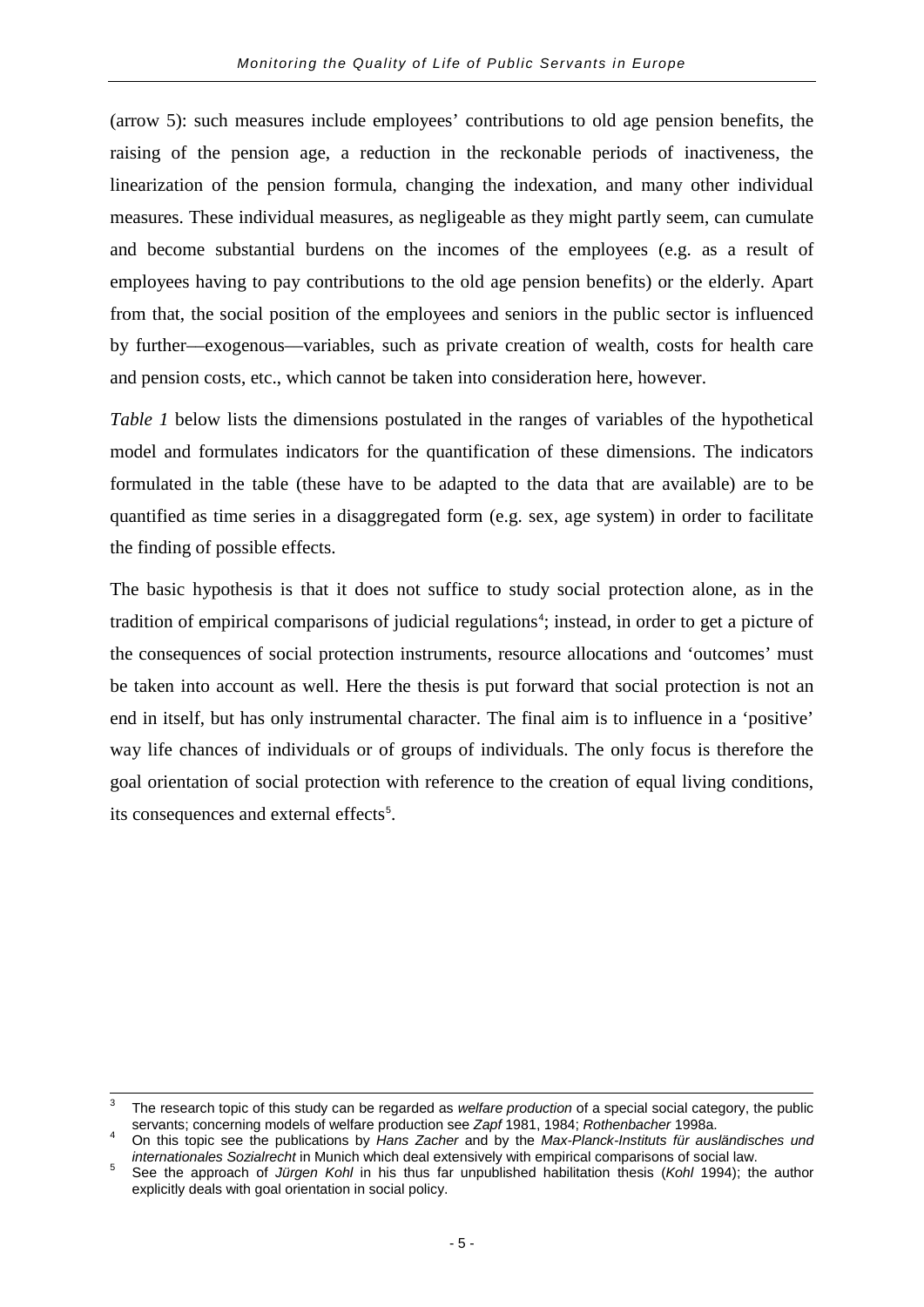

e.g. population ageing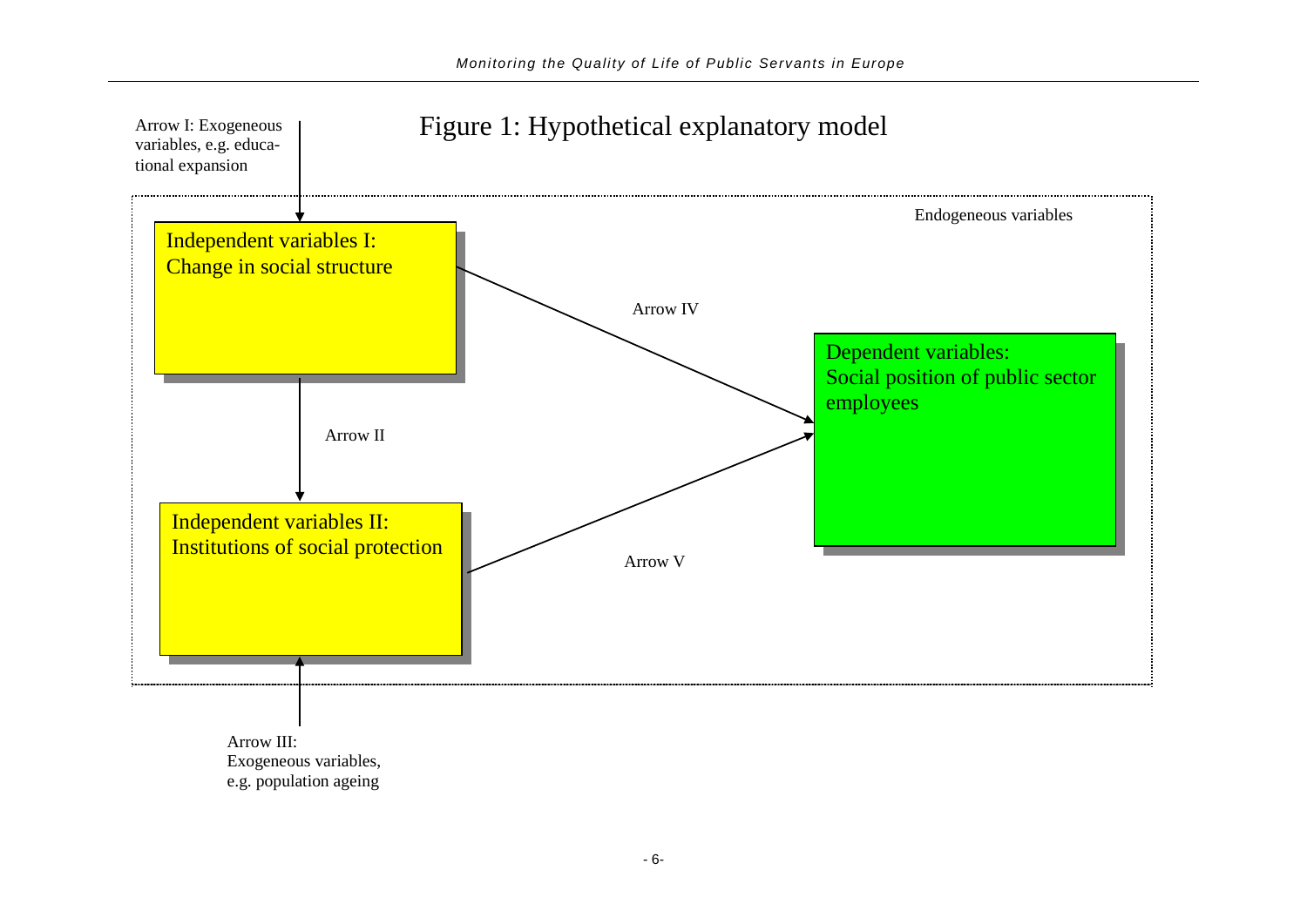| Aspects of the           | <b>Dimensions</b>                            | Indicators                                   |
|--------------------------|----------------------------------------------|----------------------------------------------|
| public sector            |                                              |                                              |
| <b>Social structure</b>  |                                              |                                              |
|                          | growth; devolution                           | global employment rate                       |
|                          | structure of genders, 'feminization'         | gender-specific employment rate              |
|                          | part-time work                               | gender-specific part-time work rate          |
|                          | thinning out of lower career groups          | per cent distribution of career groups       |
|                          | ('upgrading')                                | over time                                    |
|                          | functional structure; 'privatization'        | employees by functional areas                |
|                          |                                              |                                              |
| <b>Social protection</b> |                                              |                                              |
|                          | old age pension                              | retirement age                               |
|                          |                                              | pensionable salary                           |
|                          |                                              | pensionable period of service                |
|                          |                                              | pension formula                              |
|                          | survivor's pension                           | amount of contribution                       |
|                          | Possible further dimensions of social        |                                              |
|                          | protection                                   |                                              |
|                          | disability                                   | height of disability pension and eligibility |
|                          |                                              | requirements                                 |
|                          | health protection                            | payments (continued payment of salary)       |
|                          |                                              | payments in kind (nursing)                   |
|                          | family benefits                              | special family benefits for public           |
|                          |                                              | employees (exceeding the general             |
|                          |                                              | benefits)                                    |
|                          | accident insurance and protection against    | height of pension and eligibility            |
|                          | occupational diseases                        | requirements<br>length of time               |
| <b>Social position</b>   | annual vacation and weekly working hours     |                                              |
|                          | standard of living: salary and income in the | gross salary                                 |
|                          | active service                               |                                              |
|                          |                                              | relation to the private sector               |
|                          |                                              | internal differentiation                     |
|                          | living standard: pensions height and old age | net pension                                  |
|                          | income                                       |                                              |
|                          |                                              | dispersion of the height of pension          |
|                          |                                              | benefit                                      |
|                          |                                              |                                              |
|                          | Possible further dimensions of the social    |                                              |
|                          | position                                     |                                              |
|                          | working conditions                           | working hours                                |
|                          |                                              | vacation regulations                         |
|                          |                                              |                                              |
|                          | state of health                              | days of sickness; periods of inactiveness    |
|                          |                                              | life expectancy                              |
|                          |                                              | frequency of work accidents,                 |
|                          |                                              | occupational diseases and disability         |
|                          | family structure                             | number of children                           |
|                          | living conditions                            | size of dwelling                             |
|                          |                                              | owner-occupied dwellings                     |

| Table 1: | Operationalization of the Three Components Social Structure, Social Protection and |  |  |  |  |  |
|----------|------------------------------------------------------------------------------------|--|--|--|--|--|
|          | Social Position                                                                    |  |  |  |  |  |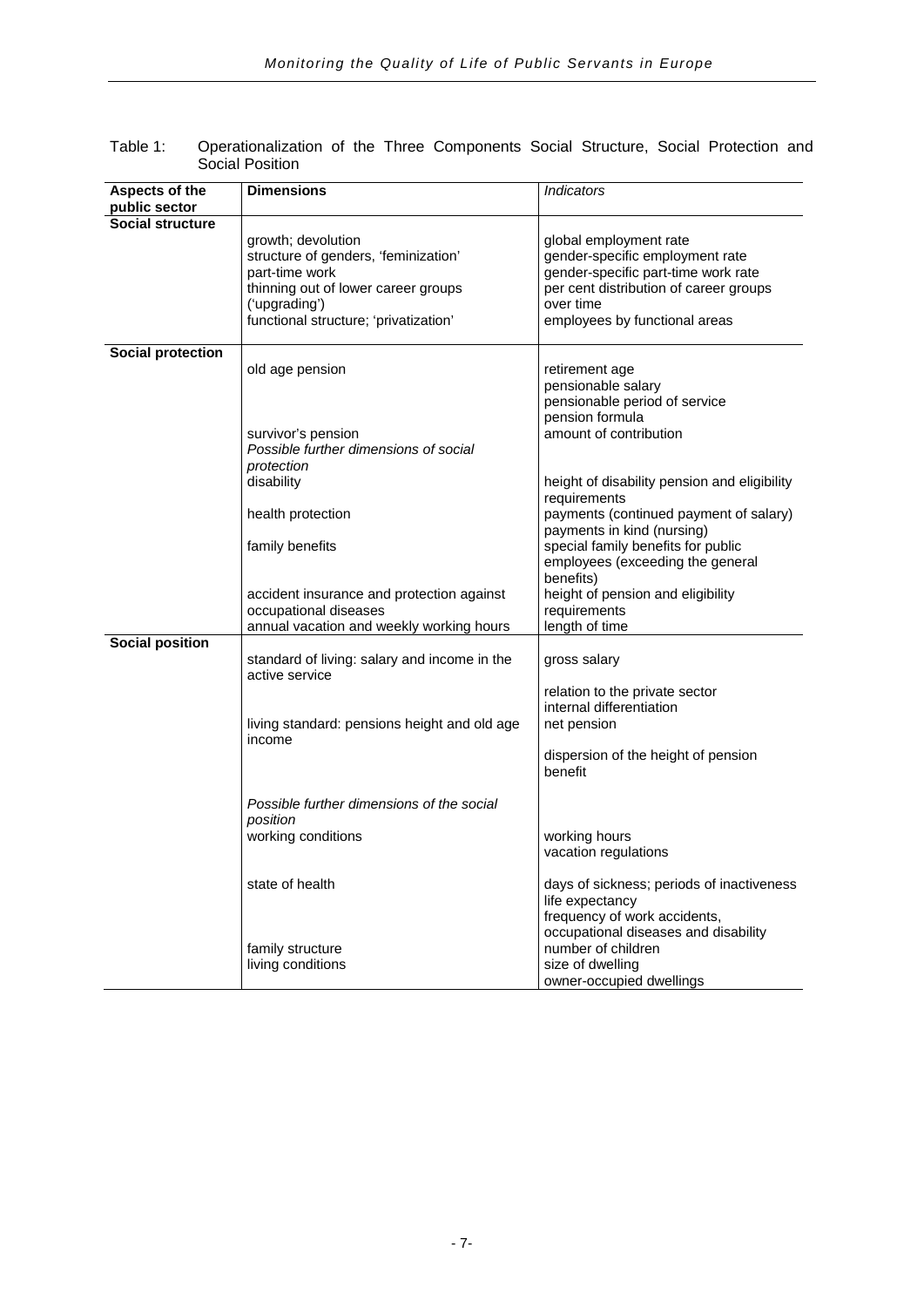#### *III. Institutional arrangements of civil service pension schemes*

A comparison of old age security in the public services of the three countries with the largest populations of the European Union—representing altogether over 50% of all inhabitants of EU 15—in the post-war period cannot only concentrate on this time period, but has to describe at least its historical genesis since the 19th century. The reason for this is that the essential structures of the national old age systems were created as early as the 19th century. This is the meaning of the thesis of the pioneering role of civil service social protection.

The European societies are essentially confronted with the same social challenges resulting from the comprehensive processes of modernization since the 19th century. While, for example, until the 1970s the introduction of social services and social security institutions and their extension to cover large segments of the population was in the foreground, for more than a decade the adaptation of the systems to changing financial and demographic framework conditions has been the centre of attention. Due to historical, geographical and geo-political conditions, the individual countries have found rather different solutions for one and the same social problem. The analyses of these manifold and different attempts to solve these problems become enormously important—in a historical context, too—because they show which solutions exist (and existed) in empirical reality. Therefore they allow for a reflection on the national institutions, which are often considered as the best and only possibilities. Therefore the most important function of international comparisons<sup>[6](#page-11-0)</sup> probably is to cast light upon the facts, because the study of alternative systems prevents people from perceiving national arrangements as absolutes.

This perspective is of special relevance for the European unification, because the legally guaranteed mobility of the workforce within the internal market requires a mutual opening and adaptation of the national systems. A sound knowledge of these systems is a basis for any concrete measure aiming at a convergence of these systems. A second question could be which model of old age protection in the public services in Europe would be the most adequate one. This question, again, requires a profound understanding of the national systems, of their advantages and disadvantages.

<span id="page-11-0"></span><sup>6</sup> See mainly the comparative conferences on social security, organized by the *Mission Recherche et Expérimentation* (*MIRE*) at the *Ministère des Affaires Sociales, de la Santé et de la Ville*: *MIRE* 1995–9.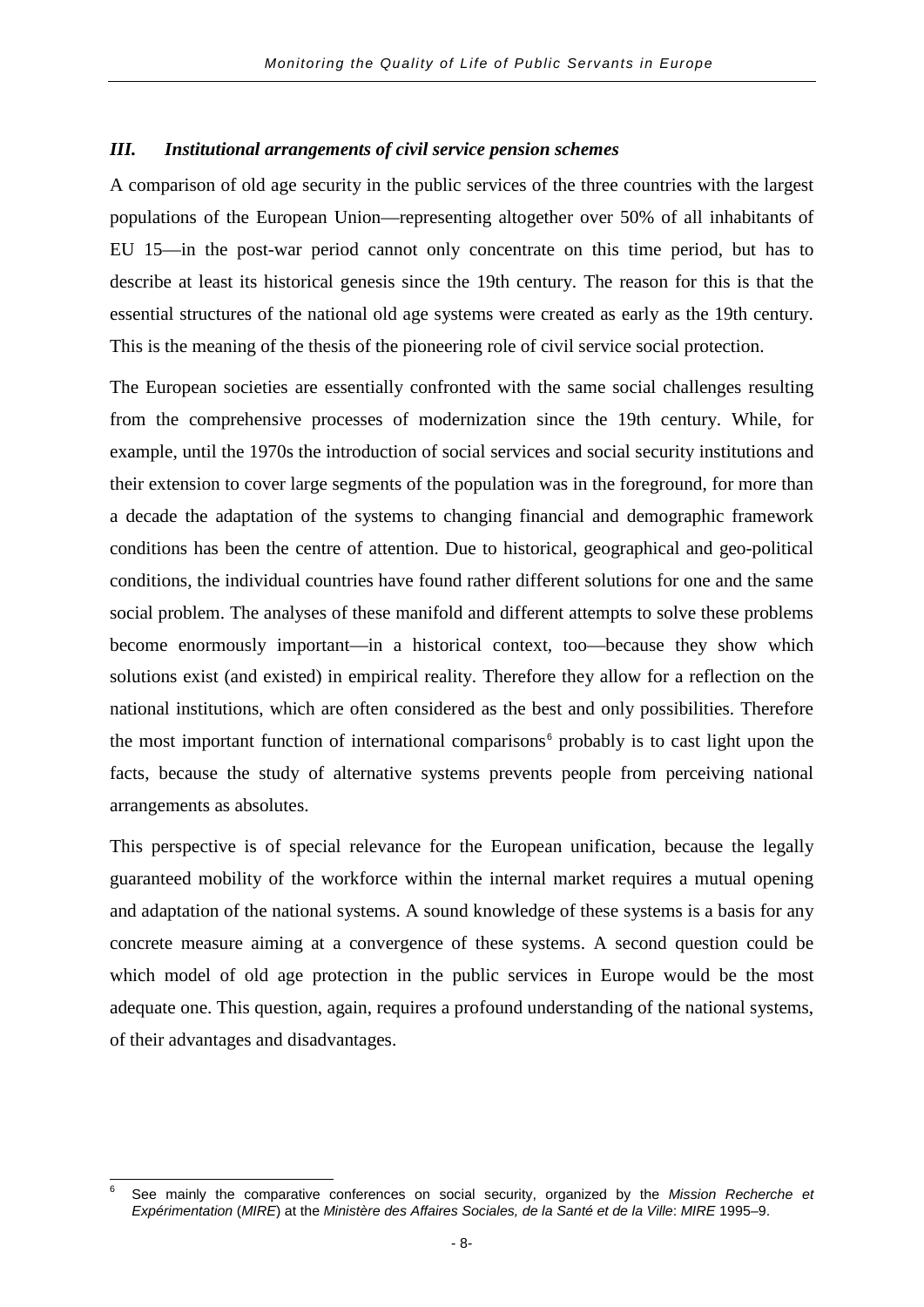#### *(a) Civil service pensions came first*

Old age protection by the employer (the state) for civil servants was established earlier than that of workers in industry. It represents, along with the alimentation and protection of the military servants (soldiers, army, navy), the seamen/sailors and the miners, the earliest form of old age security. State pensions for civil servants were introduced much earlier than workers' insurances or national systems. First attempts of civil service pensions are to be found as early as the 1[7](#page-12-0)th and 18th century<sup>7</sup>, but the decisive period were the decades of Napoleonic rule<sup>[8](#page-12-1)</sup>. In the first half of the 19th century, in more or less all German states, in France and England we find laws on pensions for civil servants<sup>[9](#page-12-2)</sup>. Workers' insurances or national insurances were only introduced during the period of high industrialization, starting with the German reforms of the 1880s<sup>[10](#page-12-3)</sup> (*Table 2; Figure 2A and 2B*).

| <b>Topic</b>                                                       | <b>United Kingdom</b>                                                                                                                                                                                                                      | <b>France</b>                                                                                                                                                           | Germany                                                                                                                                                                          |
|--------------------------------------------------------------------|--------------------------------------------------------------------------------------------------------------------------------------------------------------------------------------------------------------------------------------------|-------------------------------------------------------------------------------------------------------------------------------------------------------------------------|----------------------------------------------------------------------------------------------------------------------------------------------------------------------------------|
| <b>Pension for state civil</b><br>servants                         | 1834: First Superannuation Act,<br>basis for the present Principal<br>Civil Service Pension Scheme<br>1859: Superannuation Act                                                                                                             | 1790: pension law for civil<br>servants of the state<br>1853: law on civil pensions<br>1924: coherent pension scheme<br>for civil servants of the state and<br>soldiers | 1805 Bavaria: Landes-<br>pragmatik of Montgelas<br>1825 Prussia: Pension<br>regulation for state civil<br>servants<br>1873 German Empire: law on<br>civil servants of the Empire |
| Old age pension for<br>workers                                     | 1908: contribution-free and<br>means-tested old age pension<br>1925: Widows', Orphans' and<br><b>Old Age Contributory Pensions</b><br>Act introduced<br>1946: people's insurance (with<br>possibility for exemption for<br>certain groups) | 1910: obligatory insurance<br>1930: sharpening of obligation<br>to insurance<br>1942: all workers without<br>income limits                                              | 1889 German Empire:<br>obligatory insurance for workers<br>and employees below certain<br>income limits                                                                          |
| Old age pension for<br>employees                                   |                                                                                                                                                                                                                                            |                                                                                                                                                                         | 1911 German Empire: law on<br>old age insurance for employees                                                                                                                    |
| Survivors' pension<br>for civil servants'<br>widows and<br>orphans | 1935: voluntary pensions for<br>widows<br>1949: contributory widows'<br>and orphans' pensions                                                                                                                                              | 1853: law on civil pensions;<br>introduction of survivors'<br>pensions for widows and<br>orphans                                                                        | 1881 German Empire: law on<br>survivors of civil servants of the<br>Empire                                                                                                       |
| Survivors' pension for<br>workers and employees                    | 1925: obligatory insurance with<br>income thresholds for old age<br>and survivors' pensions                                                                                                                                                | 1910: state pensions for workers<br>and peasants<br>1930: obligatory social<br>insurance for dependent<br>employees                                                     | 1889 German Empire: law on<br>invalidity and old age insurance<br>1911 German Empire:<br>codification in the insurance<br>regulation of the Empire                               |

Table 2: Year of First Introduction of a State Pension Scheme for Civil Servants Compared to Workers and Employees in Private Industry

Sources: *Alber* 1982: 232ff.; *Flora and Alber* 1981: 59 and passim; *Palme* 1990: 43; *Frerich* 1990: 103, 105–8; *Saint-Jours* 1981: 262 and passim.

<span id="page-12-0"></span><sup>7</sup> See for Great Britain: *Raphael* 1964; *Cohen* 1965. For France: *Wunder* 1984a; *Thuillier* 1991; *Thuillier* 1992;

<span id="page-12-2"></span><span id="page-12-1"></span>

*Thuillier* 1994. For Germany: *Hattenhauer* 1993; *Summer* 1986.<br>See Wunder 1995.<br>For France: *Wunder* 1984a. For Austria: *Wunder* 1984b: 341–406. For Germany: *Hattenhauer* 1993. For<br>Great Britain: *Cohen* 1965; *Rhodes* 

<span id="page-12-3"></span>Andrietti et al. 2000 contains a table with the years of introduction of old age pensions in the European countries; see also *Palme* 1990: 43.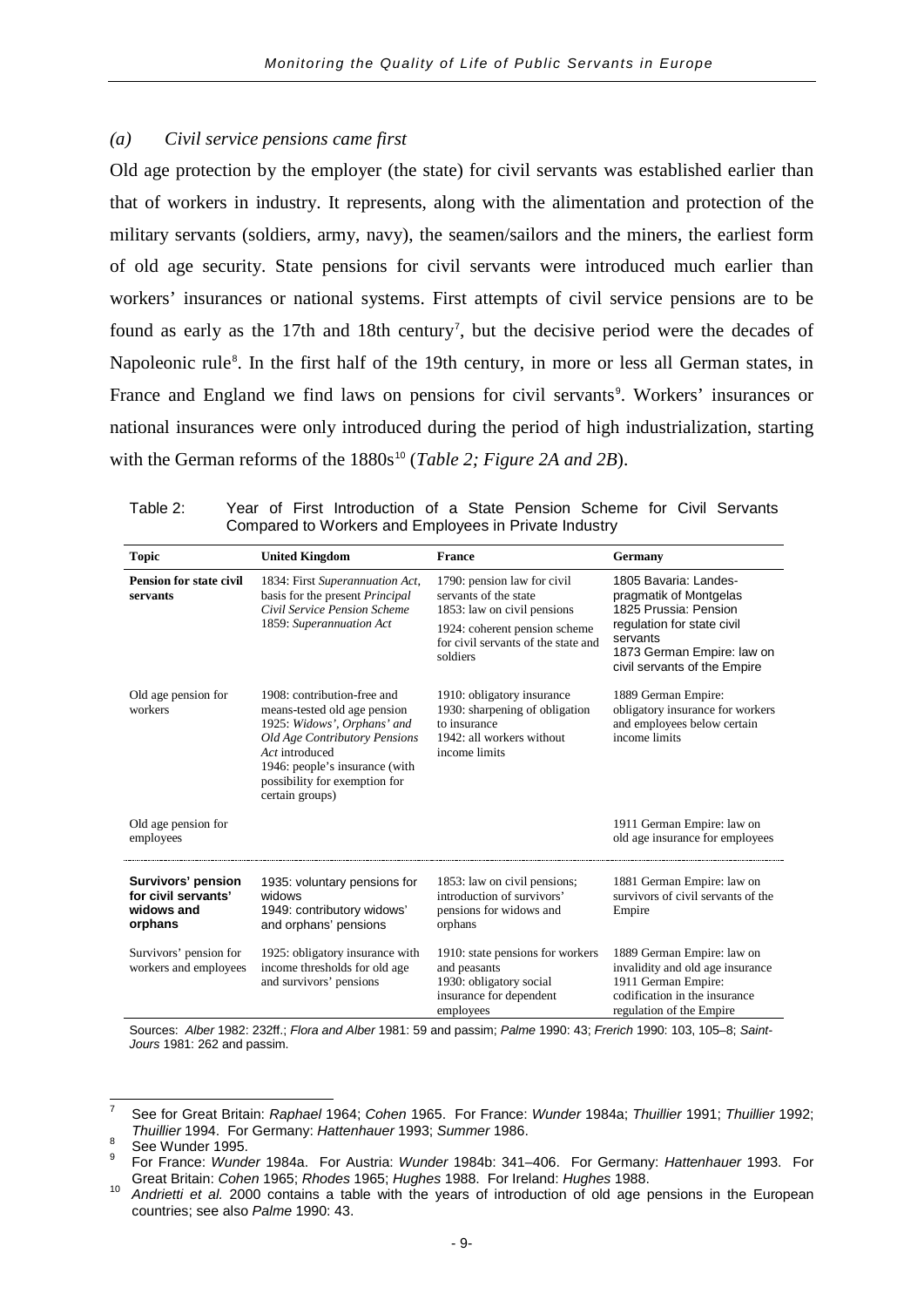

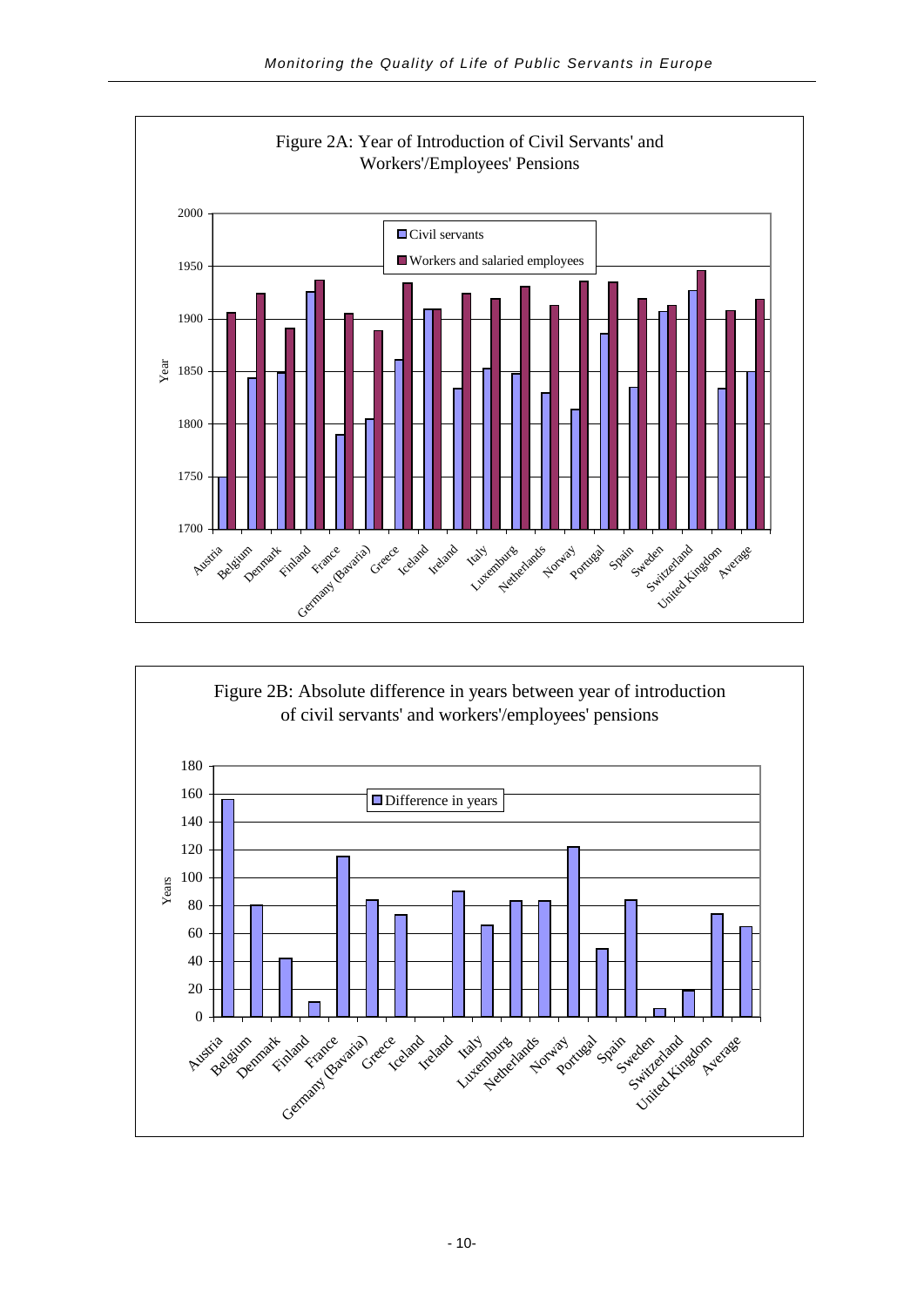#### *b) The stages towards all-embracing social security*

Although social security for civil servants began with the pension or old age protection, this was only the beginning. Therefore a pension was, in principle, often no insurance against misery. Furthermore, the system of civil service pensions without further regulations was far from being an integrated and coherent whole.

The so-called contribution-free pension did not exist from the very beginning: in the German states, during the 19th century different regulations existed according to the federal state; in France, various rules were effective for the domains of the public services, and in England there were ongoing debates and repeated questioning of the adequacy of no contributions.

In Prussia, the 'Pension Regulations for Civil Servants' (Pensionsreglement für die Civilstaatsdiener) of 30.4.1825 still requested contributions: these were abolished as late as 1.1.1868<sup>[11](#page-14-0)</sup>. In other large German Federal States, the rule of no contributions was accepted earlier: in Bavaria, in principle, by the 'Bavarian Main Pragmatic Law' (Bayerische Hauptlandespragmatik) of 1.1.1805<sup>[12](#page-14-1)</sup>, and in Saxonia by the law of  $7.3.1835^{13}$  $7.3.1835^{13}$  $7.3.1835^{13}$  (in Saxonia only for the civil servants' own pension but not for survivors' pensions). The 'Law on Civil Servants of the German Empire' (Reichsbeamtengesetz) of 31.3.1873<sup>[14](#page-14-3)</sup> laid down that civil servants of the Empire did not have to pay contributions. In France, the 'Pension Law for Civil Servants of the State' (Loi sur les pensions civiles) of 22.8.1790 requested civil servants to pay contributions; these were retained by the 'Law on Civil Service Pensions' (Loi sur les pensions civiles) of 9.6.1853; 5% were deducted from the wage; the first monthly wage was kept with the entry into the civil service; furthermore, with each wage increase<sup>[15](#page-14-4)</sup>. In the United Kingdom, the 'First Act of Parliament on Superannuation' of 1810 did not ask for contributions<sup>[16](#page-14-5)</sup>. Until the middle of the 19th century, attitudes oscillated between generosity and doubts in the possibility to finance the costs. As early as 1821, the *Treasury* saw the necessity of contributions. One year later, in 1822, they were actually introduced. In 1824 they were abolished by Act of Parliament. In 1829, they were reintroduced. Finally, 1857 was the decisive year, because in this year they were abolished for good, and the *Superannuation Act*<sup>[17](#page-14-6)</sup> of 1859 confirmed this regulation. The privilege not to pay pension contributions was

<span id="page-14-0"></span><sup>&</sup>lt;sup>11</sup> The pension regulation was not published in the Prussian law collection (Preußische Gesetzessammlung):<br>see Ambrosius 1950: 52f.; furthermore Augar 1925.

<span id="page-14-2"></span><span id="page-14-1"></span>Regierungs-Blatt für das Königreich Bayern (BayRegBl.), p. 233; printed by Summer 1986: 114–26.<br>
Sächsisches Civilstaatsdienergesetz of 7.3.1835, Gesetz- und Verordnungsblatt für das Königreich Sachsen<br>
(GVBl.), p. 132; pr

<span id="page-14-4"></span>

<span id="page-14-6"></span><span id="page-14-5"></span>

<span id="page-14-3"></span><sup>&</sup>lt;sup>14</sup> RGBI. p. 61; printed by Summer 1986: 632–66.<br><sup>15</sup> Wunder 1984a: 469.<br><sup>16</sup> On this point see Rhodes 1965: esp. 13ff.<br><sup>17</sup> 'Superannuation' means in the United Kingdom (and Ireland) the old age pension for civil servan 'Superannuation Acts' are the legal basis for these old age pensions.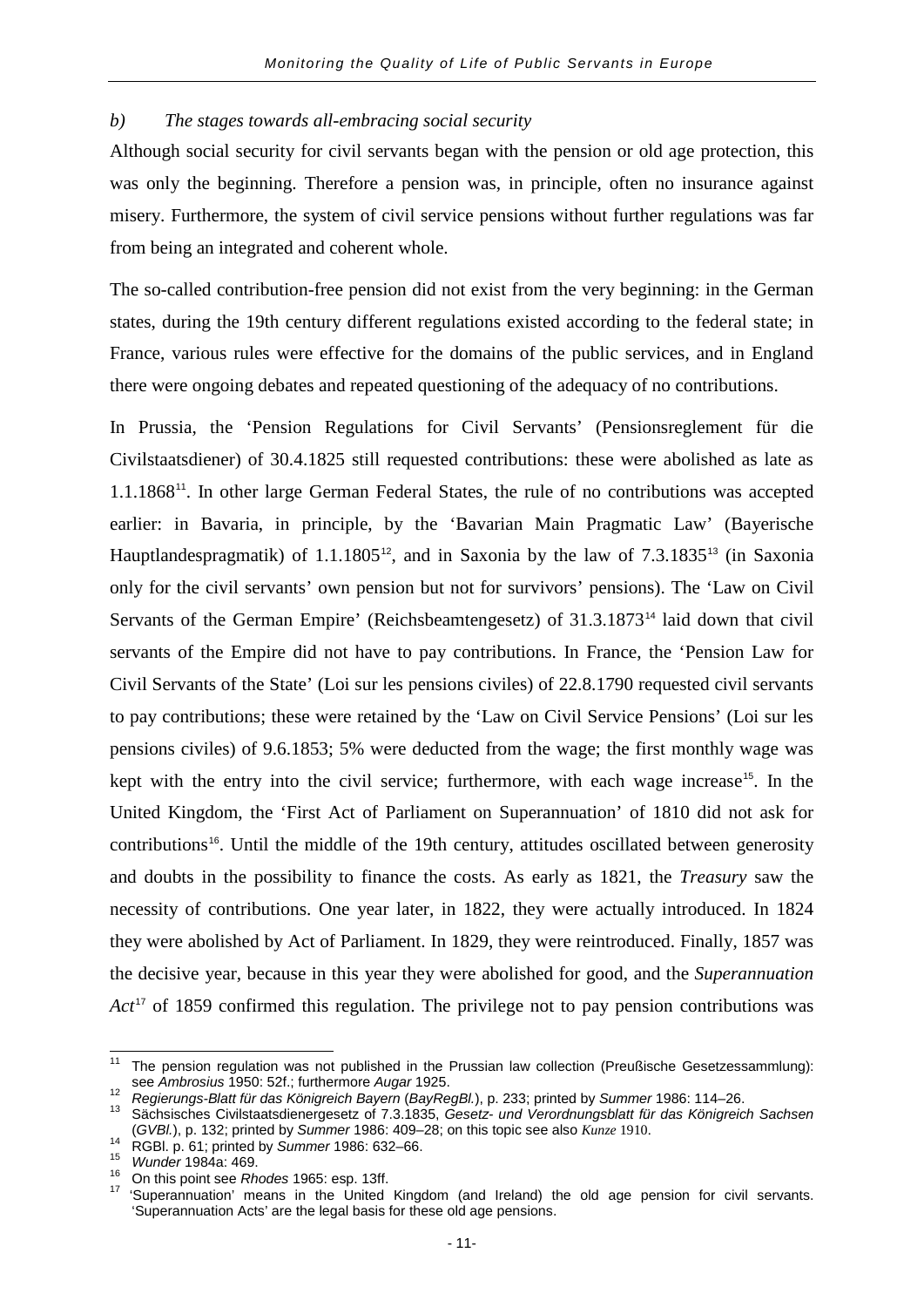questioned all the time when the financing of pensions was seen as problematic: as early as 1888, the 'Ridley Commission' investigated the reintroduction of contributions, and the 'Tomlin Commission' of 1931 had the same purpose.

*Widows' and survivors' pensions.* One of the first and oldest issue was the pension for relatives in the case of death of the civil servant, mainly for the widow and the children (widows' and orphans' pensions). In the beginning is was assumed that care for his own family was to the responsibility of the civil servant himself. Therefore relief funds were created, collecting contributions from the civil servants. But these funds had big disadvantages. They put a heavy burden on the income of civil servants through contributions which often were much too high. Thus, throughout the 18th and 19th century the civil servants complained about the missing protection of their families when they will die. Only slowly a state widows' and orphans' pension was introduced. In the beginning, contributions often had to be paid. Only during the 19th century, contribution-free widows' and orphans' pensions were established in some countries. In the German Empire, the 'Law on Social Care for the Survivors of Civil Servants of the German Empire' (Reichshinterbliebenenfürsorgegesetz) of 1881[18](#page-15-0) provided contribution-free widows' and orphans' pensions. But in France, a flat rate for civil servants continued to exist even after the law on civil pensions (Loi sur les pensions civiles) of 1853<sup>[19](#page-15-1)</sup>; in addition, this law made widows' and orphans' pensions obligatory. The law of 14.4.1924, which integrated the pension system for civil servants and soldiers, fixed the contributions of civil servants to old age and survivors' pensions at a lump sum of 6% of the gross wage. Today, the contribution rate is 7.85%<sup>[20](#page-15-2)</sup>. In the United Kingdom, survivors' pensions came comparatively late. In 1935, voluntary pensions for widows and, in 1949, contribution-related widows' and orphans' pensions were introduced<sup>[21](#page-15-3)</sup>. In contrast to Germany (but as in Denmark, Greece and Luxemburg) survivors' pensions never became contribution-free. Civil servants pay 1.50% of their salary for the old age protection of their survivors<sup>[22](#page-15-4)</sup>, while their own pensions are contribution-free.

When were contributions for survivors' pensions abolished? In the German Kingdom of Bavaria, the state expressly acknowledged responsibility also for survivors of civil servants in the 'Bavarian Main Pragmatic Law' (Hauptlandespragmatik über die Dienstverhältnisse der

<span id="page-15-0"></span><sup>&</sup>lt;sup>18</sup> Gesetz, betreffend die Fürsorge für die Wittwen und Waisen der Reichsbeamten der Civilverwaltung vom<br>20.4.1881, RGBI p. 85; printed by Summer 1986: 667–72.

<span id="page-15-4"></span><span id="page-15-3"></span>

<span id="page-15-2"></span><span id="page-15-1"></span>See Wunder 1984a.<br>
<sup>20</sup> Chauleur 1998: 11f.<br>
<sup>21</sup> See Table 2 and the references mentioned there.<br>
<sup>21</sup> See Table 2 and the references mentioned there.<br>
<sup>22</sup> The survivors' pension includes the *widow(er)'s benefit* and d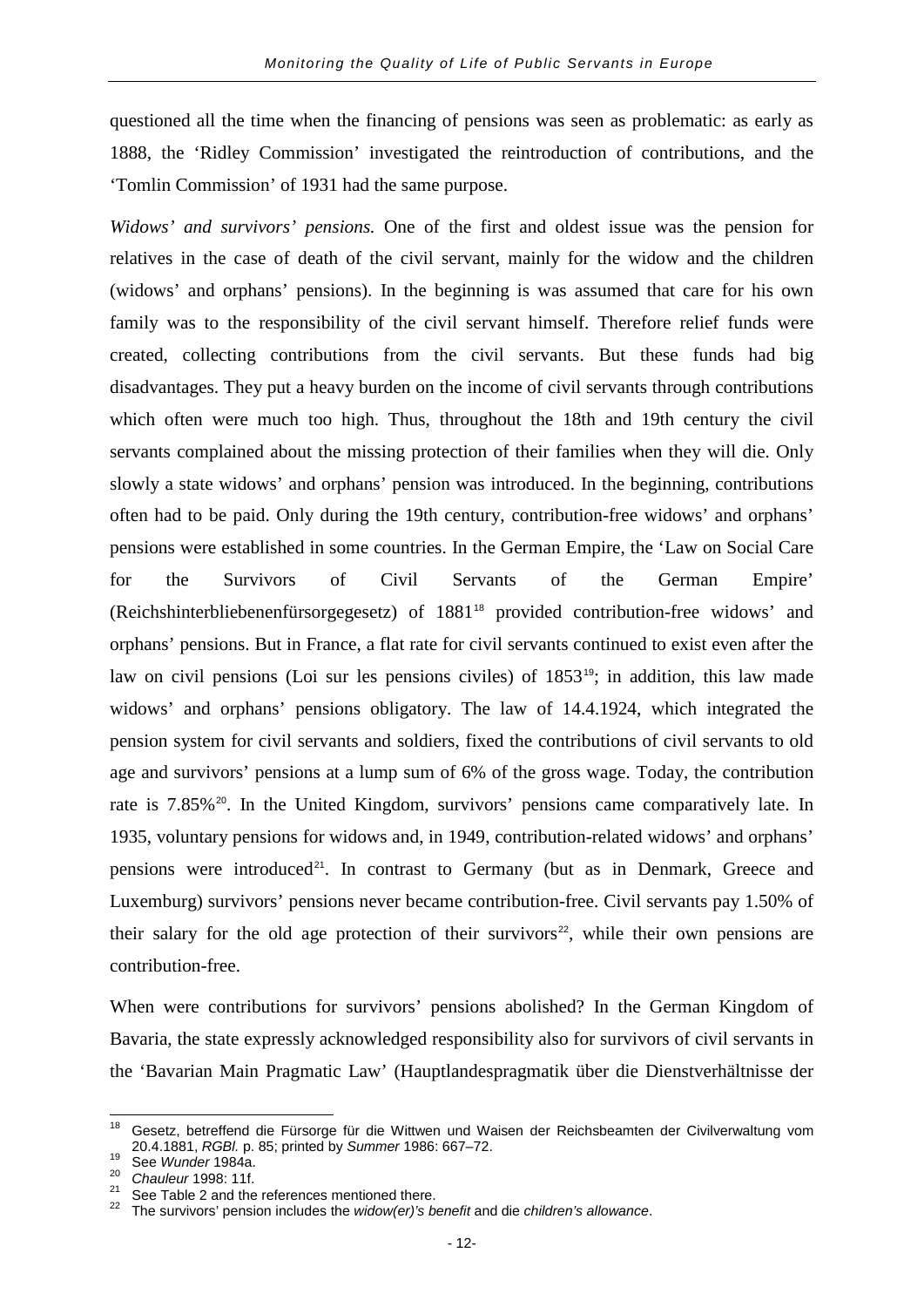Staatsdiener) of 1805. But despite of this principle, small contributions of 1 to 3% of the salary were kept after the law had been implemented. These contributions were abolished as late as 1865<sup>[23](#page-16-0)</sup>. The merit of having introduced the first proper state pension in Germany goes to the Großherzogtum Sachsen-Weimar with the 'Law on Retirement of Widows and Orphans of Deceased State Servants' (Gesetz über die Pensionierung der Witwen und Waisen verstorbener Staatsdiener) of 6.4.1821. The state accepted to pay the contributions for the survivors' pension<sup>[24](#page-16-1)</sup>. Until the 1880s, other German states accepted the principle of no contribution, and by the early 1890s eleven of the German Federal States had done so. In the German Empire, in the laws of 20.4.1881 (for civil servants of the Reich) (Beamtenhinterbliebenengesetz—BHG)<sup>[25](#page-16-2)</sup> and of 17.6.1887 (for the army and navy of the German Empire)<sup>[26](#page-16-3)</sup>, and in the Kingdom of Prussia in the law of  $20.5.1882^{27}$  $20.5.1882^{27}$  $20.5.1882^{27}$ , the duty of the state to care for survivors of civil servants was laid down. Nevertheless, a fee of 3% of the pensionable service income was kept. The laws of 5.3.1888[28](#page-16-5) (German Empire) and 28.3.1888[29](#page-16-6) (Prussia) abolished these fees and acknowledged the principle of contribution-free survivors' pensions.

In addition to pension rights of active civil servants the French law of 1853 introduced survivors' pensions for widows and orphans (until the age of 21) at a level of one third of the retirement pension of the civil servant<sup>[30](#page-16-7)</sup>. In the United Kingdom, survivors' pensions in the *Civil Service* came very late. In 1902, a *death benefit* was planned to be introduced, and in 1909 it was actually introduced. In 1935, voluntary pensions for widows (financed by contributions) were added, and in 1949, obligatory statutory contribution-financed survivors' pensions for widows and orphans were finally introduced<sup>[31](#page-16-7)</sup>.

*Indexation*. The second big flaw of early pension systems was that they were not linked to changes in the costs of living. In the beginning, every pension adaptation required a separate law. Adaptations during the 19th century were often postponed for years; losses in real income of civil service pensioners often reached threatening heights. Linking pensions to wage increases of active civil servants, as in Germany, or to the index of living (indexation),

<span id="page-16-2"></span>

<span id="page-16-4"></span><span id="page-16-3"></span>

<span id="page-16-1"></span><span id="page-16-0"></span><sup>&</sup>lt;sup>23</sup> Frerich and Frey 1993a: 73.<br>
<sup>24</sup> Frerich and Frey 1993a: 74; furthermore Zimmermann 1893: 143.<br>
<sup>25</sup> See Frerich and Frey 1993a: 126f.<br>
<sup>26</sup> Zimmermann 1893: 144.<br>
<sup>26</sup> Zimmermann 1893: 144. für die Königlich Preußischen Staaten, p. 298; see *Zimmermann* 1893: 144; furthermore *Frerich and Frey* 1993a: 126f. <sup>28</sup> Gesetz betr. den Erlaß der Wittwen- und Waisengeldbeiträge von Angehörigen der Reichs-Civilverwaltung,

<span id="page-16-5"></span>des Reichsheeres und der Kaiserlichen Marine of 5.3.1888, RGBl. p. 65; printed by *Summer* 1986: 673–80;

<span id="page-16-7"></span><span id="page-16-6"></span> $^{29}$  Zimmermann 1893: 144; see as well Frerich and Frey 1993a: 127; on this topic see also Jacob 1971.<br><sup>30</sup> Wunder 1984a: 469.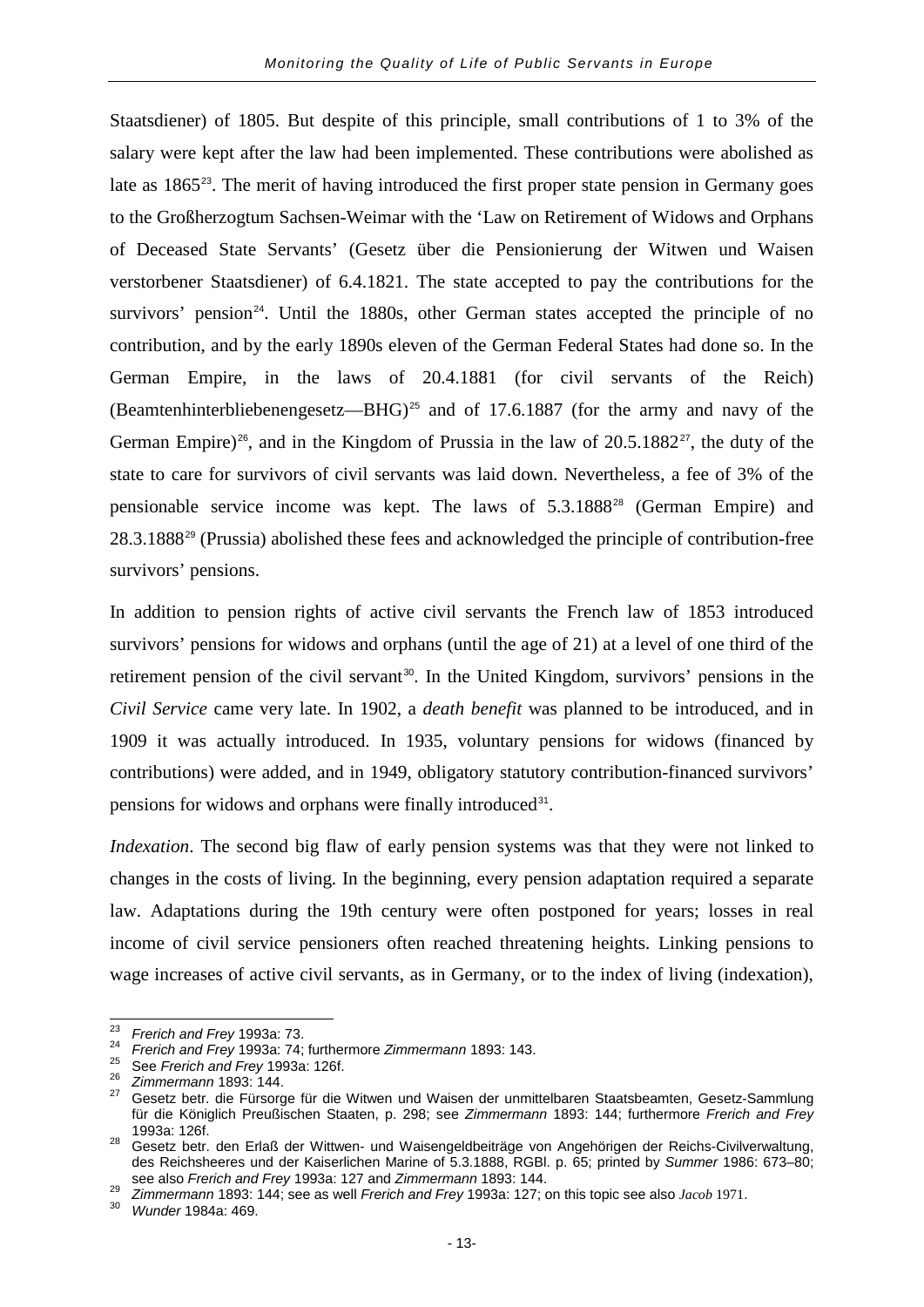as in the United Kingdom, is a rather modern development and has existed only since the end of World War II.

#### *c) A model for the social security of other occupational groups*

The alimentation of state servants became a model worth being imitated by other occupational groups as early as the 19th century. Here a distinction has to be made between occupational groups with public tasks and functions (public sector) and occupational groups in the private sector. The extension of state activity since the 19th century created many occupational groups with sovereign or state resp. public tasks and functions. In the beginning, these functions were partly exercised by private enterprises, such as post and railways; only later were they nationalized. Concerning the growing domains of communal infrastructural services (such as water supply, gas, electricity, and public traffic), for the employees of the post, telegraphy, telephone and railways as well as for the police and fire fighters the question was raised which criteria should be used to regulate occupational status and old age protection.

The problem was solved by taking the old age protection of state servants as a basis. The United Kingdom, France and Germany, however, took totally different paths. In the United Kingdom, during the late 19th and early 20th century old age pensions developed differently for the main parts of the public sector: local governments, teachers, health professions, police, fire fighters, university professors, and the army. Later on, special systems were added in the nationalized industries. In France, mutual aid associations dominated in the realm of old age security during the 19th century. The employees of départements and of hospitals had their own autonomous pension regimes. It was only in the second half of the 20th century that they were merged with the 'fonction publique territoriale et hospitalière'. In Germany, by contrast, we can find a separation of the public services into two social status groups. Besides the civil servants, professional groups of public employees were created, which did not attain the status of a civil servant. The workers' pension insurance and—later—the employees pension insurance, too, caused a systematic separation of both status groups from civil service pensions; the so-called 'private civil servants' ('Privatbeamten', i.e. employees in industry and trade) received their own system of pension insurance. As workers and employees in the public services often carry out similar work as civil servants, very soon at least a 'partial' equal status regarding the pension entitlement of employees/workers on the one hand and civil servants on the other hand was requested and finally introduced: this way the additional

<sup>31</sup> *Rhodes* 1965: 79f.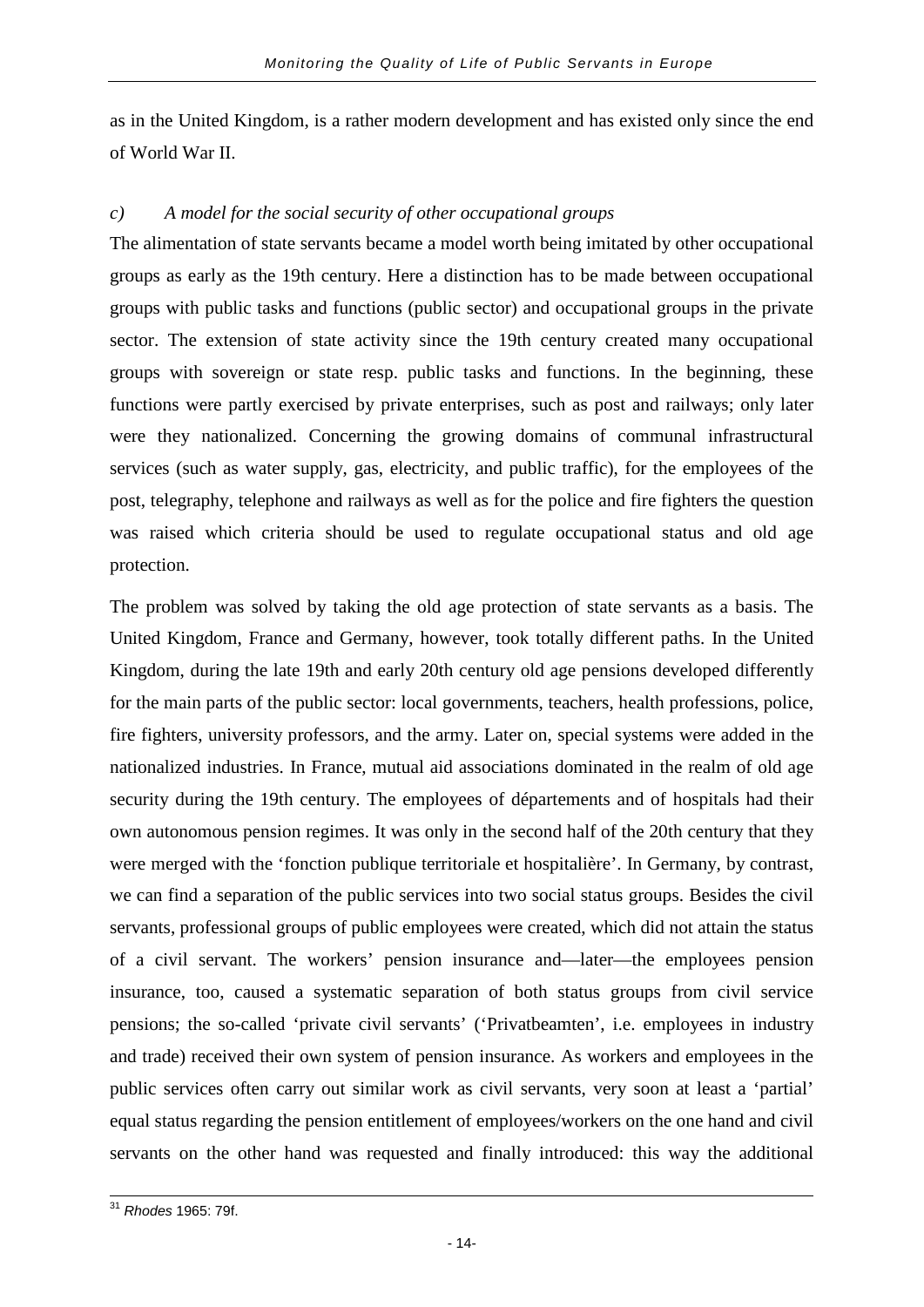occupational pension for workers and employees in the public services (*second pillar*) was created (Zusatzversorgung der Arbeiter und Angestellten im öffentlichen Dienst). France also introduced such an additional occupational pension  $(IRCANTEC<sup>32</sup>)$  $(IRCANTEC<sup>32</sup>)$  $(IRCANTEC<sup>32</sup>)$ , but only for those employees in the public services that had a private law work contract (*agents publics non titulaires[33](#page-18-1)*). These can be compared to the German public employees. In France, *workers of the state* have their own pension regime.

A second process—in addition to the first one: the transfer of the model of civil service social protection to other occupational groups in the public sphere—is the diffusion of elements and ideas of state servants' protection to occupational groups in the private sector, such as industrial workers, industrial employees (Privatbeamte)<sup>[34](#page-18-2)</sup>, craftsmen, peasants, the selfemployed. The transfer of innovations between nations is a well-known phenomenon in old age protection<sup>[35](#page-18-3)</sup>, too. These innovations, however, are often not adopted or implemented or only partially adopted. This reluctance must be attributed to the historical constellations modifying such processes in reality. Concrete evidence of such an adoption or of the fact that an institutional invention in one country inspired social politicians in other countries is only hard to find. But there can certainly be no doubt that the old age protection of civil servants was used very early as an anchor and model for demands coming from other occupational groups, in private industry, too.

#### *d) Main institutional characteristics[36](#page-18-4)*

*1. The British system:* In the United Kingdom, in contrast to Germany and France a state basic old age pension exists which is obligatory for all residents (*basic state pension*). This pension was introduced after the Beveridge-Report<sup>[37](#page-18-5)</sup> had appeared in 1948 and continues the meanstested old age pension of 1908[38](#page-18-6). This basic pension is the *first pillar* of the British old age protection system. Characteristics for this basic pension are: the same contributions for each person insured and therefore the same benefits for everybody. Because the income resulting from this basic pension alone was rather small (20–30% of average salaries), a national income-related insurance system was introduced in 1978, the S*tate Earnings Related Pension* 

<span id="page-18-0"></span><sup>32</sup> *Institution de Retraite Complémentaire des Agents Non Titulaires de l'État et des Collectivités Publiques*, founded in 1971 by merging a *régime cadres* and a *régime non-cadres*. IRCANTEC is an obligatory additional

<span id="page-18-3"></span><span id="page-18-2"></span>

<span id="page-18-1"></span><sup>&</sup>lt;sup>33</sup><br><sup>34</sup> On this point *Kocka* 1981.<br><sup>34</sup> On this point *Kocka* 1981.<br><sup>35</sup> On the usefulness of *diffusion theory* for the spreading of general systems of social security see *Alber* 1982: 134ff. <sup>36</sup> See *Bonoli and Palier* 2001. <sup>37</sup> *Beveridge* 1942. <sup>38</sup> 'Old Age Pensions Act 1908'. On this point see Rhodes 1965: 29ff.; *Ogus* 1981: 327; *Ogus*, *Barendt and* 

<span id="page-18-4"></span>

<span id="page-18-6"></span><span id="page-18-5"></span>

*Wikeley* 1995: 215.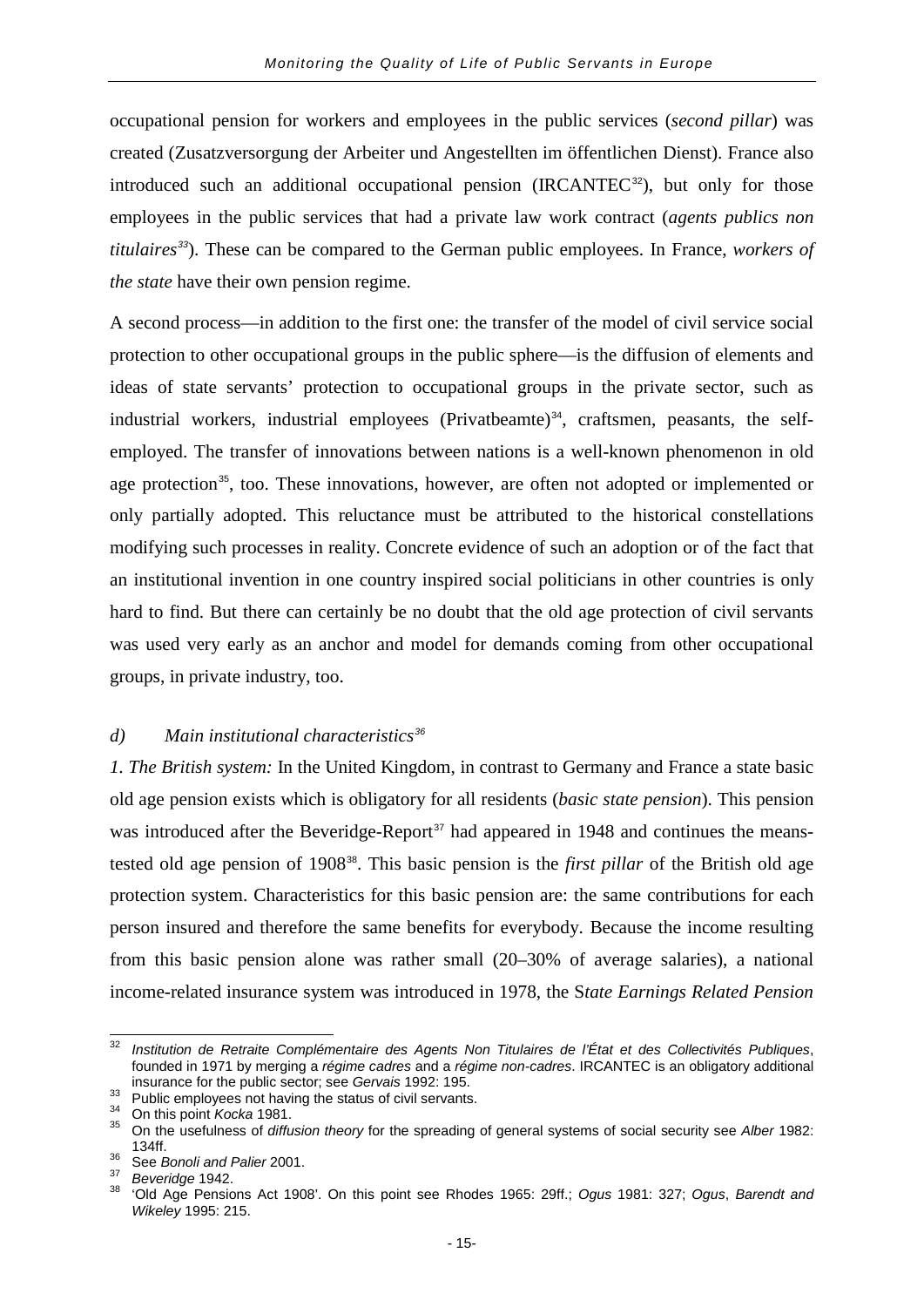*Scheme* (*SERPS*)<sup>[39](#page-19-0)</sup>. In the United Kingdom, other complementary old age pension systems exist in addition to SERPS, such as *occupational pension schemes* or personal pensions of employed persons. Altogether, they represent the so-called *second pillar* of old age protection. SERPS is only the youngest element of this pillar. If complementary pensions other than SERPS guarantee the minimum conditions of SERPS, there is the possibility to be insured by the employer outside of SERPS, or the employee insures himself outside of SERPS (*contracting out*[40](#page-19-1)). All pension systems in the public sector outside of SERPS are based on the method of *contracting out*. A person joining a special pension system of the public sector is allowed to leave it under certain conditions (*opt out*) and may either return to SERPS or to a private pension plan (*personal pension scheme*). The British two-pillar-system of old age protection—with reference to the public sector—is opposed to systems of civil servants' protection in Germany and France, which are characterized by a double function: they offer both basic pensions and supplementary pensions.

*a) The different Superannuation Schemes*<sup>[41](#page-19-2)</sup> *in the public sector:* The public sector of today consists of a plurality of different pension regimes. These pension regimes were established during the last two centuries as a result of the differentiation and specialisation of occupational groups. The most important stages in the formation of pension regimes for individual occupational groups in the public sector can be found in the book by Rhodes $42$ . According to Rhodes, *Civil Servants* were the first ones to receive an occupational pension regime by the *Superannuation Act* of 1834. It was much later (1864, 1884) that the armed forces<sup>[43](#page-19-4)</sup>, the teachers (1918)<sup>[44](#page-19-5)</sup>, the police (1921)<sup>[45](#page-19-6)</sup> and fire fighters (1925)<sup>[46](#page-19-7)</sup>, and the local government employees (employees of communes)  $(1937)^{47}$  $(1937)^{47}$  $(1937)^{47}$  were added. When the 'National Health Service' (NHS) was introduced in 1948, the old age protection of the dependent employees in the health sector was regulated in a uniform way<sup>[48](#page-19-9)</sup>.

<span id="page-19-0"></span><sup>39</sup> On this point: *Ogus, Barendt and Wikely* 1995; *Blake* 1995: 71ff.; *Kohl* 1994: 244–81. On SERPS as

<span id="page-19-1"></span>*supplementary pension* or as *second pillar* see *Reynaud* 1996. <sup>40</sup> Employed persons are allowed to leave SERPS (*contract out*) if their employer has his own *occupational pension scheme*, guaranteeing the minimum benefits of SERPS. As a rule, 100% of all employees in the public sector are members in the employers' pension scheme (see Government Actuary 1994: p. 7, table 2.5).

<span id="page-19-2"></span>public sector are members in the employers' pension scheme (see *Government Actuary* 1994: p. 7, table 2.5). <sup>41</sup> On terminology: the pension systems of the public sector in the United Kingdom are known as 'Superannuation Schemes'. The universal basic pension is called 'State Pension'; the pension schemes

<span id="page-19-4"></span><span id="page-19-3"></span>offered by employers are called 'Occupational Pension Schemes'. <sup>42</sup> *Rhodes* 1965. <sup>43</sup> 1864: *Naval and Marine Pay and Pensions Act;* 1884: *Pensions and Yeomanry Pay Act* (for the army and later

<span id="page-19-8"></span><span id="page-19-7"></span><span id="page-19-6"></span>

<span id="page-19-5"></span><sup>1918:</sup> Teacher's Pension Scheme (TPS); 1925: Teacher's Superannuation Act.<br>
1918: Teacher's Pension Scheme (TPS); 1925: Teacher's Superannuation Act.<br>
<sup>45</sup> 1925: Fire Brigade Pensions Act, 1948: Firemen's Pension Scheme.<br>
<sup></sup>

<span id="page-19-9"></span>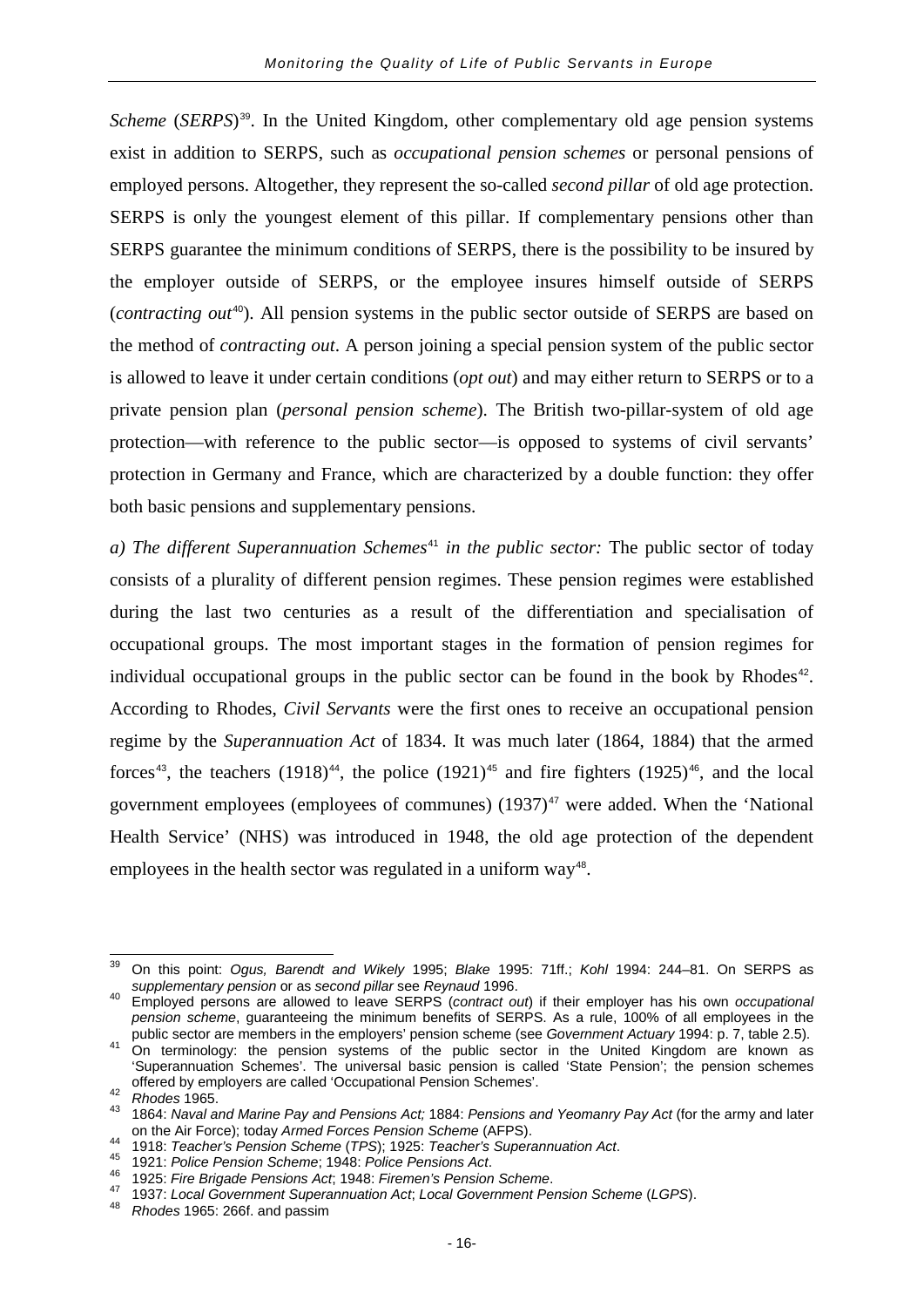As a consequence of the growth of the educational sector and the health care services during the post-war period, the pension regimes of teachers (1986: 562,723; 1991 535,549 members) and the NHS (active members in 2000: 996,671) became the two pension systems with the highest membership. The number of employees in the Civil Service (nearly identical with the active members in the PCSPS; highest level in 1976 with 762,000 employees; 1998/99: 486,000 active members) and the Armed Forces (1961: 474,000; 1998: 210,000), however, declined strongly.

The formal organization of the system of health care was changed. In 1991, the NHS trusts were formed as public corporations, and received financial autonomy<sup>[49](#page-20-0)</sup>. The pension regime of the NHS, however, was not affected by this reform and remained in existence. The number of pension recipients in most pension regimes is increasing.

The 20th century saw a series of changes laid down in several Superannuation Acts. The last *Superannuation Act* of 1972<sup>[50](#page-20-1)</sup>, decisive for the present status, made the law-making procedure in pension matters (non-statutory instruments instead of acts of parliament) easier and brought all special occupational pension systems in the public sector under the control of the responsible minister. Finally, the indexation of the old age and survivors' pension in all pension systems of the public sector was introduced.

*b) The institutional rules of old age protection[51](#page-20-2):* in principle, every pension regime of the British public sector should be presented separately. This seems not very sensible, because these pension regimes basically offer rather similar benefits. It is only on the side of financing of benefits that important differences exist, because Civil Servants, as opposed to all pension systems in the public sector, do not pay any contributions for their old age pension. Thus, the oldest and most influential pension regime is selected here. This certainly is the 'Principal Civil Service Pension Scheme' (PCSPS). The PCSPS is the basic pension regime for most Civil Servants and for employees of such other public agencies as National Museums and Portrait Galleries. When entering the Civil Service, employees automatically become members of the PCSPS. There is a possibility to *opt out* insofar as the new pension scheme guarantees a minimum pension level. The Civil Servant does not pay any contributions for his

<span id="page-20-1"></span><span id="page-20-0"></span>

<sup>&</sup>lt;sup>49</sup> *McGregor* 1999: 31f.; *Government Actuary* 1994: 9.<br><sup>50</sup> *Blake* 1995: 6 and 23: see furthermore: *Cabinet Office* 1999. Civil Service Pensions: Scheme Rules, Principal Civil Service Pension Scheme. London: Cabinet Office (Internetadresse: http://www.cabinet-<br>office.gov.uk/civilservice/pensions/1999/.

<span id="page-20-2"></span>[office.gov.uk/civilservice/pensions/1999/.](http://www.cabinet-office.gov.uk/civilservice/pensions/1999/) <sup>51</sup> *Neyens and Koob* 1992; *Department of Finance*, Commission on Public Service Pensions Interim Report, Dublin 1998 (internet address: [http://www.irlgov.ie/finance/INTEREST/ pensindex.htm\)](http://www.irlgov.ie/finance/INTEREST/pensindex.htm); *Department for Education and Employment*, Report of the Working Group for the Longer Examination of the Teacher's Pension Scheme, London (DfEE) July 1999, Annex 4 (internet address: [http://www.dfee.gov.uk/teachers/pensionscheme/index.htm\)](http://www.dfee.gov.uk/teachers/pensionscheme/index.htm).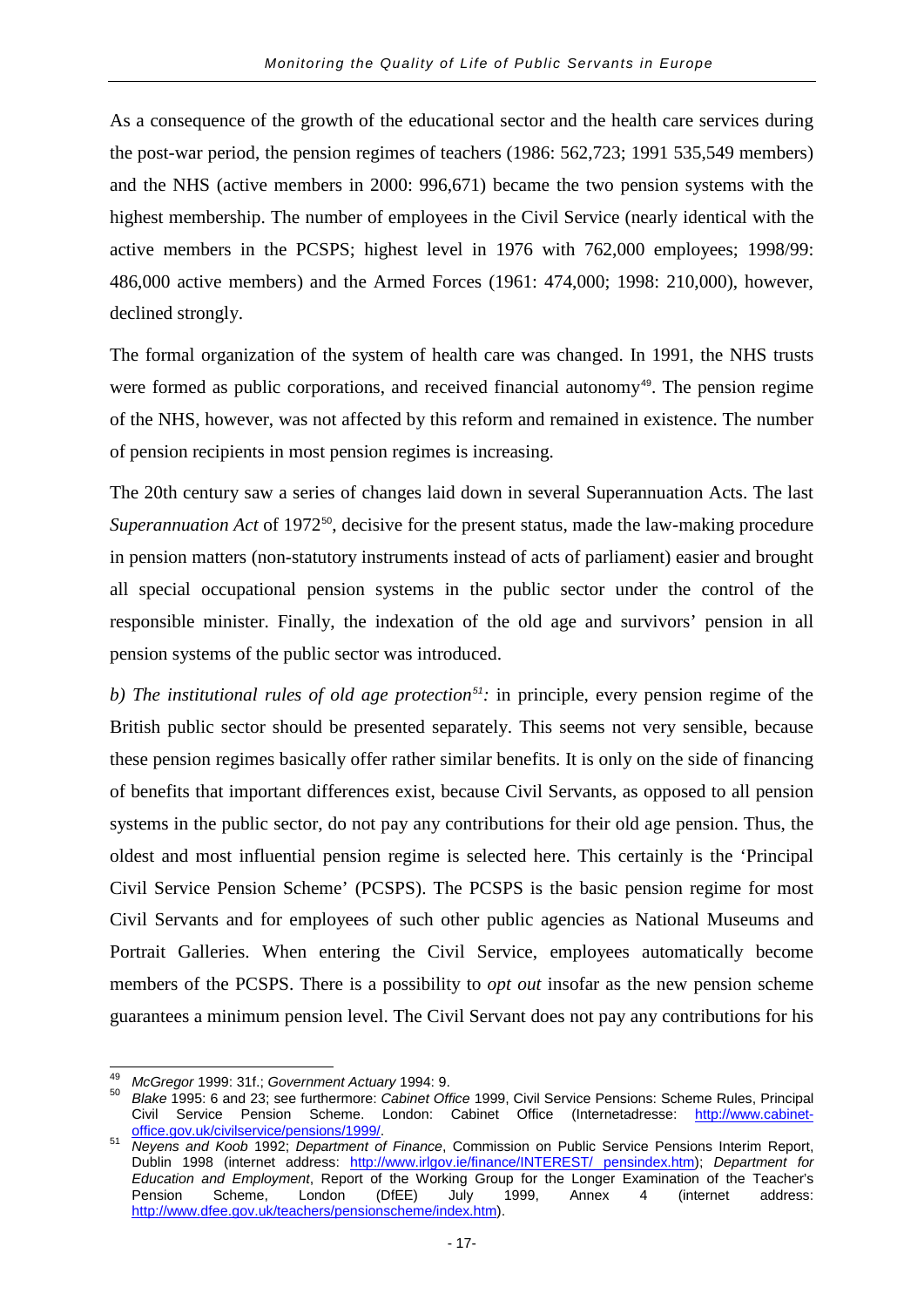own pension, only for the widows'/widowers' pension; this fee amounts to 1.50% of the salary at present. Contribution exemption is justified by the fact that the civil servant's salary is reduced, and a certain part of the salary is kept for the pension. The old age pension of the Civil Servant is calculated by taking the average salary of the best 365 days of the last three years of active service. This pensionable salary is weighted by the years of service. For each year of service 1/80 of the last salary is taken into account. Thus, for 40 years of service 40/80 or half the last salary is received. In addition to a current pension payment the Civil Servant receives a flat rate at the time of retirement of three times the annual pension. In Europe, this benefit is only granted in the United Kingdom and in Ireland. In addition to these two PCSPS benefits, the civil servant receives a benefit from the 'Basic State Pension', which is on average 20–30% of the average wage level. The 'Basic State Pension' declines in value: until 1995 it declined to 15.7% of mean wages. After 40 years of service, the *Civil Servant* can receive a pension worth 75% of his last income. Compared to the private sector, where in general average salaries are taken as basis of pension calculation, the pension levels attained in the Civil Service are clearly higher.

The 'widow/er's benefit' amounts to 50% of the pension of the claimant. Every child living with the widow or the widower of the claimant receives a 'children's allowance' (Waisengeld) accounting for 25% of the pension of the claimant. If a different person cares for the child, the orphan's pension is  $33\%$ <sup>[52](#page-21-0)</sup> of the pension of the claimant.

The regular pensionable age for Civil Servants is  $60$  years<sup>[53](#page-21-1)</sup>. In the private sector, the pensionable age is higher, 65 years in general. The 'Civil Service Pension' (and the acquired pension rights if service is left prematurely ('preserved benefits' or 'deferred benefits')) are linked to changes in the cost of living (*Retail Price Index*) and not to the wages of the active *Civil Servants*, in contrast to regulations in France and Germany.

*2. The French system[54](#page-21-2):* Civil servants are among the first professions in France to receive a pension: civil servants of the central government had a pension scheme as early as 1790, changed by the law of 1853. Soldiers (military personnel) received a pensions statute for the first time in 1831. The manifold schemes developing during the 19th century were unified in 1928. Concerning the civil servants of the *fonction publique territoriale,* a plurality of schemes (more than 3,500) developed in the course of the 19th and 20th century which were unified in 1945 through the newly created '*Caisse Nationale de Retraite des Agents des* 

<span id="page-21-1"></span><span id="page-21-0"></span><sup>&</sup>lt;sup>52</sup> Ibidem.<br><sup>53</sup> Other occupational groups of the public service, such as police, fire fighters, soldiers, etc., which have hard<br>53 Other occupations, have a seemingly lower pensionable age.

<span id="page-21-2"></span>job conditions, have a seemingly lower pensionable age. <sup>54</sup> On this topic: *Hesse* 1999: 15–30, esp. 15–18 and passim; see also *Galabert-Augé* 1993: 137–76 (181).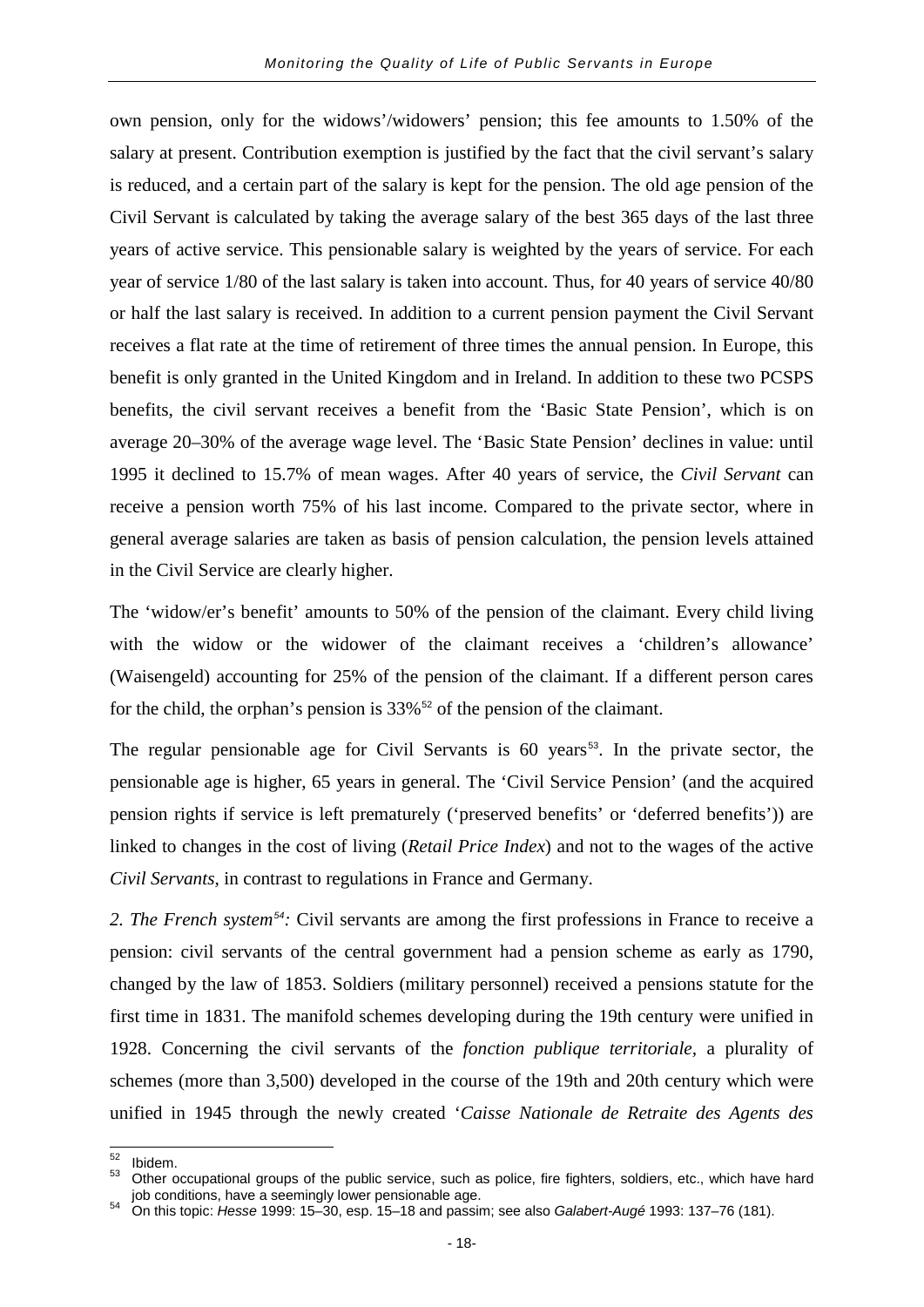*Collectivités Locales*' (*CNRACL*). Concerning the dependent employees in the private sector various different pension schemes were established during the first half of the 20th century, often as mutual aid associations. In 1945, influenced by wartime events and the experiences of French politicians being exiles in England, a plan to unify the whole system of social security was launched with the Beveridge Report. The unified and generalized system is called the 'general system' ('Régime Général de la Sécurité Sociale'). This system integrates most dependent employees, but not those of the public sector.

*a) The different pension schemes of the public sector:* the French old age security system ('régimes de retraite'), in principle, has been divided into two large groups since that time: the 'régimes des salariés' and the 'régimes des non-salariés'. Both terms only partly correspond to the German terms of dependent employees and the self-employed. The self-employed have kept their own old age security systems. The public sector (*secteur public*) is attached to the dependent employees (*salariés*) and is ruled by special schemes ('régimes') which combine basic and complementary protection ('Code de la Fonction Publique').

One central distinction is made between permanent (or life-time) civil servants (*agents publics titulaires*) and public employees who are non-tenured civil servants (*agents publics non titulaires*). Only civil servants are ruled by the civil service statute; *non titulaires*, or *contractuels* by contrast, belong to the general system ('Régime général d'assurance vieillesse') and a complementary protection. *Non titulaires* are all persons with a working contract or persons who are working on a probationary basis or who are temporary assistant staff. These correspond to the German contractual employees, i.e. the employees in the public service, and their old age protection is organized similarly. Their legal status although is subject to public law and not to private law, like in Germany. Non-permanent (non-tenured) public employees receive their own complementary pension through the scheme 'IRCANTEC' ('Institution de Retraite Complémentaire des Agents Non Titulaires de l'État et des Collectivités Publiques'), created in 1970; benefits, although are lower.

The personnel working in the institutions providing social protection (semi-governmental organizations; '*parastataux*') are also subject to the general social security scheme. They have a separate complementary scheme, the CPPOSS<sup>[55](#page-22-0)</sup>.

The individual pension regimes of the public service are to be found in a book by Chauleur<sup>[56](#page-22-1)</sup>. Civil public servants, i.e. the civil servants of the state, the mayors (*magistrats*), and soldiers (*militaires*), are subject to the 'Code des Pensions Civiles et Militaires de Retraite' (CPCM) of

<span id="page-22-1"></span><span id="page-22-0"></span><sup>55</sup> '*Caisse de Prévoyance du Personnel des Organismes Sociaux et Similaires*'*.*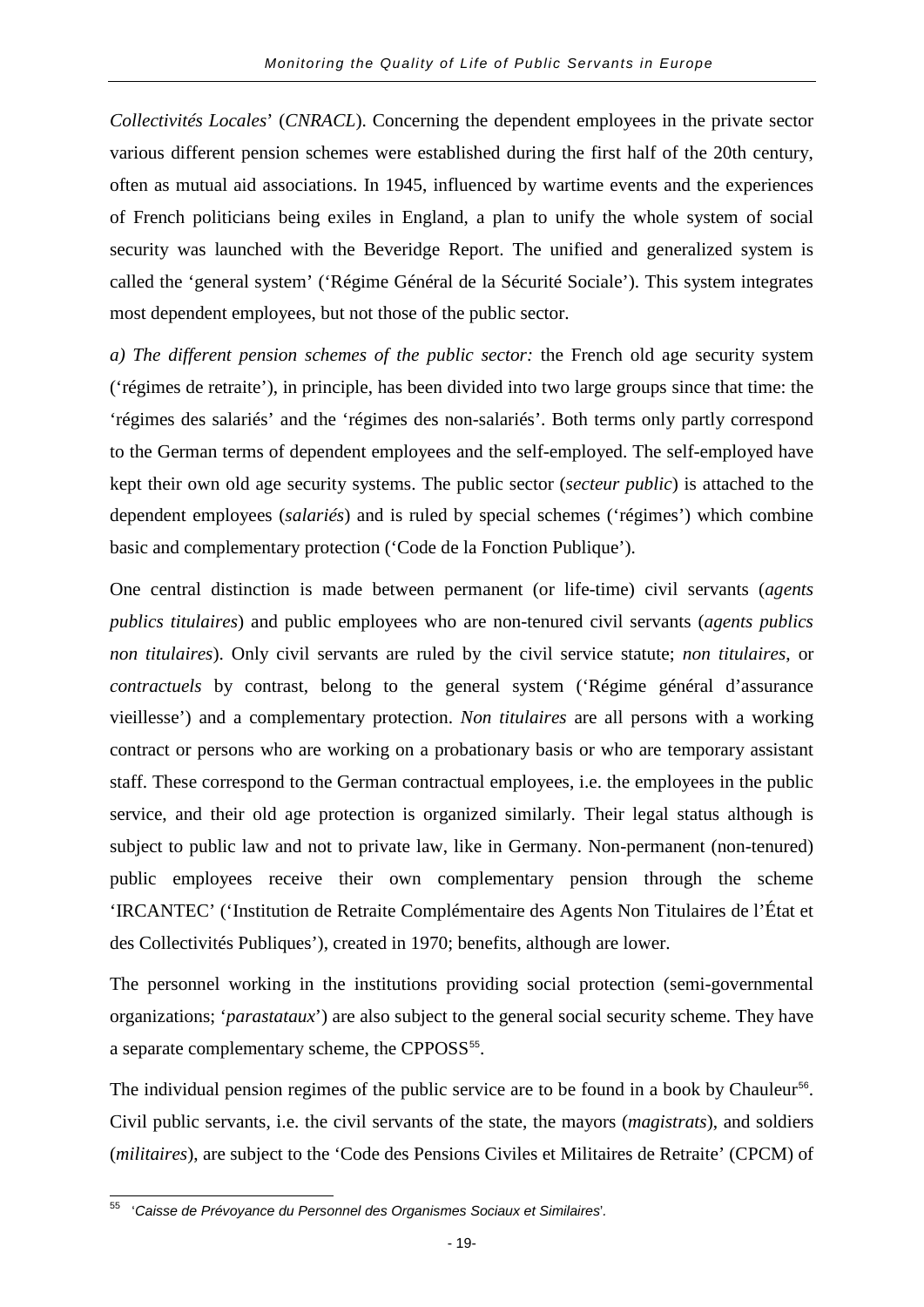1964. Civil servants of the regions and *départements* together with the civil servants in the health care system are organized in a separate fund, the CNRACL<sup>[57](#page-23-0)</sup>. The workers of the state were given their own pension system (*FSPOE*[58](#page-23-1)) in 1928.

Altogether, 19 different pension schemes exist in the French public sector: of these, the two pension schemes of the *fonctionnaires de l'État* (*CPCM*) and the *fonctionnaires hospitaliers et territoriaux* (*CNRACL*) are most important in terms of quantity. Just to compare: in 1998, there were 2.4 mill. contributors to the pension scheme of the *fonctionnaires de l'État* and 1.6 mill. to the pension scheme of the *fonctionnaires hospitaliers et territoriaux*. The pension scheme of the *Ouvriers de l'État* only organized 73,400 contributors. Among the smaller schemes, only the IEG (Industries Électriques et Gazières) and the SNCF have more than 100,000 contributors. The seven smaller special pension regimes (Banque de France, IEG, Marins, Mines, Ouvriers de l'Etat, RATP and SNCF) include altogether 523,191 members. The complementary IRCANTEC included nearly two mill. with a work contract <sup>[59](#page-23-2)</sup> in 1998.

*b) The institutional regulations of old age protection of state civil servants:* below, only legal or institutional regulations of old age security of state civil servants are dealt with. A civil servant can get a legal right to an old age pension if he fulfils two conditions: age and seniority (years of service). The civil servant must have reached an age of 60 years (*agents sédentaires*); for civil servants with hard working conditions and women with more than three children the age limit is 55 years (*agents actifs*). Fifteen service years are required, and times of service in related positions can be taken into account. If a civil servant does not fulfil these preconditions, he will receive benefits from the general pension scheme and the complementary pension scheme IRCANTEC. The pension amount is calculated as 2% of the salary of the last six months per year of service. 37.5 years at the most can be taken into account. The upper limit of a pension is 75% of the pensionable last salary (gross income). To this basic pay extra salary is added: a) for mothers, soldiers, persons conducting overseas' service, among other things, times of non-service can be considered as service years. All in all, the upper limit is 80% of the last salary and cannot be higher; b) if a woman has raised three or more children, she receives a child supplement ('majoration pour enfants').

Pensions increase with the salaries of active civil servants. The state civil servants do not have an obligatory and complementary pension scheme; therefore civil service pensions are thought of as full protection. Civil service pensions are so high that an income replacement

<span id="page-23-1"></span><span id="page-23-0"></span>

<sup>&</sup>lt;sup>56</sup> Chauleur 1998: esp. 19ff.<br><sup>57</sup> 'Caisse Nationale de Retraite des Agents des Collectivités Locales'.<br><sup>58</sup> 'Fonds Spécial des Pensions des Ouvriers de l'Etat', founded by law of 21.3.1928, see Chauleur 1998: 12.<br><sup>59</sup> C

<span id="page-23-2"></span>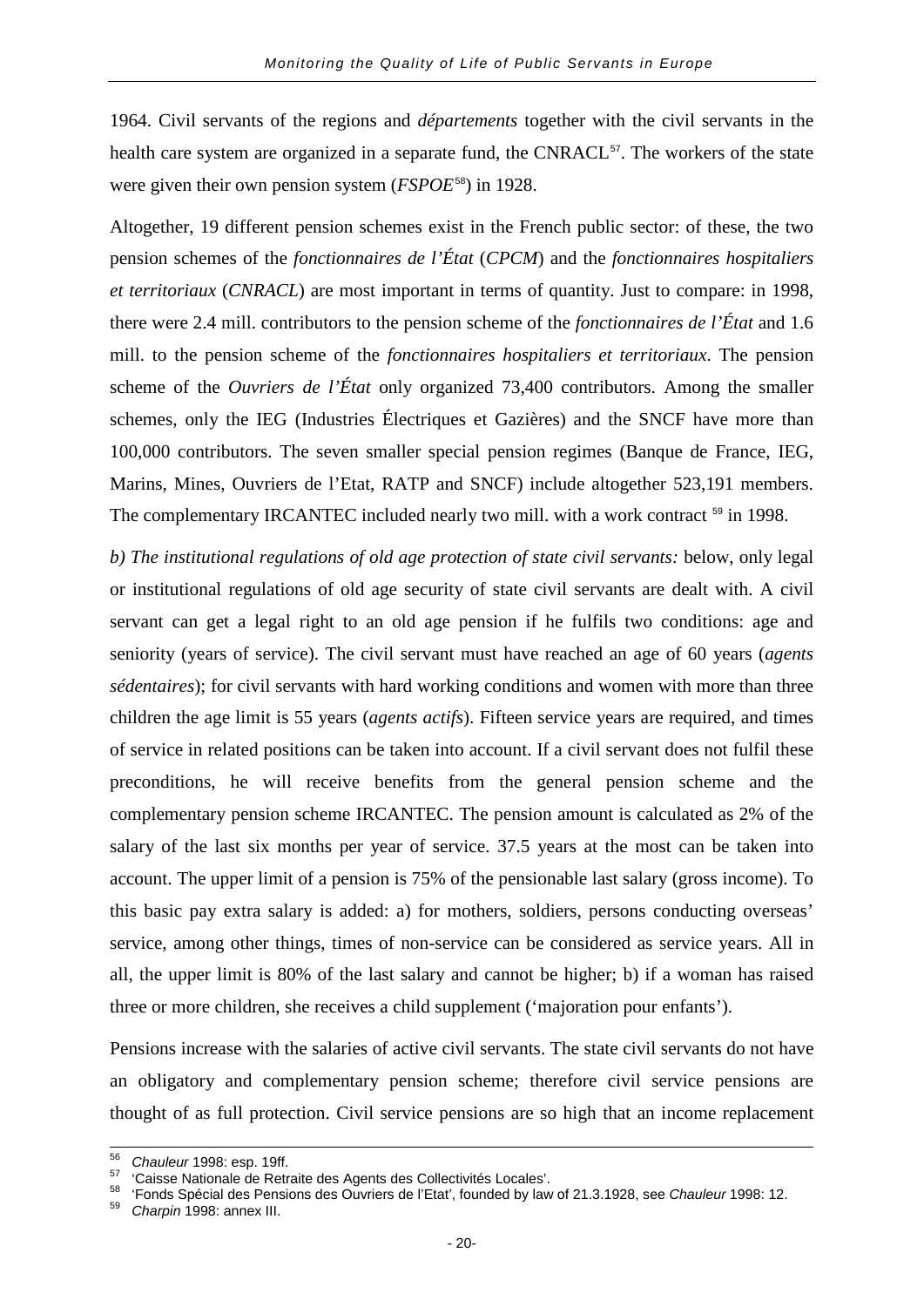rate of 75–80%, partly even of 100% of the last net income, is achieved. Despite of that, some gaps in protection might still exist. On the one hand, the gradual reduction of extra pay (*primes*) whose relative share of the pension amount is declining. On the other hand, as regards the group of higher civil servants, the method of indexation causes a loss in purchasing power. For these reasons a supplementary voluntary pension was introduced by the 'Caisse Nationale de Prévoyance' (PREFON)<sup>[60](#page-24-0)</sup> in 1967.

*3. The German system: a) The different pension schemes in the public service sector:* in Western Germany, after 1945 the pre-existing legal structures as they had existed before 1945 were continued<sup>[61](#page-24-1)</sup> concerning civil servants. The *German Law on the Civil Service* (Deutsches Beamtengesetz<sup>[62](#page-24-2)</sup>) of 1937 remained more or less unchanged. Civil servants were necessary for the reconstruction of the country; therefore their old privileges and positions were restored. Only by the *Law to Provisionally Regulate the Legal Status of Federal Civil Servants* (Gesetz zur vorläufigen Regelung der Rechtsverhältnisse der im Dienst des Bundes stehenden Personen<sup>[63](#page-24-3)</sup>) of 17.5.1950, the codification of pension legislation for civil servants began. This legislation, nevertheless, did not include basic innovations in the field of pensions compared to the law of 1937 (Deutsches Beamtengesetz). The *Act on Federal Civil Servants* (Bundesbeamtengesetz,  $BBG<sup>64</sup>$  $BBG<sup>64</sup>$  $BBG<sup>64</sup>$ ) of 14.7.1953 continued the regulations of 1937. The waiting time of 10 years and the pension scale were reintroduced. The *Act Defining the Scope Civil Servants' Rights and Duties* (Beamtenrechtsrahmengesetz, BRRG)<sup>[65](#page-24-5)</sup>) of 1.7.1957 tried to unify the civil service law of the federation and the federal states. But during the coming years differences between the federation and the federal states grew. Not before the *28th Amendment to the Basic Law* (Gesetz zur Änderung des Grundgesetzes (GG)<sup>[66](#page-24-6)</sup>) of 18.3.1971, the primacy of the federation also in pay and pension legislation for civil servants of the Federal States (konkurrierende Gesetzgebung des Bundes im Besoldungs- und Versorgungsrecht) was established. This created the basis for the countrywide regulation of civil service pensions and pay by the *Act Governing Civil Servants' Pensions and Allowances* (Beamtenversorgungsgesetz, BeamtVG) $^{67}$  $^{67}$  $^{67}$ ) of 24.8.1976. The main structural characteristics of civil service pensions and pay since that time are: protection of civil servants in the case of old age and invalidity; protection of dependents in the case of the death of a civil servant by

<span id="page-24-1"></span>

<span id="page-24-0"></span><sup>60</sup> *Chauleur* 1998: 85. <sup>61</sup> On this topic: *Frerich and Frey* 1993a: 60f. and 242–6; *Kohl* 1994: 182–95; *Zezschwitz* 1997a, 1997b; *Schmähl and Böhm* 1994.<br>
<sup>62</sup> Deutsches Beamtengesetz (DBG) of 26.1.1937, RGBl. I, p. 39.<br>
<sup>63</sup> BGBl. I, p. 207.<br>
<sup>64</sup> BGBl. I, p. 551.<br>
<sup>65</sup> BGBl. I, p. 667.<br>
<sup>66</sup> BGBl. I, p. 206.<br>
<sup>67</sup> BGBl. I, p. 2485, 3839.

<span id="page-24-2"></span>

<span id="page-24-3"></span>

<span id="page-24-4"></span>

<span id="page-24-6"></span><span id="page-24-5"></span>

<span id="page-24-7"></span>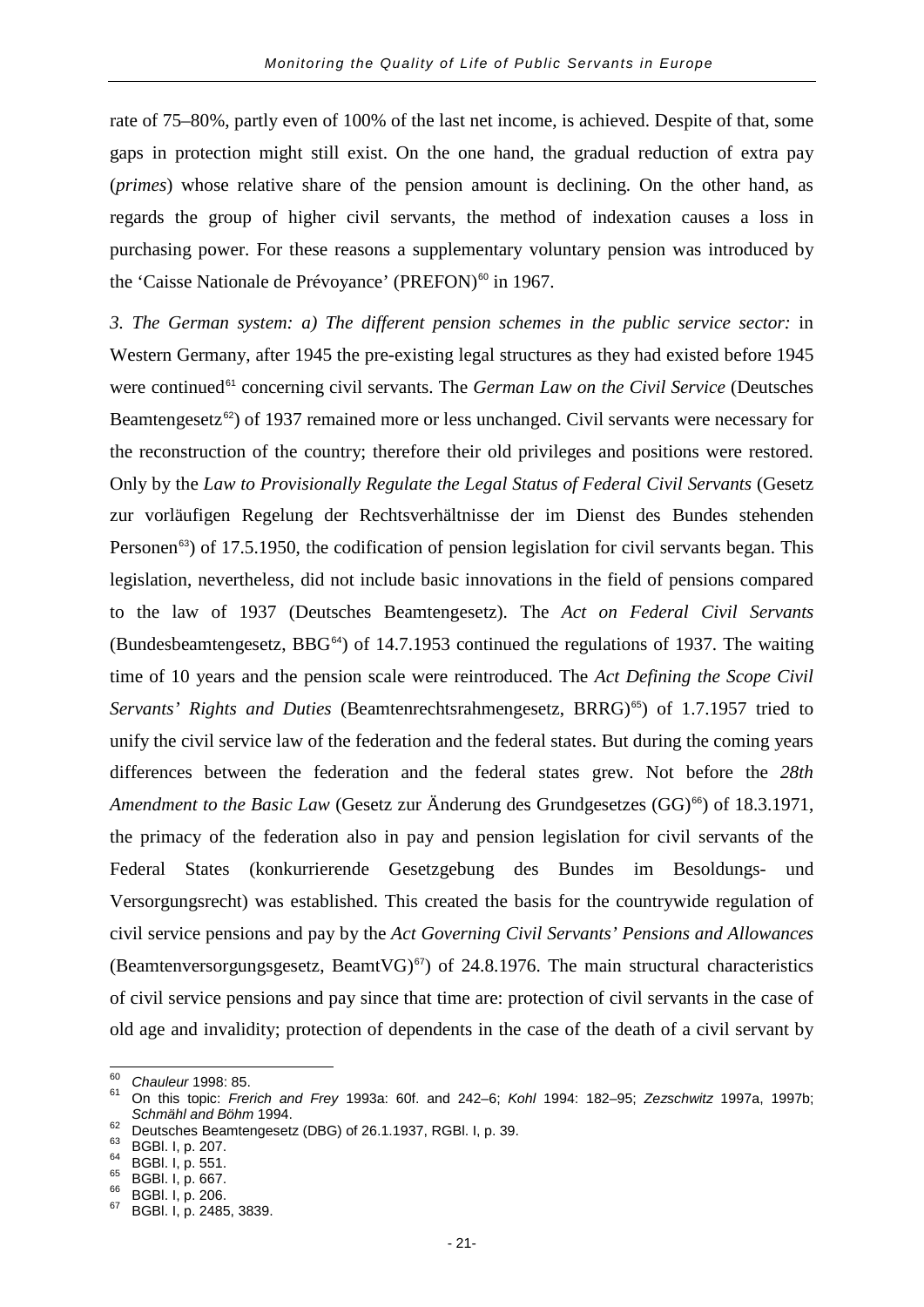survivors' pensions. The Pension Law for Civil Servants does not regulate sickness benefits; these have been regulated in a special legislation helping civil servants to cover sickness costs ('Beihilferecht').

The occupational pension in the public services complements the state pension for employees and workers in the public services; this pension is the continuation of an older one already existing before  $1945^{\circ8}$ . As early as the 19th century, workers and employees in the public services were granted an additional occupational pension, with the (theoretical) aim to increase the level of old age protection for workers and employees in order to reach some convergence between all status groups in the public services. Workers in the public services participated in the workers' insurance against old age of 1889, employees in the employees' insurance against old age created 1911 (see Table 2 above). But this was only a basic protection, while civil servants received a basic protection plus an occupational pension, to put it in modern terms. It was therefore attempted to introduce a double function as it existed for civil service pensions also for workers and employees in the public services by introducing an additional insurance. The *Act of 1950 to Preliminarily Regulate Legal Conditions of Persons Employed by the Federal Government* ('Gesetz zur vorläufigen Regelung der Rechtsverhältnisse der im Dienst des Bundes stehenden Personen') made it clear that for employees and workers the *Common Rules on Old Age and Survivors' Pensions* ('gemeinsame Dienstordnung für die Verwaltungen und Betriebe des Reiches über die zusätzliche Alters- und Hinterbliebenenversorgung der nichtbeamteten Gefolgschaftsmitglieder') of 10.12.1943 should be used in the future as well. In 1951, the 'Zusatzversorgungsanstalt des Reiches' was renamed 'Versorgungsanstalt des Bundes und der Länder' (VBL). In the 1960s, the complementary insurance was fundamentally reformed. Overprotection was reduced, benefits were made progressive ('dynamic'), and the financing was newly regulated. In 1967, a combined contributory and apportionment system (Abschnittsdeckungsverfahren) was introduced, intending contributions to be paid by the insured of 1.5% and employers' contributions of 1.0%, and the financing of the deficit by repartition among employers. Nevertheless, as early as the beginning of the 70s, additional changes had to be made, and finally, in 1973, the employees' fee of 1.5% was also covered by the employers. While during the 1970s and 80s financing of the occupational pension (Zusatzversorgung) was balanced, a gap became visible during the 1990s. This gap will still increase in the future, as the Pension report 1996 (Versorgungsbericht 1996) of the Federal

<span id="page-25-0"></span><sup>68</sup> *Frerich and Frey* 1993a: p. 61.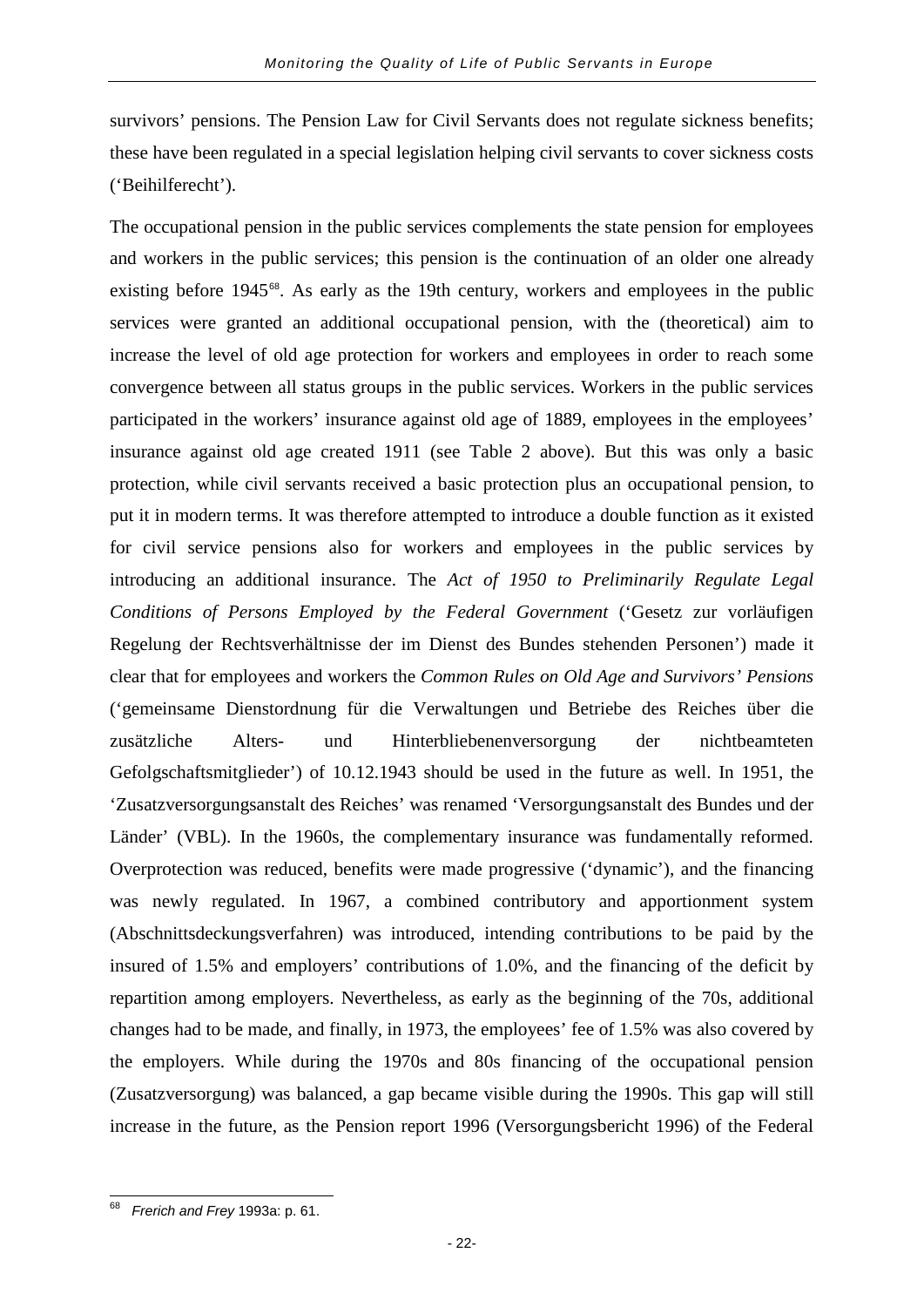government shows<sup>[69](#page-26-0)</sup>. As a result, on 1 January 1999 fees for employees were reintroduced at a height of 1.25% of the relevant income (VBL-pflichtiges Einkommen).

*b) The institutional regulations of old age protection of civil servants*: Until the reform of pension and pay of civil servants by the Act to Change the Pension Entitlement of Civil Servants (Beamtenversorgungsänderungsgesetz<sup>[70](#page-26-1)</sup>) of 1989 (in force since 1.1.1992) the pension calculation of civil service pensions substantially deviated from the one used for state retirement pensions. The basic difference was the non-linearity of increases in pension benefits. Up to 10 years of service resulted in a pension income that was fixed at 35% of the last income (Sockelbetrag). From the 11th to the completed 25th year of service, the pension increased by 2% per annum. After that, the annual increase was 1%. With 35 years of service it reached the highest level at  $75\%$  of the last income<sup> $71$ </sup>. The degressive scale caused the pension amount to increase very fast, and very much faster than in the state pension insurance.

The pension claims of the survivors depend on the claims of the (deceased) civil servant. Widows', full orphans' and half orphans' pensions are granted. The widows' pension amounts to 60% of the pension of the deceased, the half-orphans' pension to 12%, and the full orphans' pension to  $20\%$ <sup>[72](#page-26-3)</sup>.

German civil service law introduced a minimum pension in addition to the basic amount (Sockelbetrag) of 35%. This pension is granted without any means test. The level of this pension is higher than the standardized pension (Standard-Eckrente) after 45 insurance years and average earnings. This minimum amount is adjusted to the economic development in the same way as other pension amounts. Survivors' pensions are granted on the basis of a minimum pension in the same way as an old age pension. The minimum pension of a civil servant's widow/er is as a rule above the social assistance level<sup>[73](#page-26-4)</sup>.

The age limit for civil servants is by law 65 years. Civil service law does not make a difference according to sex, as the pension insurance does, for example. The pensionable age in the latter case is 60 years for women and 65 years for men. The same age limit of 65 will be introduced from 2012 by European law (BMAS 2000: 226). When applied, civil servants, according to the BeamtVG of 1976, could receive a pension from age 63 (Antragsaltersgrenze). This age was lowered in 1985 to age  $62<sup>74</sup>$  $62<sup>74</sup>$  $62<sup>74</sup>$ . By the Law to change

<span id="page-26-1"></span><span id="page-26-0"></span><sup>&</sup>lt;sup>69</sup> *Deutscher Bundestag* 1996; furthermore: *Beyer* 1997.<br><sup>70</sup> Gesetz zur Änderung des Beamtenversorgungsgesetzes und sonstiger dienst- und versorgungsrechtlicher Vorschriften (BeamtVGÄndG) of 18.12.1989, BGBl. I, p. 2218. <sup>71</sup> *Kohl* 1994: 185. <sup>72</sup> *Kohl* 1994: 184. <sup>73</sup> *Kohl* 1994: 186. <sup>74</sup> *Frerich and Frey* 1993a: 244.

<span id="page-26-2"></span>

<span id="page-26-4"></span><span id="page-26-3"></span>

<span id="page-26-5"></span>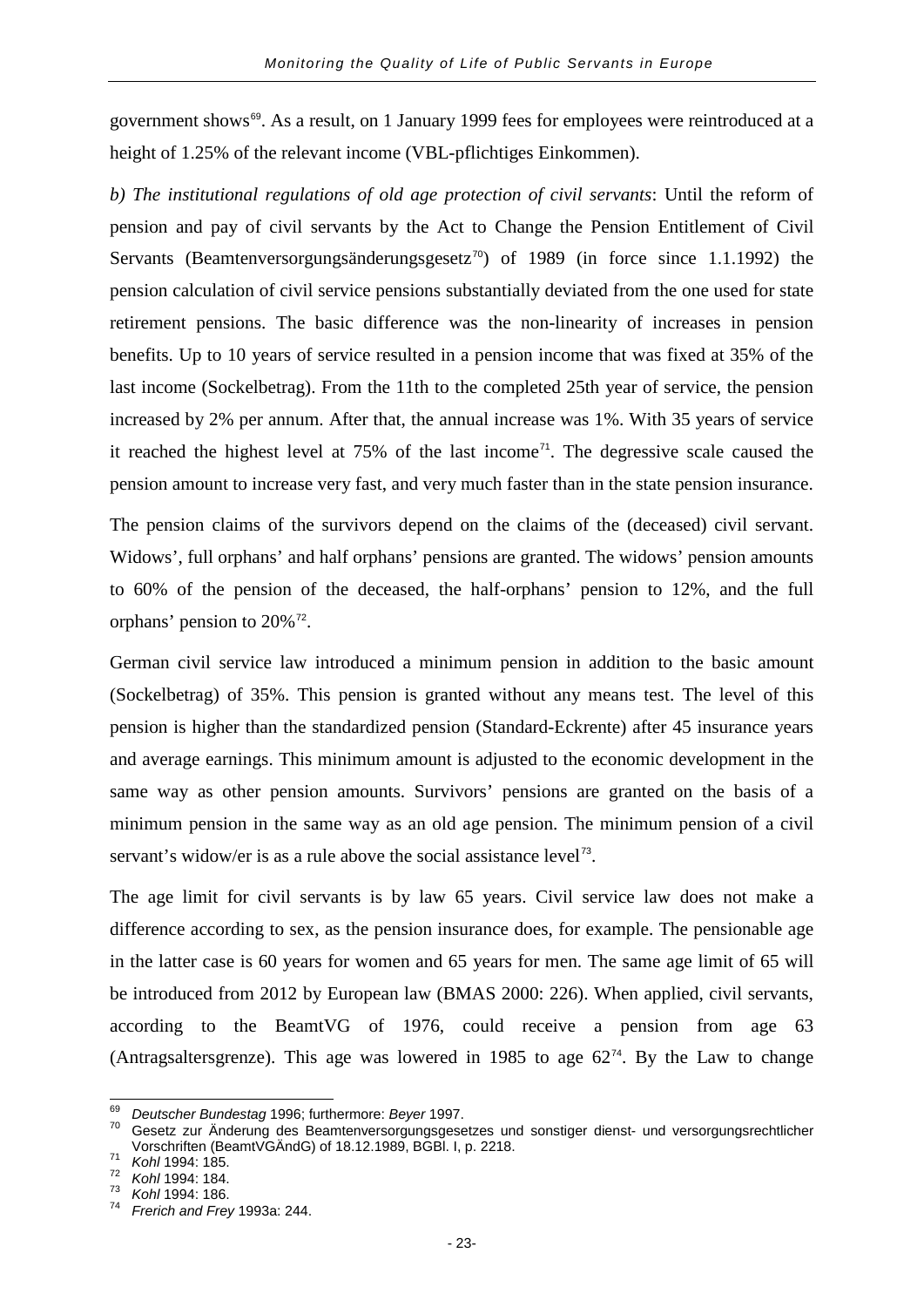pension rights for civil servants of 1989[75](#page-27-0), the pensionable age was, in principle, set at 65 years age starting from 1.1.2002. Deductions are made if a civil servant wants to retire earlier.

#### *IV. Variations concerning the organization of pension schemes for civil servants*

In this section we deal with the organization of public service pensions. There are two main different types of organization: a system of public service pensions of its own; or the inclusion of the public service in the general pension system with an additional occupational pension.

#### *(a) Special schemes, or basic schemes plus occupational pensions*

Special schemes for the public services are older than basic schemes. The reason is that civil service pensions were introduced earlier than pensions for other population groups. In several countries the reforms after Beveridge led to the introduction of universal schemes, but the special schemes for the public service employees were not dissolved. This was the case in the United Kingdom, but not in France and in Germany.

#### *Types of pension schemes and a critical view of traditional classification*

As civil service schemes have been introduced earlier than all other systems of social security, they still remained in existence after universal schemes for all citizens were introduced. In Germany, a universal basic system was never introduced, but the principle of occupational grouping remained in existence. Although in France a general system was introduced in 1945, the pre-existing public service systems remained untouched. In the United Kingdom, where a basic state pension was created, which was later supplemented by a state income-related scheme (SERPS), the special schemes of the public sector remained in existence in the form of an occupational pension<sup>[76](#page-27-1)</sup>.

If the different attempts to classify the systems of social protection in the different European countries are taken into consideration, two main types can be distinguished: social security systems according to the Bismarck model of occupational groups on the one hand, and the basic security according to Beveridge on the other. The Scandinavian model of the welfare state would then be the luxury edition of the Beveridge model and the residual welfare states of Southern Europe the impoverished version of the Bismarck protection according to occupational groups. Prototypes of the Bismarck model would be nearly all countries on the

<span id="page-27-1"></span>

<span id="page-27-0"></span><sup>&</sup>lt;sup>75</sup> Bundesministerium für Arbeit und Sozialordnung (BMAS) 1994: 508.<br><sup>76</sup> Blake 1995; Ebbinghaus 1998; Kohl 1994; see also Association des Rencontres européennes des fonctions *publiques* 1993.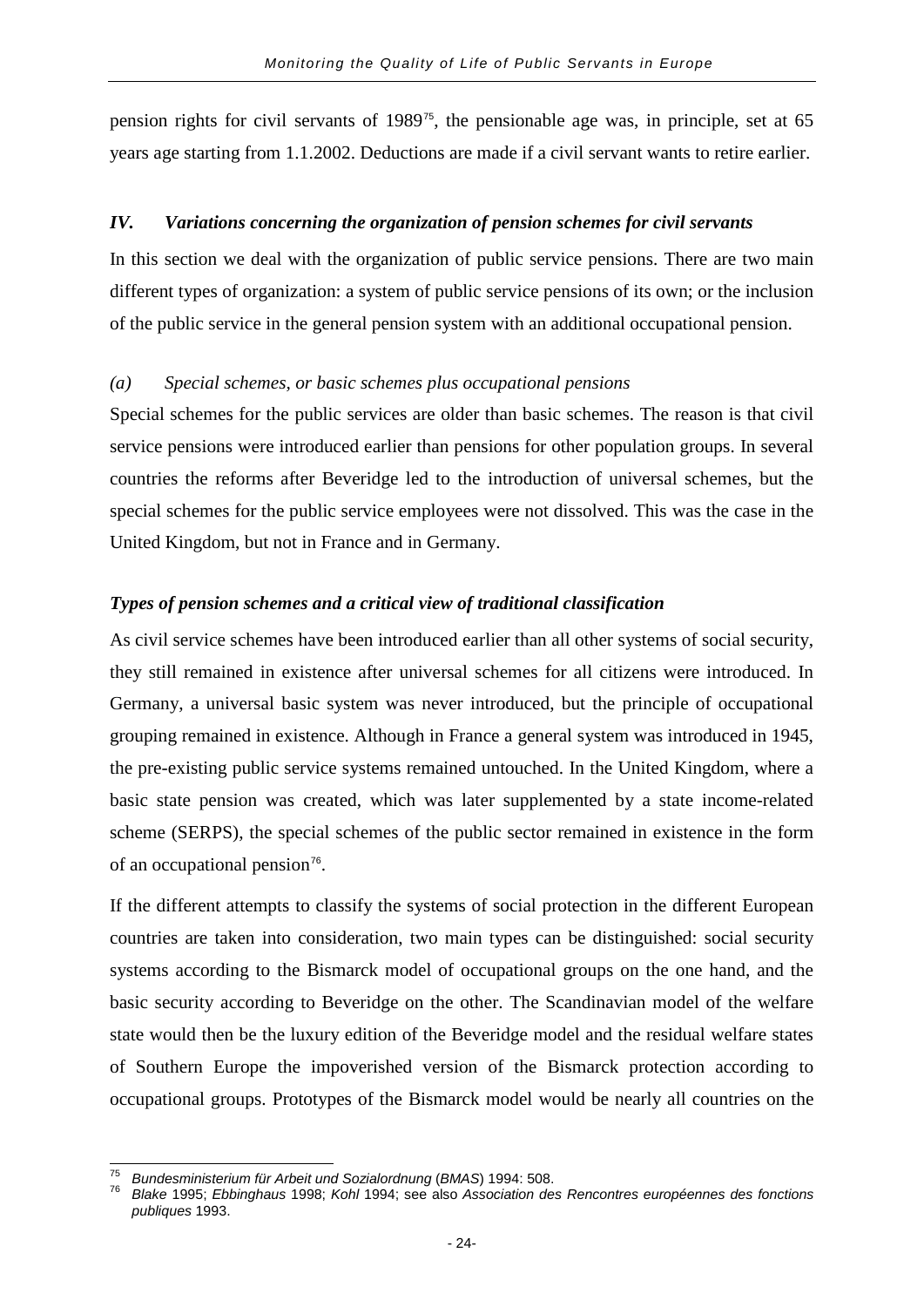continent, especially France and Germany, prototypes of the Beveridge model would be the United Kingdom, Iceland, and the Scandinavian countries $<sup>77</sup>$  $<sup>77</sup>$  $<sup>77</sup>$ .</sup>

These typologies are valid for the welfare state regimes in general as well as for the main and general schemes. But it is shown that these typologies are less important for the public sector, because civil servants and other members of the public sector have special systems of social security, and this is also true for countries with basic social security systems like the UK<sup>[78](#page-28-1)</sup>.

#### *(b) Employees with a work contract: social insurance pension plus occupational pension*

Those public employees who are not statutory civil servants are ruled by the social insurance scheme. In most cases they get an additional occupational pension with the intention to preserve a similar old age level as that of tenured civil servants.

In the *United Kingdom,* such persons do not exist because there is no such distinction between established civil servants/public employees and non-established civil servants/public employees.

In *France*, the non-statutory civil servants make up a large part of the public service (*agents non titulaires de l'état et des collectivités publiques*). Their pension regime also belongs to the special schemes[79](#page-28-2). The *agents non titulaires* are similar to the German public employees. French non-tenured civil servants, however, are not subject to the law of private work contracts (as the German public employees) but to public law. Despite of this, the *agents non titulaires* are part of the general system of old age protection and receive benefits from there. In order to grant them additional benefits, while they often perform similar tasks and work in the same offices as civil servants, an additional occupational pension was introduced (IRCANTEC). The basic idea behind IRCANTEC was to create a complementary system and a system to cover all public service employees who are not eligible for a pension from a special regime due to their status as contractual employees, or because of an insufficient number of contributory years. In 1970, IRCANTEC replaced a regime for cadres from 1951 (IPACTE) and another one for non cadres from 1959 (IGRANTE). IRCANTEC is obligatory for public employees such as:

agents non titulaires of the state and of public institutions

<span id="page-28-0"></span><sup>77</sup> See on this topic mainly *Abrahamson* 1999, pp. 31–60, esp. 33–6; *Kohl* 1994: 58ff. See also the distinction between system types according to their financing ('latecomers' / 'mature systems') as proposed by *Bonoli* 

<span id="page-28-1"></span>See also *Auer, Demmke and Polet* 1997: 111ff.<br>Lamelot 1990: 80f.

<span id="page-28-2"></span>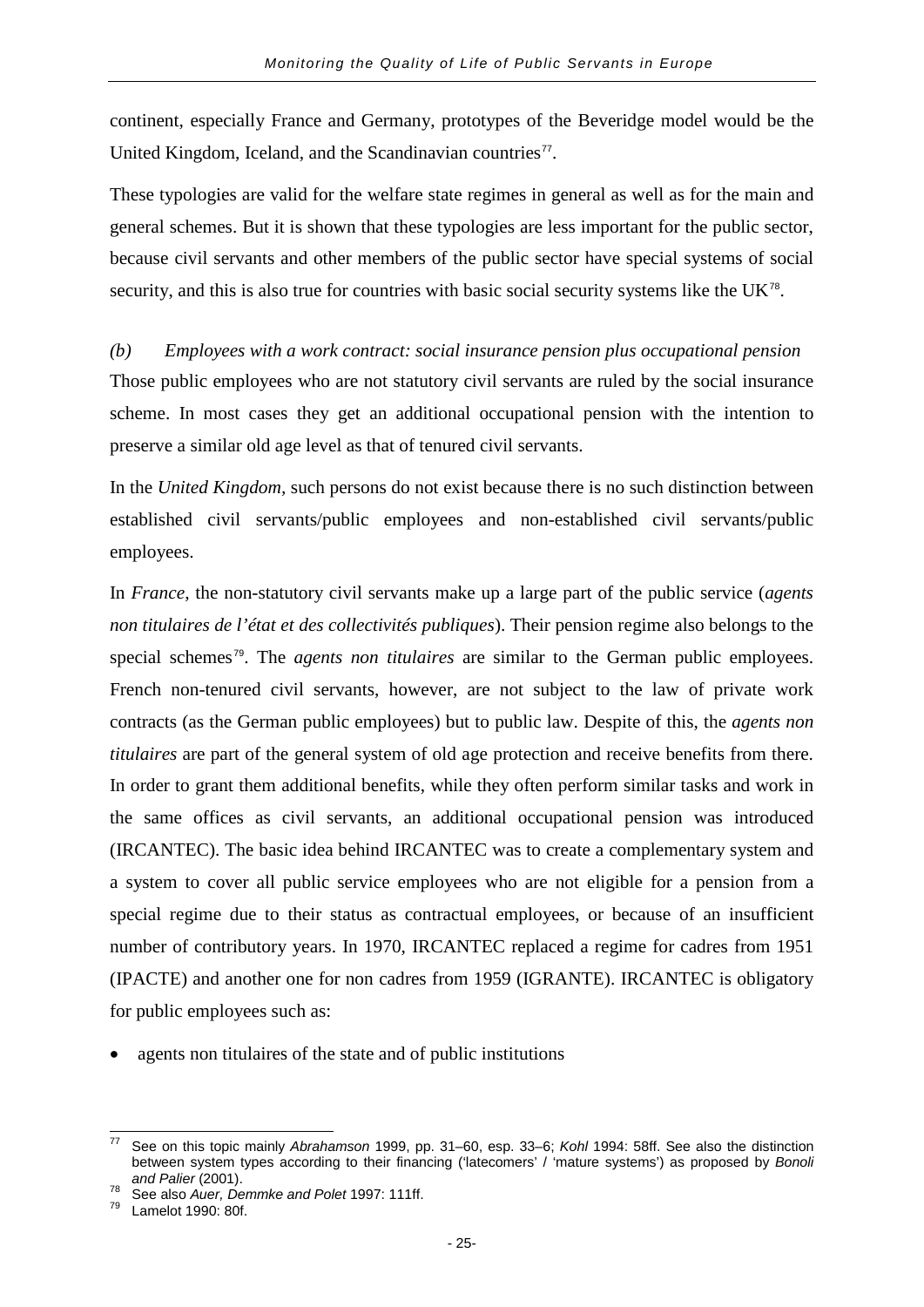- agents non titulaires of départements and of communes and of public institutions of départements and communes
- agents titulaires of départements and communes and their public institutions not belonging to the scheme of the agents des collectivités locales
- agents of EDF-GDF and of the Banque de France not belonging to the special regimes of those
- certain categories of physicians in public hospitals
- public employees of institutions of public character working for non-profit, mainly financed from public sources
- the mayors and deputies receiving a compensation for office work
- the civil servants of the state, local bodies, the workers of the state, and the employees of the state printing office, EDF-GDF, SEITA, and of the Banque de France stopping work without having acquired sufficient pension rights from their special regime can claim their pension rights at IRCANTEC.

In 1998, nearly two million contractual employees were insured in the complementary scheme IRCANTEC<sup>[80](#page-29-0)</sup>. While no reliable statistics on the share of contractual employees in total public employment exist, it can be estimated that *one quarter* of total public employment is made up of contractual employees $^{81}$  $^{81}$  $^{81}$ .

In *Germany*, the proportion of non-civil servants in the public services is much higher than in France. In 1996, there was a total of 4,813,900 persons in public employment. Of these, 1,853,200 were civil servants (Beamte), 2,176,800 public employees (Angestellte), and 783,900 workers (Arbeiter). In relative figures, civil servants amounted to only 38.5%, public employees to 45.2% and workers to 16.3%. Contractual employees are a clearly established group in the German public service, while in France their status seems much more unclear.

In Germany, there is an important difference between civil servants and public employees concerning *status*, too. Civil servants are represented more strongly in the two highest status groups, while public employees overwhelmingly work in the two lowest status groups (of the four status groups in existence). This phenomenon is related to the fact that public employees are mainly employed by the Länder and the communes, while the Federal State mainly employs civil servants.

<span id="page-29-0"></span>Charpin 1998: Annexe III.<br>Cabanel and Gourdon 1991.

<span id="page-29-1"></span>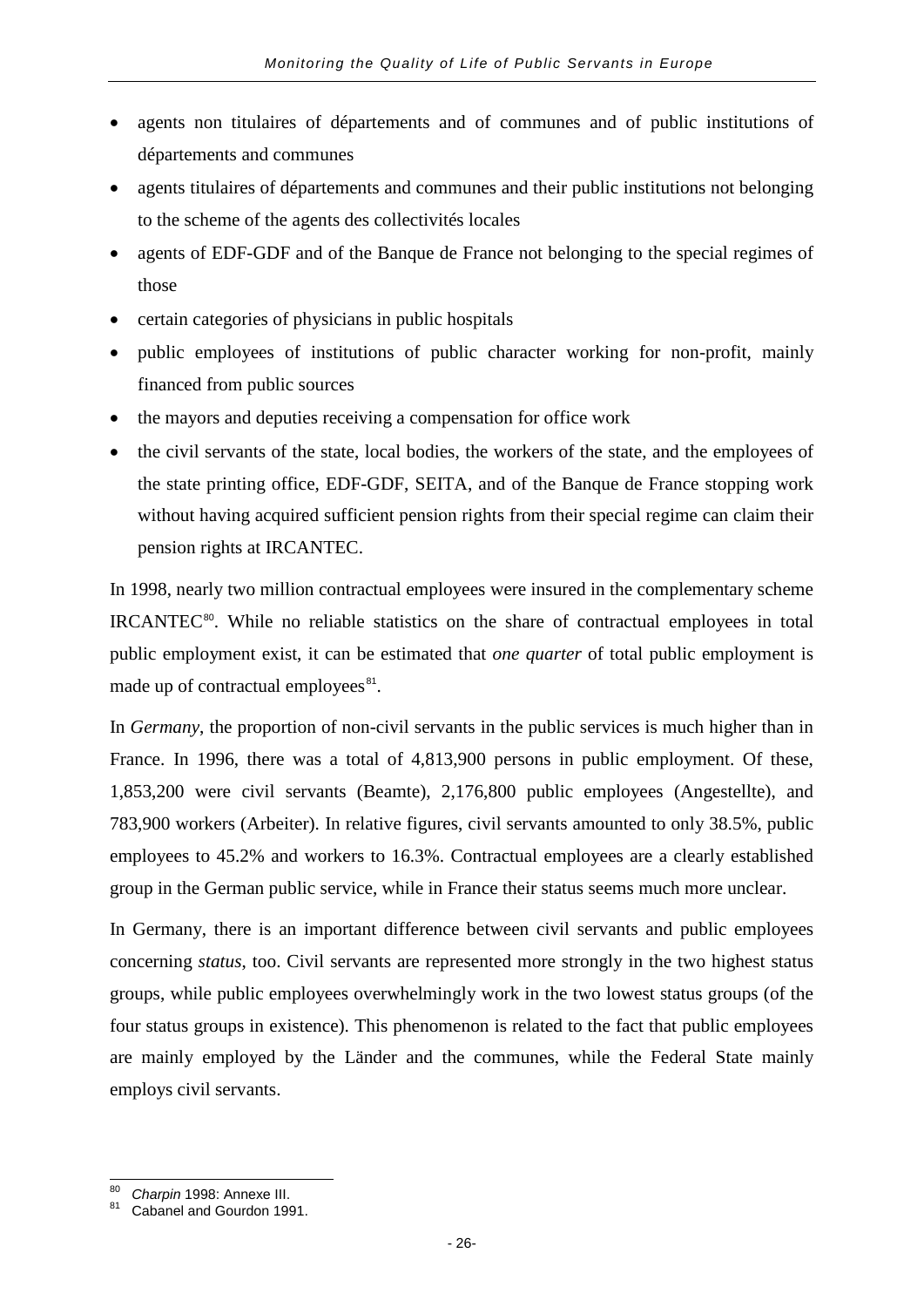In France, contractual employees earn less than civil servants: the figure given is 20% less on average<sup>[82](#page-30-0)</sup>. In Germany, although gross wages may be the same, net wages of public employees are lower than those of civil servants because the latter do not have to pay social security contributions.

In order to improve the old age income of contractual employees, both France and Germany have complementary pensions for their contractual employees. The French complementary system, however, seems to pay only small benefits and is one of the poorest, although it is contributory. The German system was made contributory in the last years, too, and future benefits are expected to decline in value<sup>[83](#page-30-1)</sup>. Thus, the combined effects of income structure and pension regulations in both countries obviously lead to lower pensions for contractual workers than for established civil servants.

#### *(c) Synopsis of further elements in detail: old age pensions and other types of pension regimes*

In addition to old age pensions, civil service schemes usually grant further pension benefits. One of the most important ones is the *survivors' pension*. Apart from that, *invalidity pensions* and '*deferred pensions*' (hinausgeschobene Pensionen) are granted. Meanwhile, the survivors' pension has in all European countries been fixed as a percentage point of the income of the deceased civil servant with pension entitlement. The height of the widows' pension varies from 50–80% (Denmark) of the pension of the direct beneficiary; in most European countries it is 50%, in Germany 60%, in France 50%, and in the United Kingdom 50% as well<sup>[84](#page-30-2)</sup>. In order to receive a widows' pension, the preconditions often depend on marriage duration and remarriage of the widow. A minimum marriage duration of the widow of a civil servant is required in order to prevent marriages with the only intent to provide a pension for the spouse. from benefiting women ('Versorgungsehen'). In the case of remarriage of a civil servants' widow, the widows' pension is reduced under certain circumstances. The orphans' pensions have an age limit; very often disabled children are exempted.

Invalidity pensions are also granted by most pension regimes. But their number is not very high compared to direct pensions and survivors' pensions. Invalidity pensions are often granted under certain conditions only. But in none of the three countries is there a minimum age necessary to receive an invalidity pension. In France, no waiting time is required (number of service years), but in Germany (as for all civil servants) a waiting time of 5 years and in the

<span id="page-30-1"></span><span id="page-30-0"></span><sup>&</sup>lt;sup>82</sup> Cabanel and Gourdon 1991.<br><sup>83</sup> For further details on IRCANTEC see page 23f. and for VBL page 24ff. of this paper.<br><sup>84</sup> *Neyens and Koob* 1992: 81f.

<span id="page-30-2"></span>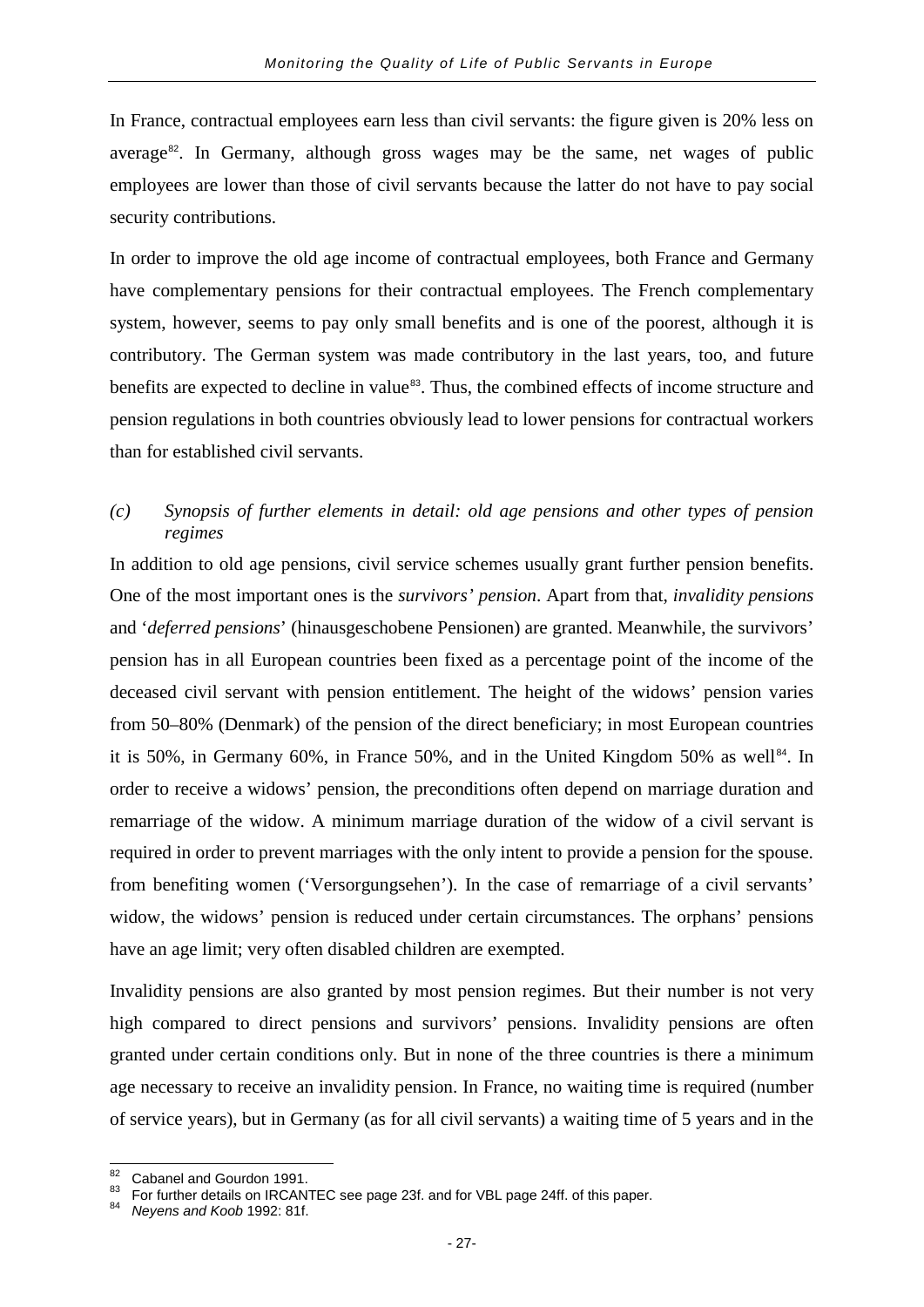United Kingdom of 2 years is necessary. If the waiting time is not observed in Germany, the minimum pension can be received $85$ .

Deferred pensions (i.e. pension claims if the service is left prematurely) exist in France ('pension differée') and the United Kingdom ('deferred pension'), but not in Germany<sup>[86](#page-31-1)</sup>. In France and the United Kingdom, the minimum age for receiving a pension is 60 years; minimum service years required in France are 15 years and in the United Kingdom 2 years $87$ .

#### *Minimum requirements to receive a pension*

Minimum requirements to receive an old age pension are so-called 'waiting times' or a certain number of service years. Other regulations exist for invalidity pensions in France and Germany and 'ill-health-pensions' in the United Kingdom. To receive an old age pension in France, 15 service years are required, and in Germany 5. In the United Kingdom an old age pension can be granted without any service years.

#### *Pensionable age*

In most European countries the pensionable age in the public services is between 60 and 65; there is a trend towards increasing the pensionable age to age  $65<sup>88</sup>$  $65<sup>88</sup>$  $65<sup>88</sup>$ . The distinction between the minimum pensionable age and the maximum pensionable age remains important. Minimum age designates the age at which the civil servant can request retirement and immediately receive an old age pension. Maximum pensionable age means the age at which a civil servant definitely has to leave office and retire. In the case of premature pensionable age, the old age pension is accordingly lower given the lower number of service years.

While this mechanism is the same in all countries, the normal, minimum, and maximum pensionable age varies between all three countries. In Germany, the pensionable age is highest with a minimum of 62 years and a maximum of 65 years. Some professions (professors, judges) are allowed to retire as late as age 67. In France, the maximum pensionable age is 65 years, too; the minimum pensionable age is 60. The United Kingdom is not only an exception as compared to both other countries with respect to its low pensionable age of 60 years; in addition, of all EU countries the pensionable age is the lowest in the public services. In the United Kingdom, work can be continued voluntarily until age 65 at the latest under certain conditions.

<span id="page-31-1"></span><span id="page-31-0"></span><sup>&</sup>lt;sup>85</sup> *Neyens and Koob* 1992: 25f.<br><sup>86</sup> In German: <sub>'</sub>hinausgeschobene Pensionen'.<br><sup>87</sup> *Neyens and Koob* 1992.<br><sup>88</sup> *Department of Finance* 1998.

<span id="page-31-3"></span><span id="page-31-2"></span>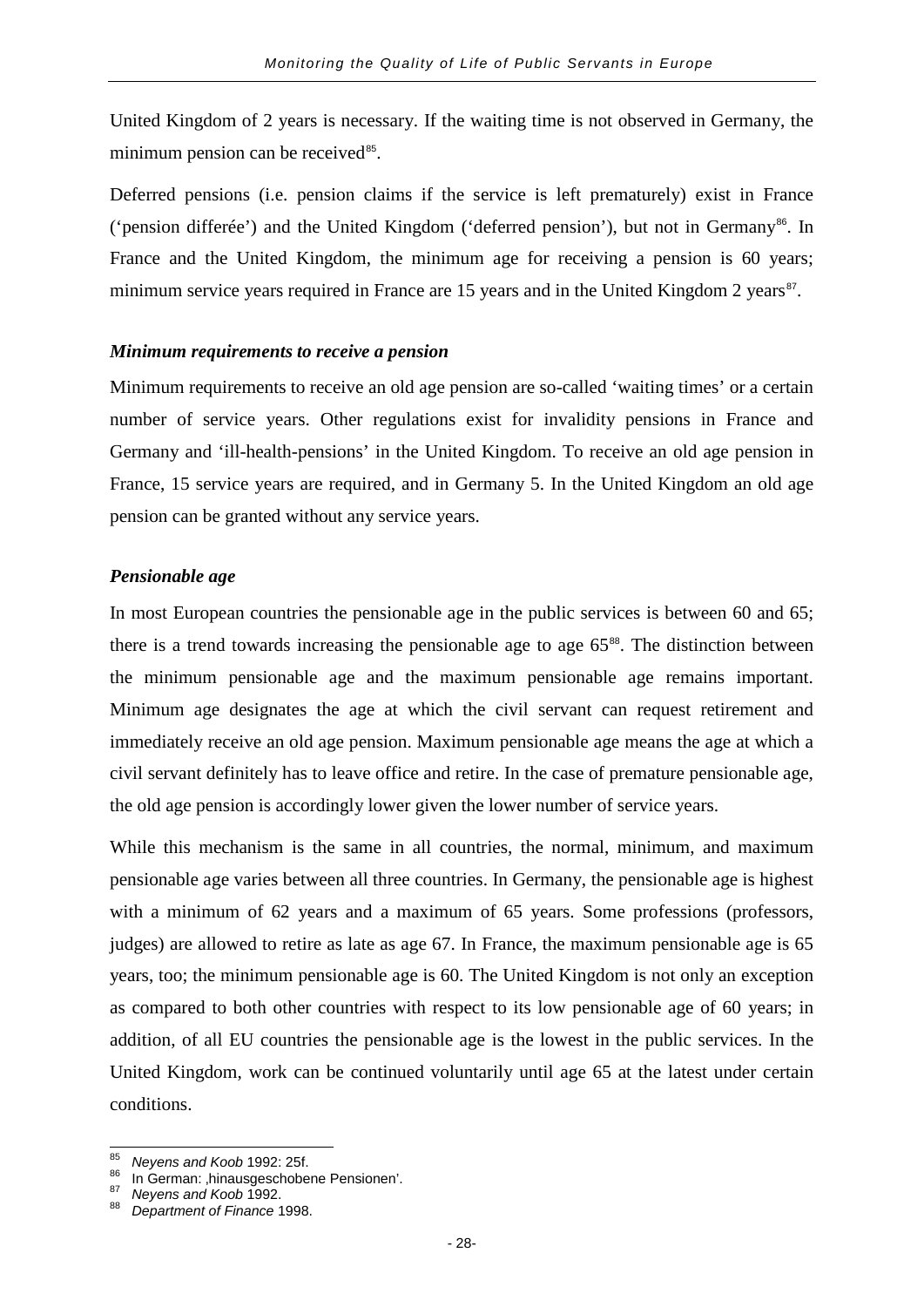It is important to emphasize that both sexes, as opposed to private sector schemes, often have the same pensionable age: thus, in Germany, men and women in the public services each retire at  $65^{\text{89}}$  $65^{\text{89}}$  $65^{\text{89}}$ , in private industry women retire at age 60, and men at age  $65^{\text{90}}$  $65^{\text{90}}$  $65^{\text{90}}$ . This regulation complies with the principle of equal rights for both sexes, which is institutionalized much more in the public services than in private industry (e.g., same pay for the same work).

In addition to the general regulations, manifold special regulations exist for certain occupational groups of the public service sector, such as police, armed forces, military aircraft pilots, etc., who consistently have a lower pensionable age.

In historical development major changes occurred concerning the pensionable age. From the first half of the 20th century, the 'formal' pensionable age was reduced from 70 years to 65 years or still less<sup>[91](#page-32-2)</sup>. The 'real/actual' pensionable age is much lower yet. Since the 1980s, governments have intervened in order to prevent a further lowering of the pensionable age. Several times the pensionable age was increased, as e.g. in Germany: the minimum pensionable age rose from  $62$  to  $63$  years<sup>[92](#page-32-3)</sup>.

#### *Additional service years and inactive periods*

Additional service years (ruhegehaltsfähige Dienstzeiten) are times of military service in all three countries. Times of part-time work are taken into account in all three countries, work in a position ruled by private law is not, however. Service years carried out in foreign countries are not taken into account for pension calculation.

In Germany, times of education are taken into account, but times of university education (university graduates are overrepresented in the civil service) have been reduced successively to three years now. In France, family work of female civil servants is taken into account to a large degree in pension calculation and the determination of the retirement age.

#### *Pension calculation*

In most pension schemes a linear scale is used; this is also the case in the three countries under discussion. The pension level is calculated by using the number of service years and a constant percentage point of the last income of the civil servant. This share varies between 1 and 2%. In Germany it is 1.875%, in France 2%, and in the British *Civil Service* 1/80 (1.25%). The accrual rates are calculated in such a way that civil servants after a certain number of

<span id="page-32-1"></span><span id="page-32-0"></span><sup>&</sup>lt;sup>89</sup> Deutscher Bundestag 1996.<br><sup>90</sup> See Bundesministerium für Arbeit und Sozialordnung (BMAS) 1994; Frerich and Frey 1993a: 242.<br><sup>91</sup> Piquemal 1985: 183f.<br><sup>92</sup> Beamtenversorgungsänderungsgesetz of 1989; see Deutscher Bund

<span id="page-32-2"></span>

<span id="page-32-3"></span>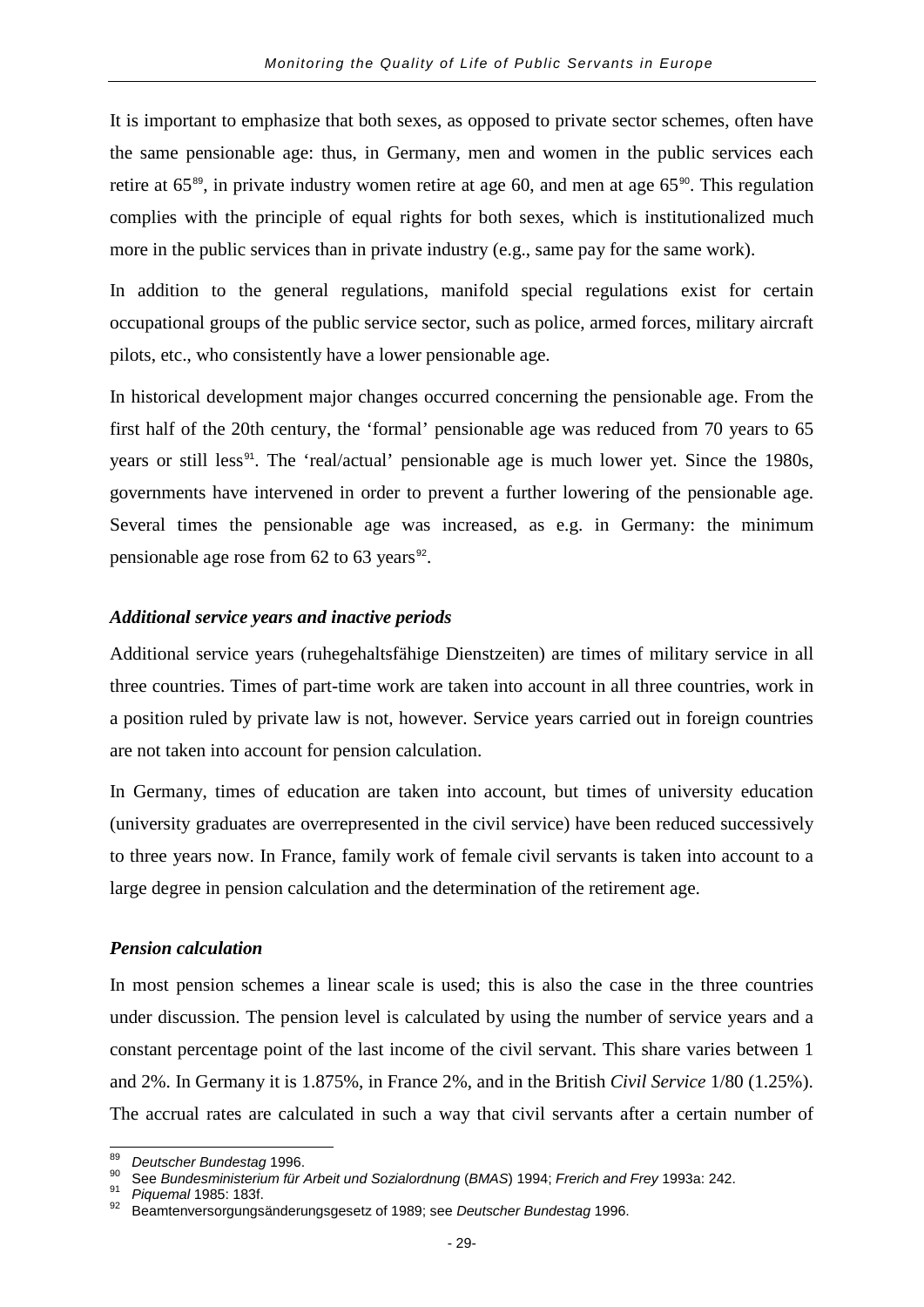service years attain the highest possible amount of a civil service pension. In Germany, in 1989 the so far degressive scale of pension calculation for civil servants, which caused a fast and higher than average increase in the pension level, was made linear to 1.875% per service year. In Germany, the highest pension is granted after 40 years of service, in France after 37.5 years, and in the United Kingdom, as in Germany, after 40 years. In France, according to this pension formula, 75% of the pensionable income is received, in Germany 75% as well, and in the United Kingdom 50% of the pensionable income. As in Ireland, *Civil Servants* in the United Kingdom receive a lump sum at retirement of three times the annual pension. Lump sum and monthly pension add to an estimated 66% of the pensionable income (*Table 3*). In several European countries substantial modifications to the pension formula were made.

Table 3: Maximum Service Required to Qualify for Maximum Pension, Annual Accrual Rate, Maximum Pension Benefits, 1998

| Country                               | <b>Maximum Service</b><br><b>Reckoned (Years)</b> | <b>Accrual Rate Per Year</b><br>of Service (as % of<br>pensionable pay) | Maximum Pension as % of Last<br>Pay |
|---------------------------------------|---------------------------------------------------|-------------------------------------------------------------------------|-------------------------------------|
| <b>Federal Republic of</b><br>Germany | 40                                                | 1.875%                                                                  | 75% of pensionable salary           |
| <b>France</b>                         | 37.5                                              | 2%                                                                      | 75% of pensionable salary           |
| United Kingdom <sup>1</sup>           | 40                                                | $1/80 (=1.25%)$                                                         | 66% of pensionable salary           |

 $<sup>1</sup>$  In the UK system, benefits consist of retirement lump sum and pension; this is generally accepted as being</sup> equivalent to a replacement income of 66% of pensionable pay. No other country (apart from Ireland) pays a lump sum in addition to pension. It is possible for a person to qualify for maximum pension benefits of 73% of pensionable salary (i.e. between pension and lump sum) if he or she has 45 years of service at age 65. Normal retirement age is age 60.

Source: *Department of Finance* 1998: chapter 7, table 7.2 (internet address [http://www.finance.gov.ie/publications/](http://www.finance.gov.ie/publications/%20otherpubs/pensch7.htm)  [otherpubs/pensch7.htm\)](http://www.finance.gov.ie/publications/%20otherpubs/pensch7.htm).

#### *Financing: Pay-As-You-Go versus capital formation (funding)*

Most systems of public service pensions are financed on a pay-as-you-go basis. Only two countries in Europe, the Netherlands, and Switzerland have pension funds.

None of the three countries has a pension fund in the public service; instead, pensions are financed from *Pay-As-You-Go* (*PAYG*). The old age pensions are financed from contributions of the civil servant and current budgetary resources of the state, i.e. mainly from taxes. The public servant, nevertheless, contributes to a differing extent to the financing of his own old age pension<sup>[93](#page-33-0)</sup>. Other types of pensions such as invalidity pensions, deferred pensions, and survivors pensions are on a PAYG-basis, too. Real pension funds in the public sector of the

<span id="page-33-0"></span> $\overline{\overset{93}{}}$  *Neyens and Koob* 1992: 3.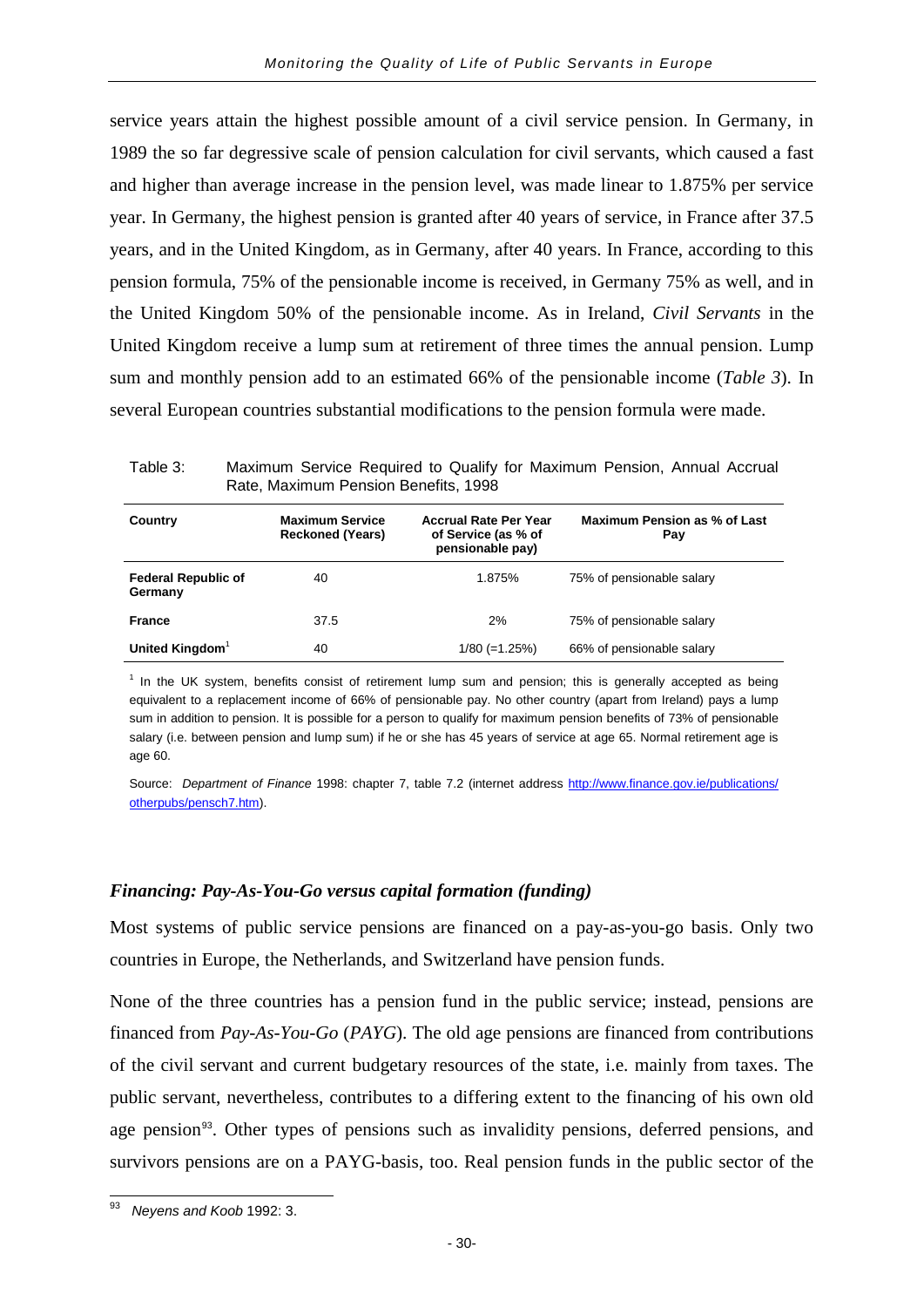United Kingdom are only to be found in the 'Local Government Pension Scheme' (LGPS) and in the 'Universities Superannuation Scheme' (USS).

#### *Indexing*

To avoid a diminishing of the old age pension as a result of an increase in living costs is a major problem for each pension system (or, in other words, of each social benefit). This problem was already recognized during the 19th century. Nevertheless, a permanent adaptation was not introduced at that time. There was no statistical instrument to assess the shift in the cost of living. Such an instrument to monitor business cycles was only created in the interwar years, after the big inflation following World War I. In the beginning, pensions were increased by special laws together with the salaries. Such laws, however, were often postponed, causing a remarkable decline in the standard of living of civil servants during retirement<sup>[94](#page-34-0)</sup>. A fundamental solution to this problem of adaptation to the running cost of living was only found after 1945. Several procedures were developed: first, the adaptation to inflation or the cost of living; second, the linkage to salary increases of active civil servants, and, third, a mixture of both<sup>[95](#page-34-1)</sup>.

Most European countries have chosen the alternative to link pension increases to an index of living costs. This method is also used in the United Kingdom, where the Index of Living Costs is officially fixed by the 'Office for National Statistics' (ONS) and published in the 'Statistical Abstract'. In contrast, France and Germany have linked pensions to the salaries of the active civil servants. Increases are intended to follow the general economic development and are, in principle, unilaterally fixed by the Minister of the Interior. A linking of pensions to the development of salaries in general is much more favourable than a linking to the development of the cost of living, because the linking of pensions to salaries allows for larger flexibility in bargaining, mainly in countries with a right to strike in the public services, as France. In general, it is assumed that civil servants should profit more from the first regulation than from the second.

#### *Modifications*

Modifications of the existing old age pension schemes in the public services are becoming necessary because of demographic ageing, the consequences of employment expansion, and

<span id="page-34-0"></span><sup>94</sup> See *Most* 1915: 181–218. <sup>95</sup> *Department of Finance* 1998.

<span id="page-34-1"></span>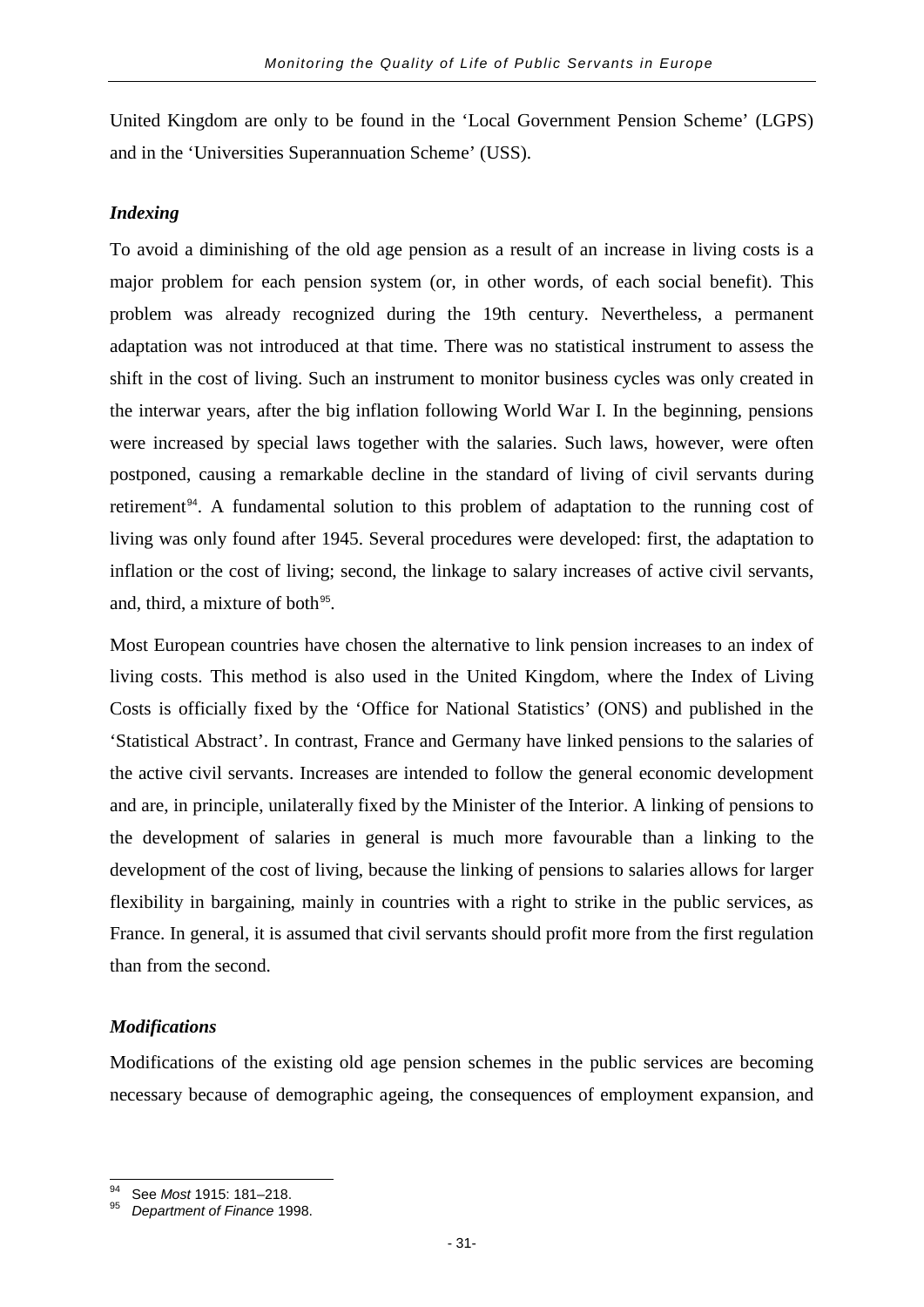the tendency towards early retirement. Reforms aim at stabilizing the financing of the systems without fundamental reconstruction (*Table 4*).

#### Table 4: Modifications to Public Service Pension Arrangements in a Range of European Countries, 1998

| <b>Modifications</b>                                                                                     | Country                                                           |  |
|----------------------------------------------------------------------------------------------------------|-------------------------------------------------------------------|--|
| Increase in retirement age                                                                               | Finland, Sweden                                                   |  |
| Greater flexibility in retirement ages                                                                   | Germany, Norway                                                   |  |
| Greater restrictions in early retirement arrangements                                                    | Germany, Italy, Sweden                                            |  |
| More restricted pension calculation arrangements and/or increase in service<br>required for max. pension | Austria, France, Germany, Greece,<br>Finland, Portugal            |  |
| Introduction of minimum pension                                                                          | Germany, Sweden                                                   |  |
| Change in pension increase system                                                                        | Italy, Sweden                                                     |  |
| Integration of occupational pension with general state pension scheme                                    | Austria, Greece, Spain                                            |  |
| Introduction of employer/employee contribution, or increase in contribution<br>rates                     | Austria, Finland, Greece, Italy,<br>Netherlands, Portugal, Sweden |  |
| Introduction of some form of pension funding (perhaps with defined<br>contribution scheme)               | Belgium, Denmark, Finland, Italy,<br>Sweden                       |  |
| Introduction of defined contribution schemes                                                             | Denmark, Italy, Sweden                                            |  |
| Privatisation of pension fund (& greater flexibility in pension terms)                                   | Netherlands                                                       |  |
| Contracting out of pension scheme in favour of private arrangements                                      | <b>United Kingdom</b>                                             |  |

Source: *Department of Finance* 1998: chapter 7, table 7.4 (internet addres[s http://www.finance.gov.ie/publications/](http://www.finance.gov.ie/publications/%20otherpubs/pensch7.htm)  [otherpubs/pensch7.htm\)](http://www.finance.gov.ie/publications/%20otherpubs/pensch7.htm).

The most far-reaching reforms that were fundamental in character were implemented in the United Kingdom: envisioned goals were employment reduction, privatization and modernization of the public services. The main strategy to reduce employment was early retirement. With respect to old age pensions of public sector employees, the option was introduced to leave the occupational pension scheme if minimum conditions were met. No other fundamental changes to the existing 'occupational pension schemes' took place.

In France, only minor reforms were carried out. These relate to more restrictive pension calculations and the extension of service years to receive the maximum pension. Far-reaching reforms are planned according to the *Rapport Charpin*[96](#page-35-0) to compensate for the forecasted deficits in old age pension schemes due to demographic changes.

In Germany, the general pensionable age was basically fixed at 65 years by the *Law to change pension regulations for civil servants* (Beamtenversorgungsänderungsgesetz) of 1989. Furthermore, the pension scale was made linear by 1.875% of pensionable salary. Previously, few service years produced a proportionally higher pension. In the 90s the accruable years free of contributions (e.g. university education) were reduced. This is a major reduction because the public services are one important realm for university graduates. Public workers

<span id="page-35-0"></span><sup>96</sup> *Charpin* 1998 and 1999.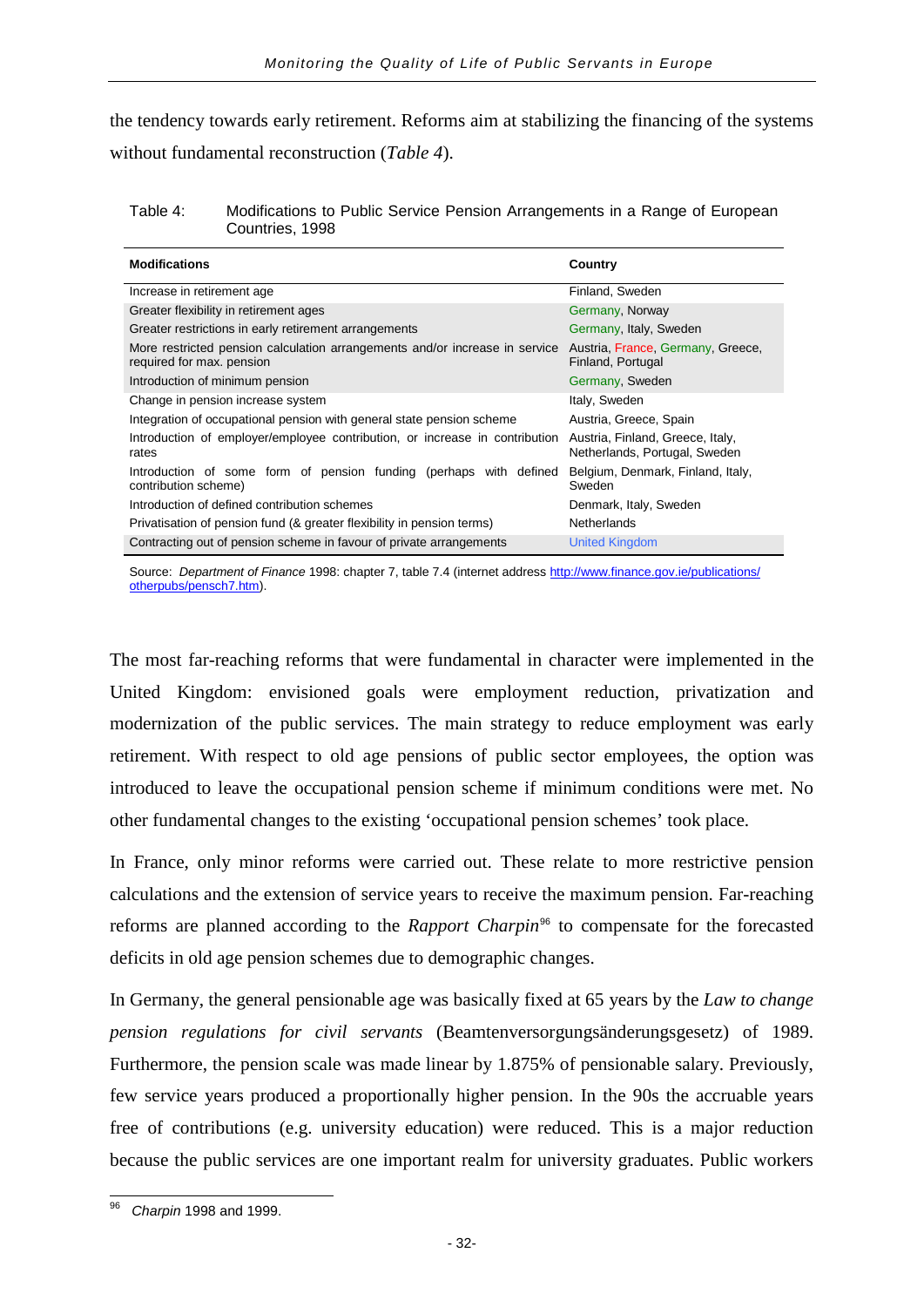and employees now have to pay newly introduced contributions to the occupational pension (second pillar; additional pension in the public services) $\frac{97}{10}$  $\frac{97}{10}$  $\frac{97}{10}$ .

## *(d) Financing: through the beneficiaries' own contributions?*

The financing of old age pension through contributions of the employees in public services is more wide-spread than most people believe. Only in Germany does the civil servant not have to pay contributions, neither to his own old age pension nor to the survivors' pension (*Table 5*). In the United Kingdom, the *Civil Servant* is free from paying contributions for his own old age pension, but he pays 1.50% of his salary for the survivors' pension. The contribution payment was introduced by the '*Superannuation Act*' of 1949<sup>[98](#page-36-1)</sup>. In 1964 it was still 1.25%<sup>[99](#page-36-2)</sup>; this contribution was later increased to  $1.50\%$  (1989/90)<sup>[100](#page-36-3)</sup>. In France, the fonctionnaire in 1964<sup>[101](#page-36-4)</sup> and until the early 1980s<sup>[102](#page-36-5)</sup> paid 6% of his gross salary without income supplement ('primes') for his own and the survivors' pension; in 1989/90 the contribution was  $8,90\%$ <sup>[103](#page-36-6)</sup>, and at the moment it is 7.85%.

These figures relate to the nucleus of the public service, the German civil servants (Beamte), the English *Civil Service*, and the French permanent civil servants (*fonctionnaires titulaires*). The situation is often different in the other fields of the public services. In the United Kingdom, all occupations of the public sector contribute to their old age and survivors' pensions, with the exception of the *Civil Servants*. In France, all categories of civil servants and public employees contribute to their old age pension, but the contribution rates are low given the high pension level. In Germany, the public employees and workers are insured in the pension insurance of the employees and workers. Moreover, they have a compulsory insurance in the additional pension insurance scheme of the public service. This supplementary pension was contributory until the 1970s.

## *V. Welfare outcomes or the quality of life*

Against the background of changes in the social structure and the restructuring of the institutions of social security, this section addresses the question of whether the state indeed

<span id="page-36-1"></span><span id="page-36-0"></span><sup>&</sup>lt;sup>97</sup> *Bundesministerium für Arbeit und Sozialordnung (BMAS*) 1994: 508.<br><sup>98</sup> The 'Superannuation Act' of 1949 introduced contributory pensions for widows and dependents (widow's and dependent's allowances) of *Civil Servants*; see *Rhodes* 1965: 70.<br><sup>99</sup> Hughes 1988: 119.<br><sup>100</sup> Neyens and *Koob* 1992: 3.<br><sup>101</sup> Hughes 1988: 119.<br><sup>102</sup> Piquemal 1985: 215.<br><sup>102</sup> Piquemal 1985: 215.

<span id="page-36-4"></span><span id="page-36-3"></span><span id="page-36-2"></span>

<span id="page-36-5"></span>

<span id="page-36-6"></span>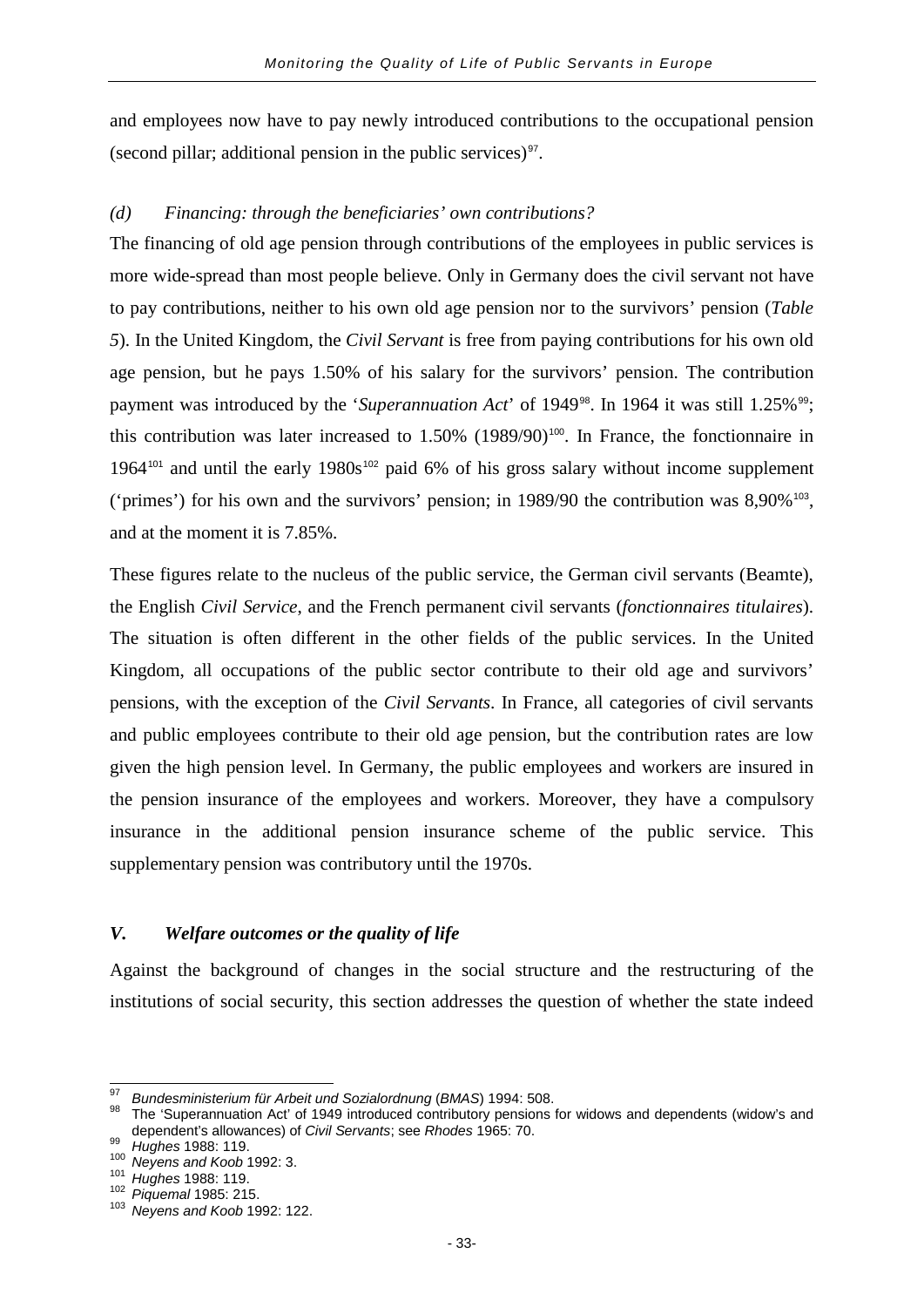gives up its traditional role as 'good employer', as has frequently been supposed, or whether the established interests of state employees are essentially preserved<sup>[104](#page-37-0)</sup>.

| Table 5: | Comparison of Financing Through Contributions in the Public Services of the |
|----------|-----------------------------------------------------------------------------|
|          | United Kingdom, France and Germany                                          |

| <b>Country, pension scheme</b>                                                                                                                                | Contribution rate as % of gross income                                                                                                                               |                                                                                              |  |  |  |  |
|---------------------------------------------------------------------------------------------------------------------------------------------------------------|----------------------------------------------------------------------------------------------------------------------------------------------------------------------|----------------------------------------------------------------------------------------------|--|--|--|--|
|                                                                                                                                                               | Civil Servants' own pension                                                                                                                                          | Survivors' pension                                                                           |  |  |  |  |
| <b>United Kingdom</b>                                                                                                                                         |                                                                                                                                                                      |                                                                                              |  |  |  |  |
| <b>Principal Civil Service Pension</b><br>Scheme (PCSPS)                                                                                                      | Nil                                                                                                                                                                  | 1964: 1.25% of gross income;<br>1989: 1.50% of gross income for<br>widows'/widowers' pension |  |  |  |  |
| Teachers' Pension Scheme (TPS)                                                                                                                                | 6%                                                                                                                                                                   |                                                                                              |  |  |  |  |
| <b>Local Government Pension Scheme</b><br>(LGPS)                                                                                                              | 5% manual; 6% non-manual [since 1.4.1998 all new members pay 6%]                                                                                                     |                                                                                              |  |  |  |  |
| <b>National Health Service Pension</b><br>Scheme (NHSPS)                                                                                                      | 5% manual; 6% non-manual                                                                                                                                             |                                                                                              |  |  |  |  |
| <b>Police Pension Scheme</b>                                                                                                                                  | 11%                                                                                                                                                                  |                                                                                              |  |  |  |  |
| Firemens' Pension Scheme                                                                                                                                      | 11%                                                                                                                                                                  |                                                                                              |  |  |  |  |
| <b>Armed Forces Pension Scheme</b><br>(AFFS)                                                                                                                  | Nil-but estimated to 7%.                                                                                                                                             |                                                                                              |  |  |  |  |
| Universities Superannuation<br>Scheme (USS)                                                                                                                   | 6.35% (0.35% to supplementary section to pay additional benefits in certain<br>circumstances)                                                                        |                                                                                              |  |  |  |  |
| <b>France</b>                                                                                                                                                 |                                                                                                                                                                      |                                                                                              |  |  |  |  |
| Fonctionnaires de l'État                                                                                                                                      | Law of 14.4.1924: 6% of gross income; 1964: 6%; 1989: 8.9%; 2000: 7.85%<br>(minimum)                                                                                 |                                                                                              |  |  |  |  |
| Fonctionnaires territoriaux et<br>hospitaliers (CNRACL)                                                                                                       | 2000: 7.85% (minimum)                                                                                                                                                |                                                                                              |  |  |  |  |
| RATP <sup>1</sup>                                                                                                                                             | 2000: 7.85% (minimum)                                                                                                                                                |                                                                                              |  |  |  |  |
| SNCF <sup>2</sup>                                                                                                                                             | 2000: 7.85% (minimum)                                                                                                                                                |                                                                                              |  |  |  |  |
| IEG <sup>3</sup>                                                                                                                                              | 2000: 7.85% (minimum)                                                                                                                                                |                                                                                              |  |  |  |  |
| Régime général                                                                                                                                                | 2000: 6.55% (minimum)                                                                                                                                                |                                                                                              |  |  |  |  |
| Additional pension of the Agents                                                                                                                              | Since 1.1.1998 up to 14,090 FF per month: 2.25%                                                                                                                      |                                                                                              |  |  |  |  |
| non titulaires de l'État (IRCANTEC)                                                                                                                           | Since 1.1.1998 up to 14,090 FF per month: 5.95%                                                                                                                      |                                                                                              |  |  |  |  |
| Germany                                                                                                                                                       |                                                                                                                                                                      |                                                                                              |  |  |  |  |
| Civil servants (Beamte)                                                                                                                                       | Nil                                                                                                                                                                  | Nil                                                                                          |  |  |  |  |
| Workers and employees in old age<br>insurance (Arbeiter- und<br>Angestelltenrentenversicherung)                                                               | 9.75%; since 1.1.2000 9.65%                                                                                                                                          |                                                                                              |  |  |  |  |
| Additional insurance for employees<br>and workers in the public services<br>(Zusatzversorgung für Angestellte<br>und Arbeiter im öffentlichen Dienst<br>(VBL) | Since 1.1.1973 employers paid the contributory share of the employees, too;<br>1.1.1999 contributions by employees reintroduced: 1.25% of VBL-contributory<br>salary |                                                                                              |  |  |  |  |

Notes: <sup>1</sup> *Régie Autonome des Transports Parisiens*. <sup>2</sup> *Société Nationale des Chemins de Fer Français*. <sup>3</sup> *Industries Electriques et Gazières*.

Sources: Germany: *Frerich and Frey* 1993b: 61. France: *L'Observatoire des Retraites (OR)*, La retraite pour qui? Quand? Comment? (internet address: [http://observatoire-retraites.org/\)](http://observatoire-retraites.org/); Chauleur 1998: 88. United Kingdom: *Department for Education and Employment* (DfEE) 1999: 50.

<span id="page-37-0"></span><sup>104</sup> Concerning the approach for a multidimensional assessment of the social situation see *Atkinson et al.* 2002.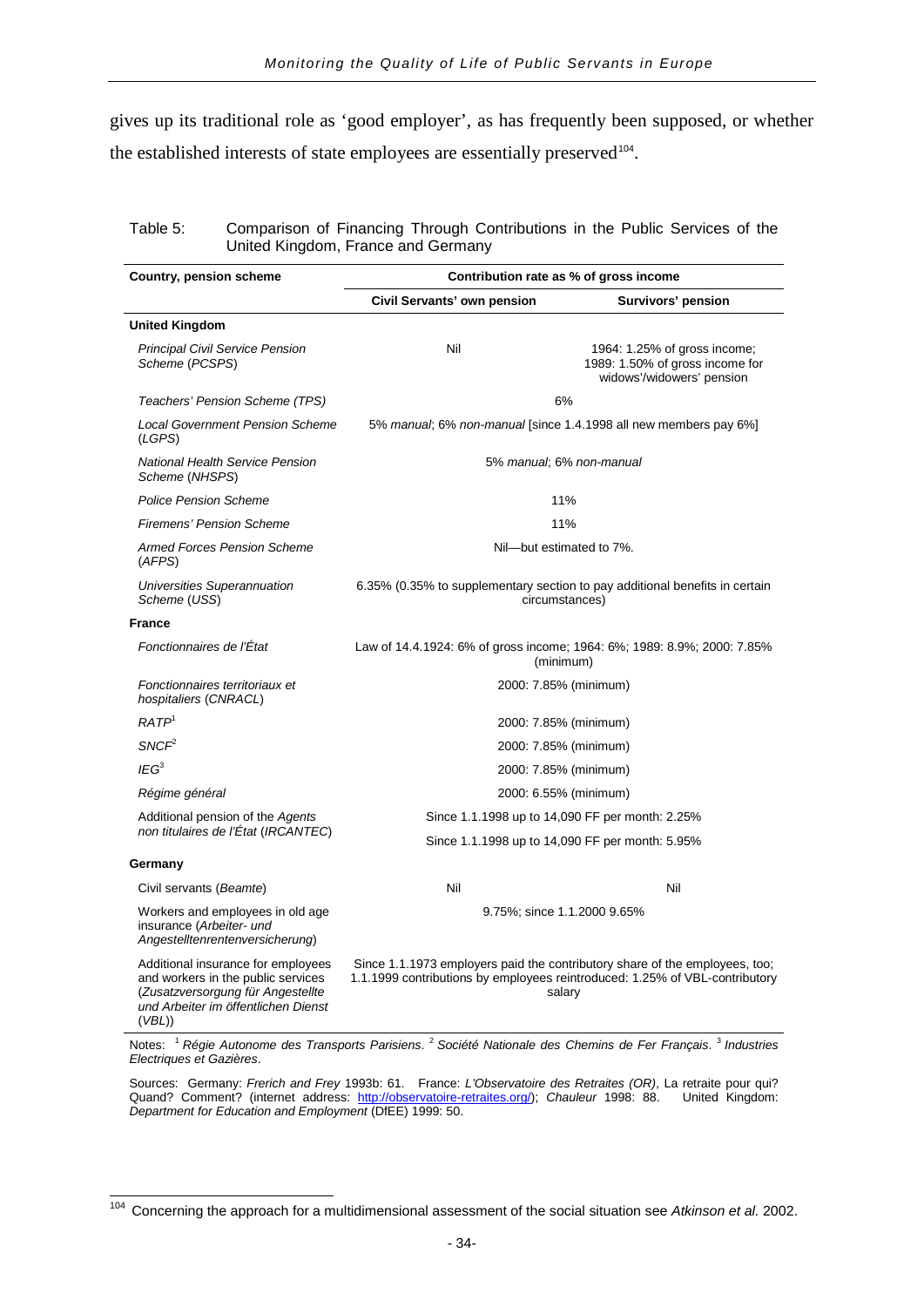The question of how variations in the social security systems of public employees result in differences in life chances (*allocation of life chances*) can be raised at this point. Do statusspecific 'privileges' in the system of social security result in a better standing regarding the income of certain groups and thus in a higher income inequality than in other regime types? Do privileges of civil servants/public employees mainly with respect to old age provision cause a stronger inequality in old age income than in other pension regimes? In general, the question is raised whether differences in the social security systems of public employees are reflected in differences in life chances; or, to look at it differently, whether both fields vary independently from each other. Furthermore, the question arises how far labour incomes and other resources, such as wealth, human capital, social origin, among others, influence the life chances of public service employees, both during employment and during retirement. One further question is how far the form of the working conditions in the public services influences the living conditions and the life chances of public employees. To be more concrete: are there relationships between working conditions (working time, hard and dangerous work, leave systems) and morbidity and life expectancy? Are processes of social selection responsible for structuring living conditions, perhaps insofar as higher than average healthy, gifted, etc., people work in the public services?

### *(a) Eligibility criteria: the most generous ones*

This section discusses the institutional regulations which lead to comparatively high welfare outcomes for public servants. *Eligibility* designates institutional regulations which structure welfare outcomes.

The living standard of a population in old age is defined essentially and mainly by the height of pensions. Pensions or state transfers are the main income in old age. Income from wealth, house property and employment are only complementary. Pension regulations, in short: the pension formula, are therefore of crucial importance for the living standard in old age. In general, in all countries the pension formula in the public services is more favourable than in the private sector. The necessary working years/or years of service to attain a pension are often lower than in the private sector; pensions are normally calculated on the basis of the last received income and not according to the average income over the life course. Especially the latter mechanism produces a comparatively higher pension, because the last income is normally highest in the public service sector. Income replacement rates of civil servants are thus within a range of two thirds to three fourths of the last income (see *Table 3* above).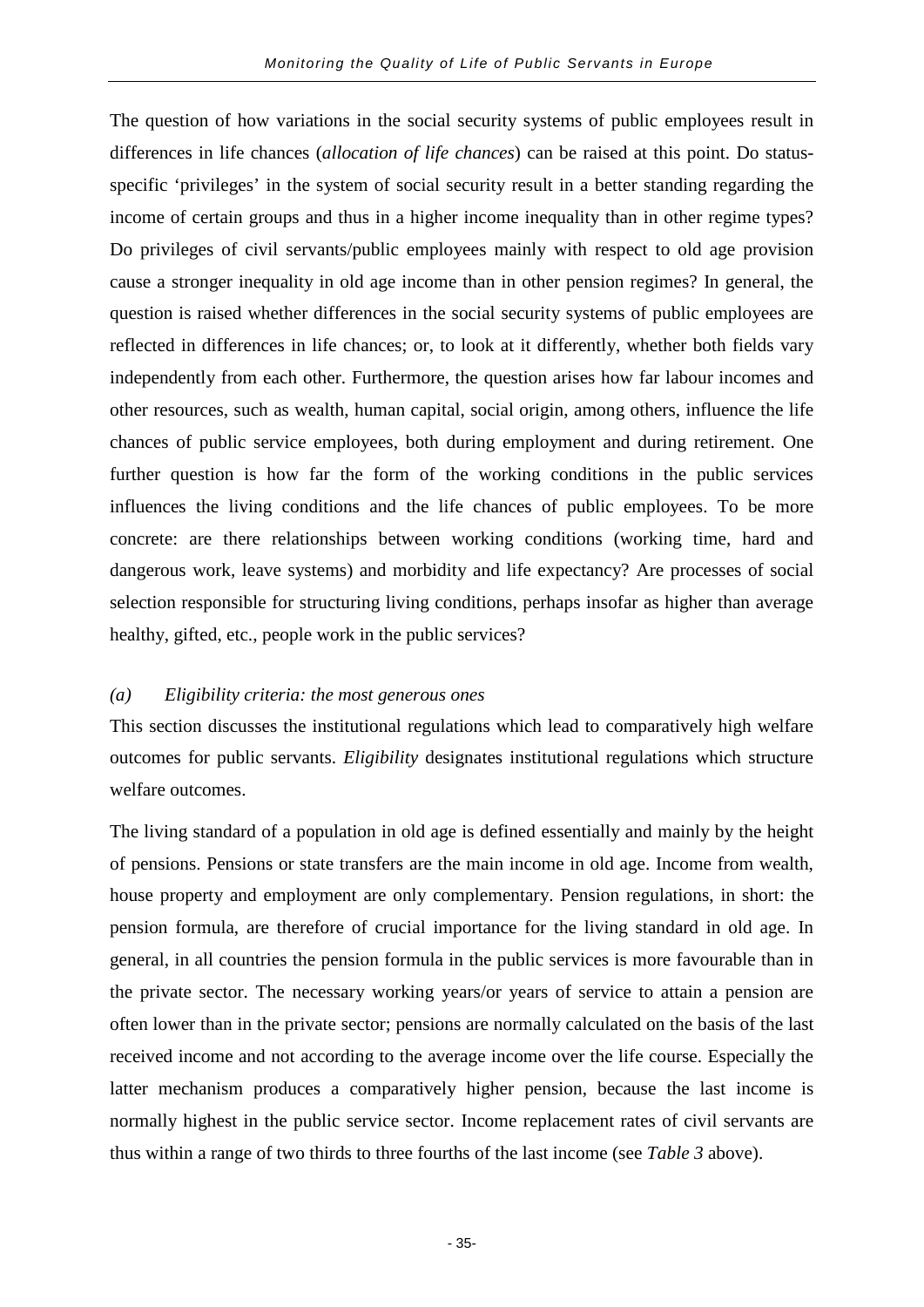In France and Germany, the highest income replacement rate is 75% of the pensionable income (*Table 6*). But in France, fewer years of service are required (37.5 years), and the rate of increase is higher (the rate of increase is 2% compared to 1.875% in Germany). The pension in both countries is calculated by multiplying the rate of increase with the number of service years. In the United Kingdom, 40 service years are required to attain a full pension at age 60. The pensionable and last pay is multiplied with the number of service years and the pension factor of 1/80th. In the case of 40 service years the pension amounts to 50% of the last pay. In addition, at his/her retirement the British civil servant receives a single *lump sum* of three times the annual pension. Generally it is assumed that both taken together add to an income replacement rate of 66%. It seems possible that a *civil servant* receives a maximum pension of 73% of the pensionable pay, if he/she has worked for 45 years at age 65.

| <b>Pension Scheme</b>                                                                                                                                                             | Income Replacement Rate (pension / last salary<br>without 'primes') |
|-----------------------------------------------------------------------------------------------------------------------------------------------------------------------------------|---------------------------------------------------------------------|
| Private sector                                                                                                                                                                    | 47%                                                                 |
| Public sector                                                                                                                                                                     | 75%                                                                 |
| - Mineurs (miner)                                                                                                                                                                 | 30%                                                                 |
| - Civil servants of the départements, communes and<br>hospitals (CNRACL: Caisse Nationale de Retraite des<br>Agents des Collectivitées Territoriales (Locales et<br>Hospitaliers) | 65%                                                                 |
| - Ouvriers d'état (workers of the state)                                                                                                                                          | 66%                                                                 |
| - Marins (seamen)                                                                                                                                                                 | 66%                                                                 |
| - SNCF (railways)                                                                                                                                                                 | 78%                                                                 |
| - Fonctionnaires (civil servants of the state)                                                                                                                                    | 80%                                                                 |
| - EDF-GDF (electricity-gas)                                                                                                                                                       | 85%                                                                 |
| - Ex-PTT (post, telegraphy, telephone)                                                                                                                                            | 87%                                                                 |
| - Banque de France (Bank of France)                                                                                                                                               | 90%                                                                 |

Table 6: Income Replacement Rates in the Public and Private Sector: France

Source: Jäger 2003: 187.

## *(b) Objective outcomes I: high retirement income*

Income replacement rates only give a schematic picture of the old age income. Actual retirement incomes further depend on the wage level mainly from the years of service counting for pension entitlement. Institutional regulations are therefore only indicative if other framework conditions are met. Only empirical facts and reality show how many persons actually attain a maximum pension. That is why today it is much more the exception than the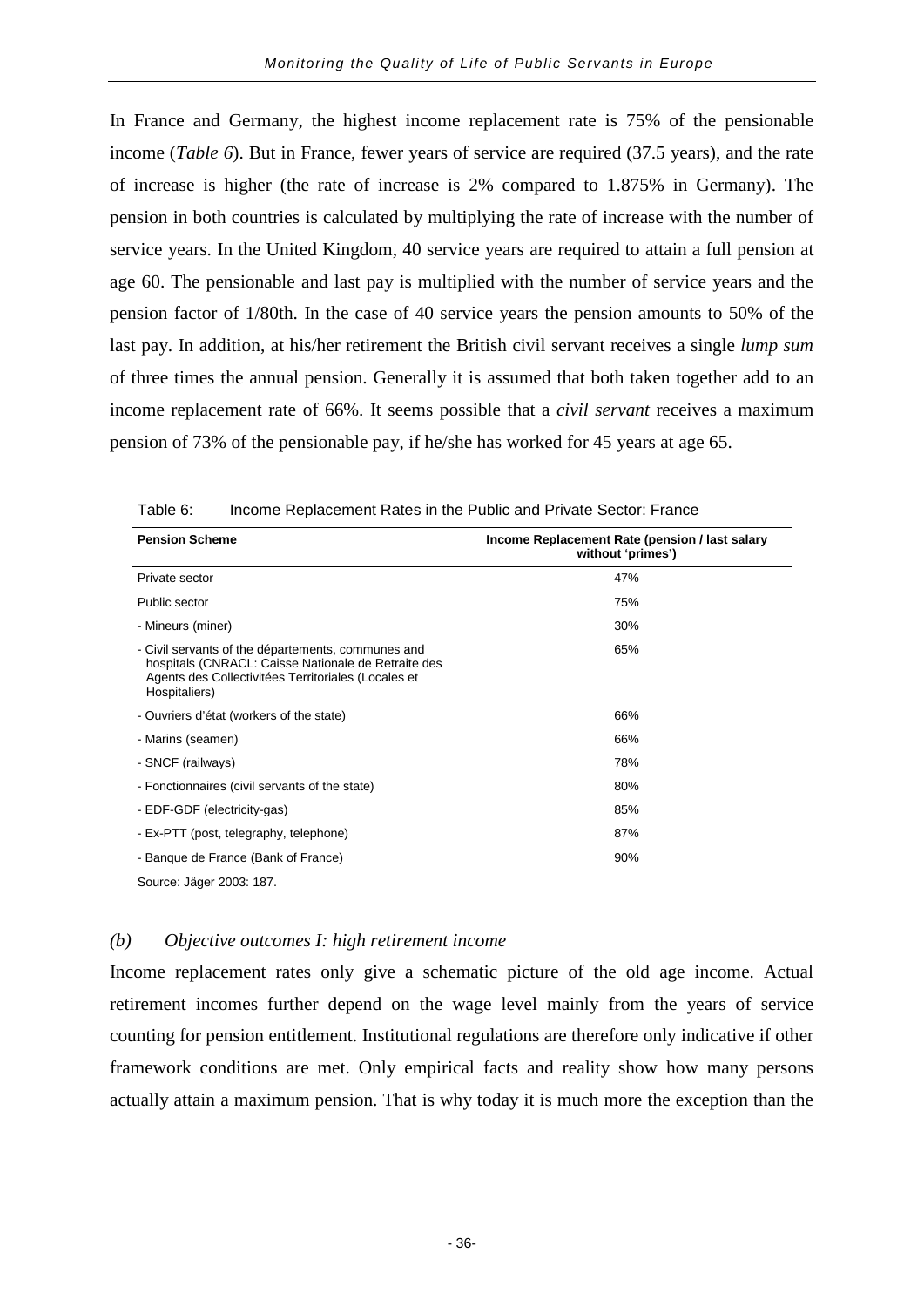rule that an employee attains the maximum years of service both in the private and in the public service sector<sup>[105](#page-40-0)</sup>.

#### *Income from employment and income distribution*

International comparisons of the income distribution are meanwhile available from the LIS-Data and the ECHP<sup>[106](#page-40-1)</sup>. *Gornick and Jacobs* (1998) compare the work income of the public and private sectors in seven countries. Not only the average work income, but especially the income of females in most countries studied is higher in the public than in the private sector. This seems to be one main reason for the feminization of the public sector. The higher the position in the public sector, the lower the income advantage of public employment.

Apart from these structural income differentials little is known about the incomes in the public sector by occupation. National data have to be used to answer this question. In Germany, the civil servants are second after the self-employed in the hierarchy of incomes (without farmers)[107](#page-40-2). Before redistribution by taxes and social contributions, civil servants rank third (in gross income), and employees rank second. Civil servants do not pay social contributions, which makes their net incomes more favourable than those of employees.

In France, the annual title *Revenus et Patrimoine des Ménages*[108](#page-40-3) does not distinguish between the fonctionnaires or the fonction publique; furthermore, no distinction between public and private sector is made. *Singly and Thélot* (1988) deal with incomes in the public sector. Additional data are included in *Données Sociales[109](#page-40-4)* and the *Enquête Budget de Famille*.

In the United Kingdom, only the *New Earnings Survey* (*NES*) presents data on pay in public administration[110](#page-40-5). This statistics, however, only covers *average gross weekly earnings* and *average gross hourly earnings*. These data are too rough and no adequate interpretation is possible. Thus, e.g., weekly earnings in *secondary education* are the highest of all employed persons. But, of course, wages in the civil service must be high, too, which cannot be seen in these averages. Concerning the Civil Service, there is a separate wage statistics available<sup>[111](#page-40-6)</sup>.

<span id="page-40-0"></span><sup>105</sup> *Stanovnik, Stropnik and Prinz* (2000) in a similar way investigate the social situation of the elderly in three transition and two 'old' industrialized countries (Hungary, Poland and Slovenia; Austria and the United<br>Kingdom).<br><sup>106</sup> Piketty 1997: Cornick and Isosha 1999

<span id="page-40-2"></span>

<span id="page-40-4"></span><span id="page-40-3"></span>

<span id="page-40-6"></span><span id="page-40-5"></span>

<span id="page-40-1"></span><sup>&</sup>lt;sup>106</sup> Piketty 1997; Gornick and Jacobs 1998.<br><sup>107</sup> Schäfer 2000: 623.<br><sup>108</sup> See INSEE 1998b, 1999c, 2001.<br><sup>109</sup> INSEE 1999a.<br><sup>110</sup> See also Bourdin 2001: 184.<br><sup>111</sup> Government Statistical Service 1998; Bourdin 2001.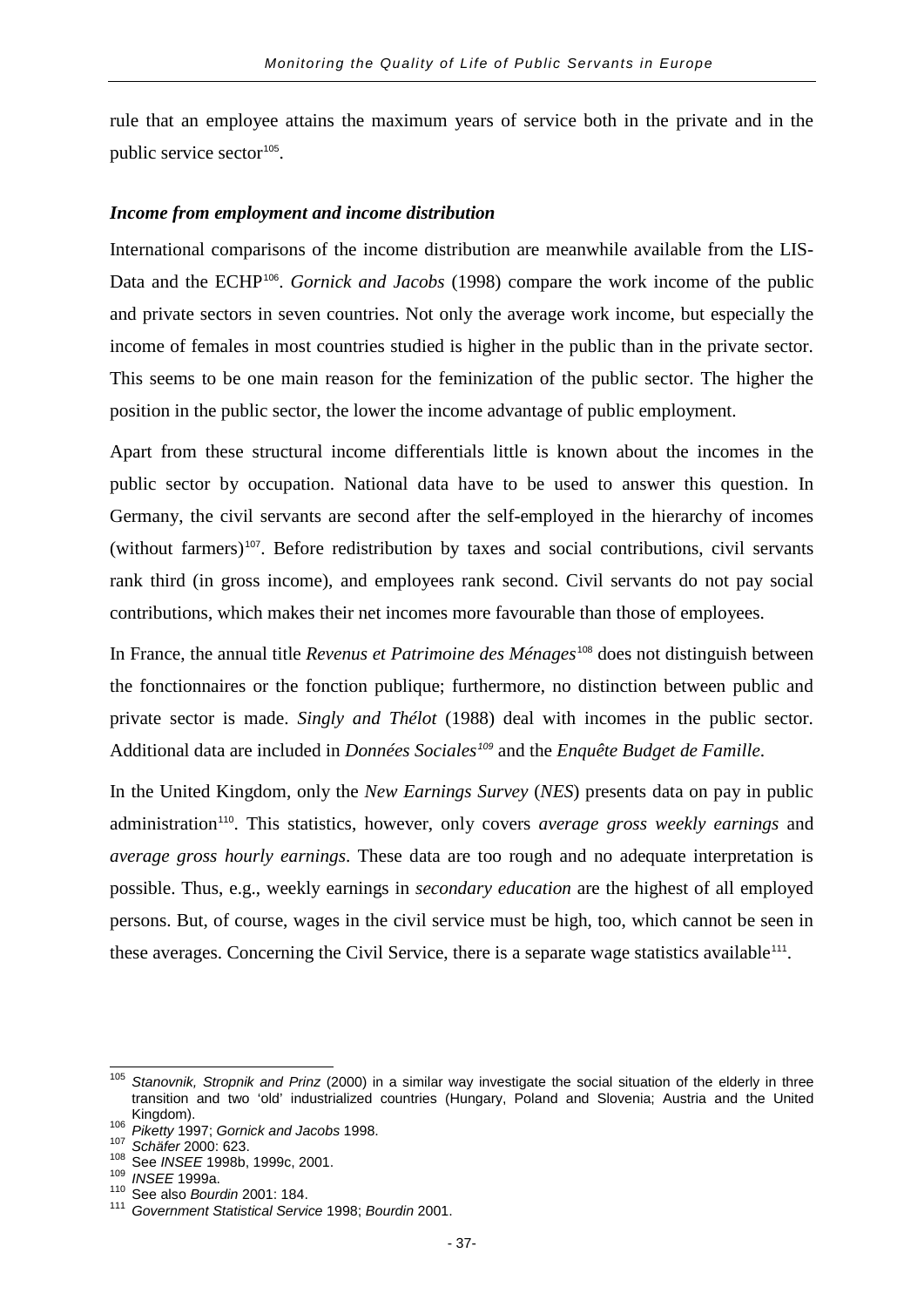### *Old age income*

Concerning old age income, the structural difference between civil servants and employees in private industry concerning the level of retirement incomes persists. Thus, given the same wage level, the calculation method using the last income becomes decisive. Given the same wage level—and wages in the public services are on global average not lower than in the private sector[112](#page-41-0)—a higher retirement income can *ceteris paribus* be expected. The available empirical facts verify this result.

In the *United Kingdom*, the *Survey on Occupational Pension Schemes* by the *Government Actuary* includes sporadic information. The survey of the year 1983 shows that the average pension of former employees in the public sector is significantly higher than in the private sector. In 1983, the average amount per week of a newly received pension for males in the private sector was 30£ (15£ for females), and in the public sector 44£ (30£ for females). Interestingly, average widows' and orphans' pensions were slightly higher in the private than in the public sector (18£ compared to 15£). In addition to these pensions, pensioners in the United Kingdom get the state basic pension (*national insurance retirement basic pension*). In 1983 the amount granted to a single person was 32.85£ weekly. In comparison, the national average income of a male full-time employee in 1983 was 170 $\pounds$  per week<sup>[113](#page-41-1)</sup>.

A direct study of the income situation of pensioners in the different parts of the public services compared with each other and with employees of private industry has not been carried out for the United Kingdom so far. Only information on income by status groups and by age, but not for individual categories of pensioners, exists<sup>[114](#page-41-2)</sup>. Nevertheless, indirect results can be drawn from the global income distribution and wage relations between the public and the private sector. Income distribution is much more unequal in the United Kingdom than in France and Germany<sup>[115](#page-41-3)</sup>. It can be assumed that the income level in the public services and especially in the *Civil Service* is rather high. At least, OECD statistics on wage relations between the public and the private sector do not show the opposite: as late as the end of the 1980s, the average income in the public sector was still below the average income in the private sector, but since 1992 the public sector average income has become higher than the private sector average income. The internal wage structure in the United Kingdom might be

<span id="page-41-2"></span><span id="page-41-1"></span>

<span id="page-41-0"></span><sup>&</sup>lt;sup>112</sup> OECD 1997a: 125.<br><sup>113</sup> Government Actuary 1986: 14f.; Government Actuary 1994.<br><sup>114</sup> There exist neither special analyses from the *Family Expenditure Survey* of the Office for National Statistics (*ONS*) (see *ONS* 1998a; *ONS* 1999a) nor from the *Family Resources Survey* which deals with the public services separately. See *Emmerson* 1999: 65–8. <sup>115</sup> See *Piketty* 1997: 12, 15 u. 19.

<span id="page-41-3"></span>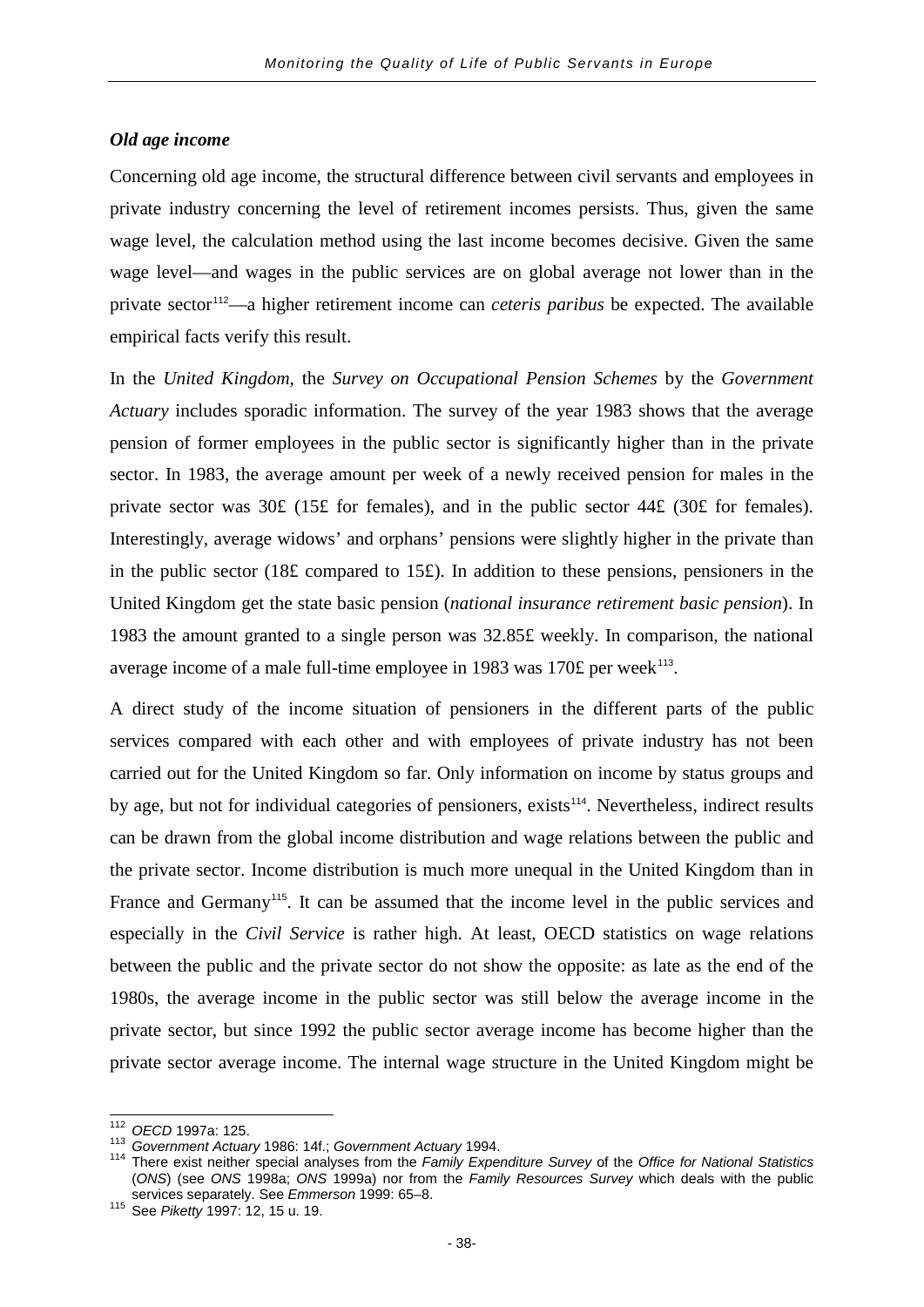similar to other industrialized countries (e.g. France) with relatively high incomes for the lower positions and rather low wages for personnel in leading positions when compared to private industry. Taking into account a wage level that is at least not lower than the average of all income recipients, in addition to the then rather good pension regulations (pension according to last pay plus single flat rate), it can be supposed that the level of retirement pensions in the public sector of the United Kingdom is one of the highest ones, as in France and Germany. The *occupational pension* from the special pension regime of a public employee and SERPS respectively is increased by the *basic state pension*; in 1995, the latter was 15% of the average male wage<sup>[116](#page-42-0)</sup>. Furthermore, it has to be considered that the possibility for private savings (*third pillar of old age provision*) increases with the income level.

In *France*, an annual survey on old age pensions exists<sup>[117](#page-42-1)</sup>. If only the pension level of those pensioners who have finished a complete career and receive only one pension is considered, then employees on average have a clearly higher monthly retirement pension than the selfemployed (10,738 compared to 3,234 Francs/month). This significant difference is caused by the fact that the self-employed are in possession of private old age security contracts (e.g. capital income). Concerning salaried employees (*salariés*) of the public sector, all regimes have above average pensions: the *agents de la fonction publique de l'État* (*civils et militaires*) receive the highest pensions with 13,219 Francs/month, followed by members of public enterprises such as gas suppliers, railways, underground and public buses (EDF-GDF<sup>[118](#page-42-2)</sup>, SNCF, RATP) with 11,928 Francs/month. The *agents des collectivités locales* (*CNRACL*) rank third with 11,016 Francs/month. The large number of *salariés du secteur privé* (*Régime général et régimes complémentaires*), receiving 10,516 Francs/month, however, hold the average position of all *salariés*. The self-employed overwhelmingly receive very small monthly pensions of some 3,000 Francs/month, with the *professions libérales* being an exception: with 15,912 Francs/month they receive the highest retirement incomes of all occupational groups<sup>[119](#page-42-3)</sup>. If the calculation of retirement incomes is, in addition, based on pension recipients with an incomplete career, average old age incomes differ strongly, because occupational careers have a very unequal duration. Thus, within the group of pensioners with only one pension, the *fonctionnaires de l'État* make up the highest proportion of complete careers (64%). In contrast, the proportion of complete careers of *agents des collectivités locales* only amounts to 26% due to the large number of female employees in

<span id="page-42-3"></span><span id="page-42-1"></span><span id="page-42-0"></span><sup>116</sup> *Emmerson* 1999: 65. <sup>117</sup> *INSEE* 1998a; the *retraites* of both the *Régimes des Fonctionnaires de l'Etat* and the *Fonctionnaires hospitalières et territoriaux* on pp. 71–113.—Further pension statistics in: *INSEE* 1999b: 65–79. See also

<span id="page-42-2"></span><sup>118</sup> Cuarré and Institute Caz de France.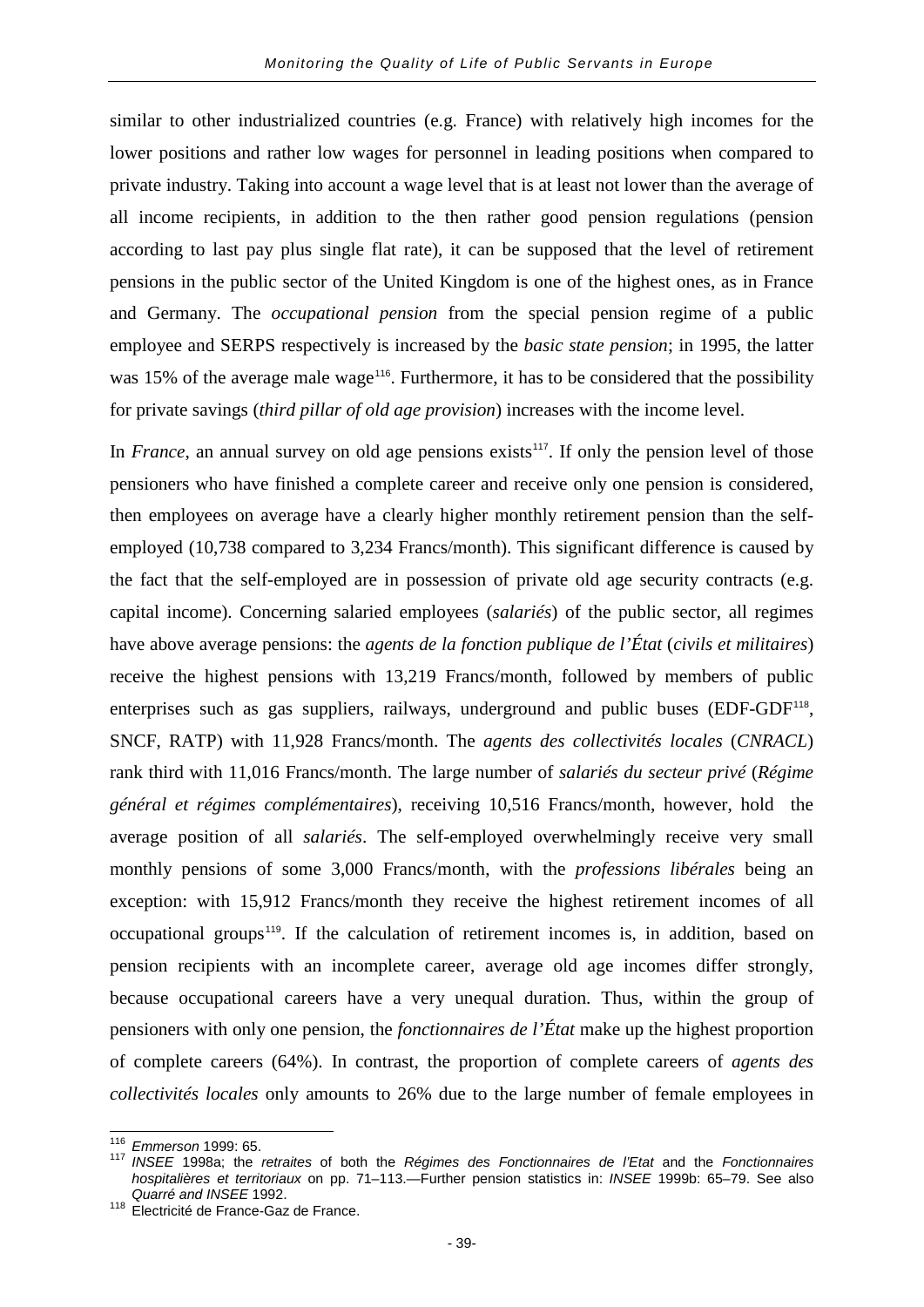hospitals and local administration (local government authorities). The duration of employment in a job, apart from wage level and the pension formula, mainly determines the pension level.

Concerning *Germany* (*Table 7*), two main sources for income differences in old age exist: first the survey by Infratest on behalf of the *Bundesministerium für Arbeit und Sozialordnung* (*BMfA*); and second the calculations by the *Deutsches Institut für Wirtschaftsforschung*  $(DIW)^{120}$  $(DIW)^{120}$  $(DIW)^{120}$ . Data by 'Alterssicherung in Deutschland'  $(ASID)^{121}$  $(ASID)^{121}$  $(ASID)^{121}$  show that systems of old age security cover the major part of the old age incomes; only a minority of all pensioners<sup>[122](#page-43-2)</sup> have other sources of income which, nevertheless, have only insignificant importance for old age incomes. Results show that civil service pensions are best: this is both true for those who receive their own pensions and for those who get widows' or orphans' pensions. On average, civil servant households from the age of 65 (of the household head) have the highest retirement incomes at their disposal, irrespective of whether they are a couple, a single man or a single woman. The incomes of single men and women are rather high and are above 4,000 German Marks (DM). The income of widows (survivors' pensions, Hinterbliebeneneinkommen) are also the highest of all status groups<sup>[123](#page-43-3)</sup>. It could be hypothesized that the self-employed, having the highest household incomes during their working lives, would also have the highest retirement incomes. But this is only true for the self-employed in the so-called 'free professions' (freie Berufe); the average household net income in 1995 for this group was 6,450 DM and therefore much higher than that of civil servants (4,913 DM). A self-employed person in commerce attained 4,679 DM, slightly less than a civil servant, while all other self-employed persons, such as workmen and farmers only had a substantially smaller household net income in old age. A comparison of civil servants with employees in the public services and private industry (set at 100) for 1992 shows that structurally weighted incomes of employees in the public services were higher than those of employees in the private sector (1.18 times); civil service pensions, however, were still higher with 1.37 times the employees<sup>[124](#page-43-4)</sup>.

<span id="page-43-0"></span>

<sup>&</sup>lt;sup>119</sup> *INSEE* 1998a: p. 28, table 10.<br><sup>120</sup> The DIW publishes income statistics for status groups, calculated on the basis of official statistics and the socio-economic panel, organized by the DIW itself. See *Bedau* 1999a; *Bedau* 1999b; see also the calculations

<span id="page-43-2"></span><span id="page-43-1"></span> $121$  BMAS 1997; Kortmann 1995: 31–58; Kneißl and Kortmann 1997: 1–4; Klebula and Semrau 1997: 5–10.<br><sup>122</sup> In Germany, a distinction is made between civil service 'pensioners' and all others receiving a pension from the general pension scheme. Here, only the term pensioner is used, because there is no equivalent in English. <sup>123</sup> *Klebula and Semrau* 1997: 8f. <sup>124</sup> *Kortmann* 1995: 57.

<span id="page-43-4"></span><span id="page-43-3"></span>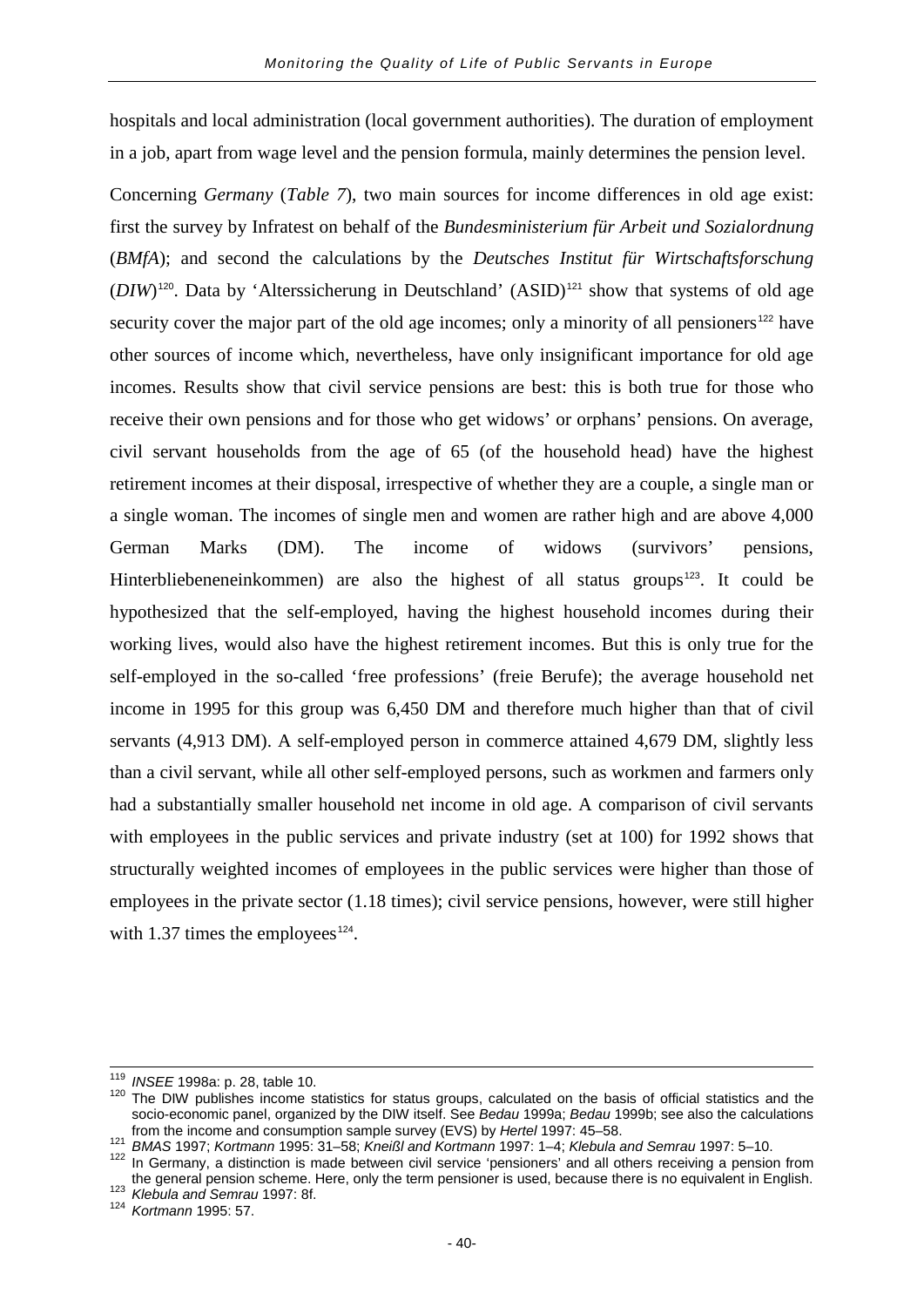| <b>Occupational status</b>                                                                                                                   | Men   | Women |
|----------------------------------------------------------------------------------------------------------------------------------------------|-------|-------|
| Mean pension benefits in private industry and public services-persons from age 65                                                            |       |       |
| Private Industry (PI) (DM/month)                                                                                                             |       |       |
| - Workers                                                                                                                                    | 1,857 | 580   |
| - Employees                                                                                                                                  | 2,287 | 889   |
| <b>Public Services (DM/month)</b>                                                                                                            |       |       |
| - Workers                                                                                                                                    | 1,799 | 699   |
| - Employees                                                                                                                                  | 2,257 | 1,080 |
| Public Services (PI=100)                                                                                                                     |       |       |
| - Workers                                                                                                                                    | 97    | 121   |
| - Employees                                                                                                                                  | 99    | 121   |
| Mean occupational pension benefits in private industry and public services–persons from age 65                                               |       |       |
| <b>Occupational</b><br>pensions<br>by<br>private<br>enterprises (DM/month)                                                                   |       |       |
| - Workers                                                                                                                                    | 223   | 172   |
| - Employees                                                                                                                                  | 986   | 365   |
| Occupational pensions by public services<br>(OPPS) (DM/month)                                                                                |       |       |
| - Workers                                                                                                                                    | 592   | 426   |
| - Employees                                                                                                                                  | 854   | 631   |
| <b>Public Services (OPPS=100)</b>                                                                                                            |       |       |
| - Workers                                                                                                                                    | 265   | 248   |
| - Employees                                                                                                                                  | 87    | 173   |
| Mean civil service pension benefit (DM/month)-persons from age 65                                                                            |       |       |
| Civil Service Pension (DM/month)                                                                                                             |       |       |
| - Gross                                                                                                                                      | 4,118 | 3,869 |
| - Net                                                                                                                                        | 3,525 | 3.214 |
| Mean pension benefits in private industry and public services including occupational pensions, and the civil service-<br>persons from age 65 |       |       |
| Private Industry (PI) (DM/month)                                                                                                             |       |       |
| - Workers                                                                                                                                    | 2.080 | 752   |
| - Employees                                                                                                                                  | 3,273 | 1,254 |
| <b>Public Services (PS) (DM/month)</b>                                                                                                       |       |       |
| - Workers                                                                                                                                    | 2,391 | 1,125 |
| - Employees                                                                                                                                  | 3,111 | 1,711 |
| <b>Civil Service Pension (DM/month)</b>                                                                                                      |       |       |
| - Gross                                                                                                                                      | 4,118 | 3,869 |
| - Net                                                                                                                                        | 3,525 | 3,214 |
| Civil Service Net Pension (PI=100)                                                                                                           |       |       |
| - Workers                                                                                                                                    | 169   | 427   |
| - Employees                                                                                                                                  | 108   | 256   |
| Civil Service Net Pension (PS=100)                                                                                                           |       |       |
| - Workers                                                                                                                                    | 147   | 286   |
| - Employees                                                                                                                                  | 113   | 188   |

Table 7: Old Age Pensions in Private Industry and the Public Services: Germany 1992

Source: Kortmann 1995.

New calculations by the DIW on the economic situation of the elderly clearly show the privileges of civil service pensioners both when compared to other elderly and when compared to still active civil servants. The weighted average income per consumption unit of a civil servant was in 1997, for example, 4,000 DM and therefore significantly higher than the income of an employee with 2,730 DM. The average household of a pensioner in 1997 had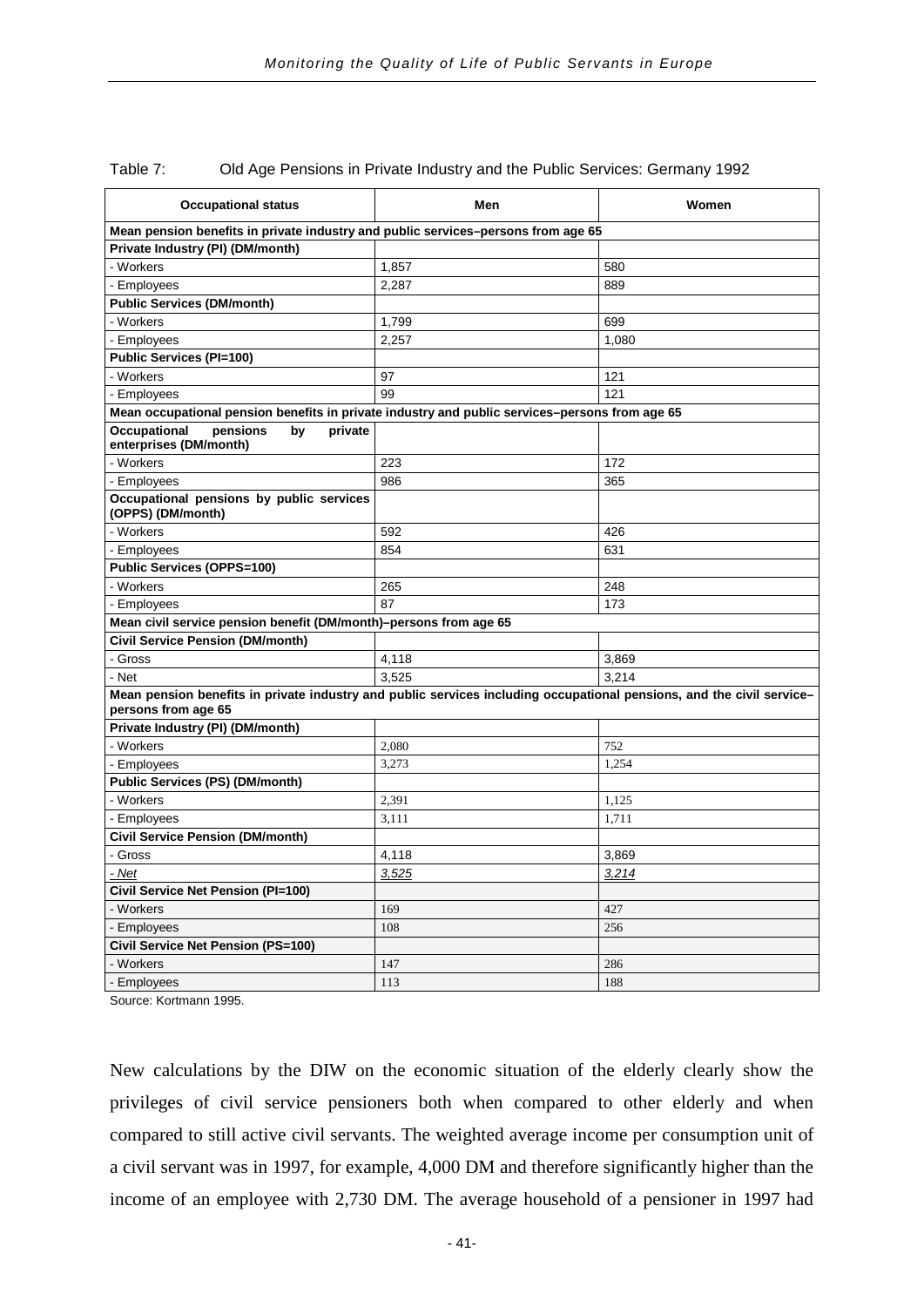2,530 DM at its disposal, and the household of a self-employed 7.170 DM<sup>[125](#page-45-0)</sup>. The average income per consumption unit of pensioners with 4,040 DM was higher than the income of active civil servants with 3,500 DM. Employed workers had an income of 2,230 DM, and employees an income of 3,100 DM<sup>[126](#page-45-1)</sup>.

*(c) Objective outcomes II: improved quality of life in health and life expectancy, housing, etc.)*

*Efficiency of welfare outcomes with respect to the 'social situation'*. An interesting question is whether improved social security in the public services in general and of old age protection specifically causes a general improvement of the social situation. 'Social situation' here includes—in addition to income—such dimensions as health and life expectancy, housing conditions, working conditions, etc. Data on the social situation of specific occupational groups in the public services are missing in most cases, but some indicators are available.

## *Wealth and social class*

At this point we try to compare the wealth distribution between the three countries, based on information from national statistics. Unfortunately, international comparisons of wealth distribution are not available, neither globally nor by disaggregation or the socio-professional position<sup>[127](#page-45-2)</sup>. Therefore, a different way must be found here. It is necessary to find out the ranking of civil servants within occupational groups.

As regards monetary wealth, in *Germany* (based on *Schäfer* (2000))<sup>[128](#page-45-3)</sup> the self-employed (without farmers) have the highest capital stocks, while farmers occupy place two; civil servants hold the third position, employees the fourth, and workers only the fifth (data refer only to the active population). On the other hand, if only land property is considered, farmers are at the top, followed by the self-employed, the civil servants, the employees and the workers. The amount of land property of the self-employed and farmers is very similar. Similarly, the differences regarding land property between employees and civil servants are small.

<span id="page-45-3"></span><span id="page-45-2"></span>

<span id="page-45-1"></span><span id="page-45-0"></span><sup>&</sup>lt;sup>125</sup> Bedau 1999b: 9.<br><sup>126</sup> Bedau 1999a: 8.<br><sup>127</sup> See also *Piketty* 1997 on this topic, presenting only internationally comparative data for income levels.<br><sup>128</sup> For further information see the Reports of the German Insti *des Deutschen Instituts für Wirtschaftsforschung*), the income and consumption sample survey (EVS) by the *Federal Statistical Office*, Wiesbaden/Berlin, and the Data Report (*Statistisches Bundesamt* 1999b).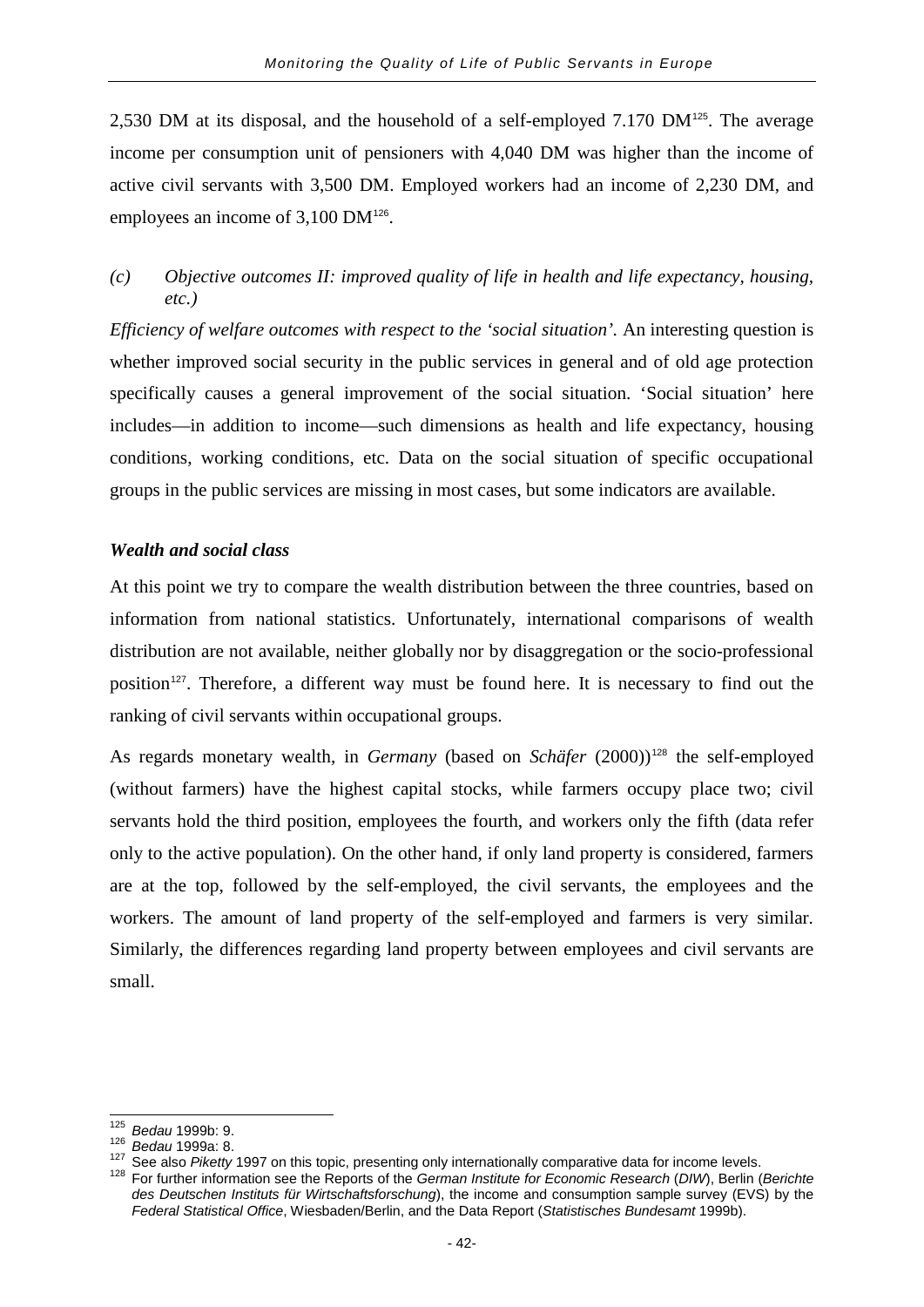In *France*, there is a statistical survey carried out by INSEE on wealth assets of households (*Patrimoine des Ménages*)<sup>[129](#page-46-0)</sup>. This survey<sup>[130](#page-46-1)</sup>, however, does not classify wealth by occupational status, and the categories are merged in such a way that a distinction between the public and the private sector is not possible. The civil servants (*fonctionnaires*) cannot be isolated and presented separately. One main result may be cited from this survey: the main line of division in wealth distribution runs between the self-employed and the dependently employed. The distribution of wealth is not very strongly dependent on the distribution of income and the educational level. It can therefore be assumed that the public sector, characterized without any exception by dependent employment, is only to a lesser degree able to transform its relatively advantageous position in income and educational status into a corresponding position of material wealth $131$ .

For the *United Kingdom*, no empirical data which disaggregate wealth according to socioprofessional position or occupation could be found. The aggregation of data into broader categories blurs the socio-professional differences as well as differences between the public and private sectors. Thus, neither *Social Trends 31* nor *Social Inequalities* include such disaggregations<sup>[132](#page-46-3)</sup>. It would be highly appreciated if a distinction was made between the different professions in the public services (civil service, teachers, etc.). General results on the structure and development of the income distribution suggest a long-term decline in the share of the highest wealth group, a new increase since the 1970s, and an overall high inequality with respect to wealth, which is not reflected in the income distribution<sup>[133](#page-46-4)</sup>.

### *Morbidity, life expectancy and social class*

Former civil servants and other members of the public services obviously seem to have a very high, and partly the highest, life expectancy. In general, the higher the socio-economic status is, the higher is life expectancy. In France, for which country mortality statistics by profession are available, professors are at the top, followed by other academic professions<sup>[134](#page-46-5)</sup>. In the United Kingdom, life expectancy continuously increases with social status<sup>[135](#page-46-6)</sup>; because employees in the public sector have, on average, a higher education than others, *ceteris paribus* life expectancy will be higher in the public sector on average than elsewhere.

<span id="page-46-0"></span><sup>129</sup> *INSEE* 2001, 1999c, 1998c. More information on wealth distribution in *INSEE* 1999a (*Données Sociales 1999*)

<span id="page-46-2"></span><span id="page-46-1"></span>

and the *Enquête Budget de Familie.*<br>
<sup>130</sup> Especially *INSEE* 1999c.<br>
<sup>131</sup> It is probably not enough to investigate income structures in the public sector only; see on this topic *Singly and*<br> *Thélot* 1988: 79ff.

<span id="page-46-4"></span>

<span id="page-46-3"></span>*Thélot* 1988: 79ff. <sup>132</sup> *ONS* 2001; *ONS* 2000b. <sup>133</sup> See *Atkinson* 2000: 358ff.; *Reid* 1998: 86ff. <sup>134</sup> *Desplanques* 1996: 38–9. <sup>135</sup> *ONS* 1999a: 12.

<span id="page-46-6"></span><span id="page-46-5"></span>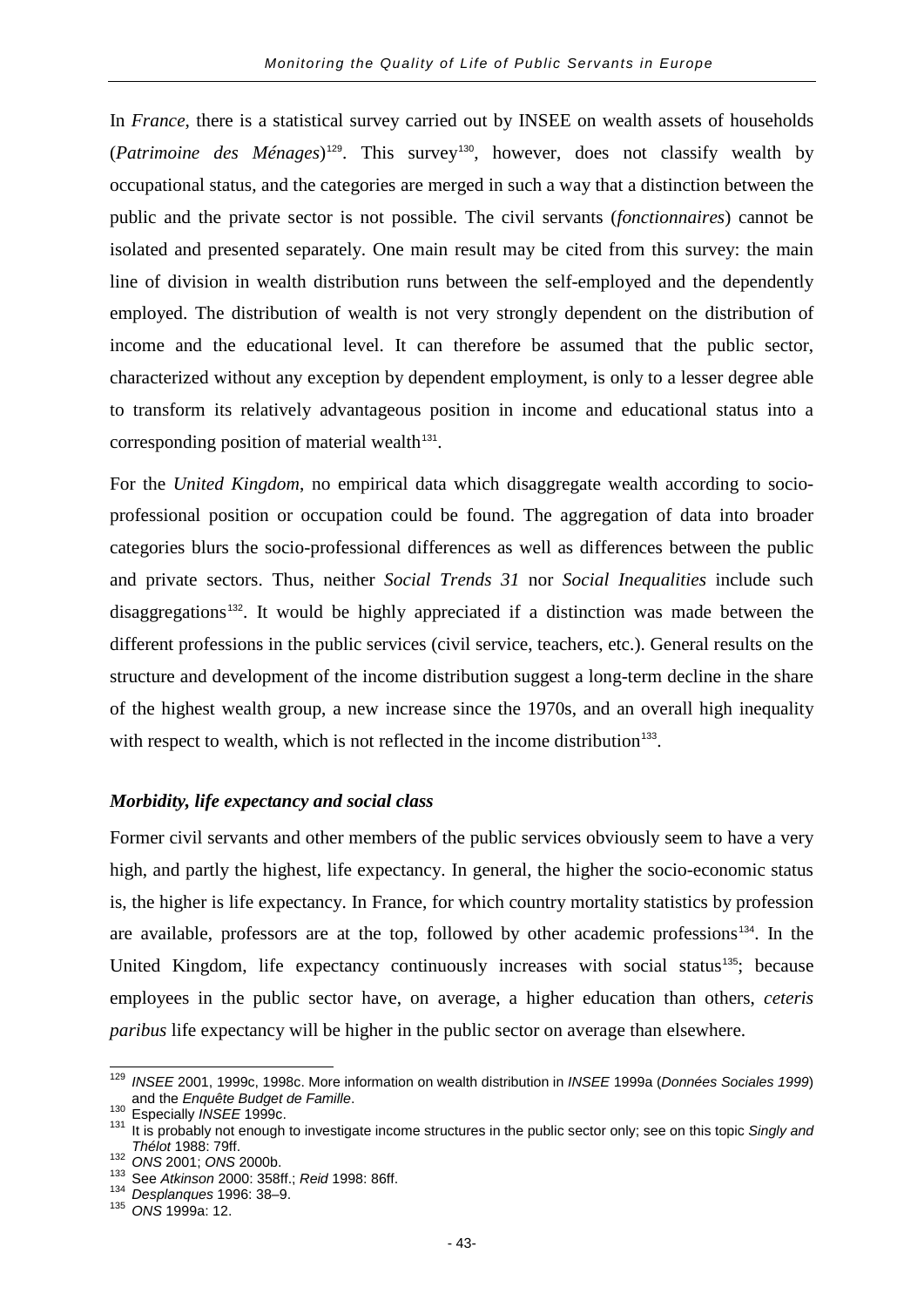#### *Housing property and social class*

Civil servants, after the self-employed, have the best *housing conditions*, if housing quality is measured with indicators such as share of home ownership, size of a dwelling or housing density. Information is available for Germany<sup>[136](#page-47-0)</sup>. In 1988, among all dependently employed persons, the civil servants had the highest home ownership rate with 57%; workers and employees both had a rate of 48%<sup>[137](#page-47-1)</sup>. The dwellings of civil servants therefore have a high living space: in 1987, civil servants and employees ranked second behind the self-employed<sup>[138](#page-47-2)</sup> with respect to dwellings with 5 and more rooms. In the United Kingdom (1998–9), a close relationship exists between income or social class and the housing standard. *Professionals* were home owners in 90%, *intermediate non-manual persons* still in 80% of all cases<sup>[139](#page-47-3)</sup>. In France (1986–87), the same pattern emerges: 60% of the members of the *profession intellectuelle supérieure* were home owners (1993–4: 64%); so were 55% of the members of the *profession intermédiaire* (1993–4: 52.3%); the national average was 52.8% (1993–4: 53.5%). The *retraités* (64%) (1993–4: 67%) and the *agriculteurs* (80%) (1993–4: 72.4%) have the highest home ownership rates<sup>[140](#page-47-4)</sup>.

## *(c) Subjective outcomes: life satisfaction*

At times when the public sector is getting under pressure in most countries of the world, due to cutbacks in the public finances and economic recession, one important question is to know about the number of civil servants in European countries and the quality of their lives. Do the public employees really suffer from these changes or is their life satisfaction (still) higher than that of the average population?

*Table 8* shows the average level of satisfaction of men and women working in either in the private and public sectors and the difference between the two measurements. The level of satisfaction used to compute the figures is a simple summated indicator using variables on satisfaction with main activity, finances, housing and leisure time. The minimum possible value is 0 and the maximal value is 24. The average satisfaction in the whole file is about 16.55, slightly above average.

<span id="page-47-0"></span><sup>136</sup> For Germany: *Rothenbacher* 1989: 117–51, esp. 142ff.; *Glatzer* 1980: 120–34; *Häußermann and Siebel* 1996:

<span id="page-47-1"></span><sup>238</sup>f.; see also *Hradil* 1999: 307ff. <sup>137</sup> The self employed and the farmers have, of course, higher proportions of home ownership; see *Häußermann* 

<span id="page-47-2"></span><sup>&</sup>lt;sup>138</sup> Civil servants and employees have been put into one category by the Census of Housing and Dwellings of 1987; see Statistisches Bundesamt 1991: 13f.

<span id="page-47-4"></span>

<span id="page-47-3"></span><sup>1987;</sup> see *Statistisches Bundesamt* 1991: 13f. <sup>139</sup> *ONS* 2000a: 168. <sup>140</sup> *INSEE and Manon* 1996: 54f.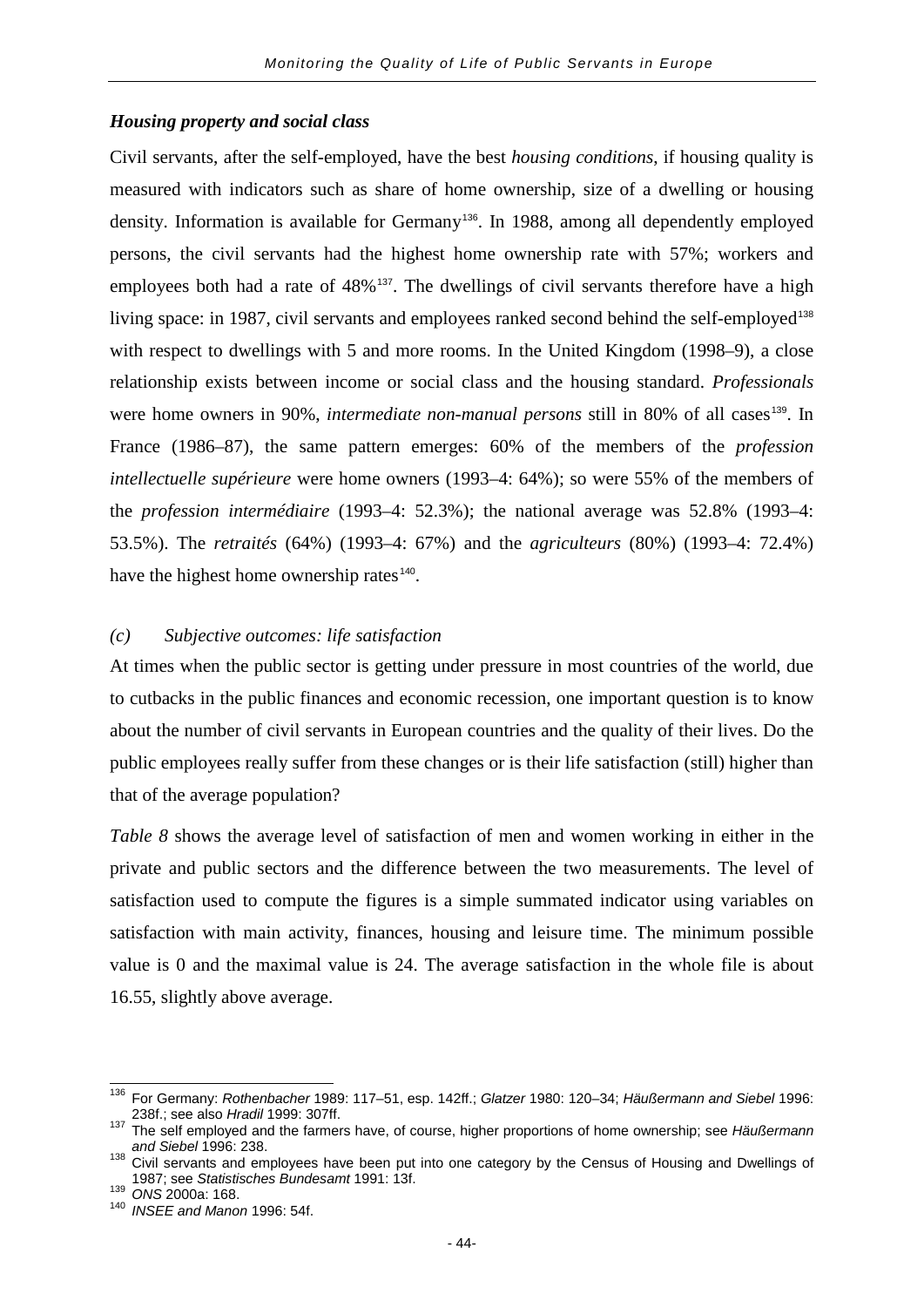|                    |                       |       | <b>Public Sector</b> |       |                       |
|--------------------|-----------------------|-------|----------------------|-------|-----------------------|
| Country            | <b>Private Sector</b> |       |                      |       | <b>Difference</b>     |
|                    | Mean                  | Sddev | Mean                 | Sddev | <b>Public-Private</b> |
| <b>UK</b>          | 17.78                 | 3.02  | 17.88                | 2.99  | 0.09                  |
| Denmark            | 18.71                 | 2.88  | 18.84                | 2.87  | 0.13                  |
| <b>Netherlands</b> | 18.14                 | 2.73  | 18.54                | 2.61  | 0.40                  |
| Finland            | 17.31                 | 3.10  | 17.72                | 2.95  | 0.41                  |
| Belgium            | 16.98                 | 3.27  | 17.73                | 3.41  | 0.75                  |
| Ireland            | 17.48                 | 3.66  | 18.23                | 3.66  | 0.75                  |
| France             | 16.52                 | 2.80  | 17.32                | 2.62  | 0.80                  |
| Italy              | 15.17                 | 3.57  | 15.98                | 3.30  | 0.81                  |
| Austria            | 18.55                 | 3.33  | 19.45                | 3.09  | 0.90                  |
| Portugal           | 14.58                 | 2.60  | 15.62                | 2.34  | 1.04                  |
| Spain              | 15.39                 | 3.52  | 16.88                | 3.18  | 1.49                  |
| Greece             | 14.16                 | 3.07  | 16.11                | 3.05  | 1.95                  |
|                    |                       |       |                      |       |                       |

Table 8: Mean Satisfaction in the Private and Public Sectors, 1999

Source: ECHP- European Community Household Panel, 1999. Calculated by Jean-Marie Jungblut.

*Table 8* reveals several important results. *First*, in all countries examined, general life satisfaction is higher in the public sector than in the private sector. The difference in life satisfaction between the public and private sectors reflect the relative privileged position of the public sector in a specific countries. Thus, in the egalitarian welfare states of Northern Europe and the Netherlands, the differences of this index are very small. Differences become very large in continental countries with "absolutist" history and therefore long-established civil-service privileges and the European "developing" countries of Southern Europe. Thus, in Portugal, Spain, and especially Greece civil servants do have clearly a priviledged position concerning the right to a state pension, the pension level, general working conditions, and job security, when compared to employees in the private sector.

*Second*, countries vary considerably with respect to the level of general life satisfaction in the public sector. Austria scores highest, which may be explained by the objectively "good" social position of civil servants in this country. Second comes Denmark, the European country where the whole population is most satisfied with its life. The Netherlands are fourth and Ireland comes fifth. The lowest absolute levels in satisfaction in the public sector are found in the four countries of Southern Europe. This is in stark contrast to the index discussed in the previous section. People in these countries do see the large difference compared to the private sector, but at the same time are relatively unsatisfied with their social position. This may be a reflect of the quite low level of earnings and income when compared with other European countries. Probably the standards of comparison are therefore different for both indicators, the first reflecting within-country comparisons, while the second reflects between-country comparisons.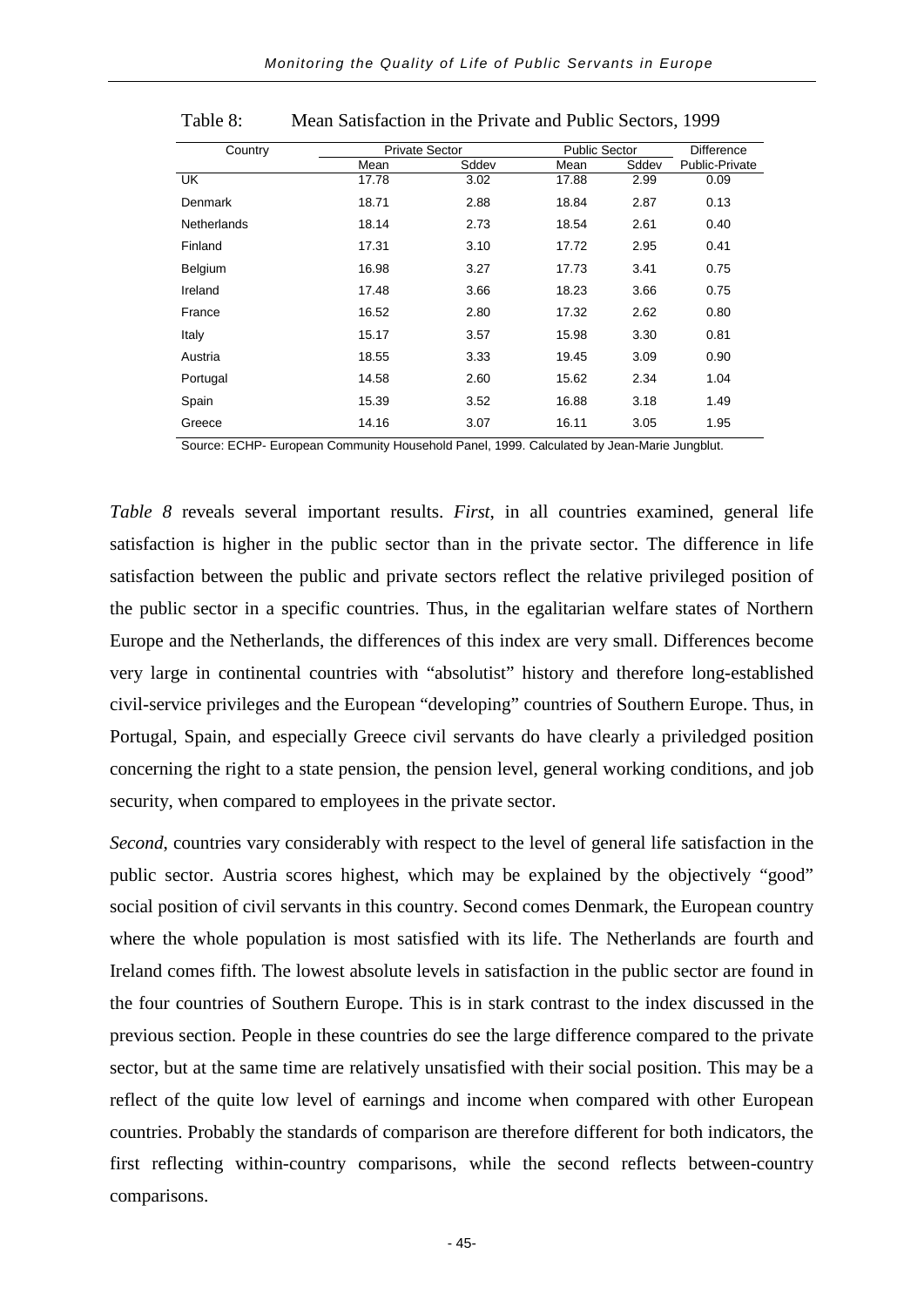*Table 9* shows sex differences in the level of satisfaction among employees in the private and public sectors. This time, the satisfaction scale ranges from 0 (not satisfied) to 10 (completely satisfied). There are some very interesting results. The main comparison is between men and women and between women in private and public sectors. *First*, on average of all countries there is no difference in satisfaction between men and women in the private sector, but in the public sector women are much more satisfied than men. The general level of satisfaction is very much higher in the public sector compared to the private sector both for men and for women. Furthermore, women are very much more satisfied in the public sector than men in the public sector, when compared to women and men in the private sector. This is probably a reflection of the "relative" good objective earnings and working conditions for women in the public sector in contrast to the private sector. We do know from objective indicators that earnings of women are on average higher in the public sector than in the private sector, the main driving force for the "feminization" of the public sector.

|                    |      | Public Sectors by Country, 1999 |                |       |      |       |               |       |
|--------------------|------|---------------------------------|----------------|-------|------|-------|---------------|-------|
| Country            |      |                                 | Private sector |       |      |       | Public sector |       |
|                    |      | Men                             |                | Women |      | Men   |               | Women |
|                    | Mean | Sddev                           | Mean           | Sddev | Mean | Sddev | Mean          | Sddev |
| Denmark            | 7,77 | 1,26                            | 7,76           | 1,39  | 7,74 | 1,36  | 7,80          | 1,27  |
| Austria            | 7,66 | 1,55                            | 7,72           | 1,49  | 8,03 | 1,37  | 8,06          | 1,39  |
| <b>Netherlands</b> | 7,50 | 1,21                            | 7,51           | 1,25  | 7,65 | 1,17  | 7,62          | 1,19  |
| Belgium            | 7,18 | 1,47                            | 6,91           | 1,63  | 6,98 | 1,63  | 7,48          | 1,86  |
| Finland            | 7,10 | 1,38                            | 7,11           | 1,48  | 7,21 | 1,35  | 7,31          | 1,30  |
| Ireland            | 7,10 | 1,71                            | 7,20           | 1,68  | 7,38 | 1,65  | 7,56          | 1,69  |
| UK (BHPS)          | 6,99 | 1,55                            | 7,12           | 1,52  | 6,97 | 1,58  | 7,23          | 1,45  |
| France             | 6,73 | 1,37                            | 6,74           | 1,32  | 7,14 | 1,23  | 7,09          | 1,27  |
| Spain              | 6,36 | 1,68                            | 6,25           | 1,70  | 7,05 | 1,47  | 7,03          | 1,50  |
| Italy              | 6,23 | 1,75                            | 6,14           | 1,76  | 6,53 | 1,58  | 6,67          | 1,59  |
| Portugal           | 5,96 | 1,24                            | 5,83           | 1,24  | 6,45 | 1,18  | 6,53          | 1,12  |
| Greece             | 5,66 | 1,56                            | 5,66           | 1,51  | 6,76 | 1,43  | 6,73          | 1,56  |
| Total average      | 6,67 | 1,64                            | 6,69           | 1,64  | 7,10 | 1,48  | 7,20          | 1,45  |

Table 9: Sex Differences in the Level of Satisfaction among Employees in the Private and

Source: ECHP- European Community Household Panel 1999. Calculated by Jean-Marie Jungblut.

*Second*, when comparing the absolute level of satisfaction of women in the public sector between countries, similar results like in Table 8 are visible. In the advanced welfare states of Northern Europe, the absolute level of satisfaction of women is higher than in the continental countries with long-standing "traditions" in the public sector. The lowest level exists for the four Southern European countries.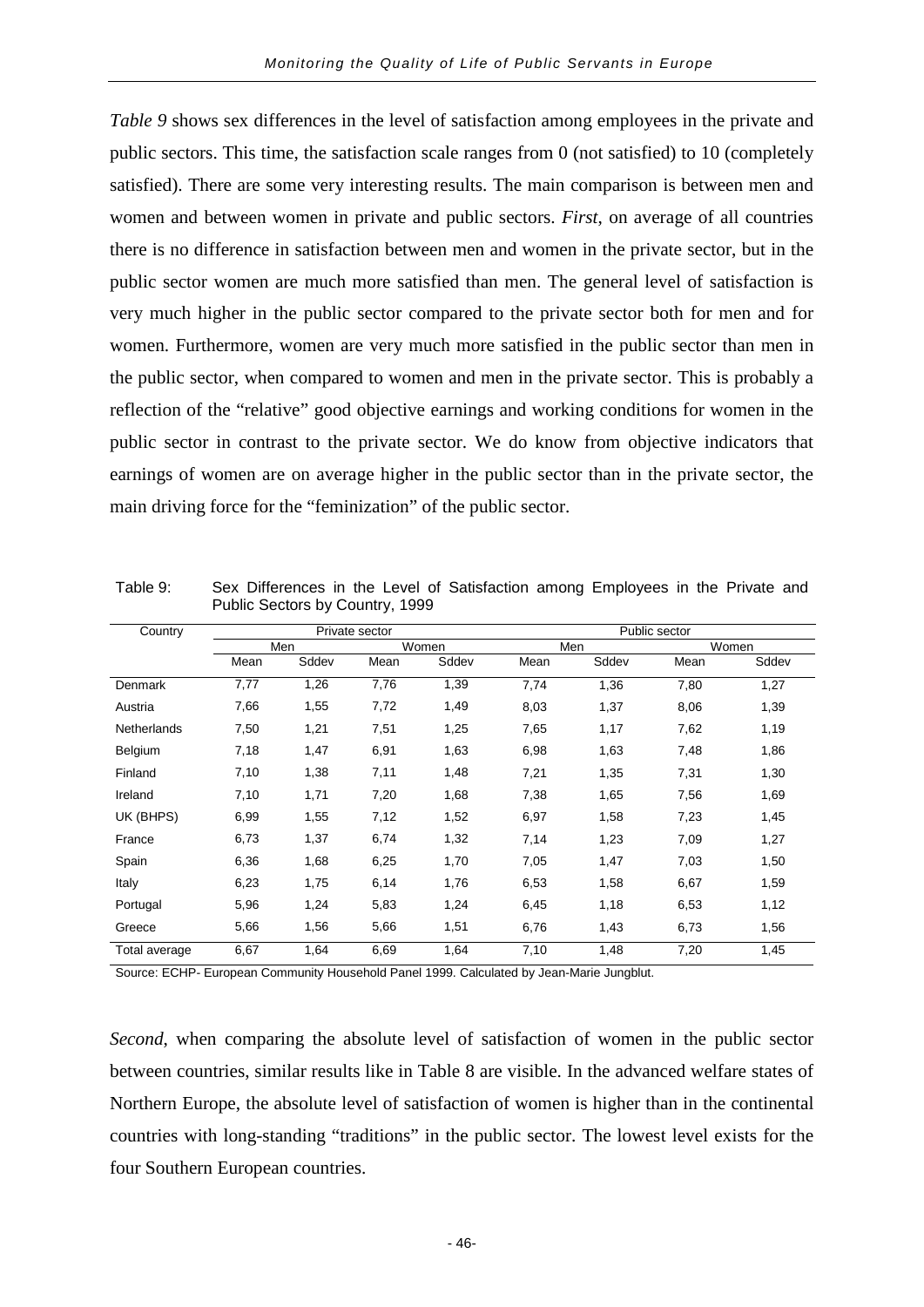*Table 10* analyses the influence of education on satisfaction in public and private sectors. Educational status has been grouped into *tertiary, secondary and basic education*. Satisfaction both in the private and public sectors is the higher the higher the educational status. That means, that persons with tertiary educational attainment are more satisfied with their life than persons with secondary or basic educational status.

But there are countries where the differences in the public sector in satisfaction due to the educational status are small; and on the other hand there are countries where these differences are large. *First*, in Denmark, Finland, Austria, the Netherlands and the UK differences are quite small. In the UK and mainly in Finland people with basic education are even more satisfied than those with tertiary education. *Second*, on the other hand, there exists a group of countries where differences between educational status are high: Belgium, France, Ireland, Italy (strong), Greece (strong), Spain, and Portugal (strong). Thus, in several Southern European countries there seems to exist a high priviledged position of people in the public sector with high educational status. Social differentiation according to educational status seems to be higher in these countries, while in the countries of Northern Europe the small differences in satisfaction seem to reflect the smaller differences in the social position, like e.g. smaller income inequality in the public sector.

*Table 11* shows the influence of income and sector on the general life satisfaction. The income position is measured by the disposible income (DPI) in purchasing power parities (ppp), and was grouped into *low, medium and high*. Life satisfaction is generally the higher the higher the income position.

There do exist interesting differences between countries concerning the satisfaction by income position in the public sector. The differences are smaller in Denmark, the Netherlands, France, Ireland, Spain, Portugal and Finland. Large differences do exist in Belgium, Italy and Austria. A very large difference exists in Greece. The UK is a complete exception to this, because in this country there do not exist any differences concerning life satisfaction by income status.

*Table 12* presents the results of an OLS regression on general life satisfaction in EU member countries. There are several interesting results. The level of the general life satisfaction is influenced most, if the type of work contract is permanent (0.27), and if people are working in the public sector (0.22). Furthermore, general life satisfaction is strongly influenced by the financial situation of respondents (0.21).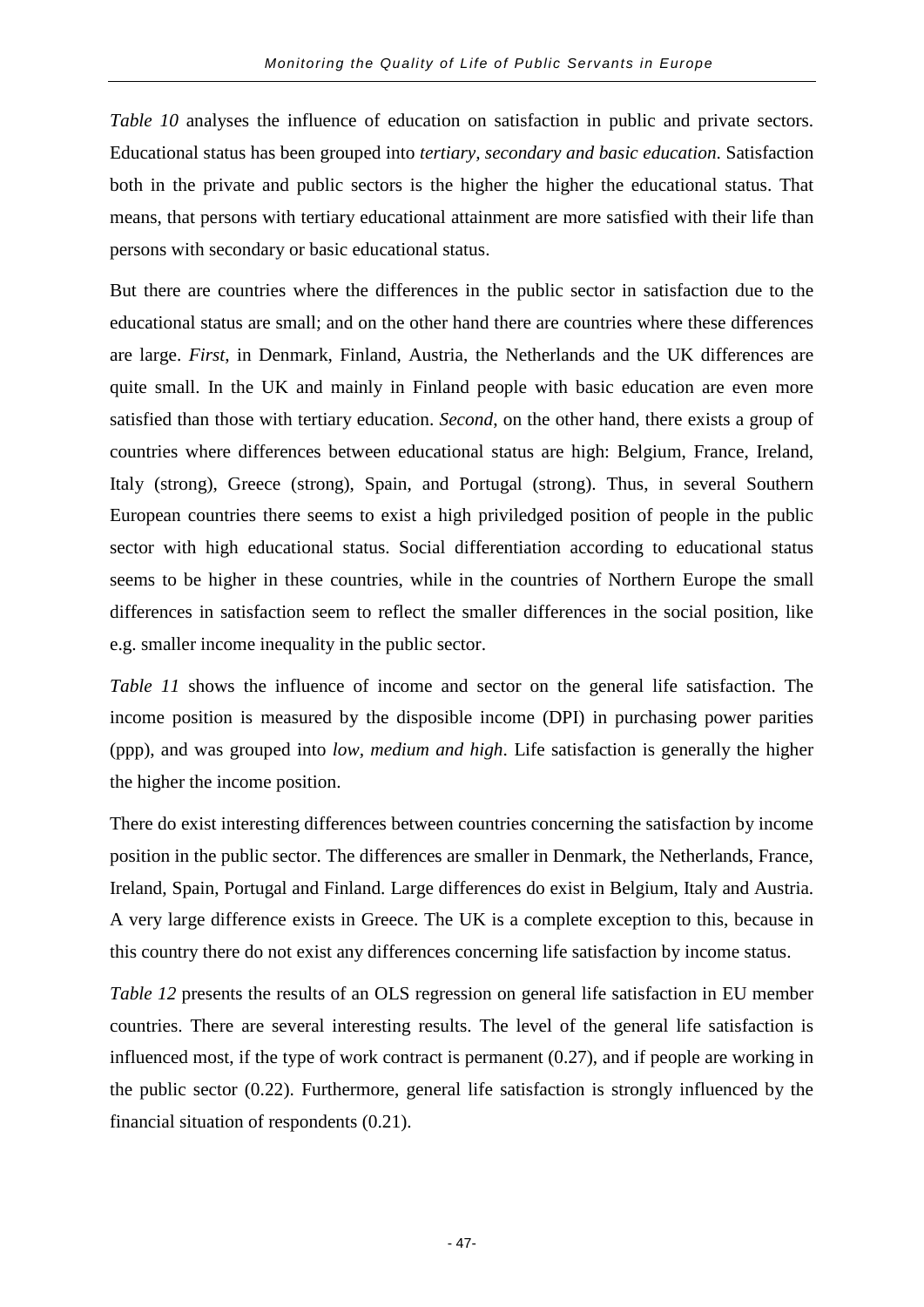| Country        | Education |      | <b>Private Sector</b> |      | <b>Public Sector</b> |
|----------------|-----------|------|-----------------------|------|----------------------|
|                |           | Mean | Sddev                 | Mean | Sddev                |
| <b>Denmark</b> | tertiary  | 7.89 | 1.25                  | 7.82 | 1.28                 |
|                | secondary | 7.75 | 1.28                  | 7.73 | 1.30                 |
|                | basic     | 7.68 | 1.42                  | 7.80 | 1.42                 |
| Netherlands    | tertiary  | 7.61 | 1.10                  | 7.70 | 1.19                 |
|                | secondary | 7.33 | 1.35                  | 7.79 | 0.99                 |
|                | basic     | 7.51 | 1.23                  | 7.61 | 1.19                 |
| Belgium        | tertiary  | 7.22 | 1.39                  | 7.68 | 1.41                 |
|                | secondary | 6.94 | 1.63                  | 7.05 | 1.83                 |
|                | basic     | 6.90 | 1.71                  | 5.79 | 2.52                 |
| France         | tertiary  | 6.88 | 1.28                  | 7.26 | 1.16                 |
|                | secondary | 6.83 | 1.30                  | 7.09 | 1.35                 |
|                | basic     | 6.67 | 1.37                  | 7.01 | 1.29                 |
| Ireland        | tertiary  | 7.17 | 1.67                  | 7.58 | 1.65                 |
|                | secondary | 7.09 | 1.66                  | 7.56 | 1.53                 |
|                | basic     | 7.19 | 1.76                  | 7.13 | 1.88                 |
| Italy          | tertiary  | 6.76 | 1.63                  | 7.05 | 1.48                 |
|                | secondary | 6.39 | 1.63                  | 6.65 | 1.50                 |
|                | basic     | 5.95 | 1.83                  | 6.04 | 1.71                 |
| Greece         | tertiary  | 6.62 | 1.40                  | 7.08 | 1.40                 |
|                | secondary | 5.88 | 1.46                  | 6.65 | 1.39                 |
|                | basic     | 5.12 | 1.45                  | 5.98 | 1.62                 |
| Spain          | tertiary  | 6.71 | 1.56                  | 7.17 | 1.42                 |
|                | secondary | 6.24 | 1.73                  | 6.91 | 1.45                 |
|                | basic     | 6.18 | 1.71                  | 6.77 | 1.66                 |
| Portugal       | tertiary  | 6.90 | 0.90                  | 6.81 | 1.01                 |
|                | secondary | 6.27 | 1.27                  | 6.43 | 1.13                 |
|                | basic     | 5.77 | 1.21                  | 6.22 | 1.20                 |
| Austria        | tertiary  | 7.63 | 1.51                  | 8.08 | 1.67                 |
|                | secondary | 7.69 | 1.52                  | 8.05 | 1.33                 |
|                | basic     | 7.62 | 1.55                  | 8.05 | 1.21                 |
| Finland        | tertiary  | 7.25 | 1.35                  | 7.30 | 1.27                 |
|                | secondary | 7.00 | 1.47                  | 7.11 | 1.37                 |
|                | basic     | 7.12 | 1.43                  | 7.56 | 1.35                 |
| UK             | tertiary  | 6.99 | 1.54                  | 7.13 | 1.48                 |
|                | secondary | 7.15 | 1.51                  | 7.35 | 1.37                 |
|                | basic     | 7.13 | 1.52                  | 7.15 | 1.62                 |

Table 10: Education and Satisfaction in the Public Sector, 1999

Source: ECHP- European Community Household Panel 1999. Calculated by Jean-Marie Jungblut.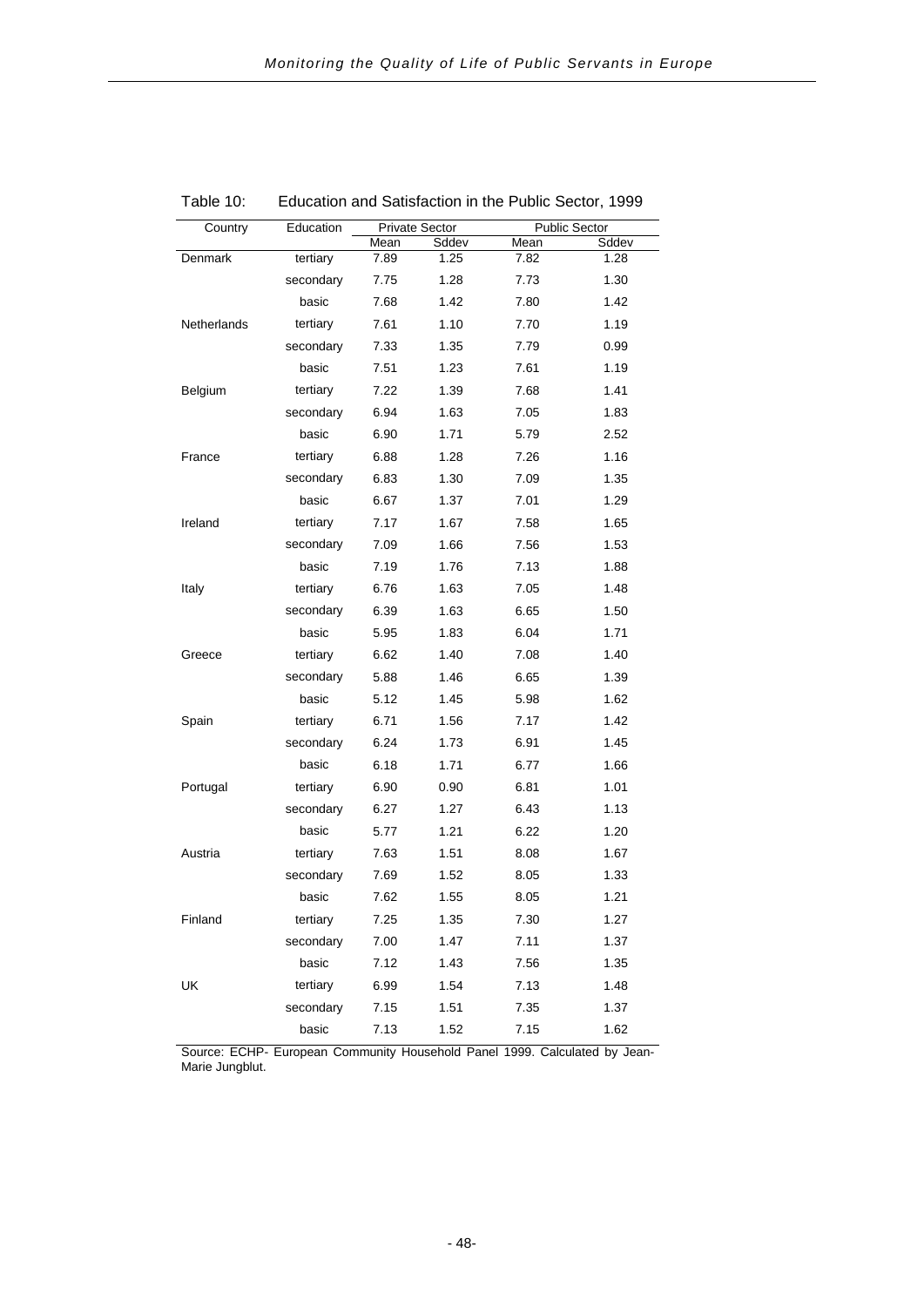| Country     | DPI (ppp) |      | <b>Private Sector</b> |      | <b>Public Sector</b> |
|-------------|-----------|------|-----------------------|------|----------------------|
|             |           | Mean | Sddev                 | Mean | Sddev                |
| Denmark     | low       | 7.65 | 1.45                  | 7.57 | 1.25                 |
|             | medium    | 7.61 | 1.28                  | 7.71 | 1.28                 |
|             | high      | 8.01 | 1.16                  | 8.02 | 1.34                 |
| Netherlands | low       | 7.30 | 1.32                  | 7.38 | 1.19                 |
|             | medium    | 7.56 | 1.20                  | 7.58 | 1.24                 |
|             | high      | 7.63 | 1.15                  | 7.82 | 1.08                 |
| Belgium     | low       | 6.97 | 1.60                  | 6.88 | 2.06                 |
|             | medium    | 7.20 | 1.37                  | 7.18 | 1.74                 |
|             | high      | 7.01 | 1.69                  | 7.81 | 1.33                 |
| France      | low       | 6.52 | 1.43                  | 6.80 | 1.35                 |
|             | medium    | 6.68 | 1.35                  | 7.04 | 1.21                 |
|             | high      | 7.04 | 1.19                  | 7.29 | 1.21                 |
| Ireland     | low       | 6.88 | 1.80                  | 6.93 | 1.97                 |
|             | medium    | 7.24 | 1.68                  | 7.44 | 1.54                 |
|             | high      | 7.29 | 1.59                  | 7.65 | 1.60                 |
| Italy       | low       | 5.61 | 1.89                  | 6.02 | 1.64                 |
|             | medium    | 6.22 | 1.67                  | 6.57 | 1.57                 |
|             | high      | 6.69 | 1.54                  | 6.94 | 1.47                 |
| Greece      | low       | 4.97 | 1.46                  | 5.96 | 1.49                 |
|             | medium    | 5.74 | 1.39                  | 6.61 | 1.43                 |
|             | high      | 6.51 | 1.36                  | 7.03 | 1.42                 |
| Spain       | low       | 5.91 | 1.80                  | 6.76 | 1.56                 |
|             | medium    | 6.33 | 1.63                  | 6.89 | 1.62                 |
|             | high      | 6.74 | 1.53                  | 7.20 | 1.36                 |
| Portugal    | low       | 5.55 | 1.25                  | 5.83 | 1.33                 |
|             | medium    | 5.91 | 1.20                  | 6.41 | 1.09                 |
|             | high      | 6.35 | 1.14                  | 6.64 | 1.10                 |
| Austria     | low       | 7.51 | 1.63                  | 7.81 | 1.47                 |
|             | medium    | 7.55 | 1.55                  | 7.84 | 1.47                 |
|             | high      | 8.02 | 1.34                  | 8.35 | 1.18                 |
| Finland     | low       | 6.87 | 1.52                  | 6.94 | 1.48                 |
|             | medium    | 7.06 | 1.43                  | 7.30 | 1.29                 |
|             | high      | 7.36 | 1.29                  | 7.45 | 1.21                 |
| UK (BHPS)   | low       | 6.83 | 1.58                  | 7.12 | 1.40                 |
|             | medium    | 7.10 | 1.53                  | 7.10 | 1.54                 |
|             | high      | 7.18 | 1.48                  | 7.18 | 1.53                 |

Table 11: Influence of Income and Sector on General Life Satisfaction, 1999

Source: ECHP- European Community Household Panel 1999. Calculated by Jean-Marie Jungblut.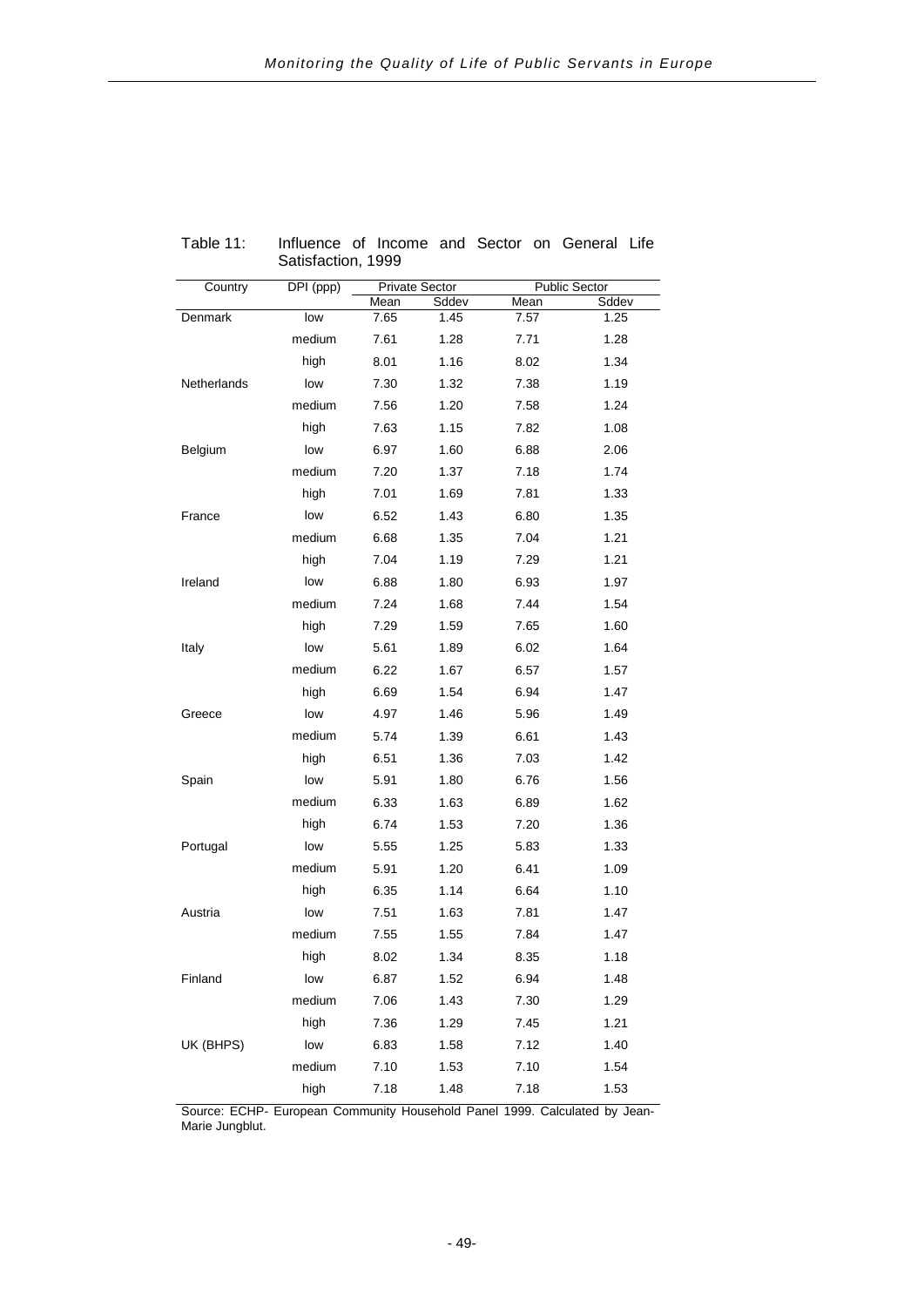| Regressors                                                 | Model<br>1 | sdev   | Model<br>2 | sdev   | Model<br>3 | sdev   | Model<br>4 | sdev   | Model<br>5 | sdev   | Model<br>6 | sdev   |
|------------------------------------------------------------|------------|--------|------------|--------|------------|--------|------------|--------|------------|--------|------------|--------|
| (Constant)                                                 | 6.35       | (0.03) | 5.95       | (0.03) | 6.39       | (0.06) | $-0.31$    | (0.12) | 1.84       | (0.13) | 3.62       | (0.15) |
| <b>Standard Demographics</b>                               |            |        |            |        |            |        |            |        |            |        |            |        |
| Age                                                        | 0.01       | (0.00) | 0.01       | (0.00) | 0.01       | (0.00) | 0.00       | (0.00) | 0.00       | (0.00) | 0.00       | (0.00) |
| Female                                                     | 0.09       | (0.02) | 0.10       | (0.02) | $-0.01$    | (0.02) | $-0.02$    | (0.02) | $-0.01$    | (0.02) | $-0.03$    | (0.02) |
| Married                                                    | 0.09       | (0.02) | 0.05       | (0.02) | 0.06       | (0.02) | 0.08       | (0.02) | $-0.02$    | (0.02) | 0.02       | (0.02) |
| Type of contract                                           |            |        |            |        |            |        |            |        |            |        |            |        |
| Permanent                                                  |            |        |            |        |            |        |            |        |            |        |            |        |
| (ref.=Fixed)                                               |            |        | 0.67       |        | 0.57       | (0.02) | 0.31       | (0.02) | 0.26       | (0.02) | 0.27       | (0.02) |
| Social Class (ref.=EGP V/VI)                               |            |        |            |        |            |        |            |        |            |        |            |        |
| EGP I                                                      |            |        |            |        | 0.17       | (0.06) | 0.07       | (0.06) | $-0.01$    | (0.06) | $-0.06$    | (0.06) |
| EGP II                                                     |            |        |            |        | 0.11       | (0.06) | 0.06       | (0.05) | $-0.03$    | (0.05) | $-0.04$    | (0.05) |
| EGP III                                                    |            |        |            |        | $-0.24$    | (0.06) | $-0.07$    | (0.05) | $-0.14$    | (0.05) | $-0.14$    | (0.05) |
| <b>EGP VII</b>                                             |            |        |            |        | $-0.64$    | (0.06) | $-0.26$    | (0.05) | $-0.24$    | (0.05) | $-0.26$    | (0.05) |
| Highest Educational Attainment (ref.=Basic)                |            |        |            |        |            |        |            |        |            |        |            |        |
| Tertiary                                                   |            |        |            |        |            |        | $-0.07$    | (0.02) | $-0.12$    | (0.02) | $-0.02$    | (0.02) |
| Secondary                                                  |            |        |            |        |            |        | 0.05       | (0.02) | 0.02       | (0.02) | $-0.01$    | (0.02) |
| Sector of activity (ref.=Private Sector)                   |            |        |            |        |            |        |            |        |            |        |            |        |
| Public Sect.                                               |            |        |            |        |            |        | 0.17       | (0.02) | 0.19       | (0.02) | 0.22       | (0.02) |
| Quality of life (objective and subjective measures) (1-10) |            |        |            |        |            |        |            |        |            |        |            |        |
| Sociability                                                |            |        |            |        |            |        | 0.05       | (0.00) | 0.04       | (0.00) | 0.03       | (0.00) |
| log(DPI)                                                   |            |        |            |        |            |        | 0.71       | (0.01) | 0.32       | (0.02) | 0.13       | (0.02) |
| Durables                                                   |            |        |            |        |            |        |            |        | 0.05       | (0.01) | 0.03       | (0.01) |
| Housing                                                    |            |        |            |        |            |        |            |        | 0.05       | (0.01) | 0.05       | (0.01) |
| Finances                                                   |            |        |            |        |            |        |            |        | 0.23       | (0.01) | 0.21       | (0.01) |
| Countries in the final model                               |            |        |            |        |            |        |            |        |            |        |            |        |
| <b>DNK</b>                                                 |            |        |            |        |            |        |            |        |            |        | 0.73       | (0.04) |
| <b>NEL</b>                                                 |            |        |            |        |            |        |            |        |            |        | 0.56       | (0.04) |
| <b>BEL</b>                                                 |            |        |            |        |            |        |            |        |            |        | 0.44       | (0.09) |
| <b>FRA</b>                                                 |            |        |            |        |            |        |            |        |            |        | 0.10       | (0.04) |
| <b>IRL</b>                                                 |            |        |            |        |            |        |            |        |            |        | 0.42       | (0.04) |
| <b>ITA</b>                                                 |            |        |            |        |            |        |            |        |            |        | $-0.25$    | (0.03) |
| <b>HEL</b>                                                 |            |        |            |        |            |        |            |        |            |        | $-0.07$    | (0.04) |
| <b>ESP</b>                                                 |            |        |            |        |            |        |            |        |            |        | $-0.01$    | (0.03) |
| <b>AUS</b>                                                 |            |        |            |        |            |        |            |        |            |        | 0.98       | (0.04) |
| <b>FIN</b>                                                 |            |        |            |        |            |        |            |        |            |        | 0.34       | (0.04) |
| UK                                                         |            |        |            |        |            |        |            |        |            |        | 0.29       | (0.03) |
| <b>Measures of fit</b>                                     |            |        |            |        |            |        |            |        |            |        |            |        |
| $R^2$                                                      | 0.01       |        | 0.03       |        | 0.07       |        | 0.16       |        | 0.21       |        | 0.24       |        |
| F                                                          | 112.50     |        | 297.78     |        | 353.28     |        | 542.95     |        | 610.74     |        | 442.38     |        |
| $s^2$                                                      | 1.57       |        | 1.55       |        | 1.52       |        | 1.44       |        | 1.40       |        | 1.37       |        |

Table 12: Estimates of OLS Regression on General Life Satisfaction in EU Member Countries in 1999

Source: ECHP- European Community Household Panel 1999. Calculated by Jean-Marie Jungblut.

 $R^2$  explained variance; F F-test statistics; s<sup>2</sup> mean square error. EGP Erikson, Goldthorpe and Portocarero class schema: EGP I Professionals, administrators and managers, higher-grade; EGP II Professionals, administrators and managers, lower-grade; technicians, higher-grade; EGP III Routine nonmanual employees, higher and lower grade; EGP V/VI Technicians, lower grade; supervisors of manual workers (V); Skilled manual workers (VI); EGP VII Nonskilled manual workers; Agricultural workers. log DPI logarithm of disposible income; sdev standard deviation; ref. reference group.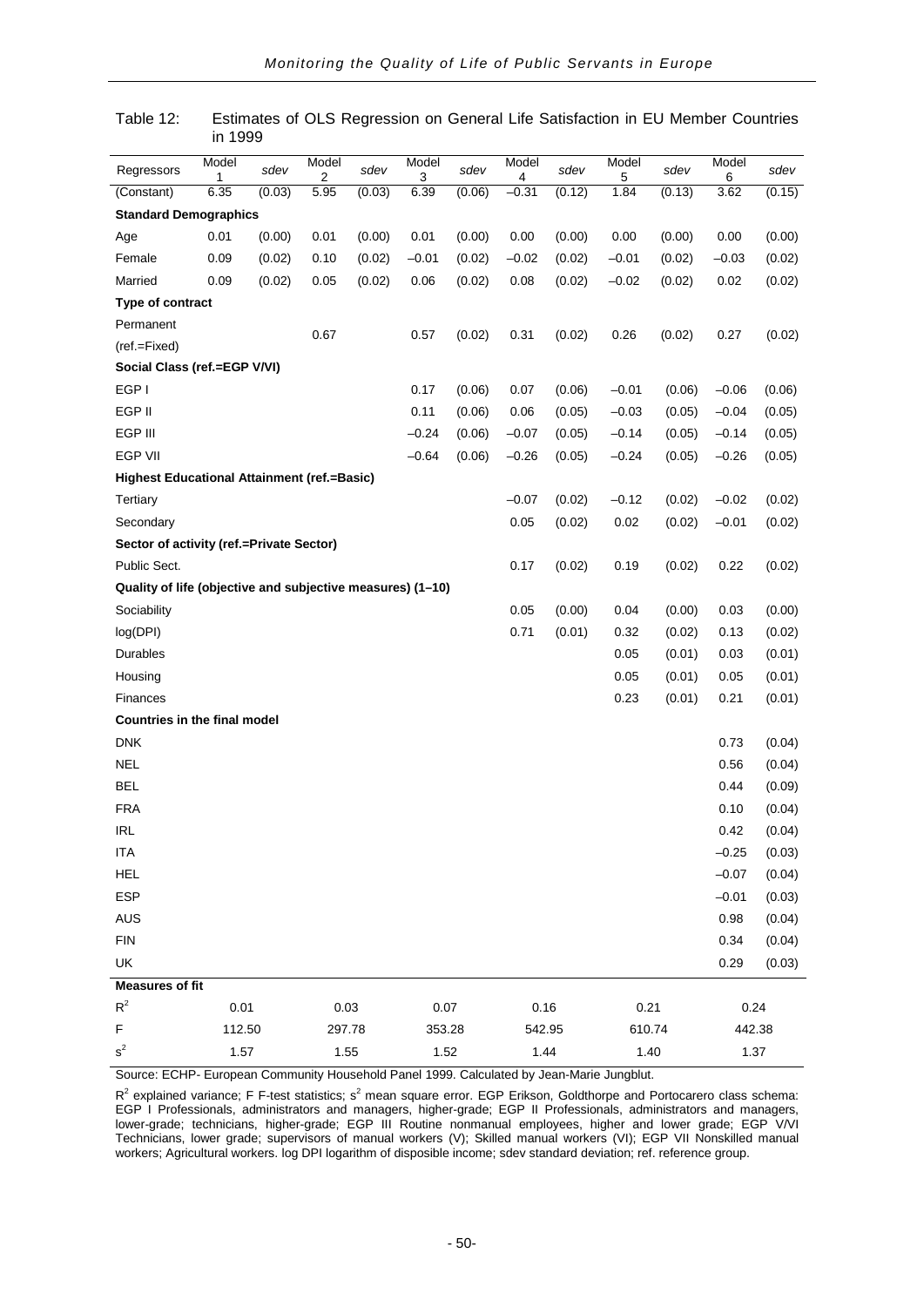#### *VI. The demographic challenge*

#### *(a) Expansion of public service employment: from growth to devolution*

While state expenditure in most European countries continued its secular tendency<sup>[141](#page-54-0)</sup> until the 1980s, in all industrialized European countries *public employment* had meanwhile reached its zenith and began to decline, a process which continued until today<sup>[142](#page-54-1)</sup> (*Figure 3*). Because of the fact that changes in career structures and pension regulations in the public services are difficult to make or are probably forbidden by law (e.g,. in Germany the guarantee of the principle of alimentation by the Basic Law), the only chance is seen in a reduction in personnel costs in order to keep them financed. There have been several attempts to achieve a reduction in personnel costs. First, by privatizing public enterprises (post office, railways, energy supply, etc.); this measure mainly (partly in a formal way only) shifts employees from the public to the private sector. Second, by direct cuts in staff numbers through a concentration of state activities on a few areas. And, finally, through a reallocation of work by replacing full-time positions with part-time jobs <sup>[143](#page-54-2)</sup>.

The consequences of such strategies are both a decline in the number of employees in the public services in absolute figures and a decline of their proportion in the labour force as a whole. The United Kingdom pioneered this development, and most European countries— motivated by OECD-analyses<sup>[144](#page-54-3)</sup>—introduced policies to modernize public services. In Sweden and other Nordic countries, the economic crisis of the early 1990s required employment cuts in the public services.

The employment cuts in the public services are hiding important individual trends. Thus, employment cuts are amplifying the trend towards a 'feminization' of the public services, a development that has already lasted for several decades. While the proportion of women in the public services as percent of all employed women has stagnated or only slightly increased since the end of the 80s, the proportion of men employed in the public services has strongly declined. This situation is even worse if the internal structure of the public services is considered. The proportion of women in the public services continuously shows strong growth rates and has climbed above the 50% margin in all countries with a large public services sector (Sweden, United Kingdom and France; in Germany the proportion of females is slightly lower). In Sweden, more than 70% of all employees in the public services were women in 1995, in the United Kingdom still a little less than 60%. The strong increase in

<span id="page-54-1"></span>

<span id="page-54-3"></span><span id="page-54-0"></span><sup>141</sup> *Rose et al.* 1985. <sup>142</sup> *Rothenbacher* (1997: 1–11); furthermore *Derlien and Peters* 1998 and *Derlien, Heinemann and Lock* 1998. <sup>143</sup> See *Rothenbacher* (1998b: 1–6).

<span id="page-54-2"></span>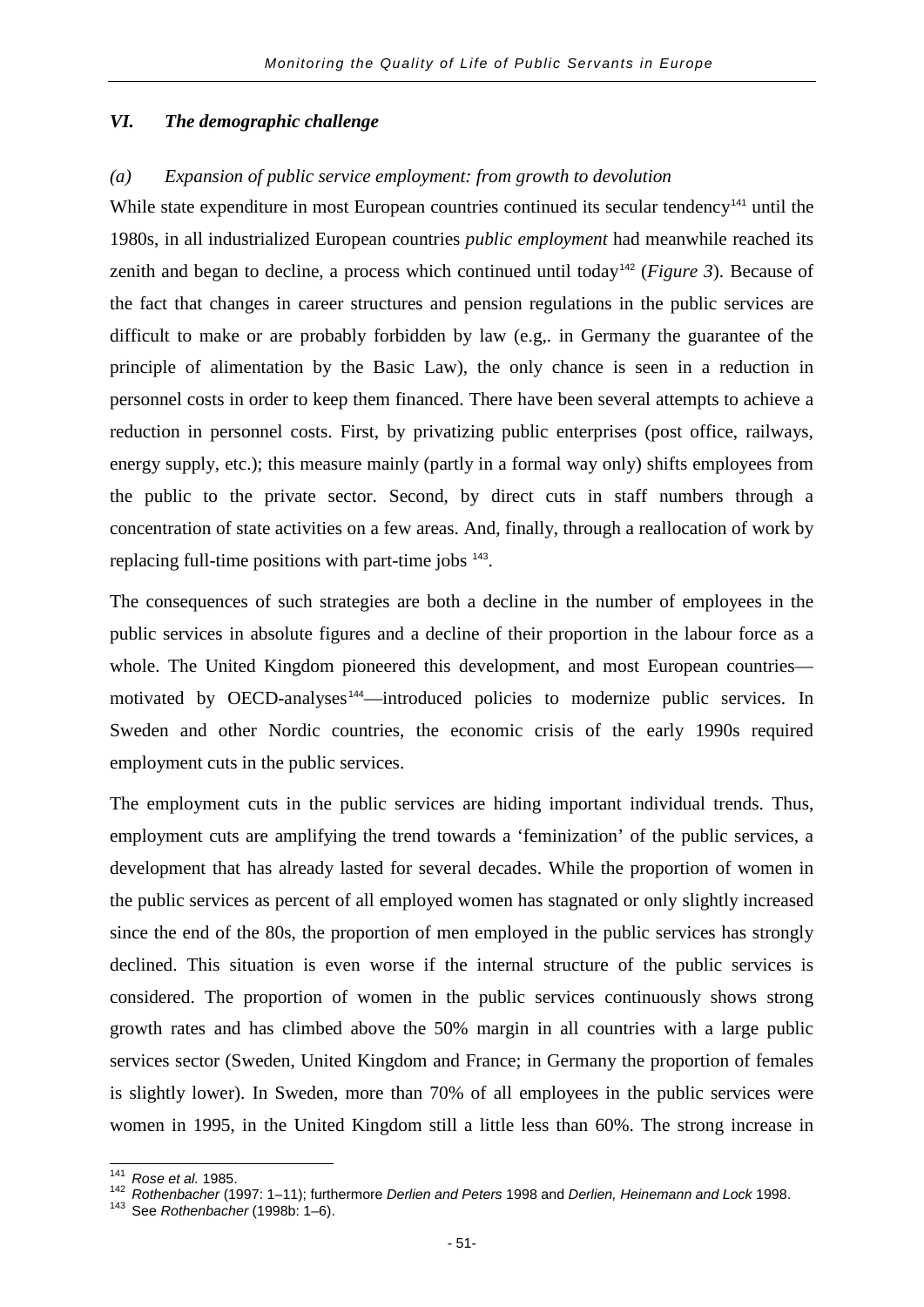female employment in the public services is caused by another trend: a growth in part-time employment in the public services. This increase concerns both sexes, but many more women than men are involved in part-time work. In Europe, concerning the extent of part-time employment, there exist at least two employment patterns: the first model of employment stresses the importance of female part-time work. This model is applied in the United Kingdom and Germany. Employment policies in the second model, however, emphasize the significance of full-time employment. Prototypes are the Nordic welfare states and—to a lesser degree—France. It is only since the crises of the early 1990s that in Scandinavia the trend of female part-time employment has become important<sup>[145](#page-55-0)</sup>.



Time series for the United Kingdom and for Germany may illustrate the effects of political measures. The most impressive belief in personnel cuts and 'formal' outsourcing of functions from the public services comes from the United Kingdom<sup>[146](#page-55-1)</sup>, but in Germany, too,<sup>[147](#page-55-2)</sup> we find,

<span id="page-55-2"></span><span id="page-55-1"></span><span id="page-55-0"></span>

<sup>&</sup>lt;sup>144</sup> See the *Public Management Project (PUMA)* by OECD.<br><sup>145</sup> On international comparisons of females share and '*job segregation*' see now comprehensively *Anker* 1998.<br><sup>146</sup> See on this topic esp. *Chapman (1992: 1–5)* Government. Within the Federal Ministry of the Interior a division '*Modern State—Modern Administratio*n' was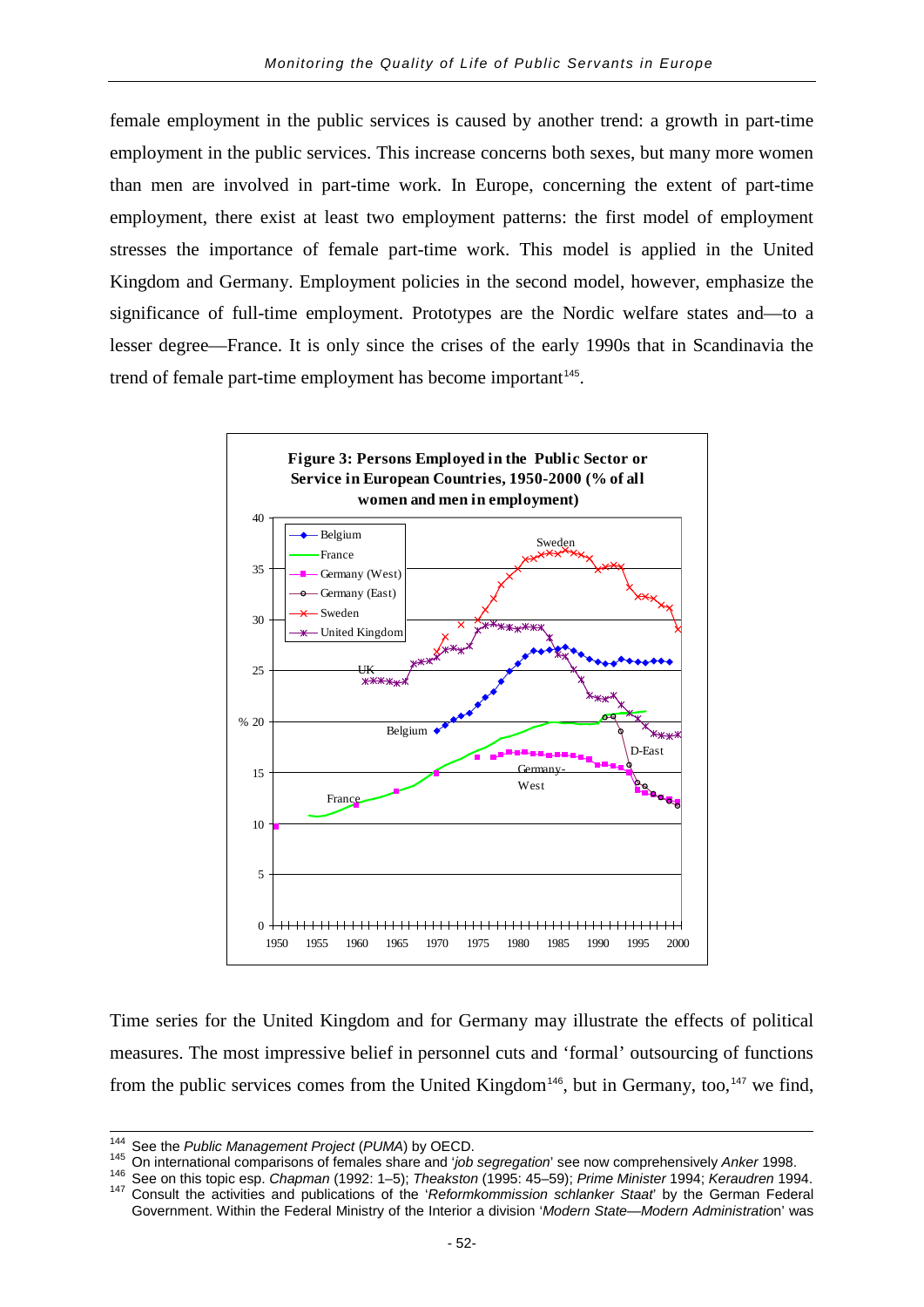in contrast to its neighbour France, a 'neo-liberal' tendency towards employment reduction and privatization.

*Expansion and contraction*. The expansion of public services has functioned as an employment reservoir for academics. State expansion went hand in hand with educational expansion. This development favoured mainly women: an overwhelming part of the rising number of women in higher education (in absolute as in relative terms) found a position in the public services. A consequence of state expansion and the expansion of the educational system was the growing *feminization* of the public services. In addition to these factors, another factor made public service jobs attractive for women: female earnings in the public services were, on average, higher than in the private sector. Another factor is the higher wage equality between both sexes in the public services. The principle of 'same position, same wage' is legally fixed in the public service sector. This does not mean, however, that there is no occupational segregation between branches and hierarchies in the public services. The strong feminization of public services can therefore be explained by being mainly induced by better chances for women to achieve higher incomes in the public service as compared to private industry. A second motive of women to look for a position in the public services are the advantageous and exemplary family-friendly working conditions, rendering the reconciliation of family and work much more easier.

The very high supply of academics looking for jobs in the public services caused an increased *up-grading* in the public services. This term designates the relative increase in positions with higher incomes in a job hierarchy. An increased demand for positions with higher earnings caused an increase in higher career levels and a decline in lower ones. This shift of the positional structure (in the shape of an onion instead of a pyramid) towards higher levels put pressure on wage payments and, in the final analysis, on pension payments as well.

A recent comparison of EU-countries on the basis of the European Community Houshold Panel (ECHP) with respect to the extent of the public and private sectors reveals remarkable differences within Europe (*Table 13*). The public sector is largest in the established welfare states of Northern Europe, but also continental countries like France and Luxembourg have a large public sector. Public sector employment is lowest in Southern Europe, especially in Portugal and Spain, but also in Belgium (?). The UK formerly had a very large public sector, but politics of privatization since the 1980s have reduced its share considerably.

-

created. See the internet address: [http://www.staat-modern.de](http://www.staat-modern.de/) where the division's various activities and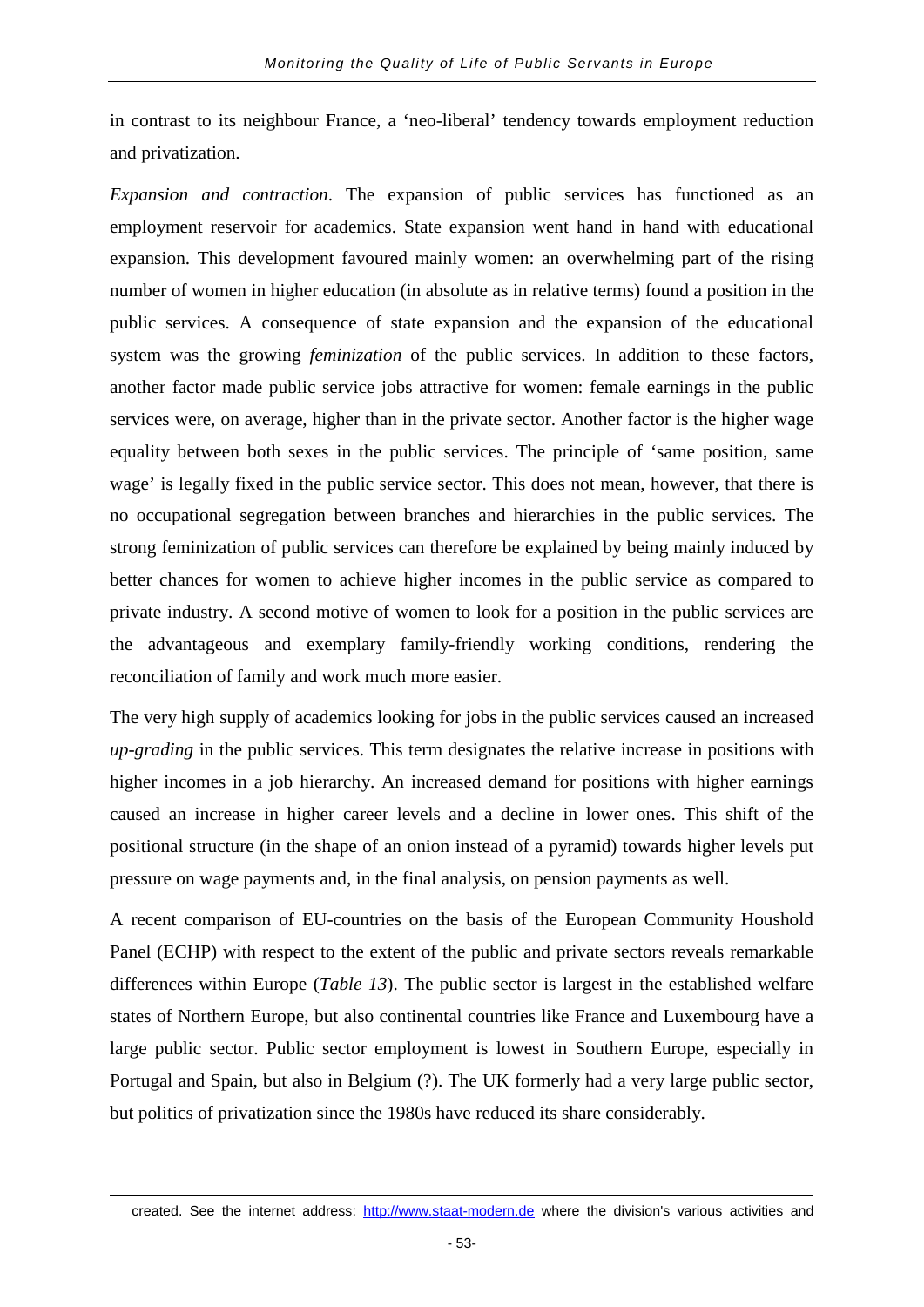| Country            |             | Sector     |       |  |  |  |  |
|--------------------|-------------|------------|-------|--|--|--|--|
|                    | Private (%) | Public (%) |       |  |  |  |  |
| <b>Denmark</b>     | 62.4        | 37.6       | 2.442 |  |  |  |  |
| Sweden             | 64.7        | 35.3       | 3.142 |  |  |  |  |
| Finland            | 65.1        | 34.9       | 3.891 |  |  |  |  |
| France             | 66.5        | 33.5       | 4.719 |  |  |  |  |
| Luxembourg         | 69.0        | 31.0       | 2.536 |  |  |  |  |
| Italy              | 72.5        | 27.5       | 6.057 |  |  |  |  |
| Germany            | 74.5        | 25.5       | 5.248 |  |  |  |  |
| Greece             | 74.8        | 25.2       | 3.867 |  |  |  |  |
| Ireland            | 76.3        | 23.7       | 2.841 |  |  |  |  |
| <b>Netherlands</b> | 76.4        | 23.6       | 4.651 |  |  |  |  |
| Austria            | 76.7        | 23.3       | 3.465 |  |  |  |  |
| UK                 | 77.9        | 22.1       | 4.658 |  |  |  |  |
| Spain              | 82.1        | 17.9       | 5.208 |  |  |  |  |
| Belgium            | 83.1        | 16.9       | 360   |  |  |  |  |
| Portugal           | 83.8        | 16.2       | 6.128 |  |  |  |  |

Table 13: Numbers of Employees in the Public and Private Sectors (ECHP), 1999

Source: ECHP- European Community Household Panel 1999. Calculated by Jean-Marie Jungblut.

## *(b) Public service pay and pensions: the threatening load*

The *main thesis* is that the demographic developments of the future exert growing pressure on public service pay and pensions. Strong modifications in pay and pension regulations will therefore be necessary.

A growing amount of personnel costs due to the employment growth mainly since the 1960s and 1970s has been accompanied by the phenomenon of demographic ageing since the 1980s. Structural shifts in the public services, such as the employment wave, an increase in life expectancy, and an increase in pension rights of civil servants and public employees cause a major increase in expenditure, mainly in pensions. The development of total personnel costs in the public services of France, the United Kingdom and Germany is shown in *Table 14*. In the United Kingdom and in Germany, personnel costs as a percentage of Gross Domestic Product (GDP) grew until the late 1970s; they declined to a lower level afterwards. In Germany, with 8.4% this proportion was as high in 1998 as it was in 1970. In the United Kingdom, the share of personnel costs as per cent of GDP was lower in the 1990s than in 1970, and in 1998 it was lower than the German share. Only in France was there no decline, and its share has remained stable at a level of nearly 14% since the 1980s. The stagnation resp. the freezing of the efforts for public services ('relative decline') mirrors rather clearly official policies in the public services, avoiding major cuts and massive employment

-

publications are presented.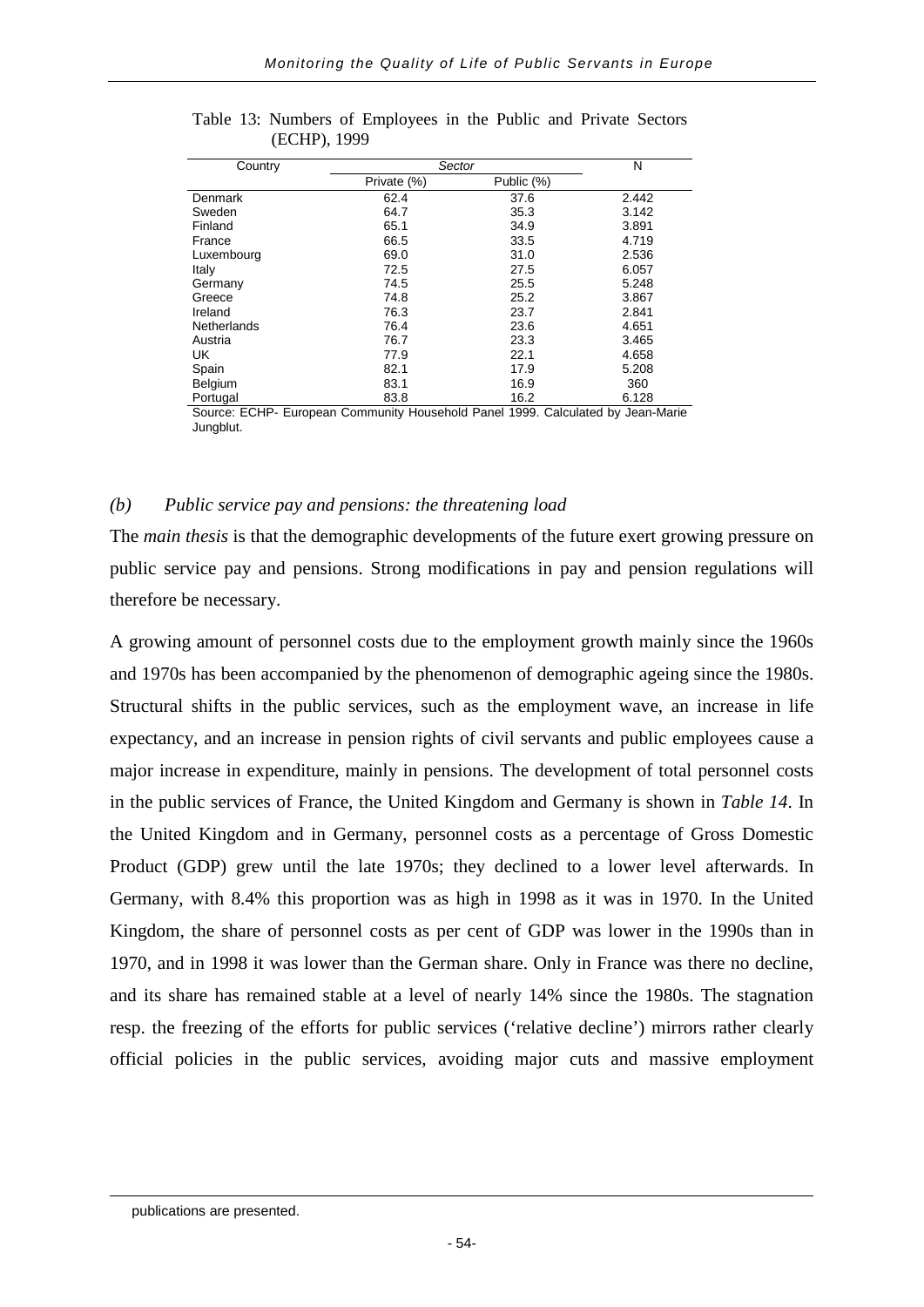reductions; the proportions are to be held constant through a general modernization of the public services instead [148](#page-58-0).

An alternative method of calculating the weight of personnel costs in the state budget consists in calculating the proportion of personnel costs in consumption expenditure of the government (this means without investments and tax repayments). *Table 15* shows that the proportion of personnel costs as per cent of GDP is reflected in the consumption expenditure of governments. The actual size of the compensation costs can also be seen. In industrialized countries, they include more than half, often two thirds, of the total government consumption expenditure. In the three countries in question, they vary from half to two thirds of total government consumption. They are highest in France, while Germany and the United Kingdom spend a bit more than half of the total amount.

| Table 14: | Compensation Costs <sup>1</sup> of General Government Employees as a |  |  |  |  |
|-----------|----------------------------------------------------------------------|--|--|--|--|
|           | Percentage of nominal GDP, 1970-98                                   |  |  |  |  |

| Country               | 1970 | 1975 | 1980 | 1985 | 1990 | 1995 | 1997 | 1998 |
|-----------------------|------|------|------|------|------|------|------|------|
| Germany               | 8.5  |      | 10.7 | 10.3 | 9.5  | 9.0  | 8.7  | 8.4  |
| <b>France</b>         | 10.2 | 11.8 | 13.0 | 13.8 | 12.5 | 13.7 | 13.7 | 13.7 |
| <b>United Kingdom</b> | 11.6 | 15.0 | 13.5 | 12.9 | 12.0 | 8.8  | 7.8  | 7.6  |

Note: <sup>1</sup> *Compensation costs*: In addition to the pay bill, include all of the mandatory employer's contributions to social insurance and the voluntary contributions paid by employers on behalf of employees.

Source: *OECD*, Analytical Data Bank (OECD 2001a).

What are the consequences of these developments? Demographic developments, with growing life expectancy and high numbers of early retirement, caused the pension load to increase tremendously. These tendencies will be even much stronger in the future. The expansion of the public services accompanied by the shift in the positional structure causes an ever-growing burden on the state budget. Reactions of governments to these developments are manifold. On the one hand, there are attempts to stop the flow of new employment, i.e. to close the doors, and hopes to smooth costs in the long run. Employment reduction as a result of a stop of newcomers or slower hiring has several consequences: the ageing of the employees and a growing feminization, because employment reduction is in all countries an essentially stronger burden on men than on women.

<span id="page-58-0"></span><sup>148</sup> See on this topic the French yearbook on the public service: *Ministère de la Fonction Publique et de la Modernisation de l'Administration* 1991.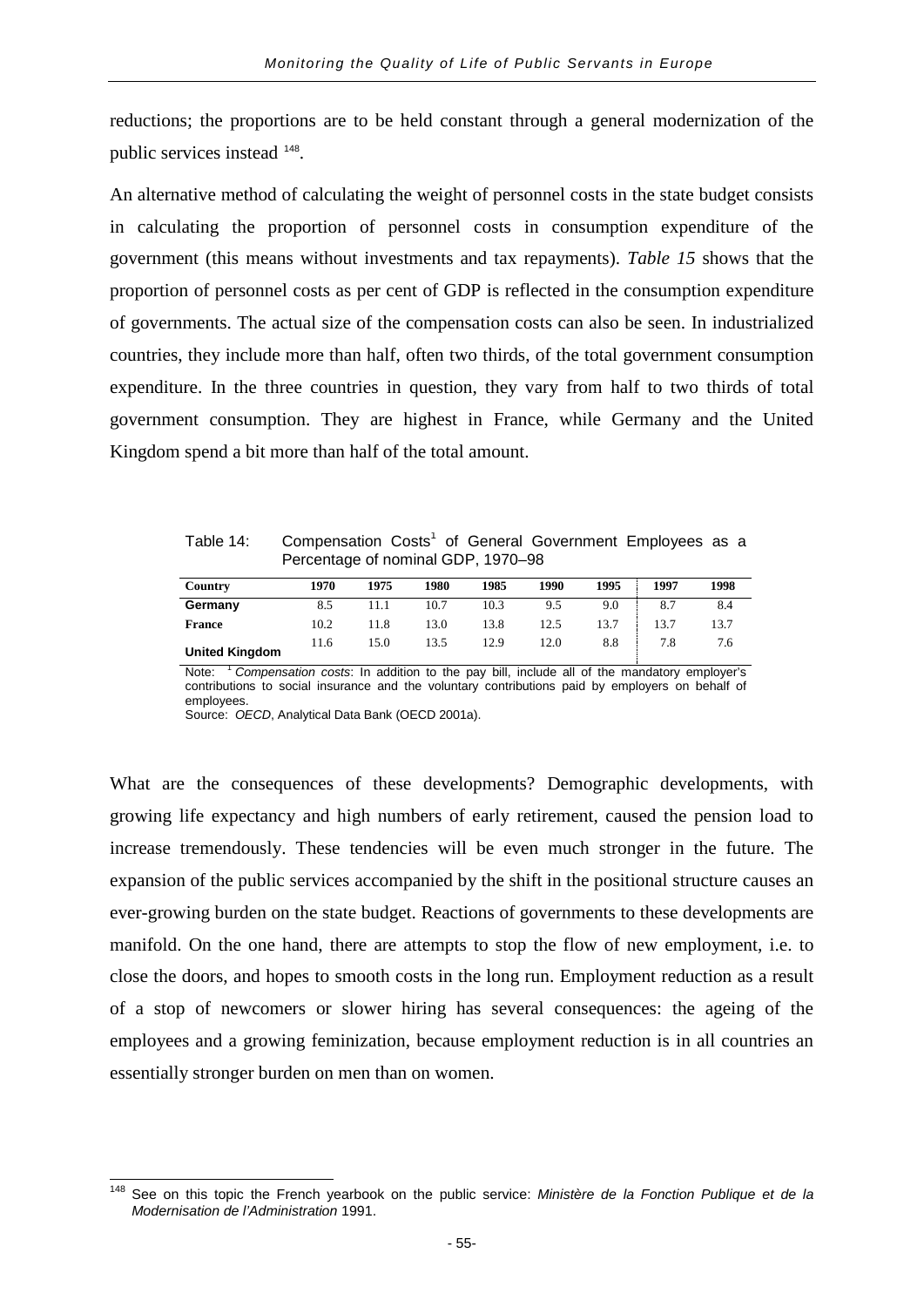| Table 15 | Compensation Costs of Government, |  |  |
|----------|-----------------------------------|--|--|
|          | 1995 (as a % of GDP and as a % of |  |  |
|          | General Government Consumption    |  |  |
|          | Expenditure)                      |  |  |

| Country               | % of GDP | % of general<br>government<br>consumption<br>expenditure |
|-----------------------|----------|----------------------------------------------------------|
|                       |          | 1995                                                     |
| <b>United Kingdom</b> | 11.3     | 53.3                                                     |
| <b>France</b>         | 13.0     | 67.5                                                     |
| Germany               | 10.4     | 52.1                                                     |

Notes: *Compensation costs*: In addition to the pay bill, include all of the mandatory employer's contributions to social insurance and the voluntary contributions paid by employers on behalf of employees.

*Pay bill*: Overall wages and other remuneration paid in cash in a given year, before deduction of income tax, together with payment made by the employees to various social or unemployment insurance schemes and other pension schemes.

*General Government* is composed of central and local government.

Sources: *OECD*, Public Sector Pay and Employment Data Base; *OECD*, National Accounts (OECD 2001b).

In view of the goal to reduce pension costs, early retirement became a problem: the pensionable age was increased, contribution times were extended, and deductions for premature/early retirement introduced. Consequences of these measures are a further ageing of the occupational structure in the public service sector. Another serious consequence is to take refuge in invalidity, because invalidity often entitles to a full pension (i.e. without deductions). In the United Kingdom, this phenomenon has existed for several years; the authorities try to stop this trend by introducing tighter controls and less generous granting. In Germany, pension receipts as a result of invalidity have grown so strongly that a thorough reform will become necessary.

### *(c) The politics of early retirement and postponement of work entry*

The active labour force is shrinking because of two tendencies: (1) First, the postponement of work entry due to a rising educational attainment. (2) Second, because of early retirement policies and the easy access to invalidity pensions<sup>[149](#page-59-0)</sup>.

Ad (1): The permanent expansion of years spent in the educational system, combined with the extension of the secondary and tertiary educational participation—mainly enhanced by the educational expansion—caused a decline of persons in the labour force in the age group of 15–24 years. If this decade is divided into two age groups of 15–19 and 20–24 years, it

<span id="page-59-0"></span><sup>149</sup> See *Ebbinghaus* 2002.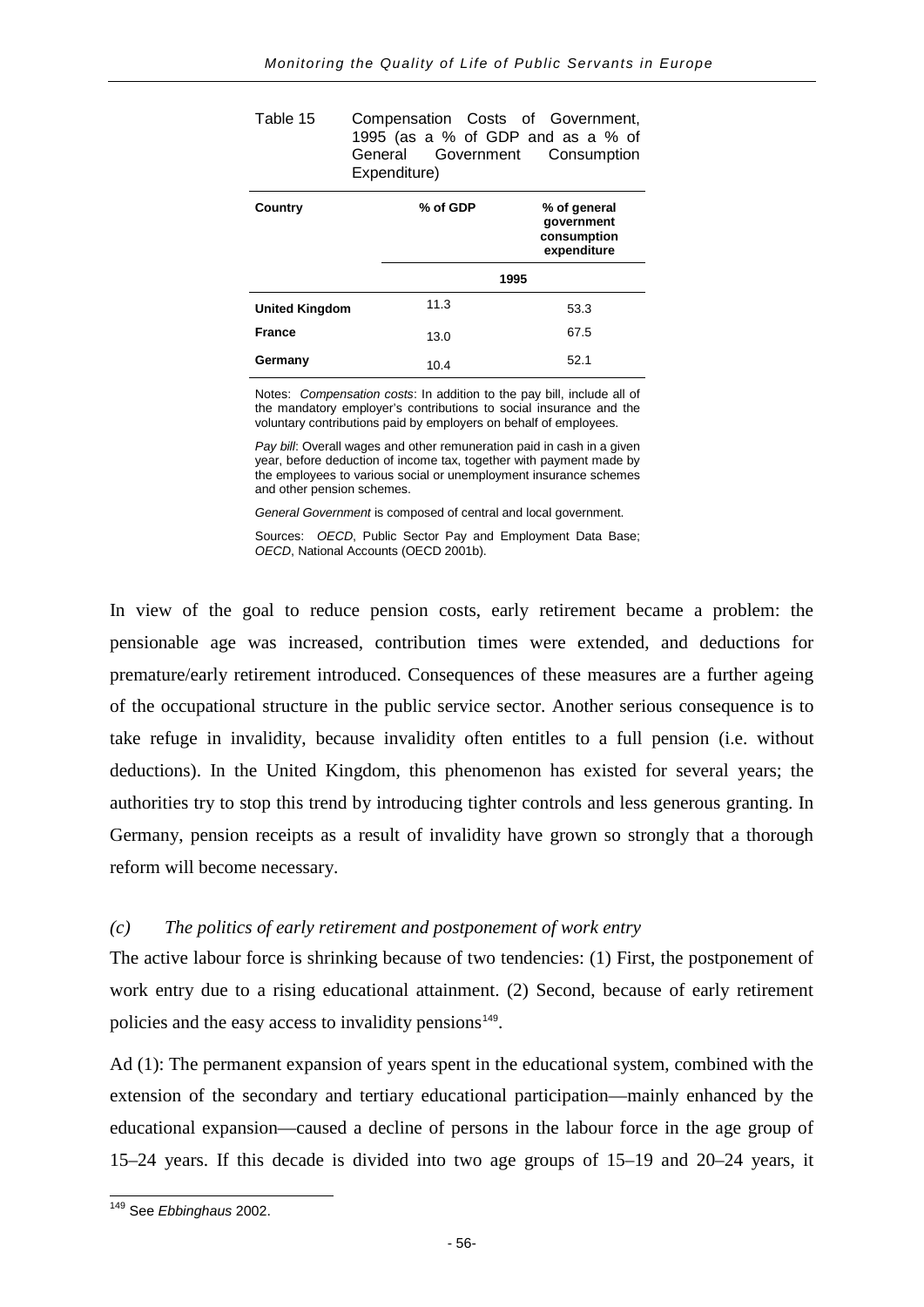becomes clear that rising educational participation had its main effects on the secondary level. In France, for 15–19 year old men, labour force participation already in 1980 was significantly smaller than in Germany; is further declined until 1999 to approximately 10% (see *Appendix figures 14 and 15*). The decline is visible in all three countries, although starting levels have been completely different. In France and Germany, men in the age group of 15–19 years do have a clearly lower level of employment than the United Kingdom. This seems to be a structural difference. In Germany from 1980–99 labour force participation of men aged 20–24 years was constant at approximately 80%; in France the proportion declined from 80% in 1980 to approximately 55% in 1999. In the United Kingdom labour force participation of persons aged 20–24 years is also higher than in both other countries; it declined only slightly from 1984 with 90% to 80% in 1999. In general, labour force participation of younger men in France is lowest; in Germany it is higher than in France; in the United Kingdom it is very much higher. Explanations for the exceptional position of the United Kingdom may be found in its lower tertiary educational participation, shorter studies and time spent in the universities. Identical structural pattern between these three countries emerge with respect to the labour force participation of young women. Nevertheless, labour force participation of young women is clearly lower than those of young men.

Ad  $(2)$ : At the upper part of the age pyramid  $($ , Alterszwiebel $'$ ) the erosion of the labour force participation in the higher age groups is a long-term phenomenon. While until the middle of the 19th century the status of being a pensioner was almost unknown, with the exception of few social classes which could live as rentier from their assets. Normally people were active until the end of their working ability (i.e. until the coming of invalidity, sickness or sudden death). Step by step pensions due to invalidity from a certain age were introduced. The age limits were lowered several times and the invalidity pension was transformed to a general old age pension. It is useful to put "early retirment" in a longer term perspective. The strongest decline of the labour force participation concerned men over 60 years (see *Appendix figure 16*). Mainly in France, but in Germany as well, employment in the age group of 65–69 years was reduced to 10% until 1998. In the age group of 60–64 years, in France in 1954, more than 70% of all men were active, but only 15%in 1998. Even in the age group of the 55–59 year olds, in France the activity rate declined from 80% in 1954 to 70% in 1998. Germany and France are very similar with respect to the tendency to increasingly earlier leaving the job. The United Kingdom is an exception among these three countries: from 1983–98 there was no decline in the activity rate of all three age groups of 55–59, 60–64 and 65–69 years. Concerning the higher age groups even a small increase is visible during the 1990s. It is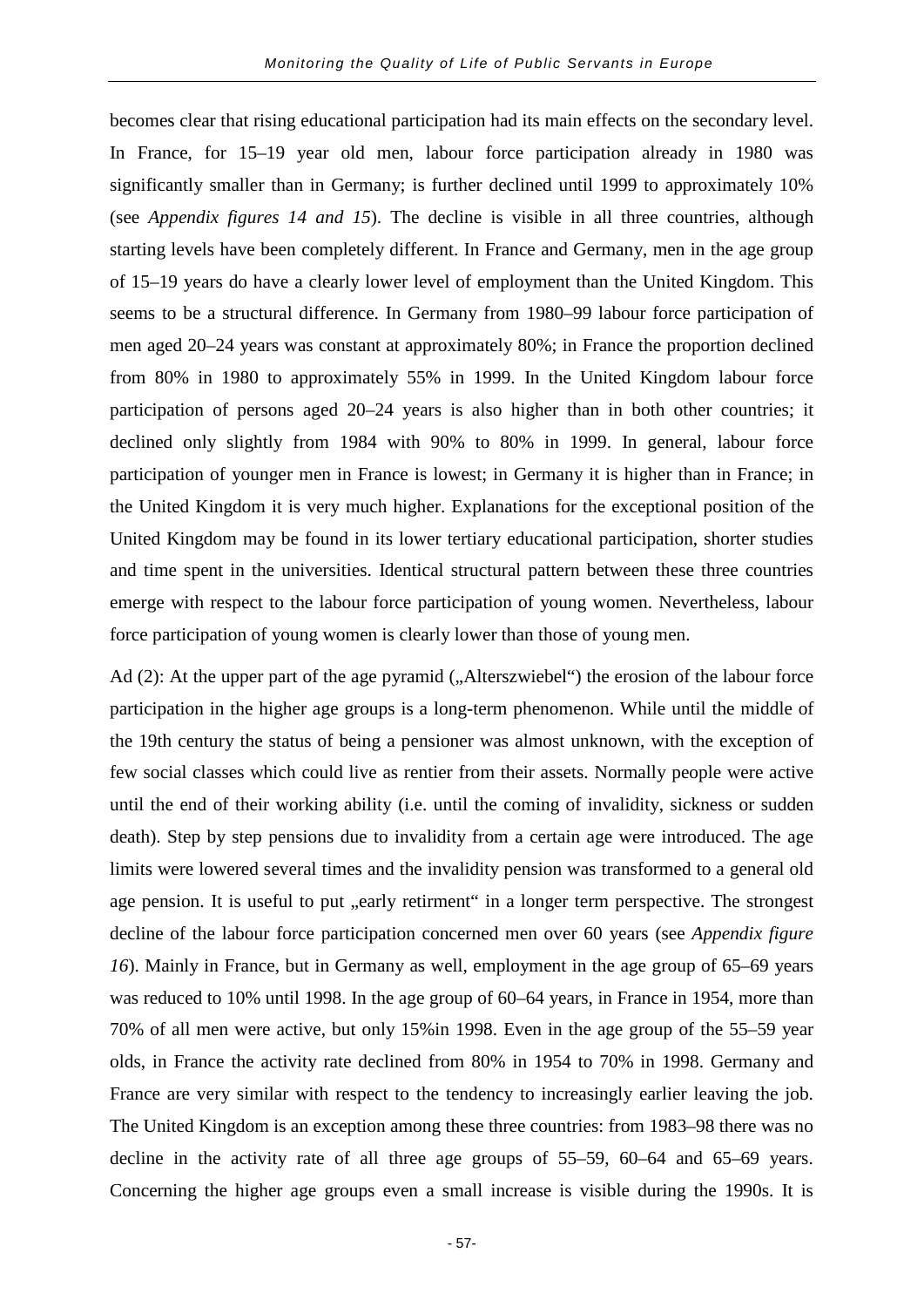indicative that in the United Kingdom labour force participation is much more frequent at the age of 60 years and above than in France and Germany. Thus, there was no explicit policy of early retirement in the United Kingdom. Concerning older women the results are diametrically different in all three countries (see *Appendix figure 17*): the activity rate is nevertheless structurally lower for women than for men, but increased for all age groups and in all three countries from 1983 to 1998. Women go back to work with increasing proportions after the end of the family phase.

#### *(d) The ageing of the population*

The ageing of the population is a phenomenon caused by factors like:

a) The fertility decline (Appendix Figure 11)

b) The rising life expectancy (Appendix figure 13)

c) The unfavourable age-structure, especially problematic when the generation of the babyboomers will enter retirement age after 2010 (Appendix figure 18)

The demographic pressure on the systems of old age security is composed by the low reproduction of the population and the growing life expectancy. These both are developments which are difficult to be influenced by policies. The fertility decline is a long-term process of adaptation after a secular and singular population growth during the last two centuries. In the last end the increase in the life expectancy is caused by processes of rationalisation of human behaviour: this includes medico-technical progress as well as healthy human behaviour. These two basic demographic processes are presented by *Appendix figure 11* for the fertility decline (by the *Total Fertility Rate*, *TFR*) and in *Appendix figure 13* for the increase of the *future life expectancy at age 60*. A comparison of the three countries shows that Western Germany during the whole period since World War II had a structurally lower fertility rate than France and the United Kingdom. In addition, reunification with its "demographic revolution" (*Wolfgang Zapf*, 1994) in Eastern Germany lowered the German level. All three countries do have a fertility rate which is below the replacement level of 2,06 live births per woman: that means that the population of all three countries would decline without positive net migration since the 1970s. In reality, all three countries had a positive migration balance; the present population increased. The increase of life expectancy in France is best for both sexes; West and East Germany are slightly better than the United Kingdom. Both indicators of population ageing—fertility and life expectancy—may be illustrated by the change in the age structure of the population (*Appendix figure 18*). The figures do show that population ageing of all three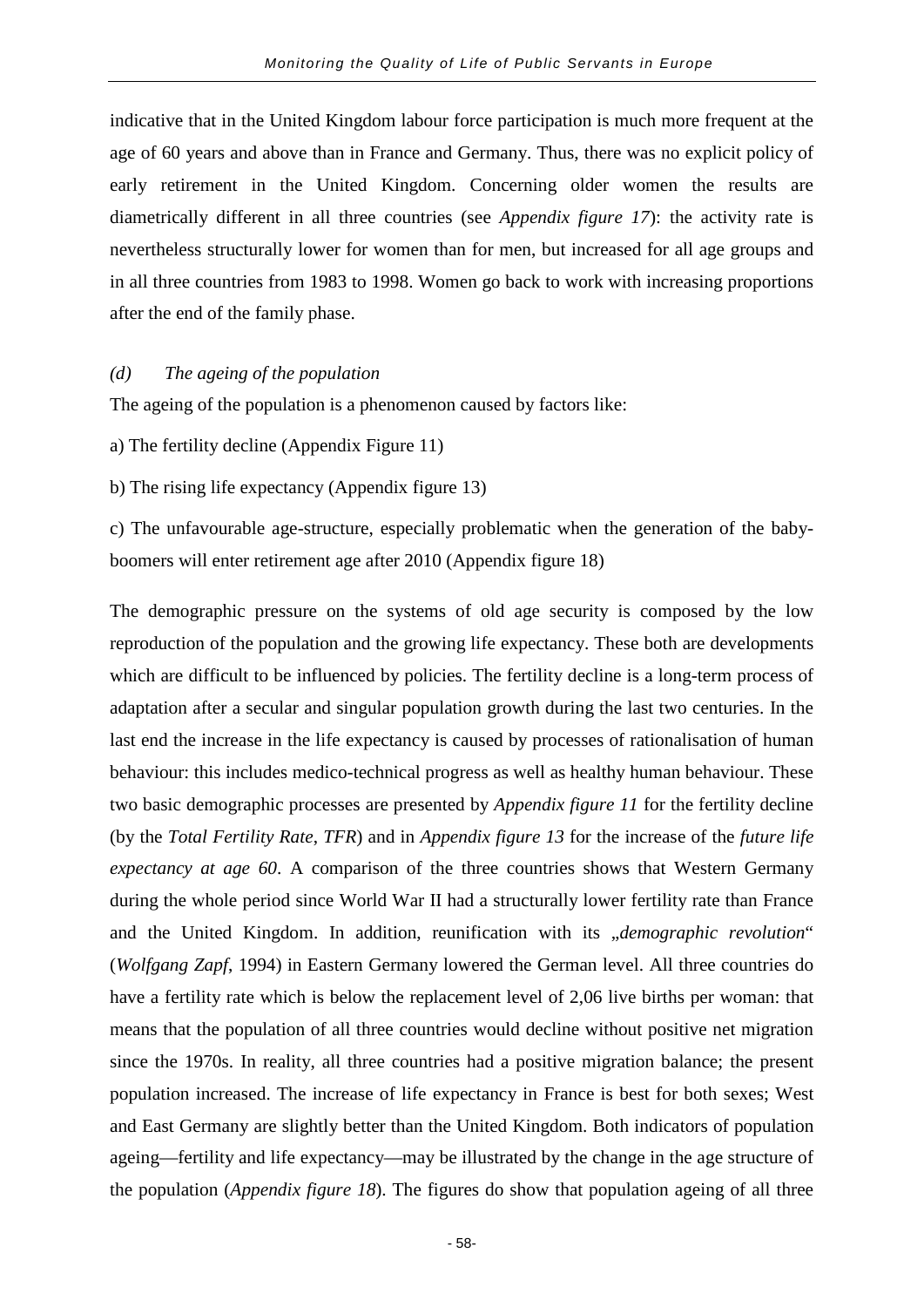countries compared has progressed most in West Germany: in 1987 the youngest age cohorts (from 0–14 years) were clearly smaller than the older ones next. The West German age structure already during the 1980s has moved from a "bell-shaped" pattern to a "onionshaped" pattern. Around 1990, in France and Great Britain there are signs that the same changes in the age structure took place, but these tendencies are much less intense.

## *VII. Adaptation to these developments*

The main problem in the future will be the process of population ageing and its consequences for pensions in all respects. The probable future development in demography in general and with reference to the civil servants is discussed.

Main policy measures for adapting to demographic changes are:

- Changes in life working time, extension of working life
- Reduction in pension level
- Linearization of calculation method
- Changes in method of pension calculation
- Increase in contribution rates for social insurance
- Increase in contribution rates for pension contributions of public servants

First, the process of demographic ageing requires an adaptation of the old age security systems to the ageing population. Besides measures such as staff reduction or reduced replacement of vacant positions and early retirement policies, meanwhile other policies are used, such as the extension of the pensionable age, in order to tackle this problem. The latter aims at reducing pensions, as, given the current pensioning patterns, there is no reason to believe that public servants will work longer in their life on average. Besides these rather hidden (crypto-) measures, there are direct reductions for such employees who wish to retire before they have reached retirement age.

*Second*, a standardization of the different systems of old age protection in the public services on the national level could be an option. The aim of such a harmonization could be to reduce the number of the many small individual systems, or to reduce the partially inadequately high benefits. Thus, e.g. in France, due to the right of civil servants to strike large cuts and the loss of privileges were averted until today. In the United Kingdom there were no attempts to standardize the different systems in the public services. The status of the *public corporations* was, nevertheless, changed substantially due to their privatisation and their transformation into *Agencies*. The announced significant cuts in the privileges of the *Civil Service* did not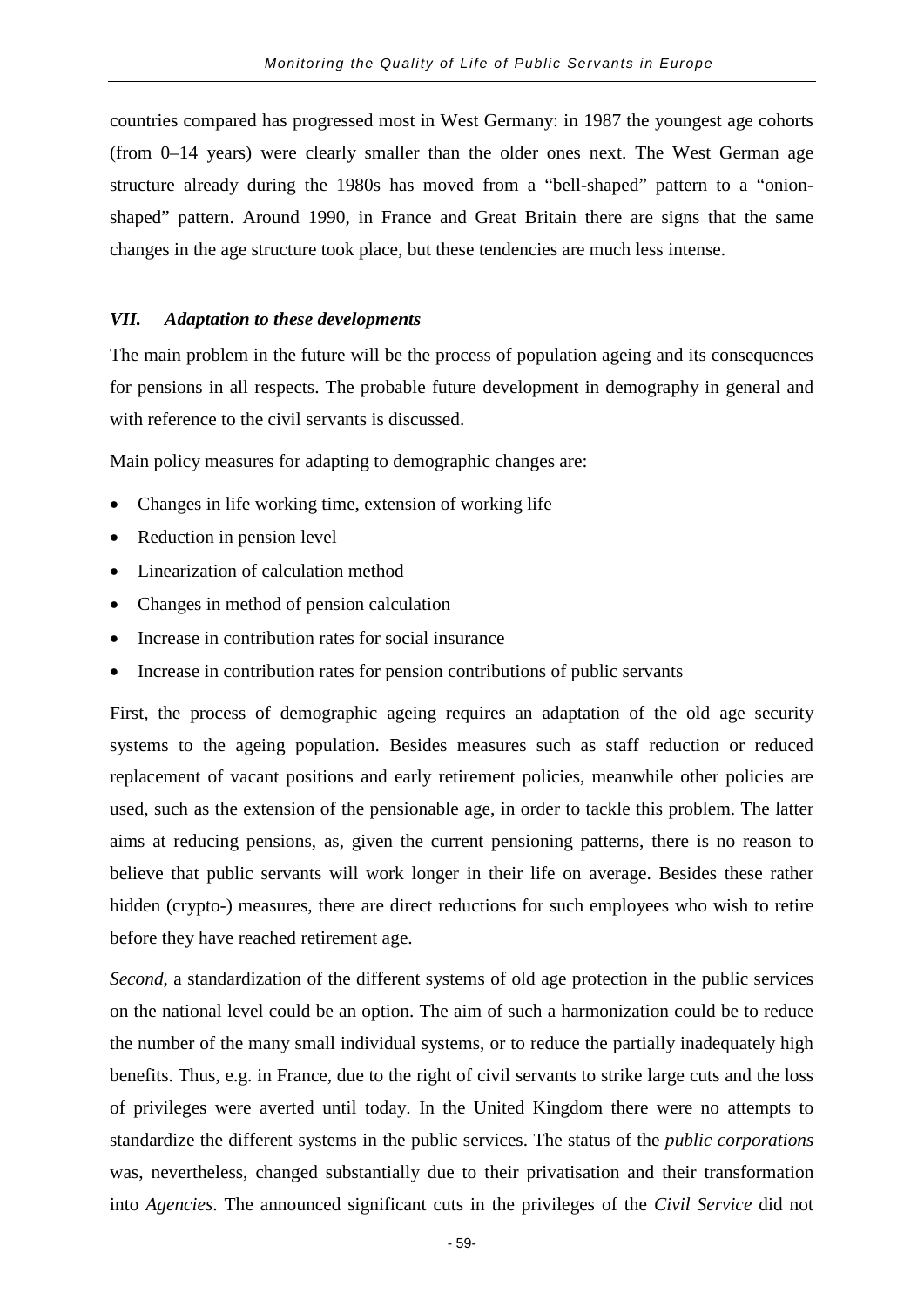take place. In Germany, the Basic Law does not allow the levelling-off of the status of a civil servant with other employees in the public services. The status differences between civil servants and other employees of the public services become larger instead of smaller. The attempts to carry out reforms of the 1980s, aiming at a convergence of the systems, nearly all failed.

*Third*, the process of European unification puts some pressure on the standardization of the different national systems of old age security in the public services on the European level, in order to reach the goal of a European labour market in the future<sup>[150](#page-63-0)</sup>. This has to be seen with respect to inadequate permeability of the national public services due to considerable institutional differences, especially regarding old age care. The aim is a coordination of the special systems of the civil servants between member countries. As competences in the public services rest with the member states, reforms concerning the adaptation of the systems to the demographic development are implemented in a national context. Therefore, some people say, there is no longer a tendency towards convergence, but of partly growing differences regarding old age security systems in the member states<sup>[151](#page-63-1)</sup>. Which national system of old age protection will be used as a 'model' and if the costs of different national old age security systems can be calculated at all in order to choose the most 'cost-effective' model in the future – these are the questions under discussion.

*Fourth*, the often discussed and debated modernization of public services does not tackle old age security arrangements: modernization is conceived as improved efficiency, effectiveness and productivity in the public sector. Side effects of modernization and productivity growth are savings and therefore the possibility to reduce staff numbers. Money spent for public employment is shifted to public service pensioners.

## *VIII. Actors and their interests: explaining the quality of life of public servants*

## *(a) The state: a multitude of actors***[152](#page-63-2)**

In contrast to private industry, the state occupies a double role for its employees: it is at the same time coordinator *and* regulator between the social partners and the employer. The function of regulator, however, is of minor importance than the function of employer. Thus,

<span id="page-63-0"></span><sup>150</sup> *Auer, Demmke and Polet* 1997; *Magiera and Siedentopf* 1994; see on this topic esp. the contribution by the discussant *Detlef Merten* (1994) on financial and social security of public employees in EU member states, ibd., 851–4. An overview of systems of old age protection in Europe is given by *Ministère de l'Emploi et de la* 

<span id="page-63-1"></span>*Solidarité* 1998. <sup>151</sup> *Auer, Demmke and Polet* 1997: 3–7, 111–4, esp. 114. <sup>152</sup> See *Ebbinghaus* 1998.

<span id="page-63-2"></span>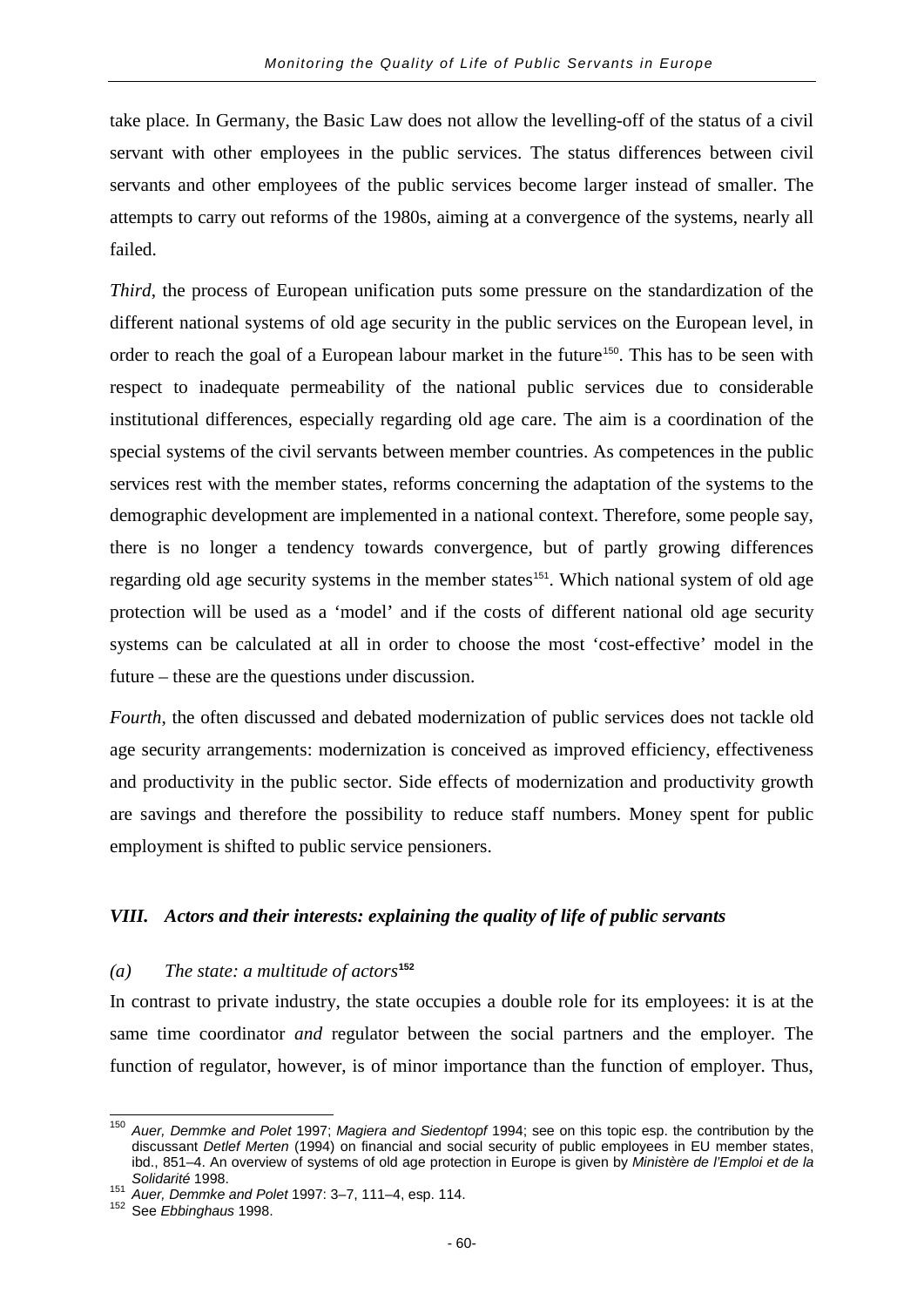the governments of all three countries claim the competency to determine working conditions unilaterally. This realm includes working time regulation, pay determination, vacancies, and pension determination as essential nuclei of the employment situation in the public sector. This competency is more and more used by governments since urgent cuts into benefits become necessary as a result of demographic and financial developments.

At times when the treasurer could still had large amounts of money at his disposal, governments were proud of demonstrating that they were *good employers*, in order to set an example for private industry. Margaret Thatcher broke with this principle in the United Kingdom. Implicitly, this approach has meanwhile been given up in all three countries, because savings have to be made in the public sector as well. In some fields working conditions in the public sector have deteriorated and are poor compared to the private sector. This is especially true concerning working time (mainly in Germany) and partly pay as well (Germany, United Kingdom).

While the state has given up its policy of being a *good employer*, the question must be asked why the situation of public employees in times of tight state budgets has not deteriorated much more. Two important factors ensure that the public services continue to play an eminent role in state organization. These are: the strong position of the civil servants both in legislature and in the executive. It is well-known that civil servants are strongly overrepresented in national parliaments: in the 13th German Federal Assembly (Deutscher Bundestag), just to give an example, 35% of all members of parliament were civil servants, but they only amount to 7.3% of all persons employed (1998)<sup>[153](#page-64-0)</sup>. The executive, furthermore, consists nearly completely of civil servants or public service employees with a work contract. Especially the influence of higher civil servants in the ministerial bureaucracy is an often mentioned phenomenon.

### *(b) The public servants and their interest organizations*

The civil service trade unions and the trade unions of the public employees (with a work contract subject to private law) are, without any doubt, two of the main actors in the shaping of the working conditions in the public services<sup>[154](#page-64-1)</sup>. Their situation, however, differs in principle from the trade unions in the private sector. While in the private sector representatives of the employees and the employers act as partners and negotiators in order to

<span id="page-64-0"></span> $153$  If the employees of the public services are added, nearly half of all (46%) members of parliament come from the public services, see *Statistisches Bundesamt* 1997: 164; *Statistisches Bundesamt* 1999a: 104; see also

<span id="page-64-1"></span>*Hradil* 1999: 454ff. <sup>154</sup> On this topic: *Treu et al*. 1987; see esp. the comparative contribution by Tiziano Treu, the articles by Werner Blenk on Germany, Michel Bazex on France and David Winchester on Great Britain.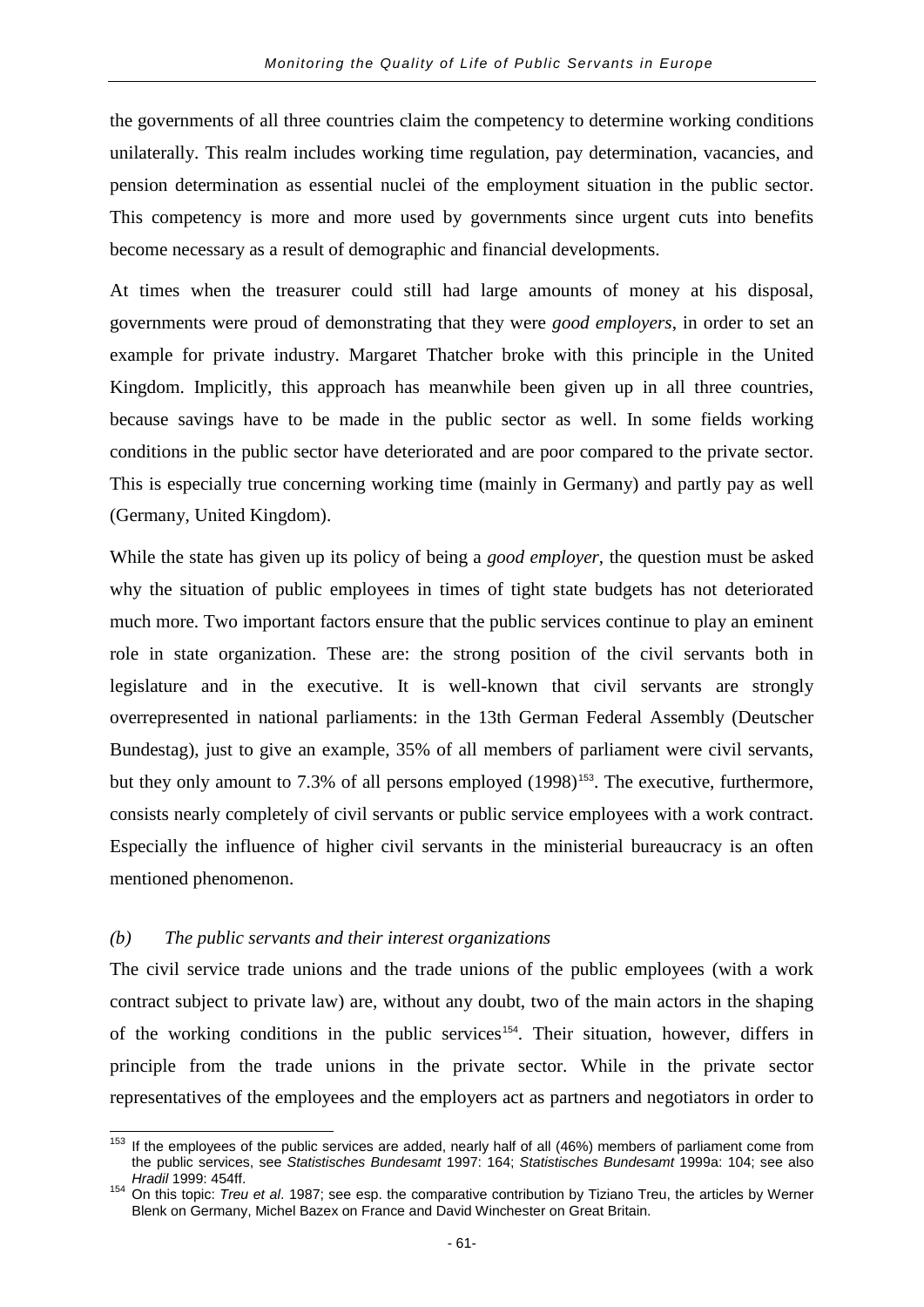regulate interest conflicts, and the state has the role of the mediator most of the time, in the public sector the state is at the same time employer and occasionally conflict regulator. *The position of the trade unions in the public sector seems to be structurally weaker than in the private sector.*

This is reflected in the rather weak position of civil service trade unions and of trade unions of public employees in negotiating working conditions. Although they are consulted by the government (also concerning new laws which will have influence on their situation), are allowed to give commentaries and submit requests, the strongest weapon in a labour conflict—the right to strike—is not granted in several countries. The trade unions in the public services therefore are at a stark disadvantage when compared with trade unions of private industry and have to rely strongly on the good will of the state as employer. This constellation caused trade unions in the public services to develop strategies to influence politics to their favour.

Civil service trade unions and trade unions of public employees have a different history<sup>[155](#page-65-0)</sup>. They developed later than industrial trade unions; their legitimacy was lower, and public sector trade unions were often forbidden. The state as employer had an extremely negative attitude (at least in Germany) at the beginning, and civil service trade unions had no pressure instruments. In order to guarantee loyalty towards the state, civil servants *en détail* were granted many favours and privileges. Starting from the guaranteed state pension, they tried to gradually gain more and more favours from their employers, such as widows' and orphans' pensions[156](#page-65-1), a current adaptation of wages and pensions to the economic development, etc.

The structure of trade unions in the public services, nevertheless, developed differently according to legal status, occupation, self-image, etc., of the members represented. The differentiation of the public services according to the categories public law/private law is reflected in the basic structure of the trade unions. Thus, the career civil servants (appointed for a life time) founded their own trade unions, and the public employees (with a working contract subject to private law) did the same for their specific interests. The different legal status is also visible in interest policies; the German case shows this clearly: the civil servants trade union (*Deutscher Beamtenbund*) represents above all the interests of civil servants, which have the special protection of the Basic Law; only in second place does it fight for the interests of public employees. Their interests are represented by a special trade union.

<span id="page-65-0"></span><sup>155</sup> On the beginnings: *Lederer* 1910a: 660–709. See also the accompanying article on private employees: *Lederer* 1910b: 215–54. For organizations of communal civil servants see *Wendt* 1918: 321–6. <sup>156</sup> See also *Zimmermann* 1893.

<span id="page-65-1"></span>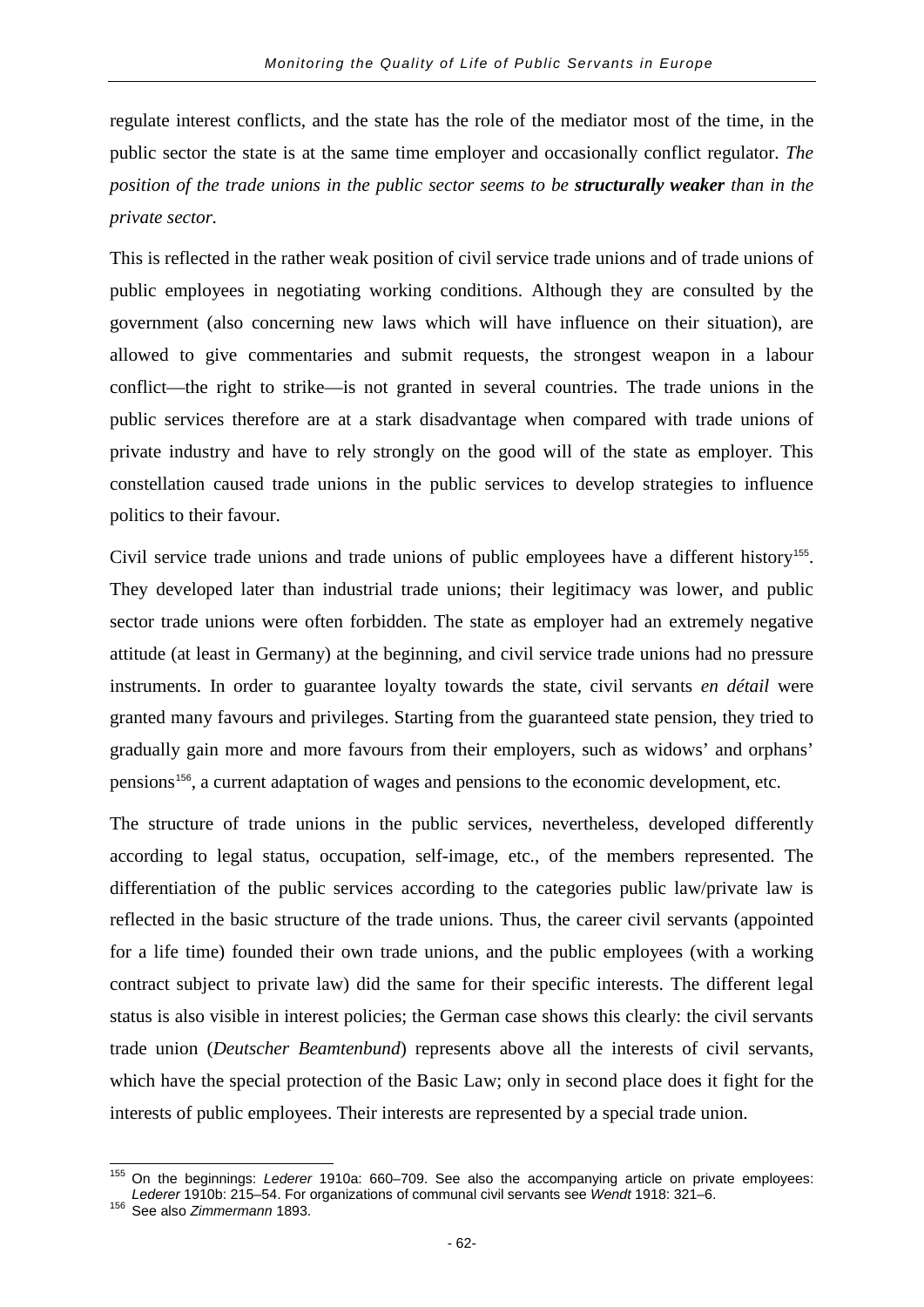The role of the trade unions in the public sector is reflected in the existence of the right to strike and other participation rights. Even civil servants have the right to stop their work in most countries of the European Union with the exception of Austria, Denmark and Germany<sup>[157](#page-66-0)</sup>. In some member states of the EU, the right to strike is guaranteed by the constitution. The police, legal administration and courts, and the ministry of external affairs are normally excluded from the right to strike. As mentioned above, in Germany there is no right to strike, and the participation in strikes aiming at the improvement of working conditions has disciplinary consequences. In France, a legally defined right to strike exists for civil servants (*fonctionnaires*); police officers are excluded, as in Germany. In the United Kingdom, *civil servants* are allowed to strike, but in this country going on strike can have disciplinary consequences or salary cuts, too. In all three countries, the civil service trade unions can be consulted during the preparation of decisions which target civil servants. In France and in the United Kingdom, the participation of civil servants in collective negotiations is possible.

# *(c) 'The invisible hand'[158](#page-66-1): socio-structural constraints*

This section will discuss patterns and trends with respect to the theoretical model; in other words, what are the consequences of changes in the social structure on the institutions of social protection and the social position of civil servants and public employees? Moreover, looking at influences from the opposite direction, how are changes in the social structure determined by the institutions of social protection and the social situation? The main perspective is to look at the *unintended consequences* or *side effects* of these (institutional, socio-structural, demographic) changes, causing pressure to re-adapt to (or reform) changed structures.

One *first* element might be *employment growth* in the public sector (the highest increase since the 1970s) with several side-effects, such as the subsequent increase in personnel costs and pensions. Another tendency, connected with the first one, was the permanent shift of employees to higher salary scales and grades (upgrading). These tendencies taken together led to an ever-increasing tax level and burden on the public purse.

A *second* set of factors are demographic changes with a growing proportion of the elderly well-known as population ageing—(in relative as well as absolute terms) due to low fertility and a continuously rising life expectancy. All sectors of employment are affected by

<span id="page-66-1"></span><span id="page-66-0"></span>

<sup>&</sup>lt;sup>157</sup> See *Auer, Demmke and Polet* 1997: 133ff.<br><sup>158</sup> The term was coined by Adam Smith in his 1776 book 'An Inquiry into the Nature and Causes of the Wealth of Nations' with reference to anonymous market forces having positive side effects (*Smith* 1905, 1776).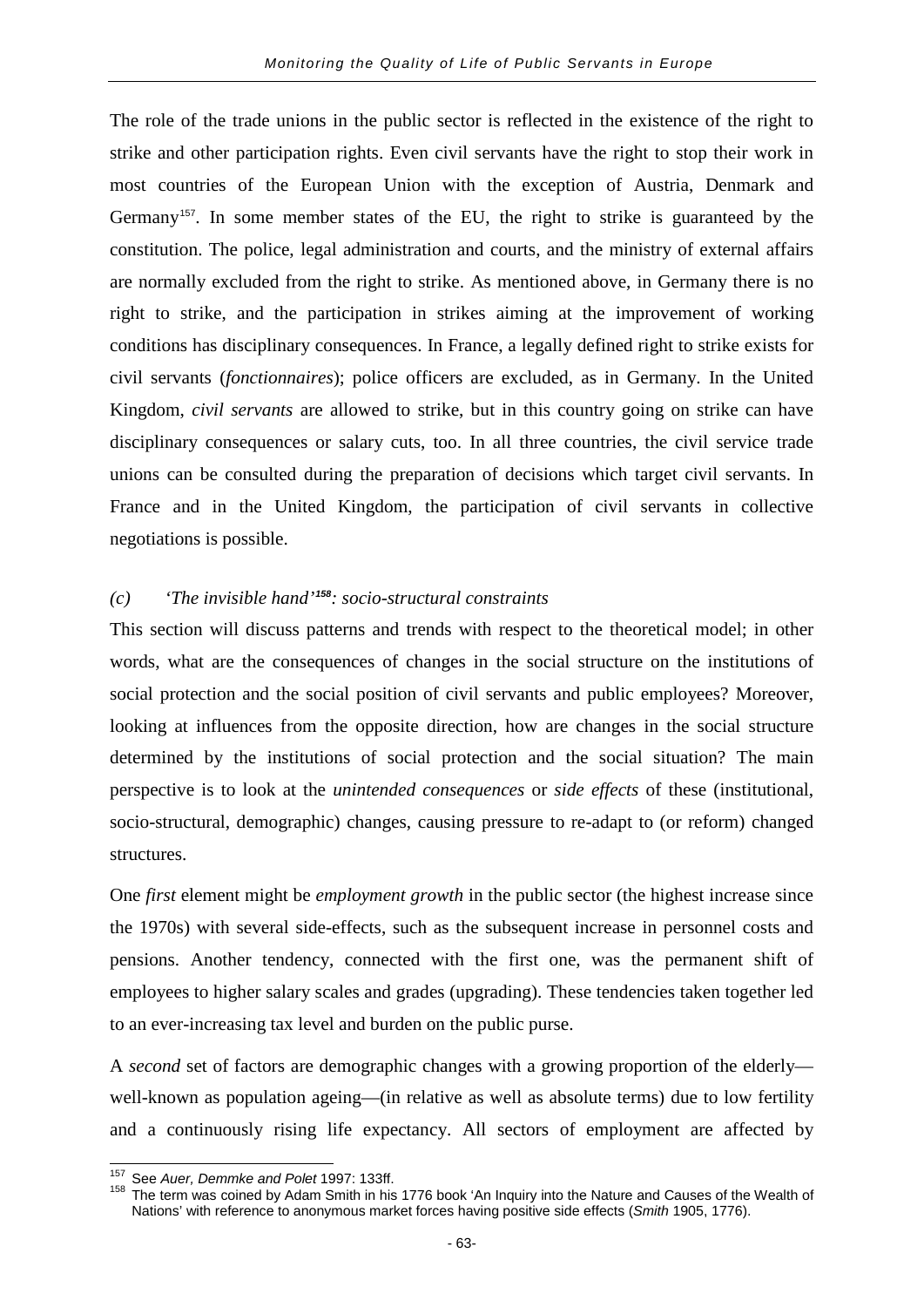increasing costs for old age pensions, survivors' pensions, and health care provision. Yet, public servants are much more affected by increasing pension costs due to their higher longevity.

Policy responses of governments to handle and steer these developments are manifold. Some of these are discussed subsequently. A very interesting case is *France*, having great problems to finance public service pensions in the future. While the attempt to introduce substantial reforms of civil service pensions failed in 1995 due to strong resistance from the labour unions, an important reform was implemented in July 2003. Concerning civil servants, major changes comprise the gradual extension of contributory years for receiving a full pension from 37.5 years to 40 years by 2008 and the reduction of the accrual rate from 2% to 1.875%. The pensionable age was not changed and remains at 65 or 60 years depending on the status. The contribution rate of civil servants remained unchanged as well.

In Germany, continuing the policy of a gradual reduction of pay and benefits, severe cuts are envisaged from the year 2004. Against the background of a persistently high state deficit, unemployment and stagnating economic growth, an increase in working hours for civil servants and severe cuts in the 13th ('Christmas gratification'; 'Weihnachtsgeld') and 14th salary ('holiday gratification'; 'Urlaubsgeld') for civil servants and public employees are planned. Further instruments to save money are the deferment of the monthly payment from the 15th of each month to the end of the month and the payment of the 'Christmas gratification' at the end of November instead of mid-November (only for public employees).

Finally, in the civil service of the United Kingdom, conditions for pension provision did not get worse. Only in the case of females in occupational pension schemes will the age of retirement have to be extended gradually to the men's retirement age of 65 until 2020. All civil servants and public employees are affected by this regulation because nearly all are contracted out of the second state pension (S2P). The Principal Civil Service Pension Scheme (PCSPS) from 1st October 2002 was split up into three different schemes but not fundamentally altered: the PCSPS was given the name *classic* (1/80 of pensionable pay and a tax-free lump sum of three times the pension), but conditions remained unchanged. *Premium* is the second type: the pension is based on 1/60 of the final pensionable pay and the possibility to exchange some of the pension for a tax-free lump sum  $(E12)$  of lump sum for each £1 of yearly pension given up; there is a maximum lump sum). **Classic plus** is a combination of classic and premium: the conditions of classic apply to the time before 1st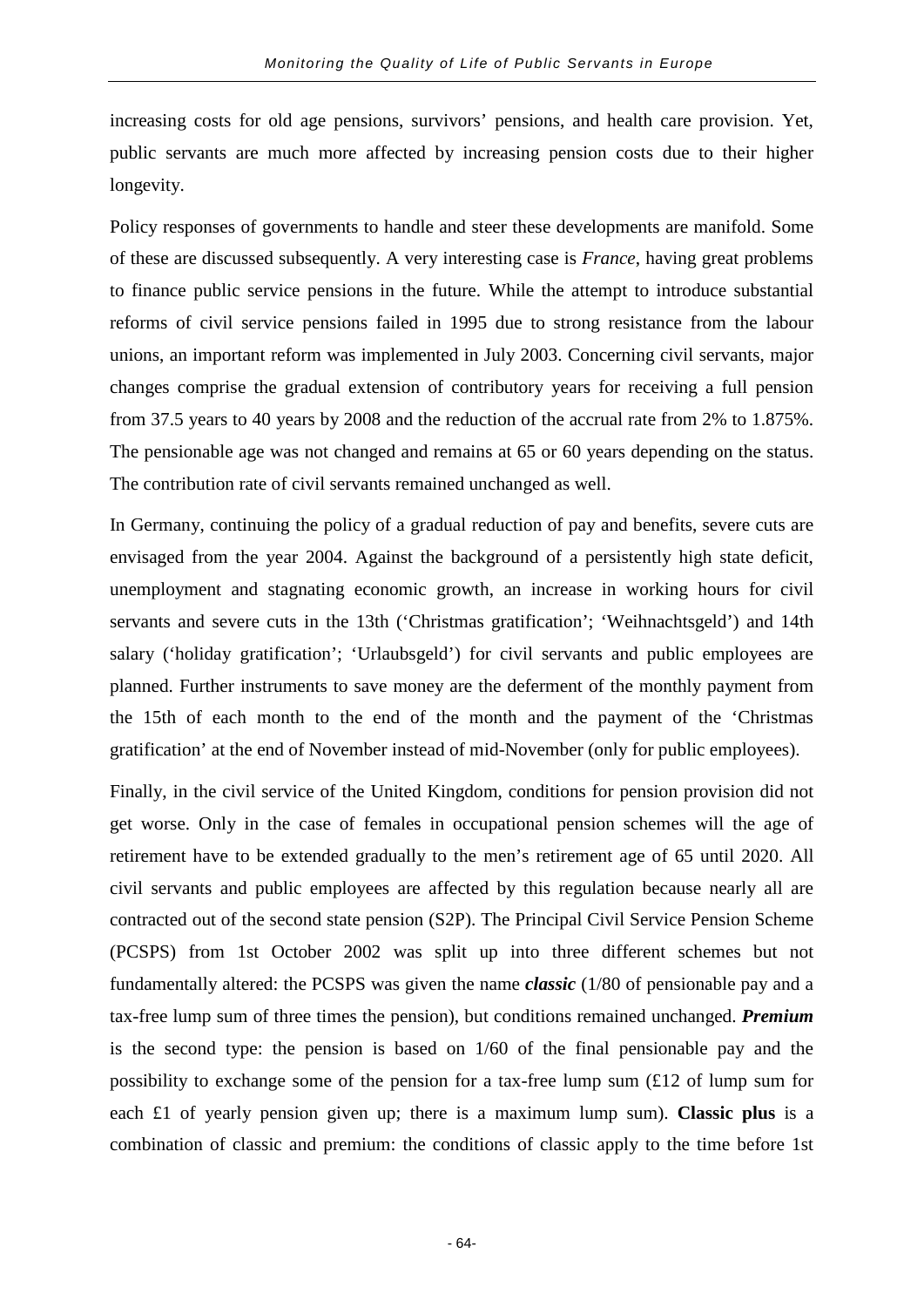October 2002, while the conditions of premium apply to the period after 1st October 2002<sup>[159](#page-68-0)</sup>. Further changes were made by the Blair government regarding names: SERPS was renamed 'The State Second Pension (S2P)', but was not changed essentially. Furthermore, a stakeholder pension scheme was created, applying to all residents. The 'Basic State Retirement Pension' was maintained without modifications. As people in the civil service and the other public services are nearly all contracted out of SERPS or S2P, pensions are mainly influenced by changes in their own contracted-out occupational pension schemes.

#### *References*

Abrahamson, Peter (1999). 'The Scandinavian Model of Welfare'. In MIRE, Comparing Social Welfare Systems in Nordic Europe and France, vol. 4. Paris: MIRE-DREES, 31–60.

Alber, Jens (1982). *Vom Armenhaus zum Wohlfahrtsstaat*. Frankfurt a.M. and New York: Campus.

Ambrosius, Lorenz (1950). *Das Versorgungsrecht der Beamten*. Düsseldorf: Verlag L. Schwann (Grundriß des Verwaltungsrechts, vol. 5).

Andrietti, Vincenzo, Francesco Brindisi, Antonella Ciocia, and Franco Peracchi (2000). *Le pensioni in Italia e in Europa*. Roma: Ediesse.

- Anker, Richard (1998). *Gender and Jobs: Sex Segregation of Occupations in the World*. Geneva: International Labour Office.
- Association des Rencontres européennes des fonctions publiques (1993): *La protection sociale des agents publiques en Europe: Allemagne, Belgique, Danemark, Espagne, France, Grèce, Irlande, Italie, Luxembourg, Pays-Bas, Portugal, Royaume-Uni, Commission des Communautés européennes, pays d'Europe centrale et orientale*. Paris: La Documentation Française.
- Atkinson, Anthony B. (2000). 'Distribution of Income and Wealth'. In A. H. Halsey, and Josephine Webb, eds. *Twentieth-Century British Social Trends*. Houndsmill, Basingstoke, Hampshire and London: Macmillan, 348–81.
- Auer, Astrid, Christoph Demmke, and Robert Polet (1997). *Der öffentliche Dienst im Europa der Fünfzehn: Lage und Perspektiven*. Maastricht: European Institute of Public Administration.
- Augar, Kurt (1925). *Das preussische Pensionsreglement für die Zivilstaatsdiener vom 30. April 1825, seiner Entstehungsgeschichte nach betrachtet, nebst einem Überblick über die Entwickelung eines Beamtenpensionswesens in Deutschland*. Königsberg i.Pr. (diss.).
- Bedau, Klaus-Dietrich (1999a). 'Entwicklung der Einkommensgruppen von Haushaltsgruppen in Deutschland'. *DIW-Wochenbericht* 3/99. Berlin: Deutsches Institut für Wirtschaftsforschung.
- —— (1999b). 'Zur materiellen Lage der Senioren in West- und Ostdeutschland'. *DIW-Wochenbericht* 37/99. Berlin: Deutsches Institut für Wirtschaftsforschung.

<span id="page-68-0"></span> $159$  The pensioner gets (1) a pension and lump sum as in classic for service before 1st October 2002; that is pension based on 1/80 of the final pensionable pay for each year of reckonable service; and a tax-free lump sum of 3 times the pension. (2) A pension and optional lump sum as in premium for service from 1st October 2002, a pension based on 1/60 of final pensionable pay for each year of reckonable service and if desired a lump sum as an exchange for some pension. £12 of lump sum are exchanged for each £1 of yearly pension given up.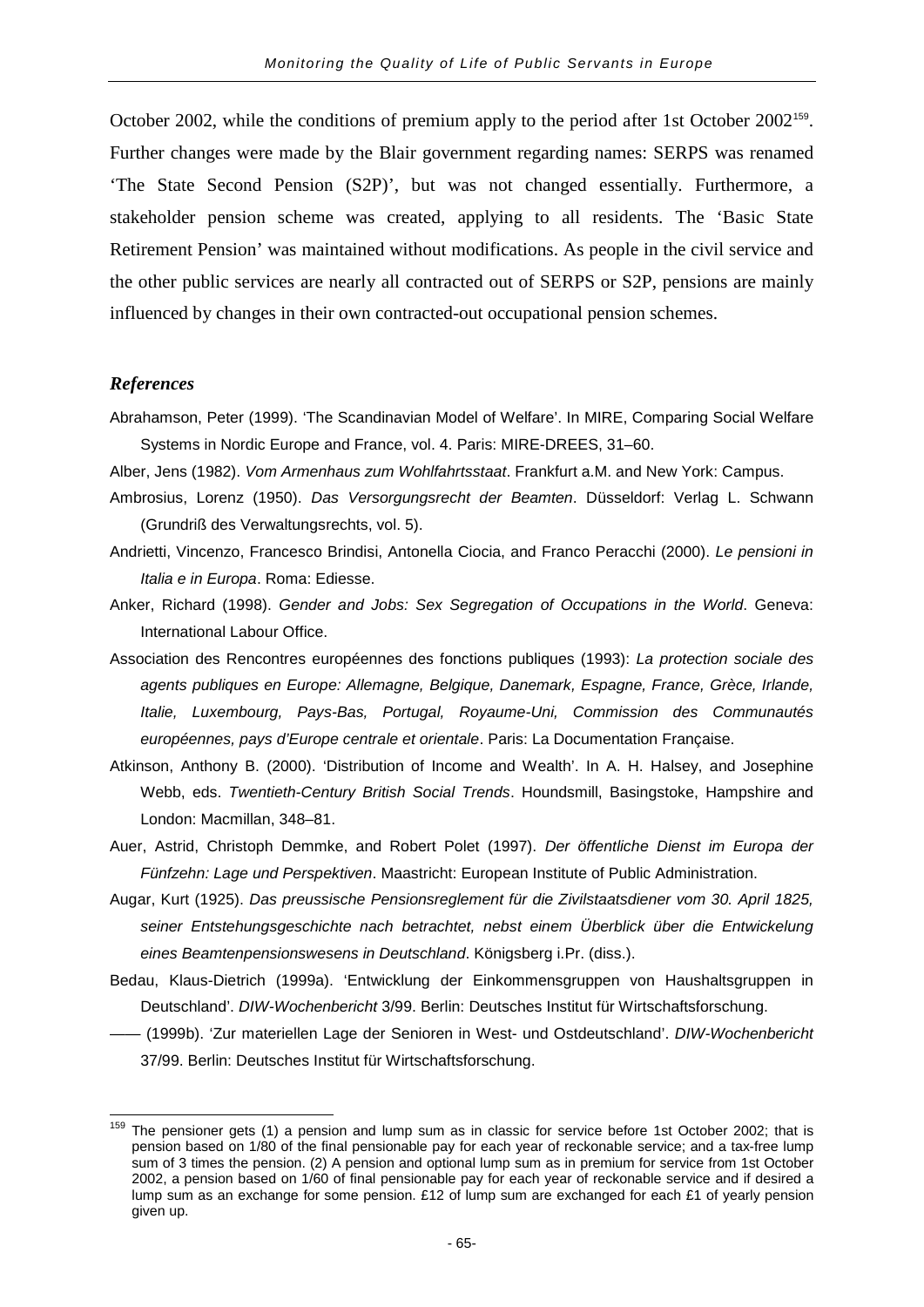- Beveridge, W. (1943 (1942)). *Der Beveridgeplan: Sozialversicherung und verwandte Leistungen*. Bericht von Sir William Beveridge. Dem Britischen Parlament überreicht im November 1942. Zürich and New York: Europaverlag (English original ed. *Social Insurance and Allied Services*. London: His Majesty's Stationary Office, 1942).
- Beyer, Jürgen (1997). 'Zusatzversorgung: Zunehmende Belastungen'. *Bundesarbeitsblatt* no. 2, 10–2.
- Blake, David (1995). *Pension Schemes and Pension Funds in the United Kingdom*. Oxford: Clarendon Press.
- Bonoli, Giuliano, and Bruno Palier (2001). 'Pension Reforms and the Expansion of Private Pensions in Western Europe'. In Bernd Wunder, ed. *Pensionssysteme im öffentlichen Dienst in Westeuropa (19./20. Jh.). Jahrbuch für europäische Verwaltungsgeschichte (JEV), vol. 12. Annuaire d'Histoire Administrative Européenne, Vol. 12. Annuario per la Storia Amministrativa Europea, Vol. 12. Yearbook of European Administrative History*, ed. by Erk Volkmar Heyen. Baden-Baden: Nomos Verlagsgesellschaft, 153–74.
- Bourdin, M. Joël (2001). *Rapport d'information fait au nom de la Commission des Finances, du contrôle du budgétaire et des comptes économiques de la Nation sur l'étude relative à l'évaluation des systèmes d'information statistique sur les administations publiques*. Sénat, session ordinaire de 2000–2001, no. 203. Annexe au procès-verbal de la séance du 30 janvier 2001. Paris. Internet address: [http://www.senat.fr/rap/r00-203/r00-203.html.](http://www.senat.fr/rap/r00-203/r00-203.html)
- Bundesminister für Arbeit und Sozialordnung (BMAS) (1997). *Alterssicherung in Deutschland 1995 (ASID'95). Schnellbericht*. Bonn: BMAS (Forschungsbericht 264–S).
- Bundesministerium für Arbeit und Sozialordnung (BMAS) (1994). *Übersicht über das Sozialrecht*. 3rd ed. Bonn: BMAS.
- Cabanel, Jean, and Jean-Loup Gourdon (1991). *Fonction publique: les contractuels*. Paris: Economica.
- Cabinet Office (1999). *Civil Service Pensions: Scheme Rules, Principal Civil Service Pension Scheme*. London: Cabinet Office (internet address: [http://www.cabinet](http://www.cabinet-office.gov.uk/civilservice/pensions/1999/)[office.gov.uk/civilservice/pensions/1999/\)](http://www.cabinet-office.gov.uk/civilservice/pensions/1999/).
- Chapman, Richard A. (1992). 'The End of the Civil Service'. *Teaching Public Administration*, no. 2, 1– 5.
- Charpin, Jean-Michel (1998). *L'avenir de nos retraites: rapport au Premier Ministre par Jean-Michel Charpin, Commissaire au Plan*. Paris: Commissariat Général du Plan (Internet document: [http://www.plan.gouv.fr/retraites/retraies.html\)](http://www.plan.gouv.fr/retraites/retraies.html).
- —— (1999). *L'avenir de nos retraites: rapport au Premier Ministre*. Paris: La Documentation Française.
- Chauleur, Pierre (1998). *Retraites et pensions des agents des trois fonctions publiques*. 2nd ed. Paris: Berger-Levrault.
- Cohen, Emmeline W. (1965). *The Growth of the British Civil Service 1780–1939*. London: Frank Cass & Co.
- Department for Education and Employment (DfEE) (July 1999). *Report of the Working Group for the Longer Examination of the Teacher's Pension Scheme*. London: DfEE (internet address: [http://www.dfee.gov.uk/teachers/pensionscheme/index.htm\)](http://www.dfee.gov.uk/teachers/pensionscheme/index.htm).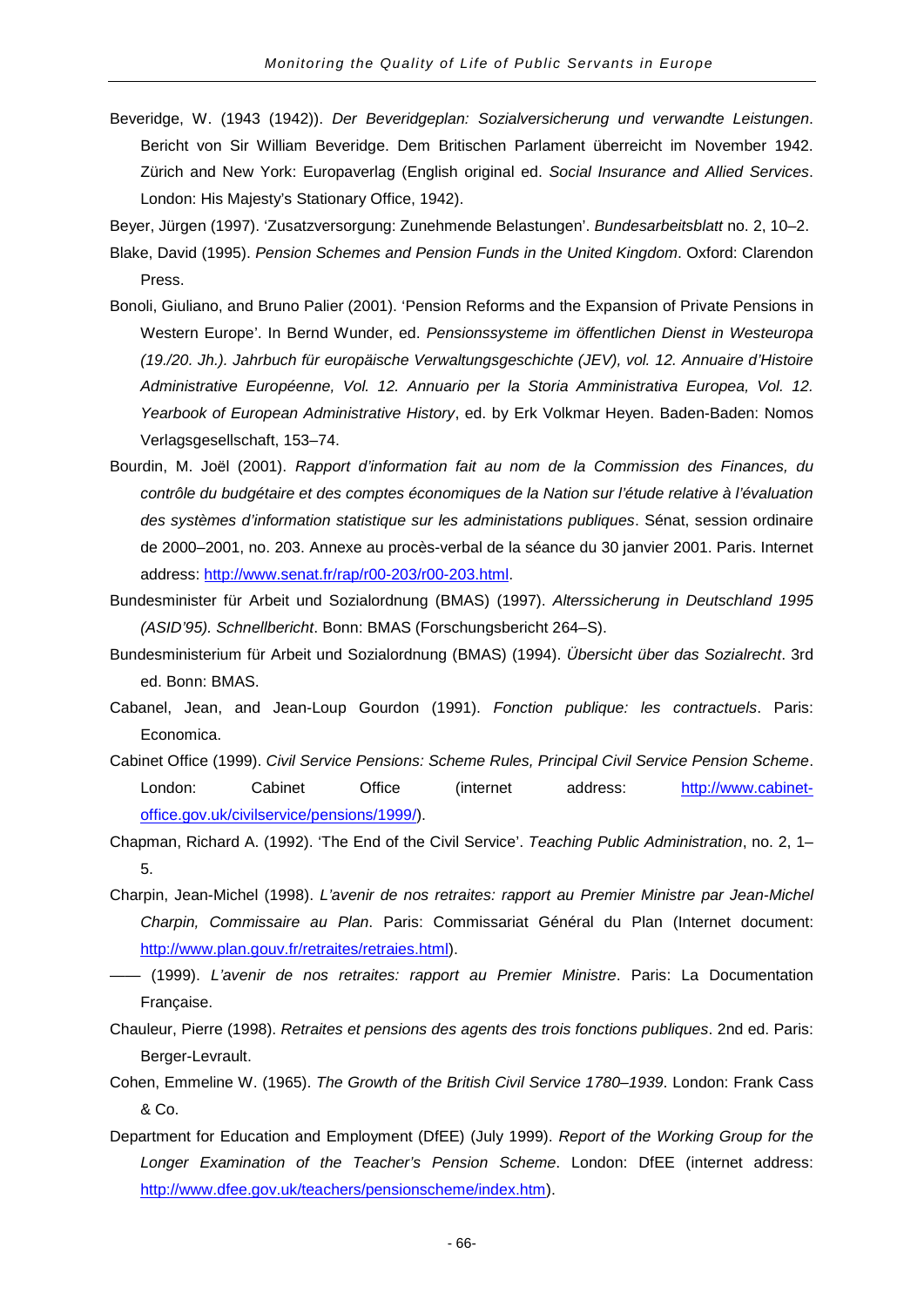- Department of Finance (1998). *Commission on Public Service Pensions Interim Report*. Dublin: Department of Finance (internet address http://www.finance.gov.ie/publications/ [otherpubs/pensch7.htm\)](http://www.finance.gov.ie/publications/%20otherpubs/pensch7.htm).
- Derlien, Hans-Ulrich (1995). 'Public Administration in Germany: Political and Societal Relations'. In Jon Pierre, ed. *Bureaucracy in the Modern State: An Introduction to Comparative Public Administration*. Gower House, Croft Road, Aldershot: Edward Elgar Publishing Ltd. and Brookfield, Vermount: Edward Elgar Publishing Company, 64–91.
- ——, Silke Heinemann, and Stefan Lock (1998). *The German Public Service—Structure and Statistics.* Universität Bamberg: Lehrstuhl für Verwaltungswissenschaft, (Verwaltungswissenschaftliche Beiträge, 34).
- Desplanques, Guy (1996). 'L'inégalité sociale devant la mort'. In Institut National d'Études Démographiques, *L'État des Connaissances: La France. L'Europe. Le Monde*. Paris: INED, 38–9.
- Deutscher Bundestag (1996). *Bericht der Bundesregierung über die im Kalenderjahr 1993 erbrachten Versorgungsleistungen im öffentlichen Dienst sowie über die Entwicklung der Versorgungsausgaben in den nächsten 15 Jahren—Versorgungsbericht*. Bonn: Bundesanzeiger Verlagsgesellschaft (Bundestagsdrucksache 13/5840 from 17.10.1996).
- Ebbinghaus, Bernhard (May 1998). *The Second Pillar Between State and Market: A Comparison of Occupational Pensions in Britain, Germany, Italy and Sweden*. Conference paper. Köln: Max-Planck-Institut für Gesellschaftswissenschaften.
- —— (2002). '*The Political Economy of Early Exit from Work in Europe, Japan, and the USA*'. Unpublished Conference Paper, Minda de Gunzburg Center for European Studies, Harvard University, October 2002.
- Emmerson, Carl (March 1999). 'UK Pensioner Incomes'. In Centre for Analysis of Social Exclusion (CASE), ed. *Persistent Poverty and Lifetime Inequality: The Evidence*. Proceedings from a workshop held at HM Treasury, chaired by Professor John Hills, Director of the ESRC Research Centre for the Analysis of Social Exclusion, LSE, 17th and 18th November 1998. London: HM Treasury, 65–8 (CASEreport, no. 5; HM Treasury Occasional Paper, no. 10).

Esping-Andersen, Gøsta (1990). *The Three Worlds of Welfare Capitalism*. Cambridge: Polity Press.

- Flora, Peter, and Jens Alber (1981). 'Modernization, Democratization, and the Development of Welfare States in Western Europe'. In Peter Flora, and Arnold Heidenheimer: *The Development of Welfare States in Europe and America*. New Brunswick, USA und London, UK: Transaction Books, 37–80.
- Frerich, Johannes (1990). *Sozialpolitik. Das Sozialleistungssystem der Bundesrepublik Deutschland: Darstellung, Probleme und Perspektiven der Sozialen Sicherung*. 2nd ed. (1st ed. 1987). München and Wien: Oldenbourg.
- ——, and Martin Frey (1993a). *Handbuch der Geschichte der Sozialpolitik in Deutschland. vol. 1: Von der vorindustriellen Zeit bis zum Ende des Dritten Reiches*. München and Wien: Oldenbourg.
- ——, and Martin Frey (1993b). *Handbuch der Geschichte der Sozialpolitik in Deutschland. vol. 3: Sozialpolitik in der Bundesrepublik Deutschland bis zur Herstellung der deutschen Einheit*. München and Wien: Oldenbourg.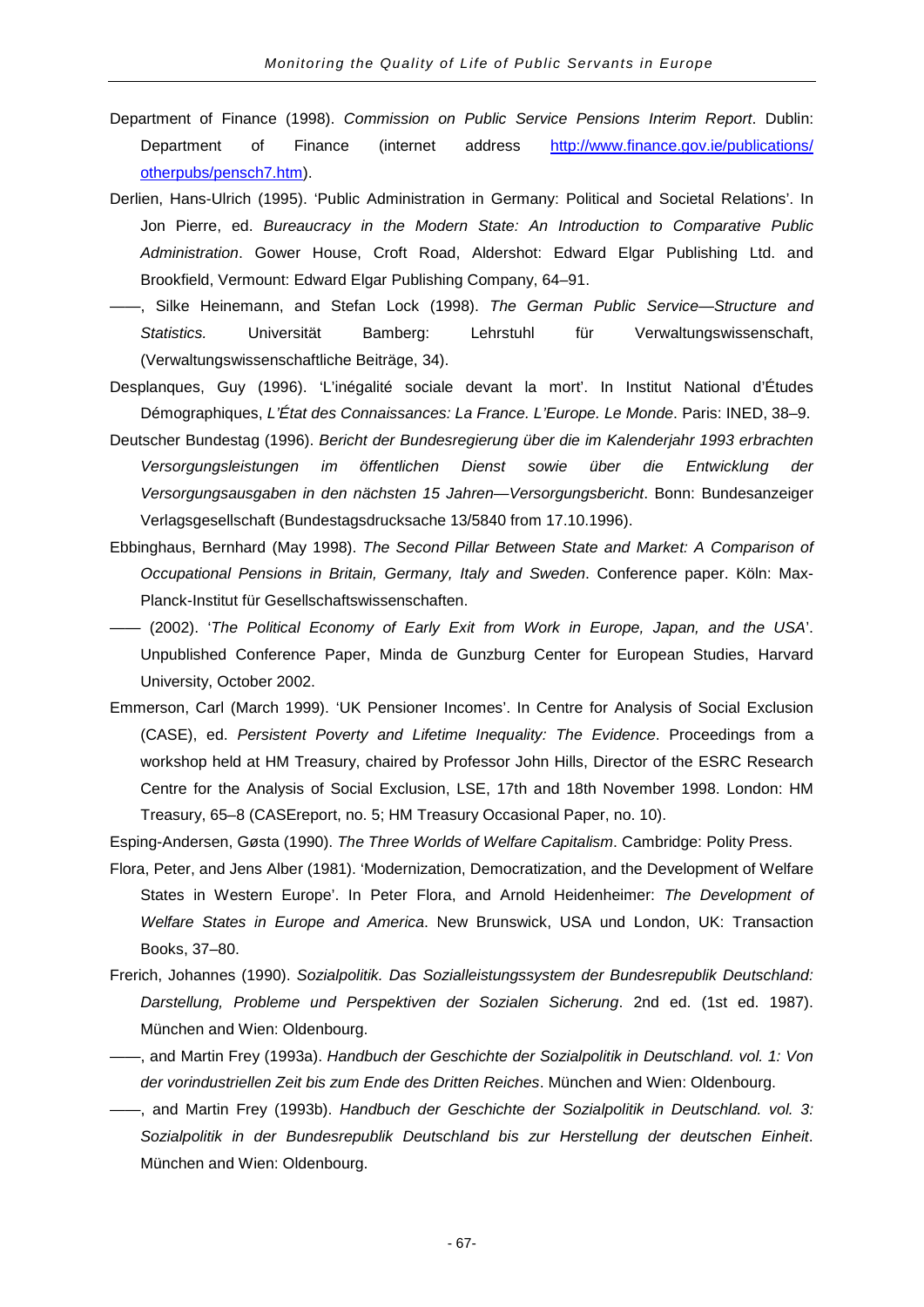- Galabert-Augé, Micheline (1993): 'Rapports sur la protection sociale des agents publics en Europe: France'. In Association des Rencontres européennes des fonctions publiques, *La protection sociale des agents publiques en Europe: Allemagne, Belgique, Danemark, Espagne, France, Grèce, Irlande, Italie, Luxembourg, Pays-Bas, Portugal, Royaume-Uni, Commission des Communautés Européennes, pays d'Europe centrale et orientale*. Paris: La Documentation Française, 137–76.
- Gervais, Jacques (1992). *Vos retraites aujourd'hui et demain: rendements et perspectives*. Paris: Chotard Éditeurs.
- Glatzer, Wolfgang (1980). *Wohnungsversorgung im Wohlfahrtsstaat*. Frankfurt a.M.: Campus.
- Gornick, Janet C., and Jerrry A. Jacobs (1998). '*Gender, the Welfare State and Public Employment: A Comparative Study of Seven Industrialized Countries*'. Luxembourg: Luxembourg Income Study (LIS Working Paper, no. 168). Printed in *American Sociological Review*.
- Government Actuary (1986). *Occupational Pension Schemes 1983: Seventh Survey by the Government Actuary*. London: HMSO.
- —— (1994). *Occupational Pension Schemes 1991: Ninth Survey by the Government Actuary*. London: HMSO.

Government Statistical Service (1998). *Civil Service Statistics 1998*. London: HMSO.

- Häußermann, Hartmut, and Walter Siebel (1996). *Soziologie des Wohnens: Eine Einführung in Wandel und Ausdifferenzierung des Wohnens*. Weinheim: Juventa.
- Hattenhauer, Hans (1993). *Geschichte des deutschen Beamtentums*. 2nd, enlarged ed. Köln, Berlin, Bonn and München: Carl Heymanns Verlag (Handbuch des Öffentlichen Dienstes, vol. I).
- Hertel, Jürgen (1997). 'Einnahmen und Ausgaben der privaten Haushalte 1993'. *Wirtschaft und Statistik* no. 1, 45–58.
- Hesse, Philippe-Jean (1999). 'The French 'Model': Like a Swarm of Bats'. In MIRE, vol. 4, 15–30.
- Hradil, Stefan (1999). *Soziale Ungleichheit in Deutschland*. 7th ed. Opladen: Leske and Budrich.
- Hughes, Gerard (1988). *The Irish Civil Service Superannuation Scheme*. Dublin: The Economic and Social Research Institute (ESRI) (General Research Series, Paper no. 139).
- INSEE (1998a). *Suivi annuel des retraites: résultats 1996*. Paris: INSEE (Synthèses, no. 20).
- ——1998b: *Revenus et patrimoine des ménages: édition 1998*. Paris: INSEE (Synthèses, no. 19).
- —— (1999a). *Données sociales 1999*. Paris: INSEE.
- —— (1999b). *Les revenus sociaux 1981–1997*. Paris: INSEE (Synthèses, no. 21).
- —— (1999c). *Revenus et patrimoine des ménages: édition 1999*. Paris: INSEE (Synthèses, no. 28).
- —— (2001). *Revenus et patrimoine des ménages: édition 2000–2001*. Paris: INSEE (Synthèses, no. 47).
- INSEE, and Nicole Manon (1996). *Conditions de vie des ménages: enquêtes 1986–1987 et 1993– 1994*. Paris: INSEE.
- Jacob, Peter (1971). *Das Risiko der Witwenschaft in der Geschichte des deutschen Beamtenrechts bis 1933: Ein Beitrag zur Geschichte der sozialen Sicherung der nichtberufstätigen Ehefrau*. Köln et al.: Carl Heymanns Verlag.
- Jäger, Thomas (2003). *Frankreich—eine Privilegiengesellschaft*. Wiesbaden: Deutscher Universitäts-Verlag.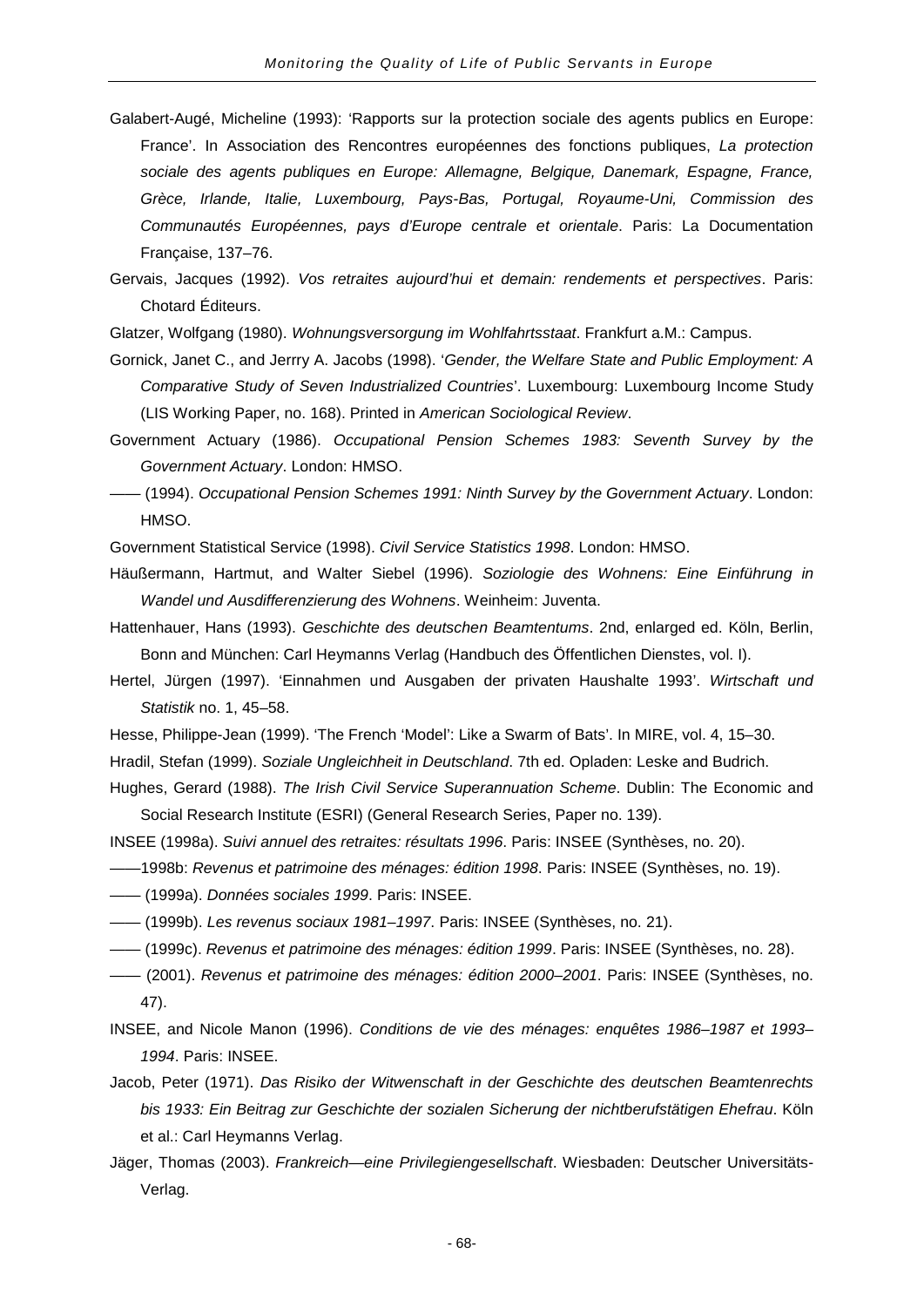- Keraudren, Philippe (1994). *Les modernisations de l'état et le Thatcherisme: penser et faire l'état en Grande-Bretagne de Gladstone à Thatcher*. Maastricht: Institut Européen d'Administration Publique; Bruxelles: Bruylant.
- Klebula, Detlef, and Peter Semrau (1997). 'Alterseinkommen: Meist aus mehreren Quellen'. *Bundesarbeitsblatt* no. 2, 5–10.
- Kneißl, Gudrun, and Klaus Kortmann (1997). 'Große Unterschiede in den Alterseinkommen'. *Informationsdienst Soziale Indikatoren* no. 18 (July), 1–4.
- Kocka, Jürgen (1981). 'Class Formation, Interest Articulation, and Public Policy: The Origins of the German White-collar Class in the Late Nineteenth and Early Twentieth Centuries'. In Suzanne Berger, ed. *Organizing Interests in Western Europe: Pluralism, Corporatism, and the Transformation of Politics*. Cambridge: Cambridge University Press, 63–81.
- Kohl, Jürgen (1994). *Alterssicherung im internationalen Vergleich: Analysen zu Strukturen und Wirkungen der Alterssicherungssysteme in fünf westeuropäischen Ländern*. University of Bielefeld: habilitation thesis.
- Kortmann, Klaus (1995). 'Alterssicherung im Vergleich: Beamte und Arbeitnehmer in Privatwirtschaft und öffentlichem Dienst'. In Forschungsinstitut der Friedrich-Ebert-Stiftung, ed. *Harmonisierung der Rentenversicherungssysteme: Sprengen Pensionslasten die Staatskasse?* Bonn: Friedrich-Ebert-Stiftung, 31–58 (Gesprächskreis Arbeit und Soziales, no. 53).
- Kunze, R. (1910). *Die Entwickelungsgeschichte des staatlichen Pensionswesens in Sachsen: Ein Gedenkblatt zum 7. März 1910 nebst einem Ausblick auf die Zukunft*. Dresden and Leipzig: C.A. Kochs Verlagsbuchhandlung (H. Ehlers).

Lamelot, Guy (1990). *Les retraites: salariés—non-salariés*. 2nd ed. Paris: Delmas.

- Lederer Emil (1910a). 'Die Bewegung der öffentlichen Beamten'. *Archiv für Sozialwissenschaft und Sozialpolitik* 31, 660–709.
- —— (1910b). 'Privatbeamtenbewegung'. *Archiv für Sozialwissenschaft und Sozialpolitik* 31, 215–54.
- Magiera, Siegfried, and Heinrich Siedentopf (1994). *Das Recht des öffentlichen Dienstes in den Mitgliedsstaaten der europäischen Gemeinschaft*. Berlin: Duncker & Humblot.
- McGregor, Duncan (1999). 'Employment in the Public and Private Sector'. *Economic Trends*, no. 547, June, 25–38.
- Merrien, François-Xavier (1997). *L'État-providence*. (Que sais-je?; 3249). Paris: Presses Universitaires de France.
- Merten, Detlef (1994). 'Finanzielle und soziale Absicherung der Beschäftigten im öffentlichen Dienst der EG-Mitgleidstaaten'. In Siegfried Magiera, and Heinrich Siedentopf, *Das Recht des öffentlichen Dienstes in den Mitgliedsstaaten der europäischen Gemeinschaft*. Berlin: Duncker & Humblot, 851–4.
- Ministère de l'Emploi et de la Solidarité (1998). *Les retraites et la protection sociale en Europe*. Paris: La Documentation Française (Solidarité, Santé, Études Statistiques no. 1: janvier-mars 1998).
- Ministère de la Fonction Publique et de la Modernisation de l'Administration (1991). *La Fonction Publique de l'État 1991: rapport annuel*. Paris: La Documentation Française.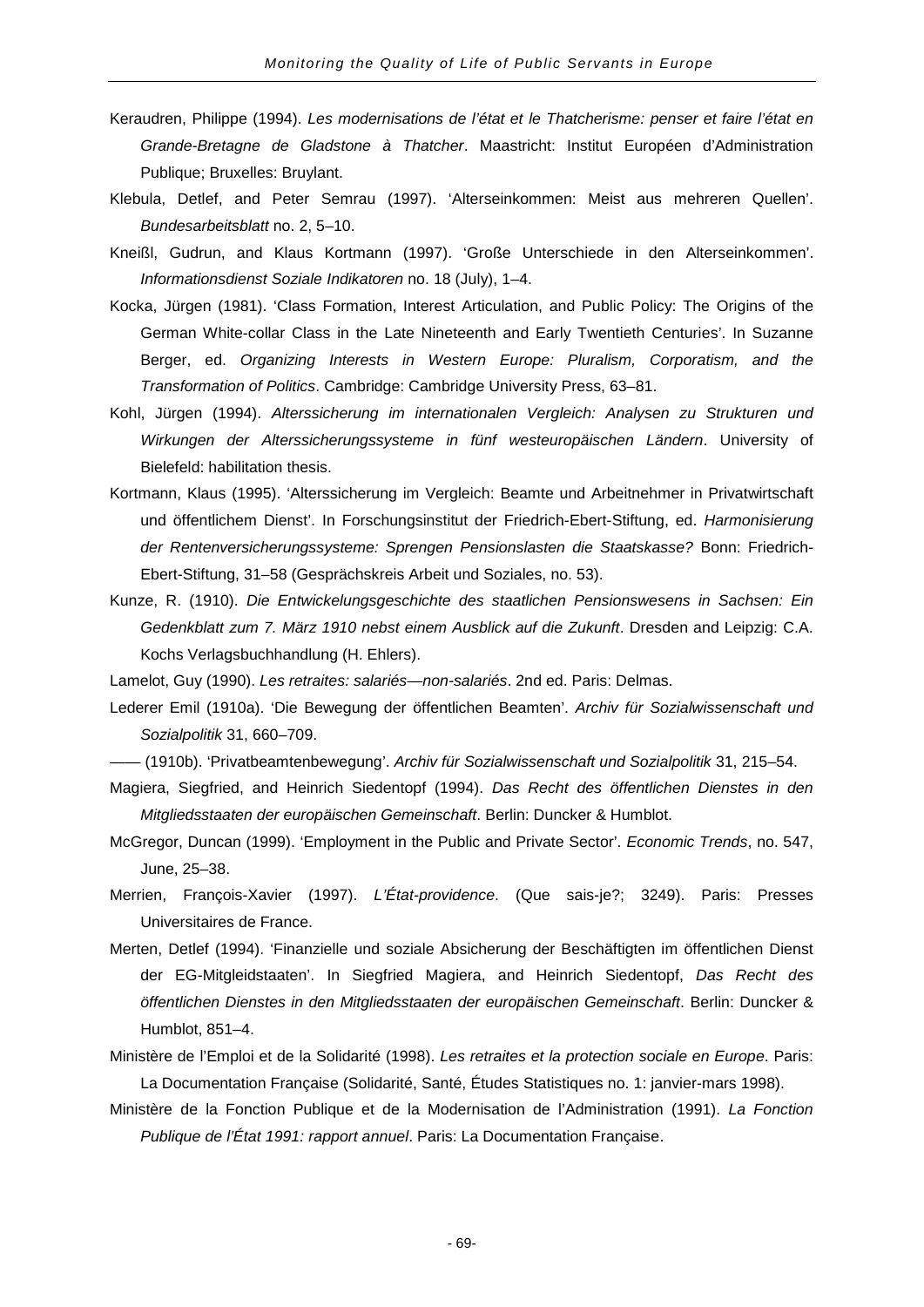- MIRE—Mission Recherche et Expérimentation, Ministère des Affaires sociales, de la Santé et de al Ville (1995–9). *Comparer les Systèmes de Protection Sociale en Europe*. Vol. 1–4. Paris: Imprimérie Nationale.
- Most, Otto (1915). 'Zur Wirtschafts- und Sozialstatistik der höheren Beamten in Preußen'. *Schmollers Jahrbuch für Gesetzgebung, Verwaltung und Volkswirtschaft im Deutschen Reiche* 39, 181–218.
- Neyens, Pierre, and Edmond Koob (1992). *Les régimes de pension dans le secteur public Européen*. Maastricht: European Institute of Public Administration.
- L'Observatoire des Retraites (OR), *La retraite pour qui? Quand? Comment?* (internet address: [http://observatoire-retraites.org/\)](http://observatoire-retraites.org/).
- OECD (1997a). *Trends in Public Sector Pay in OECD Countries: 1997 Edition*. Paris: Organization for Economic Co-operation and Development.
- —— (2001a). *Analytical Data Bank*. Internet address: [http://www.oecd.org/.](http://www.oecd.org/)
- —— (2001b). *Public Sector Pay and Employment Data Base; National Accounts*. Internet address: [http://www.oecd.org/.](http://www.oecd.org/)
- ONS (1998a). *Family Spending: A Report on the 1997–98 Family Expenditure Survey.* London: ONS.
- —— (1999a). *Social Focus on Older People*. London: The Stationery Office.
- —— (2000a). *Social Trends*, no. 30. London: ONS.
- —— (2000b). *Social Inequalities: 2000 edition*. London: ONS.
- —— (2001). *Social Trends*, no. 31. London: ONS.
- Ogus, Anthony I. (1981). 'Landesbericht Großbritannien'. In Peter A. Köhler, and Hans F. Zacher, eds. *Ein Jahrhundert Sozialversicherung in der Bundesrepublik Deutschland, Frankreich, Großbritannien, Österreich und der Schweiz*. Berlin: Duncker & Humblot (Schriftenreihe für Internationales und Vergleichendes Sozialrecht, vol. 6), 269–443.
- ——, Barendt, E. M., and N. J. Wikeley (1995). *The Law of Social Security*. 4th ed. London, Dublin and Edinburgh: Butterworths.
- Palme, Joakim (1990). *Pension Rights in Welfare Capitalism: The Development of Old-Age Pensions in 18 OECD Countries 1930 to 1985*. Edsbruk: Akademitryck AB (Swedish Institute for Social Research, vol. 14).
- Piketty, Thomas (1997). *L'économie des inégalités*. Paris: Éditions La Découverte.
- Piquemal, Marcel (1985). 'France. Aspects Généraux'. In Institut International des Sciences Administratives (IISA), *Le fonctionnaire à la retraite: 8ième Colloque d'Avignon, Juillet 1985*. Bruxelles: Association International de la Fonction Publique, 177–229.
- Prime Minister (1994). *The Civil Service: Continuity and Change*. London: HMSO (Cm 2627).
- Quarré, Dominique, and Institut National de la Statistique et des Etudes Economiques (INSEE) (1992). *Annales statistiques de la fonction publique 1945–1969–1989*. Paris: INSEE (INSEE Résultats no. 169–170; Emploi-revenus no. 28–29).
- Raphael, Marios (1964). *Pensions and Public Servants: A Study of the Origin of the British System.* Paris and La Haye: Mouton.
- Reid, Ivan (1998). *Class in Britain*. Cambridge: Polity Press.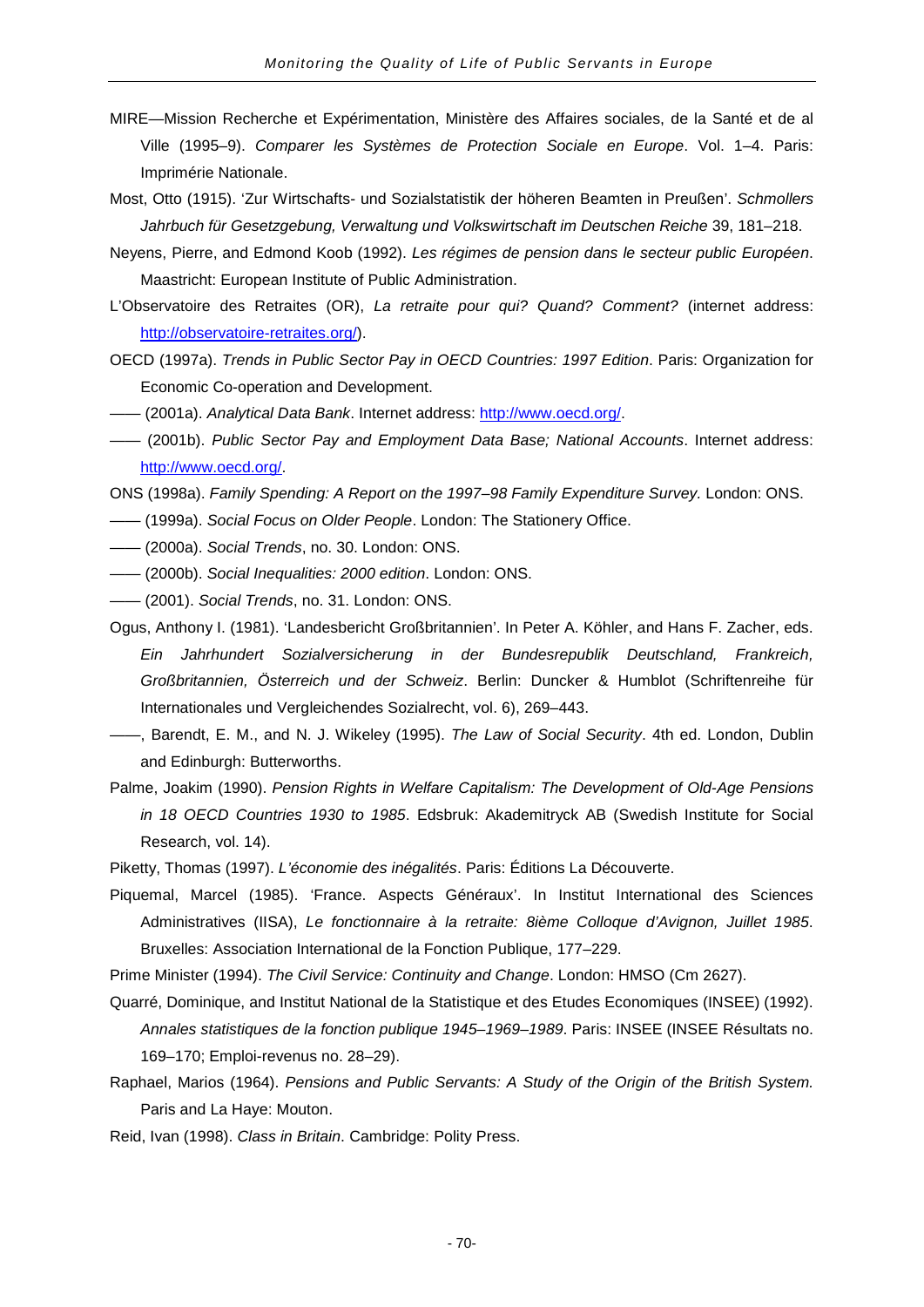- Reynaud, Emmanuel, Lucy apRoberts, Bryn Davies, and Gerard Hughes; with the collaboration of Teresa Ghilarducci, and John Turner, eds. (1996). *International Perspectives on Supplementary Pensions: Actors and Issues*. Westport, Conn. and London: Quorum Books.
- Rhodes, Gerald (1965). *Public Sector Pensions*. (Published for the Royal Institute of Public Administration). London: George Allen & Unwin.
- Rose, Richard, Edward Page, Richard Parry, B. Guy Peters, and Andrea Gendali Pignatelli (1985). *Public Employment in Western Nations*. Cambridge: Cambridge University Press.
- Rothenbacher, Franz (1989). *Soziale Ungleichheit im Modernisierungsprozeß des 19. und 20. Jahrhunderts*. Frankfurt a.M. and New York: Campus.
- —— (1997). *Public Service Employment in Germany, with Reference to European Developments*. Paper presented to the ECPR Joint Session of Workshops, Bern, 27th February–4th March, 1997.
- —— (1998a). 'European Scientific Socio-economic Reporting: State and Possibilities of Development'. *Social Indicators Research* 44, 291–328.
- —— (1998b). 'The Changing Public Sector in Europe: Social Structure, Income and Social Security'. *EURODATA Newsletter*, no. 8 (Autumn), 1–6. Reprinted in Arno Tausch ed. *The Three Pillars of Wisdom? A Reader on Globalisation, World Bank Pension Models and Welfare Society*. New York, Huntington: NOVA Science Publishers, Inc., 2002, 21–6.
- —— (2001). 'Die Altersversorgung im öffentlichen Dienst in Großbritannien, Frankreich und Deutschland seit dem Zweiten Weltkrieg'. In Bernd Wunder, ed. Pensionssysteme im öffentlichen Dienst in Westeuropa (19./20. Jh.). *Jahrbuch für europäische Verwaltungsgeschichte (JEV), vol. 12. Annuaire d'Histoire Administrative Européenne, Vol. 12. Annuario per la Storia Amministrativa Europea, Vol. 12. Yearbook of European Administrative History*, ed. by Erk Volkmar Heyen. Baden-Baden: Nomos Verlagsgesellschaft, 127–52.
- Saint-Jours, Yves (1981). 'Landesbericht Frankreich'. In Peter A. Köhler, and Hans F. Zacher eds. *Ein Jahrhundert Sozialversicherung in der Bundesrepublik Deutschland, Frankreich, Großbritannien, Österreich und der Schweiz*. Berlin: Duncker & Humblot, 181–268 (Schriftenreihe für Internationales und Vergleichendes Sozialrecht, vol. 6).
- Schäfer, Claus (2000). 'Jahrzehnt der Vermögenden: Vermögensverteilung und Vermögenspolitik als Schlüssel für alte und neue 'Systemfragen''. In Roland Czada, and Hellmut Wollmann, eds. *Von der Bonner zur Berliner Republik: 10 Jahre Deutsche Einheit*. Wiesbaden: Westdeutscher Verlag (*Leviathan: Zeitschrift für Sozialwissenschaft,* spezial no. 19/1999), 592–627.
- Schmähl, Winfried, and Stefan Böhm (1994). *Occupational Pension Schemes in the Private and Public Sector in the Federal Republic of Germany: An Overview*. Bremen: Zentrum für Sozialpolitik (ZeS-Arbeitspapier, no. 5/94).
- Singly, François de, and Claude Thélot (1988). *Gens du privé, gens du public: la grande différence*. Paris: Dunod.
- Smith, Adam (1905, 1776). *An Inquiry into the Nature and Causes of the Wealth of Nations*. London: Routledge.
- Stanovnik, Tine, Nada Stropnik, and Christopher Prinz, eds. (2000). *Economic Well-Being of the Elderly: A Comparison Across Five European Countries.* Aldershot et al.: Ashgate. (Public Policy and Social Welfare, vol. 25).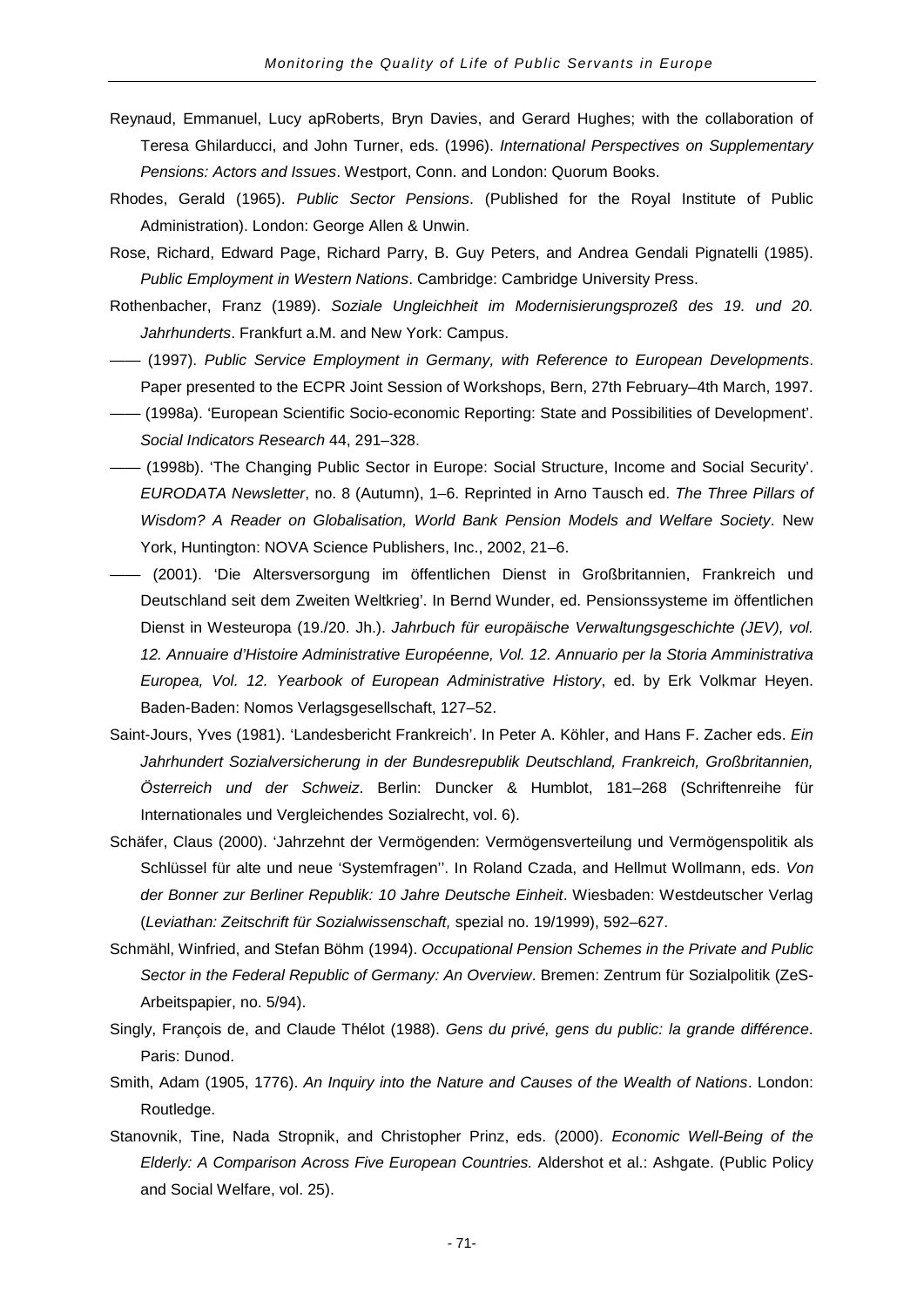- Statistisches Bundesamt (1991). *Fachserie 5 Bautätigkeit und Wohnungen. Gebäude- und Wohnungszählung vom 25. Mai 1987. Heft 4. Wohnsituation der Haushalte. Teil 1: Art der Unterbringung*. Stuttgart: Metzler-Poeschel.
- ——, ed. (1997). *Datenreport 1997: Zahlen und Fakten über die Bundesrepublik Deutschland*. Bonn: Bundeszentrale für politische Bildung.
- ——, (1999a). *Statistisches Jahrbuch für die Bundesrepublik Deutschland 1999*. Stuttgart: Metzler-Poeschel.
- ——, ed. (1999b). *Datenreport 1999: Zahlen und Fakten über die Bundesrepublik Deutschland*. Bonn: Bundeszentrale für politische Bildung.
- Summer, Rudolf, ed. (1986). *Dokumente zur Geschichte des Beamtenrechts*. Bonn: Deutscher Beamtenverlag.
- Theakston, Kevin (1995). 'Continuity, Change and Crisis: The Civil Service since 1945'. *Public Policy and Administration* 10, 45–59.
- Thuillier, Guy (1991). 'Une révolution administrative: les caisses de retraites des fonctionnaires sous le Premier Empire'*. La Revue administrative: revue bimestrielle de l'administration moderne*, no. 264 (nov./déc.), 502–9.
- —— (1992). 'Pour une histoire des pensions de retraite des fonctionnaires au XIXe siècle'. In Ministère de l'Économie, des Finances et du Budget, Comité pour l'Histoire Économique et Financière, *Histoire économique et financière de la France / Études et documents*, vol. IV. Paris: Imprimérie Nationale, 125–78.
- —— (1994). *Les pensions de retraite des fonctionnaires au XIXe siècle*. Paris: Association pour l'Étude de l'Histoire de la Sécurité Sociale.
- Treu, Tiziano et al., eds. (1987). *Public Service Labour Relations: Recent Trends and Future Prospects. A Comparative Survey of Seven Industrialised Market Economy Countries*. Geneva: International Labour Office.
- Wendt, (without firstname) (1918). 'Beamtenorganisationen'. In *Handwörterbuch der Kommunalwissenschaften*, ed. by Josef Brix et al., vol. 1. Jena: Gustav Fischer, 321–6.
- Wunder, Bernd (1984a). 'Die Einführung des staatlichen Pensionssystems in Frankreich (1760–1850)'. *Francia: Forschungen zur westeuropäischen Geschichte* 11 (1983), 417–74.
- —— (1984b). 'Die Institutionalisierung der Invaliden-, Alters- und Hinterbliebenenversorgung der Staatsbediensteten in Österreich (1748–1790)'. *Mitteilungen des Instituts für Österreichische Geschichtsforschung* 92, 341–406.
- ——, ed., (1995). *Les influences du 'modèle' Napoléonien d'administration sur l'organisation administrative des autres pays*. Bruxelles: Institut International des Sciences Administratives (IIAS) (Cahier d'Histoire de l'Administration, no. 4).
- Zapf, W. (1981). 'Wohlfahrtsstaat und Wohlfahrtsproduktion'. In L. Albertin, and W. Link, eds. Politische Parteien auf dem Weg zur parlamentarischen Demokratie in Deutschland. Düsseldorf: Droste, 379–400.
- —— (1984). 'Welfare Production: Public Versus Private'. *Social Indicators Research* 14, 263–74.